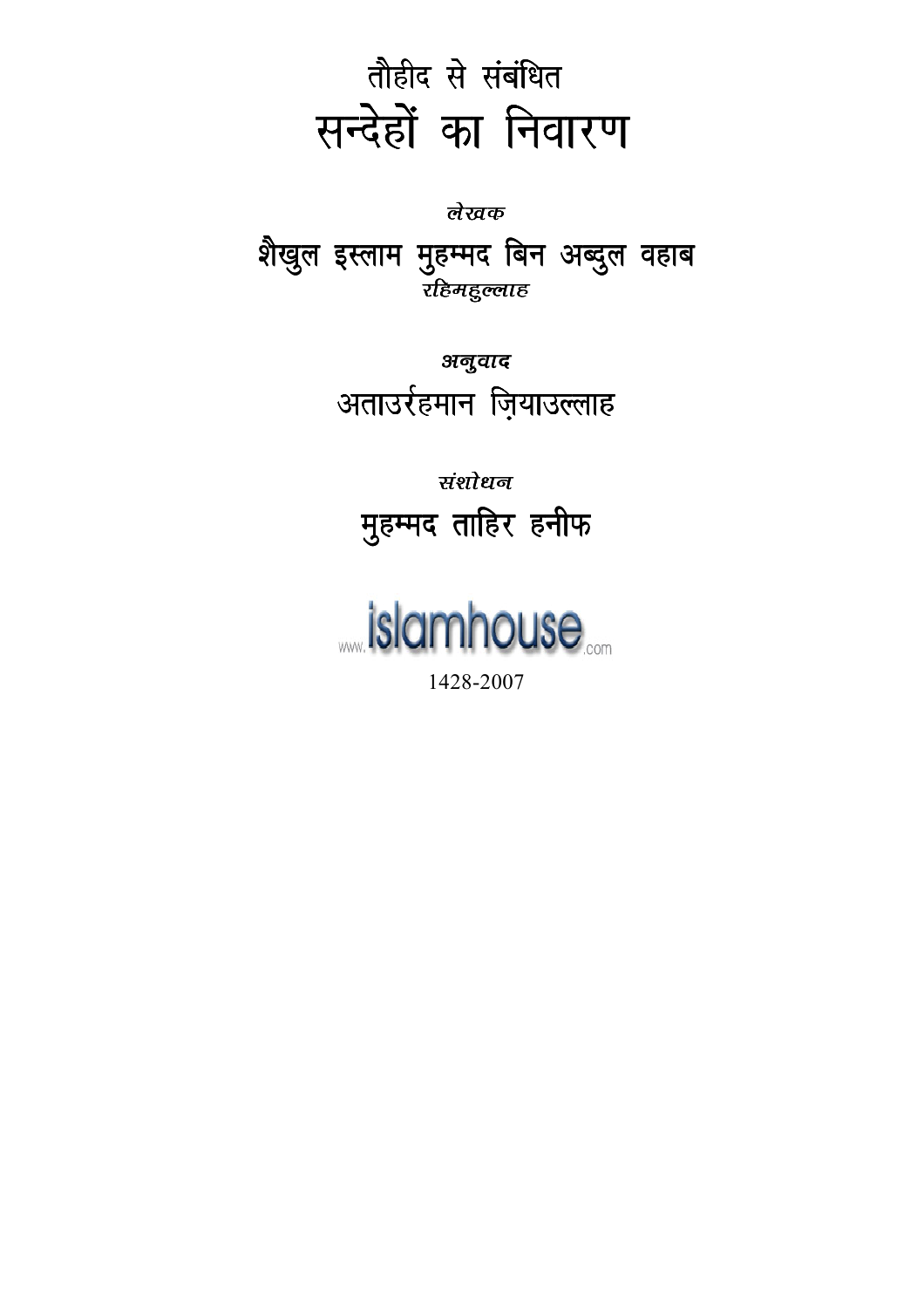

अल्लाह के नाम से आरम्भ करता हूँ जो अति मेहरबान और दयालु है।

#### अध्याय : १

## सिंदेशवाहकों का प्रथम उद्देश्य तौहीद इबादत (उपासना) की पूर्ति है}

यह बात जान लो, अल्लाह तआला तुम पर दया करे, कि एक अल्लाह की उपासना करने (और किसी को उस उपासना में साझी न करने) को ''तौहीद'' (एकेश्वरवाद) कहते हैं। यही समस्त रसूलों (संदेशवाहकों) का धर्म रहा है. जिसकी शिक्षा देकर अल्लाह तआला ने संदेशवाहकों को अपने बन्दों के पास भेजा।

सर्वप्रथम रसूल (संदेशवाहक) नूह अलैहिस्सलाम हैं। उनकी क़ौम (समुदाय) ने वद्द, सुवाअ, यगूस, यऊक़ और नम्न जैसे सदाचारियों के विषय में जब अतिशयोक्ति (गुलू) करना आरम्भ किया तो अल्लाह तआला ने उनके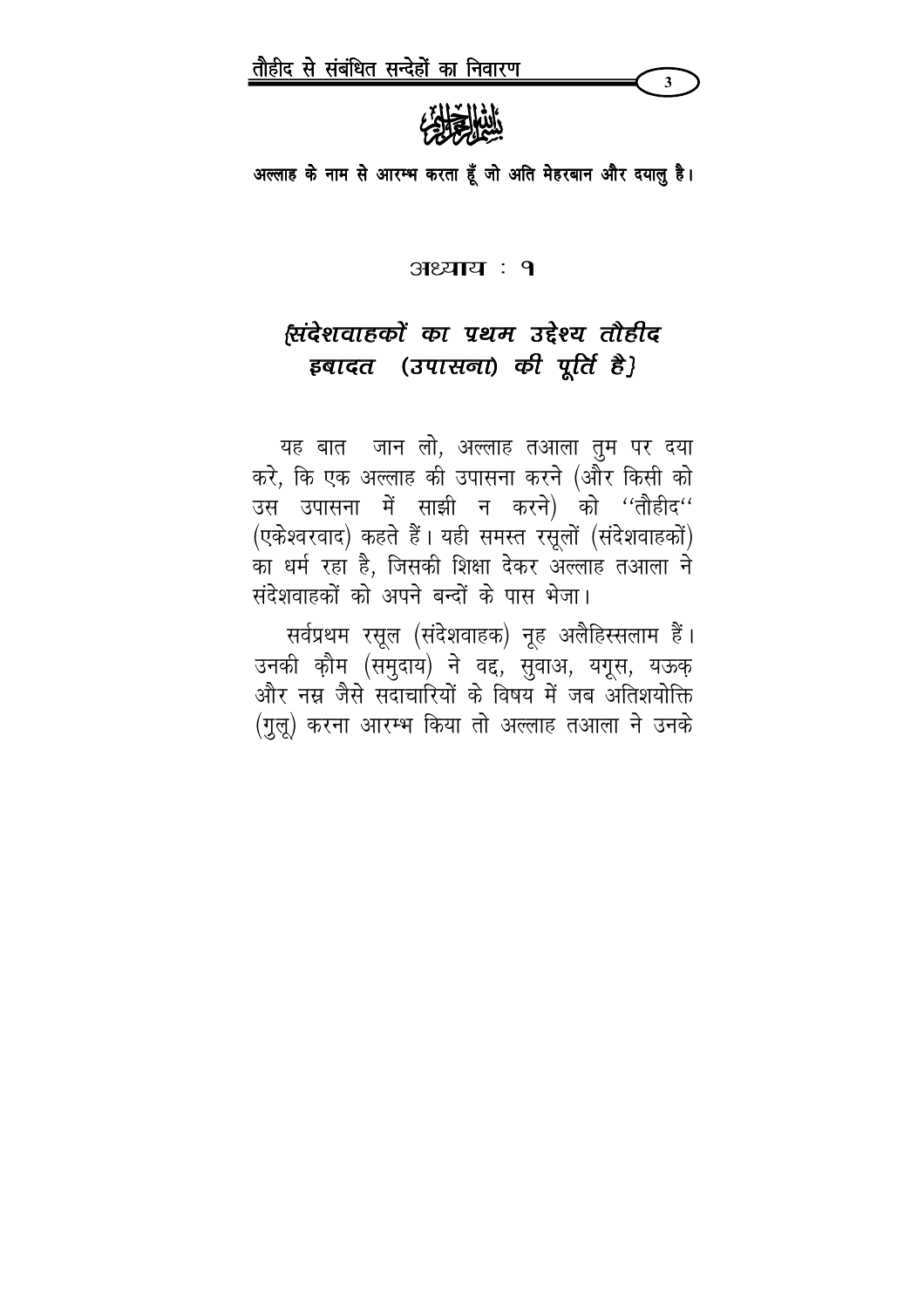मार्गदर्शन के लिये नूह अलैहिस्सलाम को भेजा, और सबसे अन्तिम रसूल मुहम्मद सल्लल्लाहु अलैहि वसल्लम हैं, जिन्हों ने उपरोक्त सदाचारियों की मूर्तियों को नष्ट किया। आप जिस समुदाय की ओर भेजे गये वह लोग अल्लाह की उपासना और आराधना, और उसका अधिक स्मरण (ज़िक्र) करते थे, हज्ज और दान पुण्य भी करते थे, किन्तु इसके साथ ही वह अपने और अल्लाह तआला के बीच सदाचारियों और कूछ लोगों जैसे कि ईसा अलैहिस्सलाम, मरयम तथा फरिश्तों या अन्य नेक लोगों को माध्यम बनाते और यह कहते थे कि : इनके द्वारा हम अल्लाह की निकटता और समीपता प्राप्त करना चाहते हैं, और अल्लाह के पास इन सदाचारियों की सिफारिश के प्रत्याशी हैं।

 $\overline{\mathbf{4}}$ 

ऐसी अवस्था में अल्लाह तआला ने मुहम्मद (ﷺ) सल्लल्लाहु अलैहि वसल्लम को अपना ईश्दूत बनाकर भेजा ताकि आप उनके बाप इब्राहीम अलैहिस्सलाम के धर्म का नवीनीकरण करें और लोगों पर यह स्पष्ट कर दें कि यह समीपता और श्रद्धा केवल अल्लाह तआला का अधिकार है, किसी अन्य व्यक्ति की बात तो बहुत दूर, किसी निकटवर्ती फरिश्ते अथवा रसूल के विषय में भी यह श्रद्धा नहीं रखी जा सकती। अन्यथा यह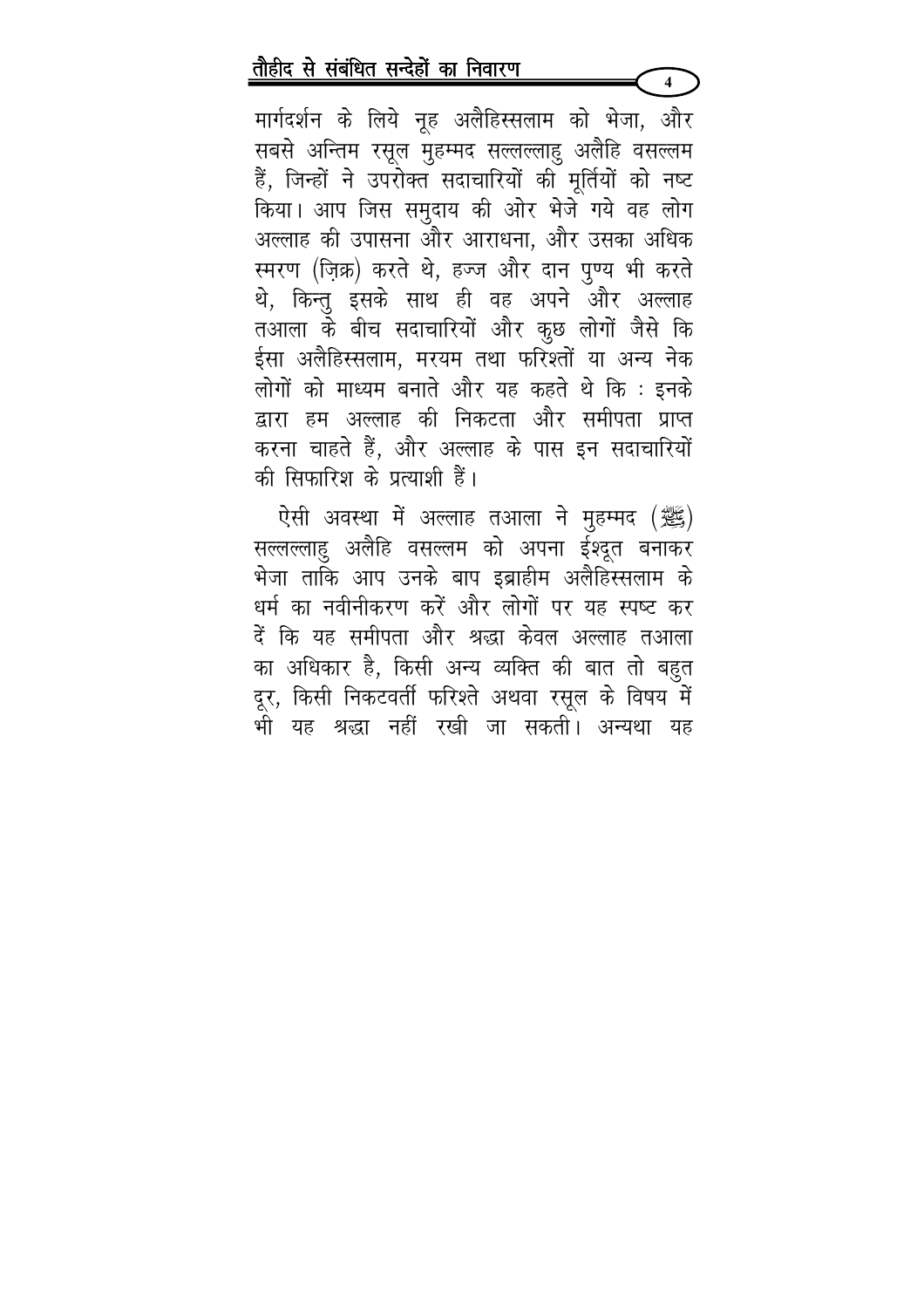मुशरिकीन (अनेकेश्वरवादी) इस बात को स्वीकार करते और साक्ष्य (गवाही) देते थे कि अकेला अल्लाह ही उत्पत्ति कर्ता है जिसका कोई साझी नहीं, केवल वही जीविका प्रदान करनेवाला है, और वही मृत्यू देता है और जीवन प्रदान करता है, और केवल वही सारे संसार का संचालन करता है, तथा सातों आकाश और उनके भीतर जो कूछ है और सातों धरतियाँ और जो कुछ उनके भीतर है सब के सब अल्लाह के बन्दे (उपासक) और उसके अधिकार के अधीन और नियन्त्रण में हैं।

 $\overline{5}$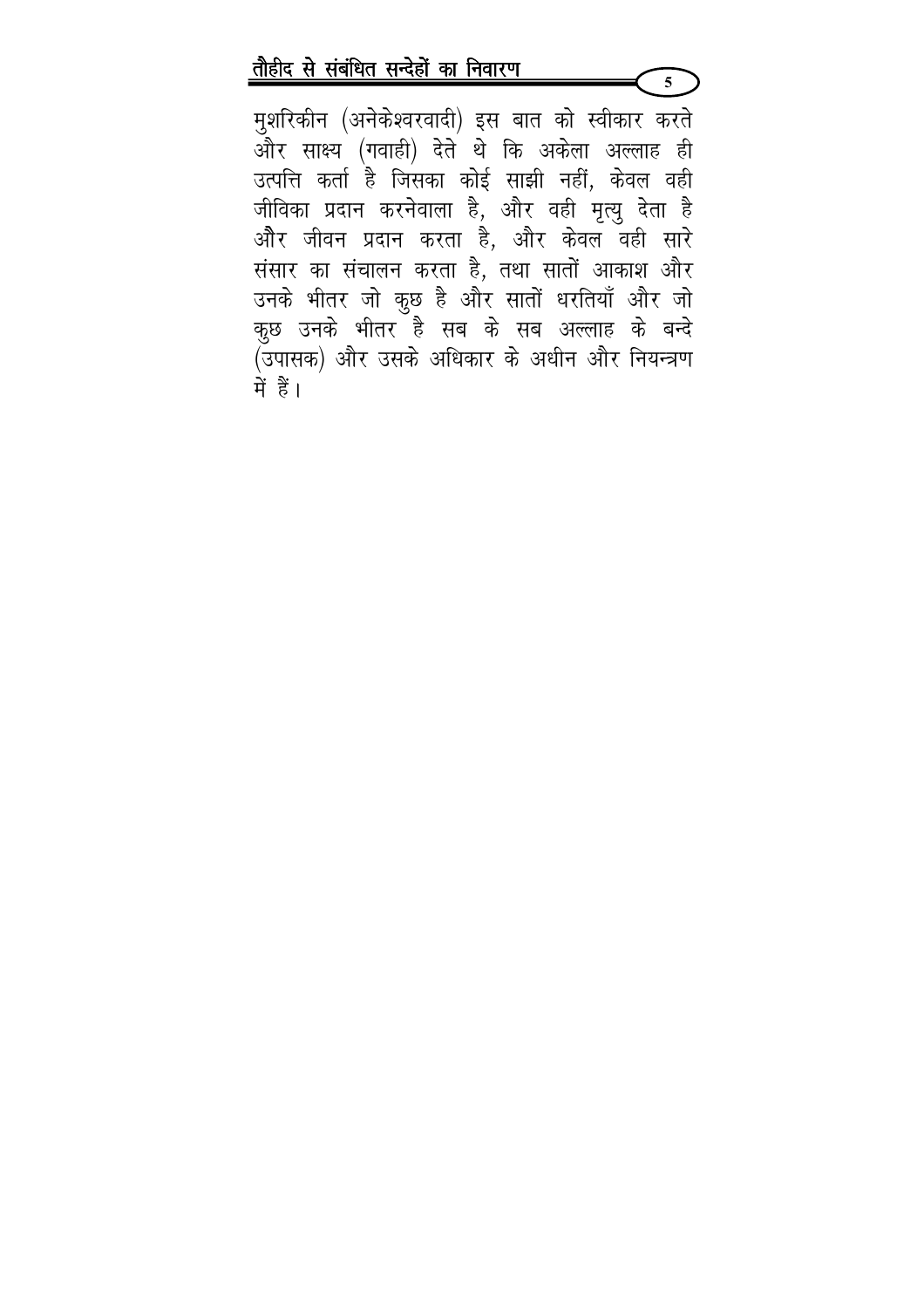#### अश्याय : २

ह्रिस बात का प्रमाण कि वह मुशरिकीन जिन से अल्लाह के रसूल ने युद्ध किया वह लोग तौहीद रुबूबियत को स्वीकार करते थे किन्तु यह स्वीकृति उन्हें इबादत में शिर्क करने से न बचा सकी।

यदि आप इस बात का प्रमाण चाहते हैं कि वह मुशरिकीन (अनेकेश्वरवादी) जिन से आप ﷺ ने युद्ध किया वह लोग उपरोक्त बातों की साक्ष्य देते थे, तो कुर्आन में अल्लाह तआला के इस कथन को पढ़िये: ﴿قُلْ مَنْ يَرْزُقُكُمْ مِنَ السَّمَاءِ وَالأَرْضِ أَمَّنْ يَمْلِڪُ السَّمْعَ وَالأَبْصَارَ وَمَـنْ يُخْـرِجُ الْحَـيَّ مِـنَ الْمَيِّـتِ وَيُخْسِرِجُ الْمَيِّسَّتَ مِسْنَ الْحَسِيِّ وَمَسْنْ يُسْدَبِّرُ الأَمْسْرَ فَسَيَقُونُونَ اللَّهُ فَقَلْ أَفَلا تَتَّقُونَ﴾ [ يونس:٣١].

आप इनसे पूछिये, तुम को आकाश और धरती से कौन जीविका प्रदान करता है ? अथवा कानों और आर्खों पर किसका अधिकार है ? तथा निर्जीव से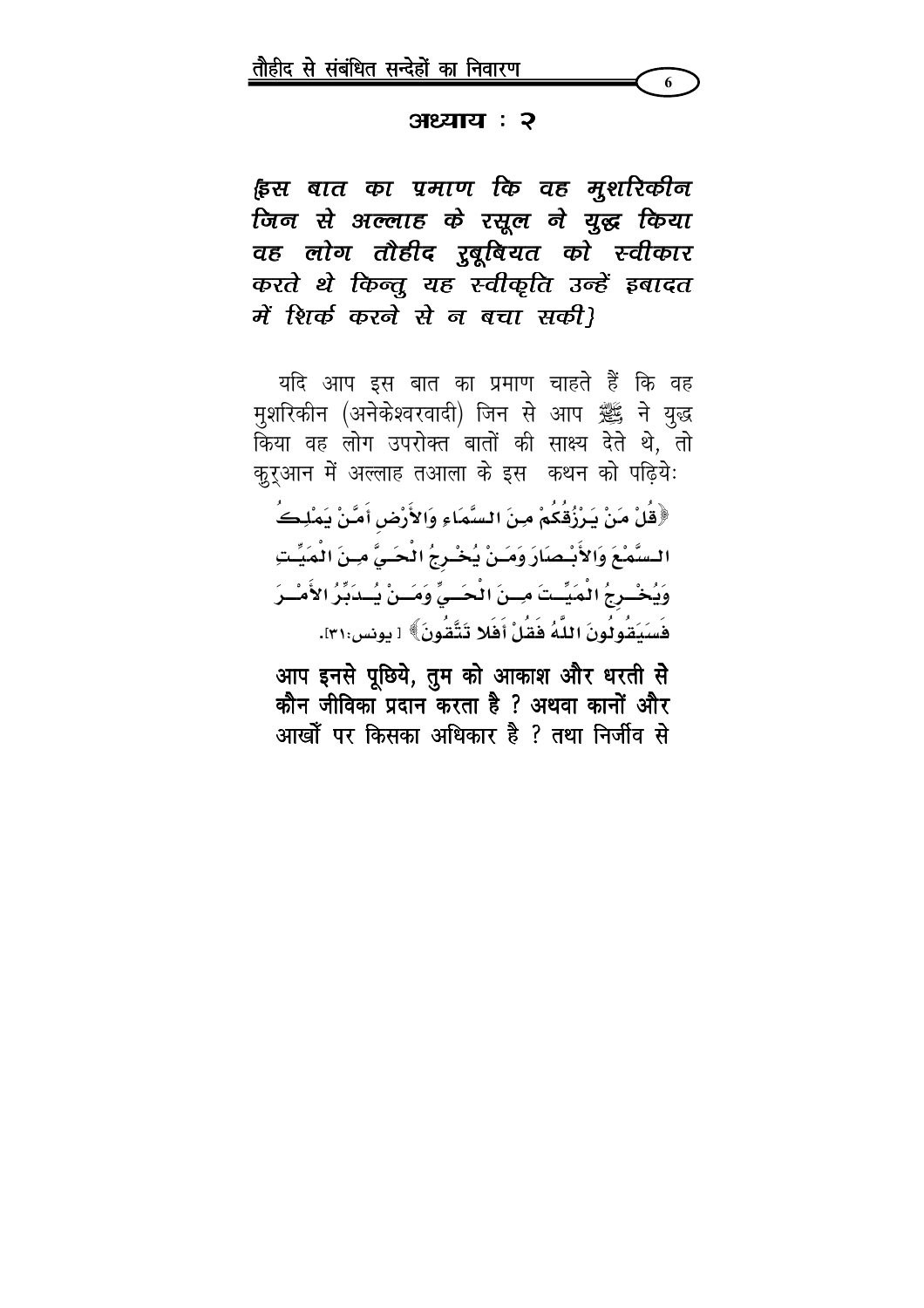सजीव को कौन निकालता है ? और सजीव से निर्जीव को कौन निकालता है ? और संसार के कार्यों का संचालन कौन करता है ? तो इसके उत्तर में यह (अनेकेश्वरवादी) अवश्य कहेंगे कि अल्लाह तआला। आप इनसे पूछिये कि फिर तुम (शिर्क से) क्यों नहीं बचते। (सूरः यूनुस :३१)

 $\overline{7}$ 

दूसरे स्थान पर अल्लाह तआला ने फरमाया :

﴿قُلْ لِمَـنِ الأَرْضُ وَمَـنْ فِيهَـا إنْ كُنْـتُمْ تَعْلَمُـونَ○ سَــدَقُولُونَ لِلـَّـهِ قُــلْ أَفَــلا تَــدَڪَرُونَ○قُــلْ مَــنْ رَبُّ السَّمَاوَاتِ السَّبْعِ وَزَبُّ الْعَرْشِ الْعَظِيمِ○سَيَقُولُونَ لِلَّـهِ قُـلْ أَفَـلا تَتَّقُـونَ○ قُـلْ مَـنْ بِيَـٰدِهِ مَلَكُـوتُ كُـلِّ شَىْءٍ وَهُوَ يُجِيرُ وَلا يُجَارُ عَلَيْهِ إنْ كُنْتُمْ تَعْلَمُونَ○ سَىَقُولُونَ لِلَّهِ قُلْ فَأَنَّى تُسْحَرُونَ﴾ [المؤمنون:٨٤-۔ ٨٩].

उन से पूछो, धरती और जो कुछ उस में है किसकी है? यदि तुम जानते हो ( तो बताओ ), वह अवश्य यही कहेंगे कि अललाह की। कहो, फिर तुम चिंतन क्यों नही करते। इनसे पूछो कि सातों आकाशों का स्वामी तथा विराट सिंहासन (अर्श अज़ीम) का स्वामी कौन है ? वह अवश्य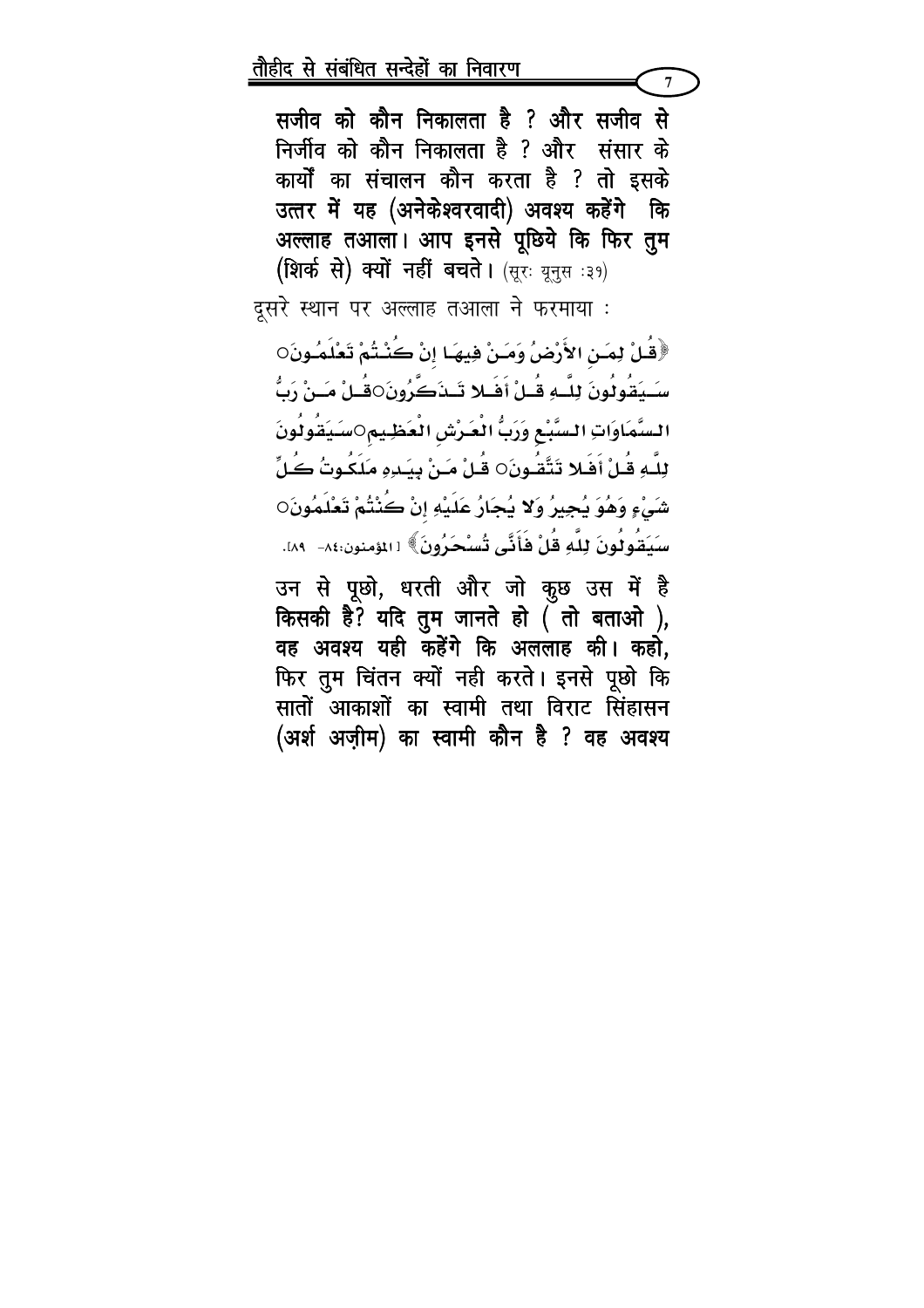यही कहेंगे कि अल्लाह। कहो, फिर तुम उस से डरते क्यों नहीं। इन से पूछो, यदि तुम जानते हो तो बताओ कि किसके हाथ में प्रत्येक वस्तु का अधिकार है और वह शरण देता है और उसके विरुद्ध कोई शरण नहीं दे सकता ? वह अवश्य कहेंगे कि अल्लाह तआला के हाथ में। कहो, फिर तुम पर कहां से जादू हो जाता है।

(सूरतुल-मूमिनूनः ८४-८८)

 $\mathbf{R}$ 

इस विषय से संबंधित पवित्र कुरूआन में इनके अतिरिकत अन्य आयतें भी हैं।

जब आप ने यह ज्ञात कर लिया कि यह मुशरिकीन इन सारी चीजों को स्वीकार करते थे और रात दिन अल्लाह को पुकारते भी थे, किन्तु जो तौहीद रसूल सल्लल्लाहु अलैहि व सल्लम ले कर आये थे उस में प्रवेश नहीं किये। और आप ने यह भी ज्ञात कर लिया कि जिस तौहीद को मानने से उन्हों ने इन्कार किया था वह तौहीद इबादत (उलूहियत) अर्थातः केवल एक अल्लाह की उपासना करना और उसमें किसी को साझी न बनाना है, जिसे हमारे युग के मुशरिकीन 'एतिकाद' (श्रद्धा) कहते हैं।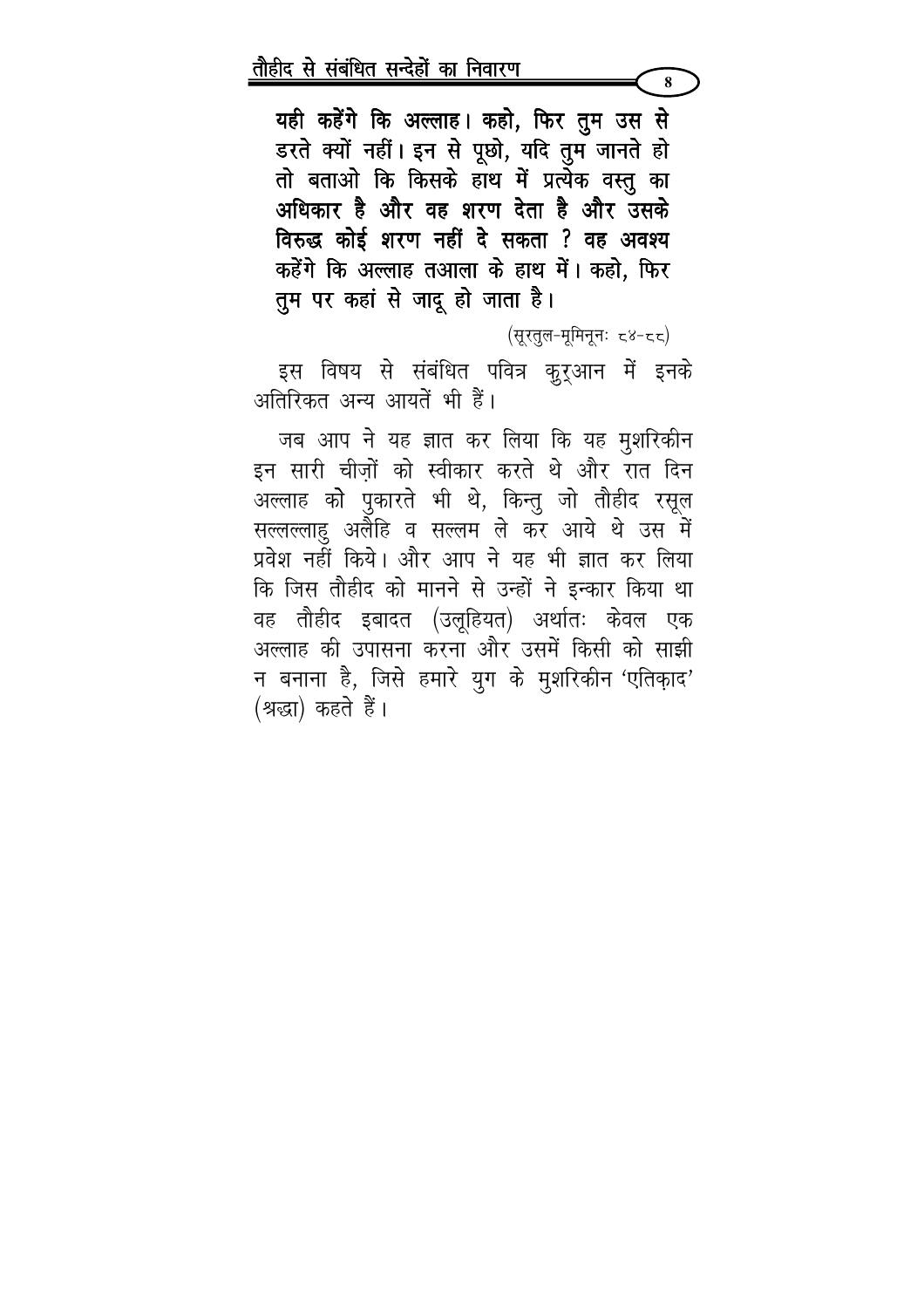कूछ मुशरिकीन ऐसे भी थे जो फुरिश्तों को पुकारते थे ताकि यह फरिश्ते अल्लाह के समीपस्थ होने के कारण उनकी सिफारिश (अभिस्ताव) कर दें, या किसी सदाचारी व्यक्ति जैसे कि 'लात' अथवा किसी नबी (ईश्दूत) जैसे कि 'ईसा' अलैहिस्सलाम को पुकारते थे।

 $\boldsymbol{Q}$ 

तथा आप इस से भी अवगत हो गये कि रसूलुल्लाह सल्लल्लाहु अलैहि व सल्लम ने इसी शिर्क पर उन मुशरिकीन से युद्ध किया और उन्हें केवल एक अल्लाह की उपासना करने का आमन्त्रण दिया, जैसा कि अल्लाह तआला ने पवित्र कुरआन में फरमाया है:

﴿ فَلا تَدْعُو مَعَ اللَّهِ أَحَداً ﴾ [ الجن:١٨].

# अल्लाह के साथ किसी और को न पुकारो। (सूरतुल जिन्न: १८)

दूसरे स्थान पर फरमायाः

﴿ لَـٰهُ دَعْـوَةُ الْحَـٰقِّ وَالْـَـٰزِينَ يَـٰدْعُونَ مِـنْ دُونِــهِ لا يَسْتَجِيبُونَ لَهُمْ بِشَيْءٍ ﴾ [ الرعد:١٤].

उसी (अल्लाह ही) की पुकार वास्तविक पुकार है, और जिनको यह अल्लाह के सिवा पुकारते हैं वह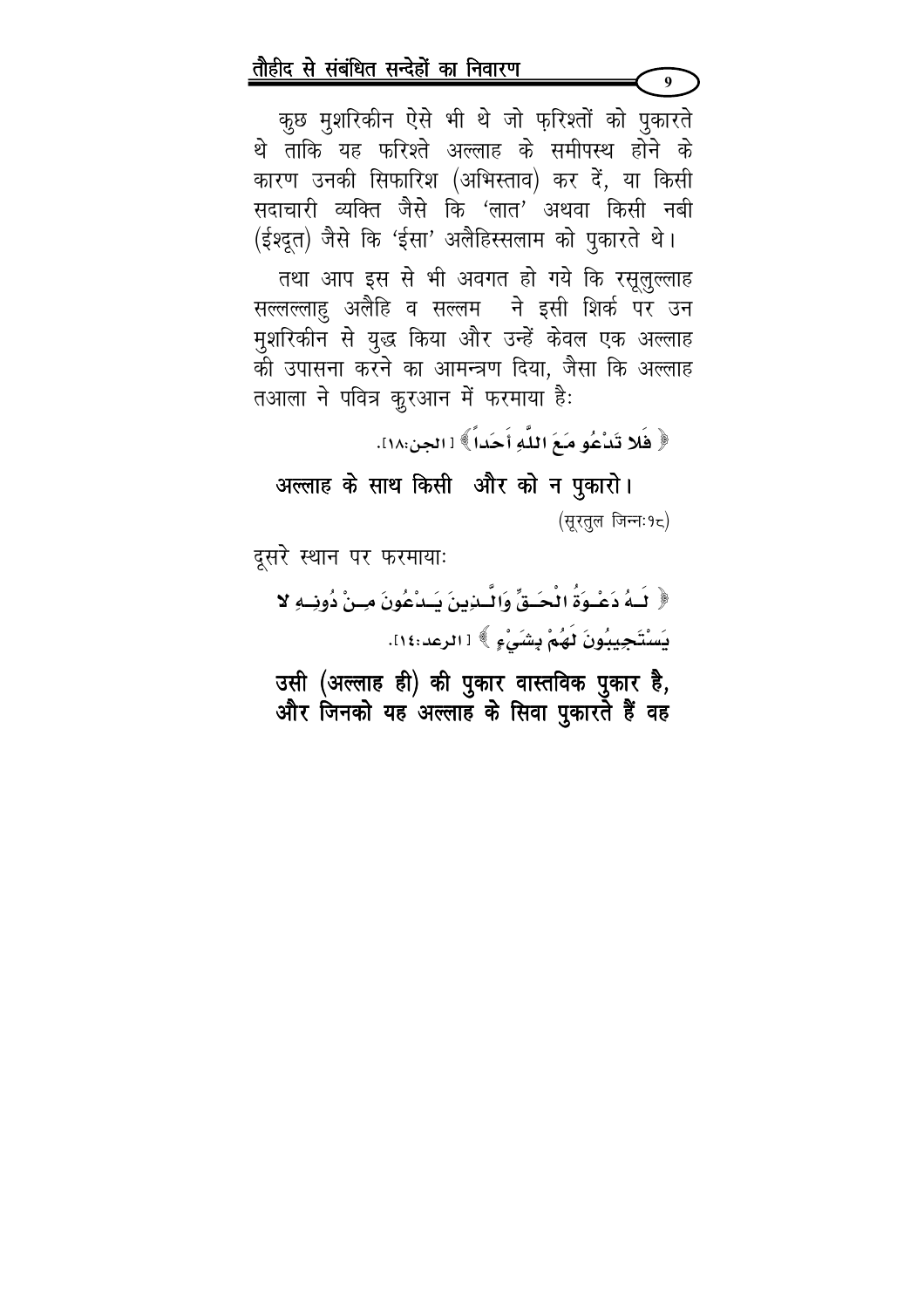10

उनका कुछ काम नहीं निकाल सकते। (सूरः अर-रअ़्दः१४)

आप ने यह भी भली-भांति जान लिया कि रसूलुल्लाह सल्लल्लाहु अलैहि व सल्लम ने इन मुशरिकीन से इस बात पर युद्ध किया कि प्रत्येक प्रकार की प्रार्थना, मिन्नत मानना, भेंट चढ़ाना, (बलिदान देना) सहायता मांगना तथा समस्त प्रकार की उपासनाएं केवल अल्लाह के लिये हों। और आप इस से भी अवगत हो गये कि उनका केवल तौहीद रुबूबियत का स्वीकार करना उन्हें (शिर्क से निकाल कर) इस्लाम में प्रवेश नहीं दिला सका, बल्कि फ़रिश्तों, पैग़म्बरों और औलिया (सदाचारियों) को पुकारने, उन्हें अल्लाह के पास सिफारिशी समझने और इसके द्वारा अल्लाह की समीपता प्राप्त करने के उद्देश्य ने ही उनके प्राण और सम्पति को वैध (हलाल) ठहरा दिया (अर्थात इस्लाम ने उनके जान व माल की सुरक्षा नहीं की)।

उपरोक्त विस्तार के पश्चात आपके सामने उस तौहीद की सत्यता स्पष्ट हो जाती है जिसका निमन्द्रण समस्त नबियों और रसूलों ने दिया और जिसको स्वीकार करने से मुशरिकीन ने इन्कार कर दिया।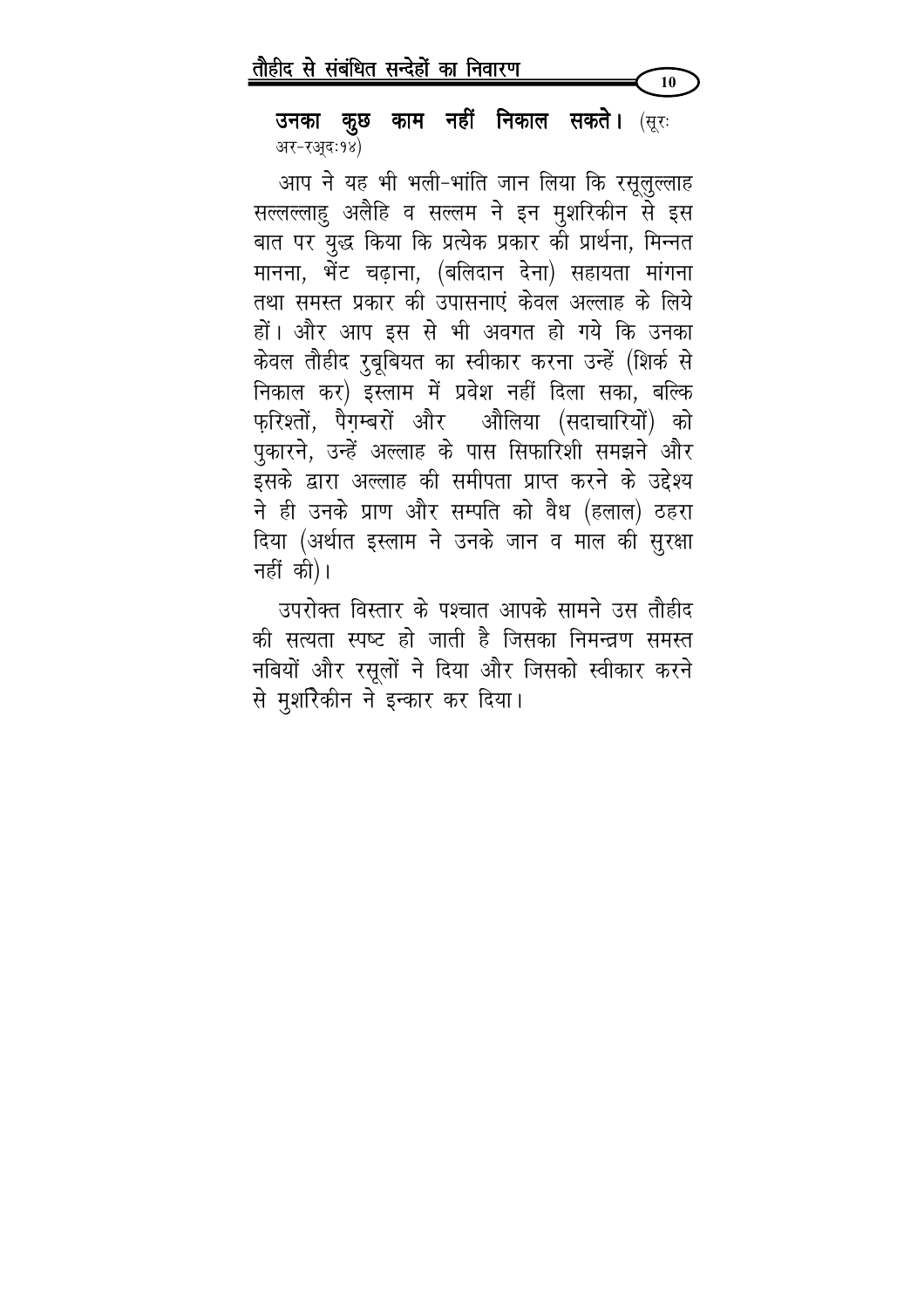

#### $3EZITZ:3$

{' ला-इलाहा इल्लल्लाह' का अर्थ ही तौहीद इबादत है और नबी ﷺ के समय के कूफ्फार उसके अर्थ को इस्लाम के कूछ दावेदारों से अधिक जानते थे}

आप के कथन 'ला इलाहा इल्लल्लाह' का अर्थ भी यही तौहीद (तौहीद उलूहियत) है। क्योंकि मुशरिकीन 'इलाह' से तात्पर्य खालिक (उत्पत्तिकर्ता) राज़िक्( जीविका प्रदान करने वाला) और संसार का प्रबंधक नहीं समझते थे, इसलिये कि वह जानते थे कि सृष्टा, अन्नदाता और संसार का संचालक केवल अल्लाह तआला है जैसा कि मैं ने पहले वर्णन किया, अपितु उनके निकट 'इलाह' वह हस्ती (अस्तित्व) होती थी जिसे वह अल्लाह का निकटवर्ती अथवा अल्लाह के पास सिफारिशी या अपने और अल्लाह के बीच मध्यस्थ समझ कर उसकी ओर मुतवज्जेह होते थे, चाहे वह कोई फरिश्ता हो या कोई नबी, अथवा कोई वली हो या वृक्ष, अथवा कोई समाधि हो या कोई जिन्न। बल्कि वह 'इलाह' का वही अर्थ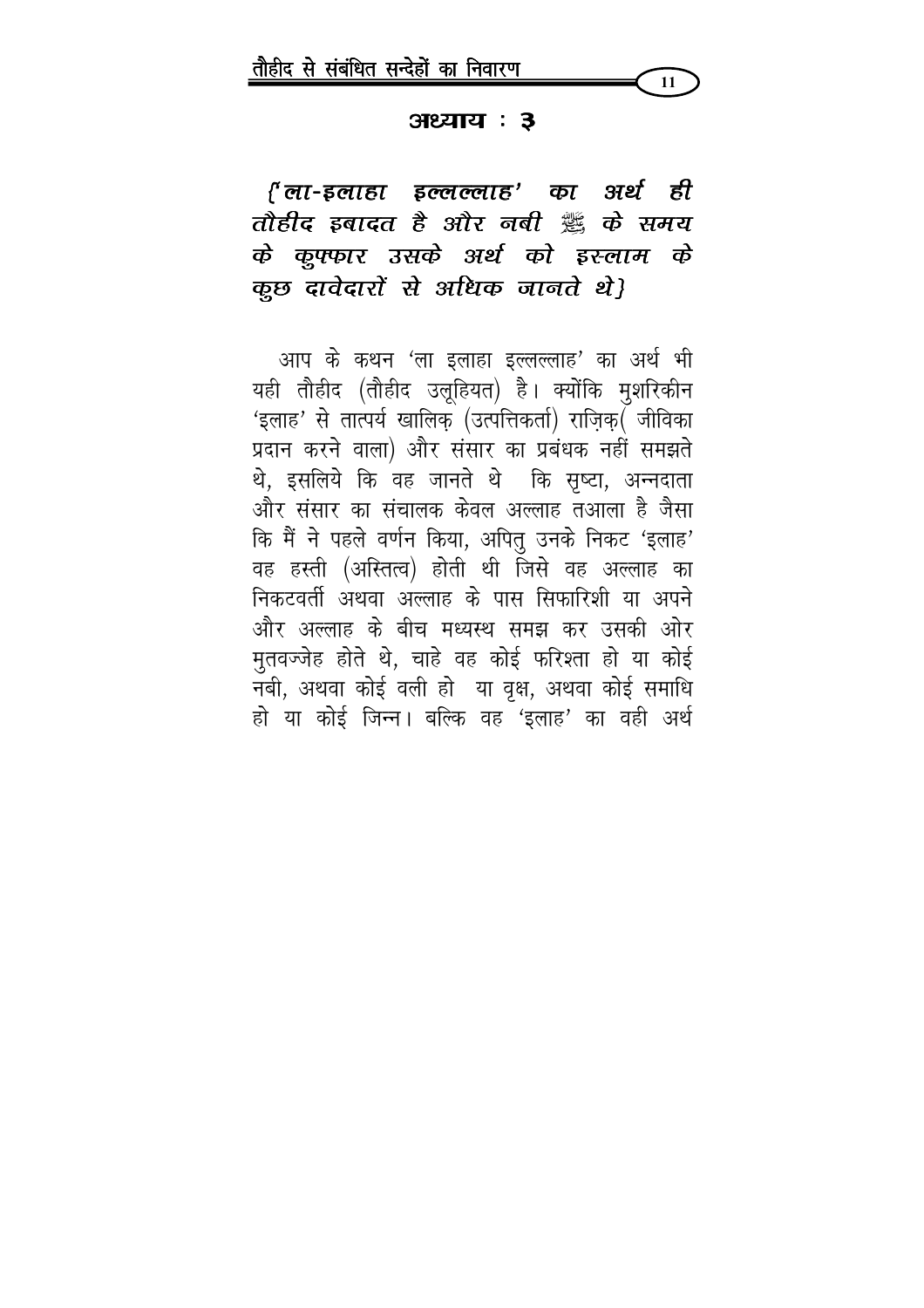समझते थे जो आज हमारे समय के अनेकेश्वरवादी 'सैयिद' के शब्द से लेते हैं।

 $12$ 

ऐसी स्थिति में अल्लाह के रसूल सल्लल्लाहु अलैहि व सल्लम ने उन्हें कलिम-ए-तौहीद 'ला-इलाहा इल्लल्लाह' की ओर बुलाया, और इस कलिमा से अभिप्राय उसका अर्थ है, केवल उसके शब्दों का उच्चरण करना नहीं।

मूर्ख नास्तिक (कुफ़्फ़ार) इस बात को भली-भांति जानते थे कि इस कलिमा से नबी ﷺ का अभिप्राय यह है कि केवल अल्लाह की हस्ती से सम्बन्ध रखा जाये और उसके अतिरिक्त पूजा की जाने वाली प्रत्येक चीज़ों को अस्वीकार किया जाये और उनसे अलग थलग रहने (संबंध-विच्छेद) की घोषणा की जाये। यही कारण था कि जब अल्लाह के रसूल सल्लल्लाहु अलैहि व सल्लम ने उनसे 'ला इलाहा इल्लल्लाह' कहने के लिये कहा तो उन्हों ने उत्तर दिया:

﴿ أَجَعَـلَ الآلِهَــةَ إِلَهَــاً وَاحِــداً إِنَّ هَــذَا لَــشَيْءٌ عُجَابٌ ﴾ [ ص:٥]

क्या इस ने सभी पूजा पाव्रों को एक पूज्य बना **दिया ? यह तो बड़ी आश्चर्य जनक बात है।** (सूर: सादः ५)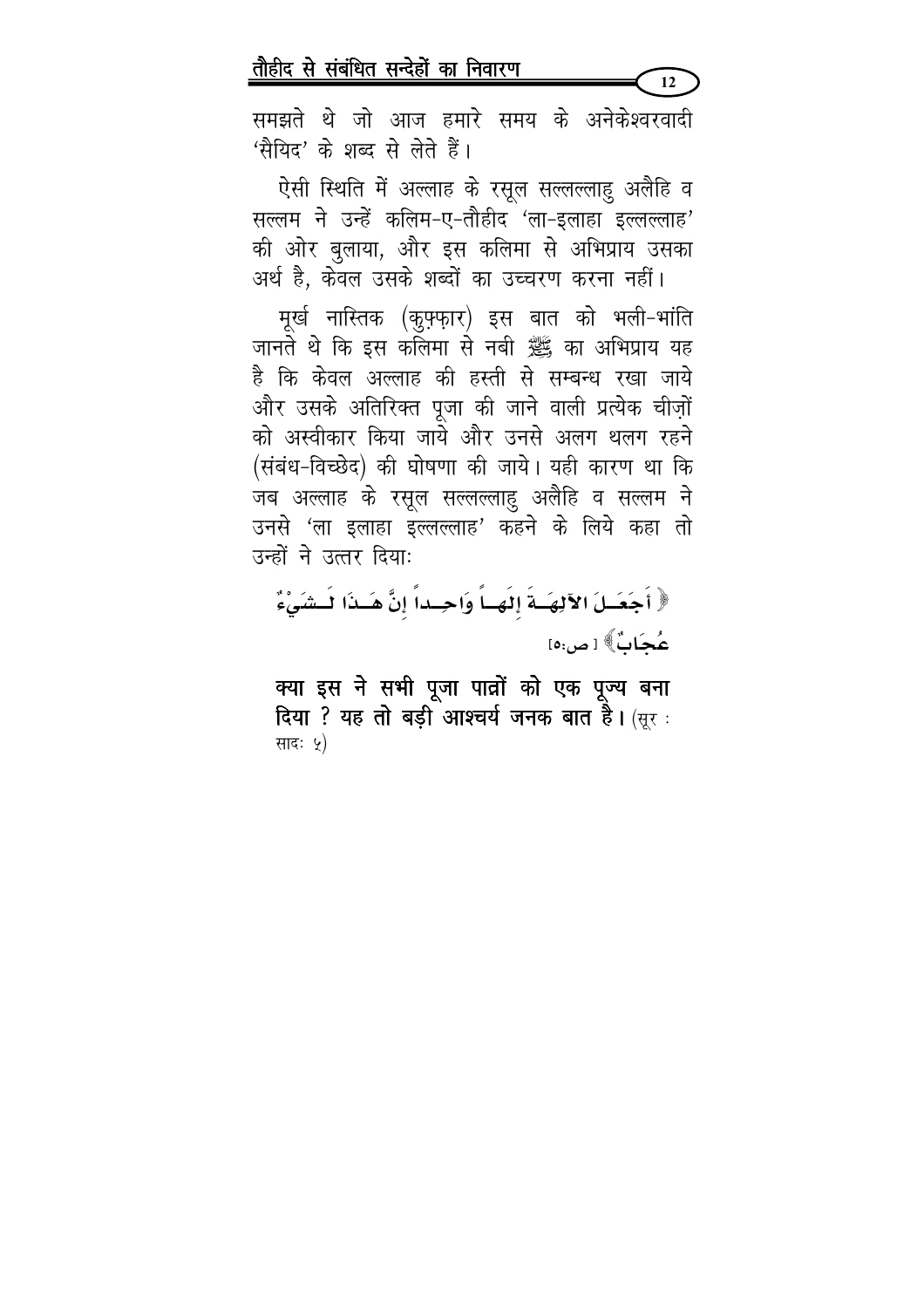यह जानने के पश्चात कि मूर्ख नास्तिक भी इस शब्द का अर्थ जानते थे, उन लोगों पर बड़ा आश्चर्य होता है जो इस्लाम के दावेदार हैं और इस कलिमा का उतना भी अर्थ नहीं जानते जितना मूर्ख नास्तिक जानते थे। बल्कि ये लोग यह समझते हैं कि उसके अर्थ का हार्दिक विश्वास रखे बिना केवल मुख से शब्द का कह लेना ही पर्याप्त है।

उन में जो अधिक समझदार और बुद्धिमान माने जाते हैं वह इस शब्द का अर्थ यह समझते हैं कि अल्लाह के अतिरिक्त कोई पैदा करने वाला, जीविका प्रदान करने वाला और संसार के कार्यों का संचालक और प्रबंधक नहीं है। स्पष्ट बात है कि उस व्यक्ति के अन्दर कोई भलाई नहीं है जिस से अधिक 'ला इलाहा इल्लल्लाह' का अर्थ मूर्ख नास्तिक (कूफ्फार) जानते थे।

 $13<sup>7</sup>$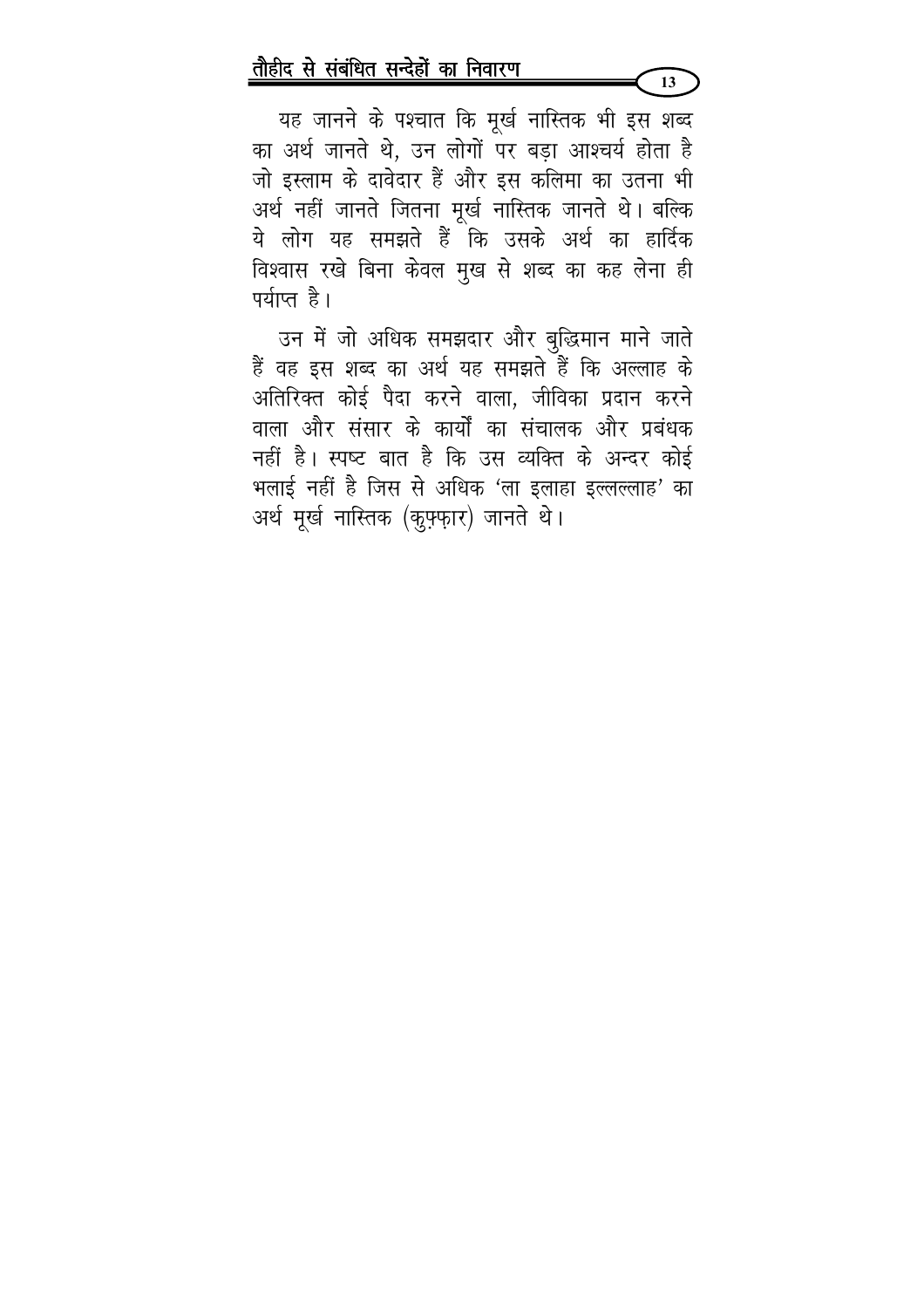

#### $3$  : अध्याय

{ मुसलमान को ज्ञात होना चाहिये कि उस पर अल्लाह तआला की तोहीद की अनुकम्पा उसके लिये उसकी प्राप्ति पर पसन्न होने और उसके फ़िन जाने से भय करने का कारण है }

जब आप ने उपरोक्त विवरण को हृदयपूर्वक जान लिया और उस शिर्क (अल्लाह के साथ किसी को साझी बनाना) से भी अवगत हो गये जिसके विषय में अल्लाह तआला का यह फरमान है:

﴿إِنَّ اللَّهَ لا يَغْفِرُ أَنْ يُشْرَكَ بِهِ وَيَغْفِرُ مَا دُونَ ذَلِكَ لْعَنْ نَشَاءُ》 [النساء:٤٨].

निःसन्देह अल्लाह अपने साथ शिर्क किये जाने को क्षमा करने वाला नहीं, परन्तु शिर्क के अतिरिक्त जो पाप है उन्हें जिस के लिये चाहे क्षमा कर दे। (सूरतून-निसाः४८)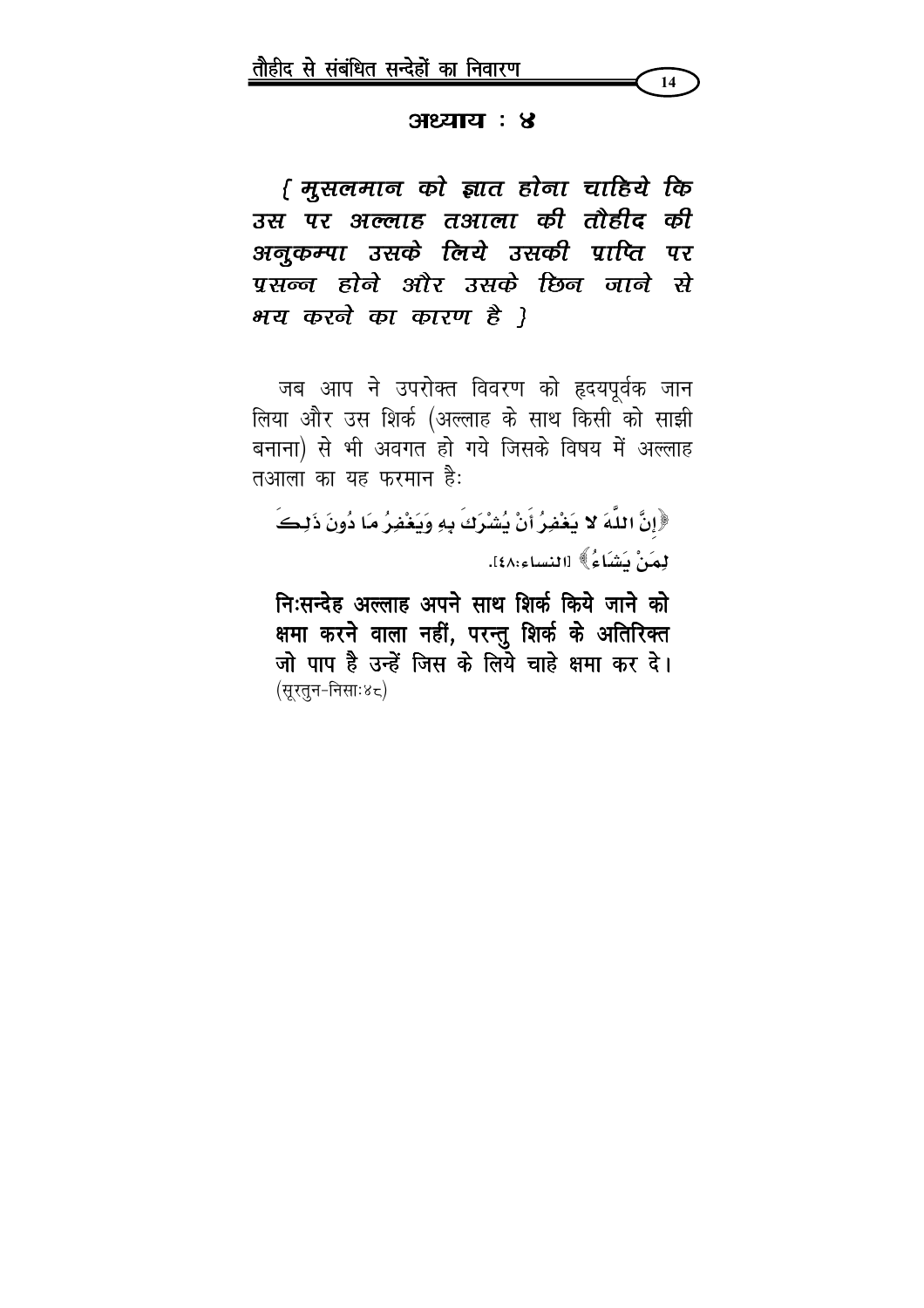तथा आप ने यह भी ज्ञान प्राप्त कर लिया कि अल्लाह का धर्म कौन सा है जिसके साथ उसने समस्त संदेशवाहकों को भेजा और जिसके अतिरिक्त अल्लाह तआला किसी से कोई अन्य धर्म स्वीकार नहीं करेगा। और यह भी ज्ञात हो गया कि आज लोगों की बहुमत इस धर्म से किस प्रकार निश्चेत और अपरिचित है, इन (बातों को जान लेने) से आप को दो महत्वपूर्ण लाभ पाप्त होंगे:

# प्रथमः- अल्लाह की कूपा और अनूकम्पा पाप्त होने पर प्रसन्नता :

जैसा कि अल्लाह तआला का फरमान है:

﴿ قُلْ بِفَضْلِ اللَّهِ وَبِرَحْمَتِهِ فَبِذَلِكَ فَلْيَفْرَحُوا هُوَ حَيْدٌ مِمَّا يَحْمَعُونَ ﴾ [ يونس: ٥٨]

(हे पैग़म्बर आप) कह दीजिये कि लोगों को अल्लाह की अनुकम्पा और कृपा पर प्रसन्न होना चाहिये, यह उस से कहीं अधिक श्रेष्ठ है जिसे वह बटोर रहे हैं। (सूरः यूनुसः ५८)

 $15<sub>15</sub>$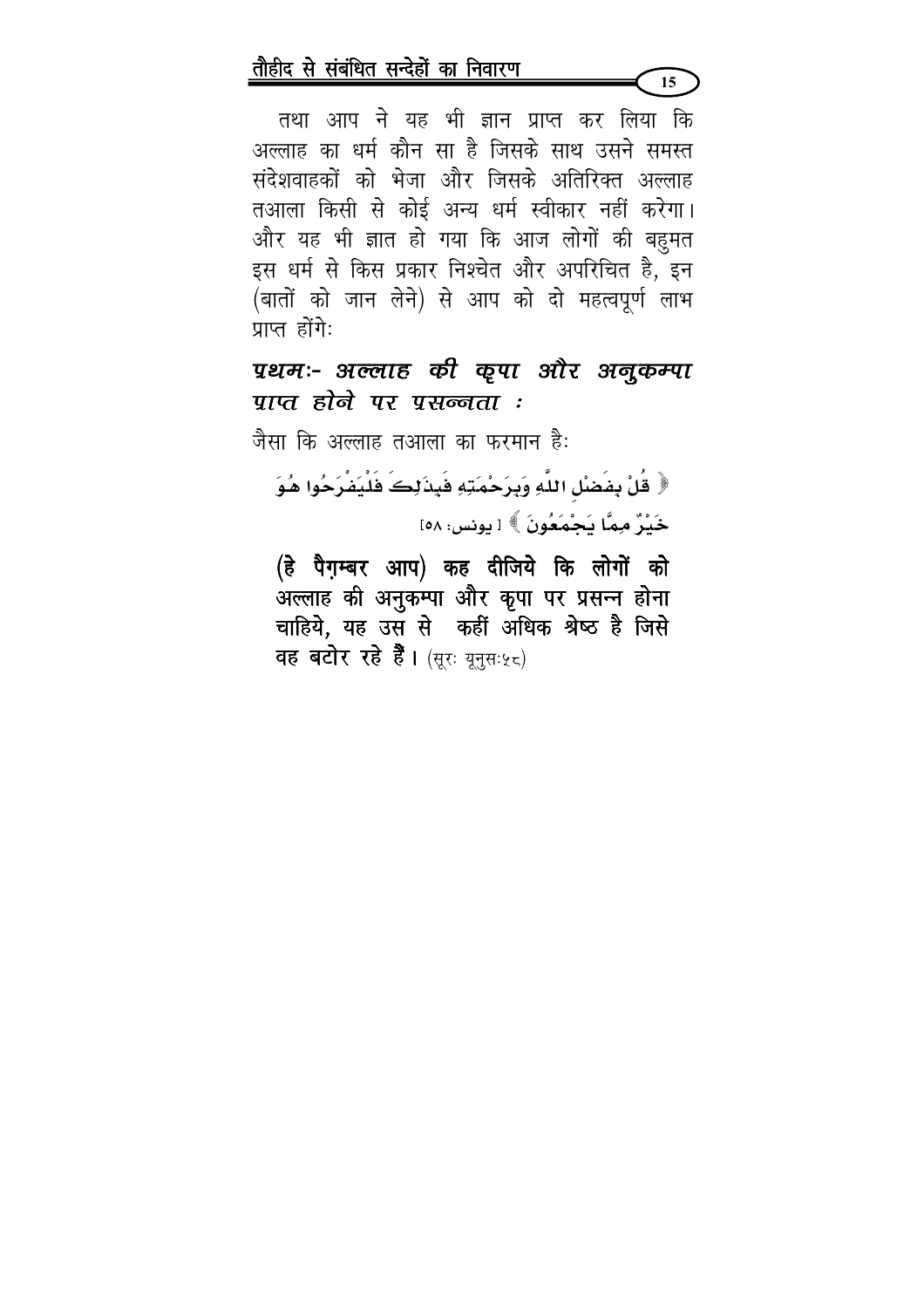16

### द्वितीयः अल्लाह तआला का अत्यन्त भय और इर:

अल्लाह तआला का भय उस समय और अधिक होगा तथा इन सारी चीज़ों से मुक्ति मार्ग की जिज्ञासा (खोज) अधिक बढ जायेगी जब आप यह ज्ञात कर लें कि प्रायः मनुष्य के मुख से निकला हुआ एक शब्द उसे कुफ़् (नॉस्तिकता) तक पहुँचा देता हैं, कभी तो उसके मुख से यह शब्द अज्ञानता (मूर्खता) में निकल जाता है और अज्ञानता के कारण वह क्षमा योग्य नहीं समझा जायेगा. और कभी वह यह समझ कर ऐसी बात बोलता है कि यह चीज़ उसे अल्लाह के समीप कर देगी, जैसा कि मुशरिकीन का यह मानना था, विशेषकर इस विषय में मूसा अलैहिस्सलाम के समुदाय की घटना का विश्लेषण करने की यदि अल्लाह तुम्हें शक्ति दे कि किस प्रकार उन्होंने ज्ञान और संयम के होते हुये मूसा अलैहिस्सलाम से अभियाचना किया:

﴿اِجْعَلْ لَذَا إِلَهَا ۖ كَمَا لَهُمْ آلِهَةٌ ﴾ [الأعراف:١٣٨].

(हे मूसा) जेसे इन लोगों के पास पूज्य हैं उसी प्रकार हमारे लिये भी एक पूज्य बना दो। (सूरतुल-आराफः१३८)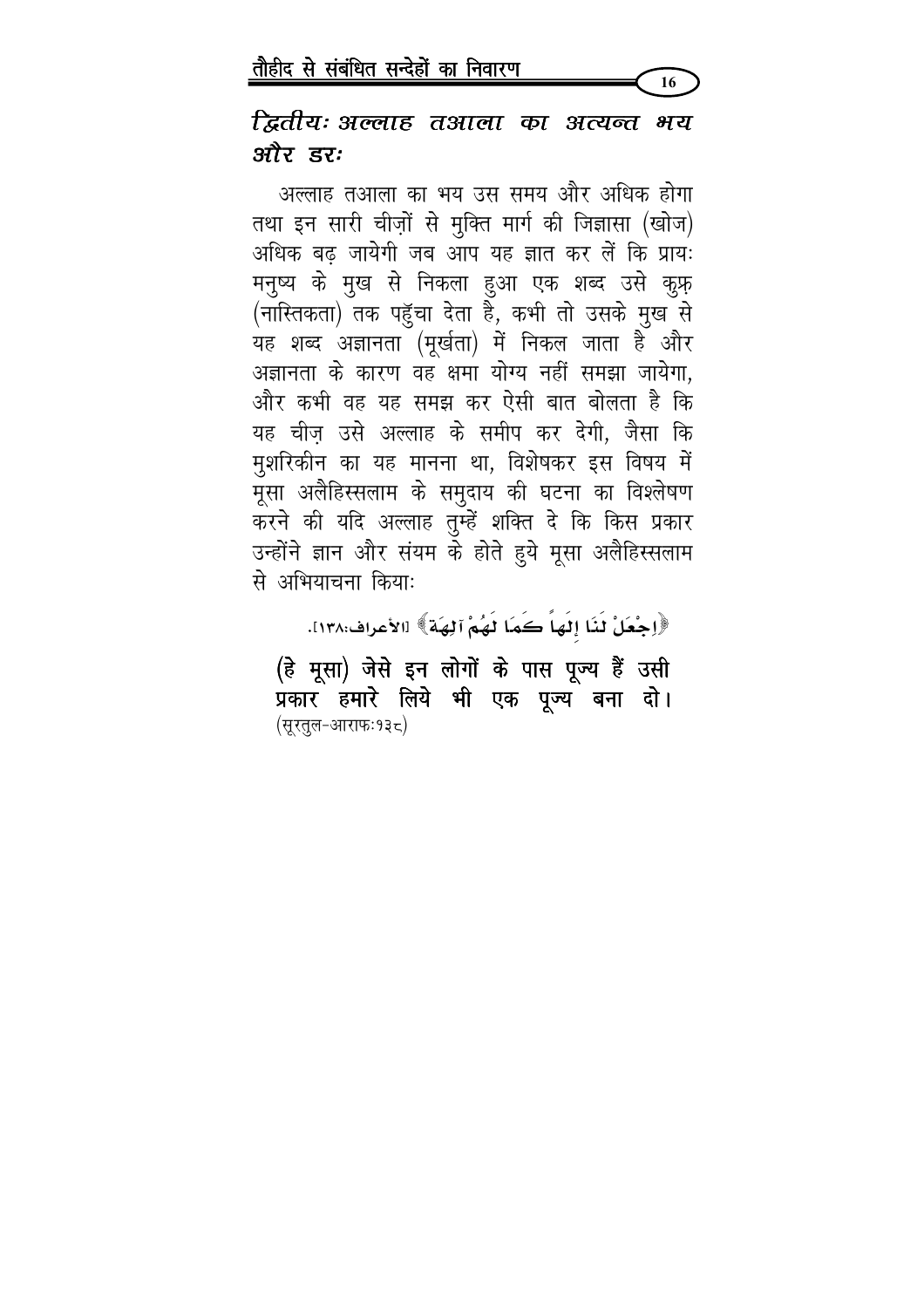

#### अध्याय : ५

# (अल्लाह तआला की हिक्मत (नीति) का यह तकाजा है कि उस ने अपने नबियों (ईश्द्रतों) और सदाचारियों के लिये इन्सानों और जिन्नों में से शत्रू बनाया है}

इस बात से भी अवगत रहें कि अल्लाह की यह नीति रही है कि उस ने तौहीद का आमन्त्रण दे कर जितने भी नबी (ईश्दूत) भेजे, उन नबियों के शत्रु भी पैदा फरमाये, जैसा कि अल्लाह तआला का फरमान है:

﴿وَكَذَلِكَ جَعَلْنَا لِكُلِّ نَبِيٍّ عَدُوّاً شَيَاطِينَ الإِنْسِ وَالْجِنِّ يُـوحِي بَعْـضُهُمْ إِلَـٰى بَعْـضِ زُخْـرُفَ الْقَـوْلِ عُدُوداً ﴾ [ الأنعام:١١٢].

और हम ने इसी प्रकार मनुष्यों और जिन्नो में से शैतानों (दुष्टात्माओं और उपद्रवी लोगों) को प्रत्येक नबी का शत्रु बना दिया, ताकि वह एक दूसरे को प्रलोभन और लालसा की बातें धोखा देने के लिये **सिखायें ।** (सुरतुल-अनआमः११२)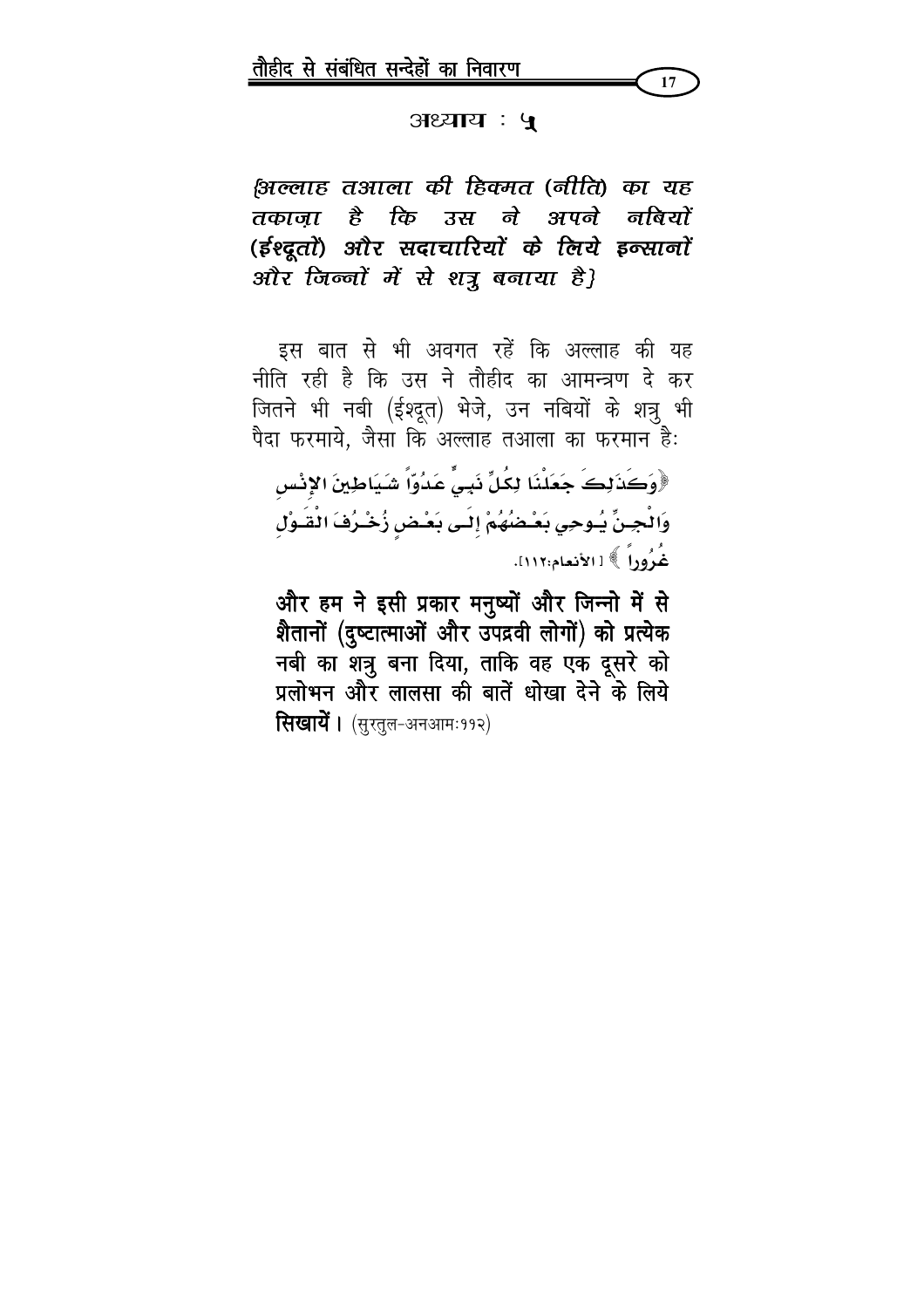तौहीद के शत्रुओं के पास अधिक ज्ञान, पुस्तकें और प्रमाण भी हो सकते हैं, जैसा कि अल्लाह तआला का फरमान है:

18

﴿ فَلَمَّــا جَــَاءَتْهُمْ رُسُــلُهُمْ بِالْبَيِّنَــاتِ فَرحُــوا بِمَــا عِنْدَهُمْ مِنَ الْعِلْمِ ﴾ [ غافر:٨٣].

जब उनके पैग़म्बर (संदेश्वाहक) उनके पास स्पष्ट प्रमाण लेकर आये तो वह अपने ज्ञान और योग्यता पर फूलने लगे। (सूरतुल-ग़ाफिर: ८३)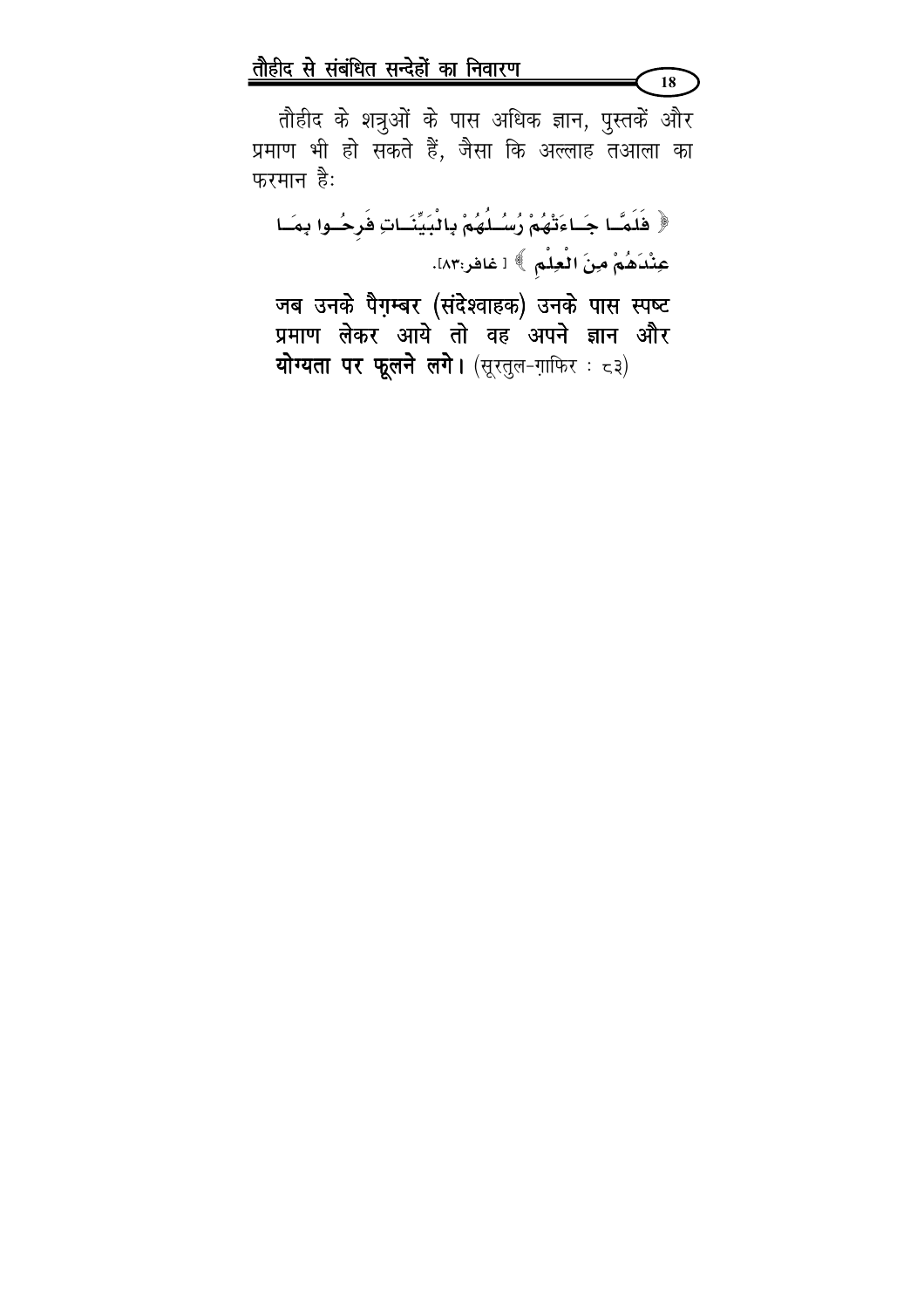

#### $3.3$  :  $3.5$

# { शत्रुओं के सन्देहों के निराकरण के लिये किताब (कूरआन) और सुन्नत (हदीस) से सशस्त्र होना आवश्यक है।

जब आप ने उपरोक्त बातों को जान लिया और इस बात से भी अवगत हो गये कि अल्लाह के मार्ग में धर्म के शत्रु बैठे हुये हैं जो ज्ञान, फसाहत (लाटिका) तर्कशास्त्र और प्रमाणों से सशस्त्र हैं, तो ऐसी स्थिति में आप के लिये अनिवार्य हो जाता है कि धर्म का इतना ज्ञान अवश्य प्राप्त करें जो इन शैतानों (धर्म शत्रुओं) से युद्ध करने के लिये पर्याप्त हो जिनके गुरू और अगुवा ने आपके प्रभु (अल्लाह) सल्लल्लाहु अलैहि व सल्लम से कहा था:

﴿ لأَقْعُدَنَّ لَهُمْ صِرَاطَكَ الْمُسْتَقِيمَO ثُمَّ لآتِيَنَّهُمْ مِنْ بَيْنِ أَيْدِيهِمْ وَمِنْ خَلْفِهِمْ وَعَنْ أَيْمَانِهِمْ وَعَنْ شَـــمَائِلِهِمْ وَلا تَجِـــدُ أَكُثْـــرَهُمْ شَـــاكِرِينَ ﴾ [ الأعراف:١٦،١٧]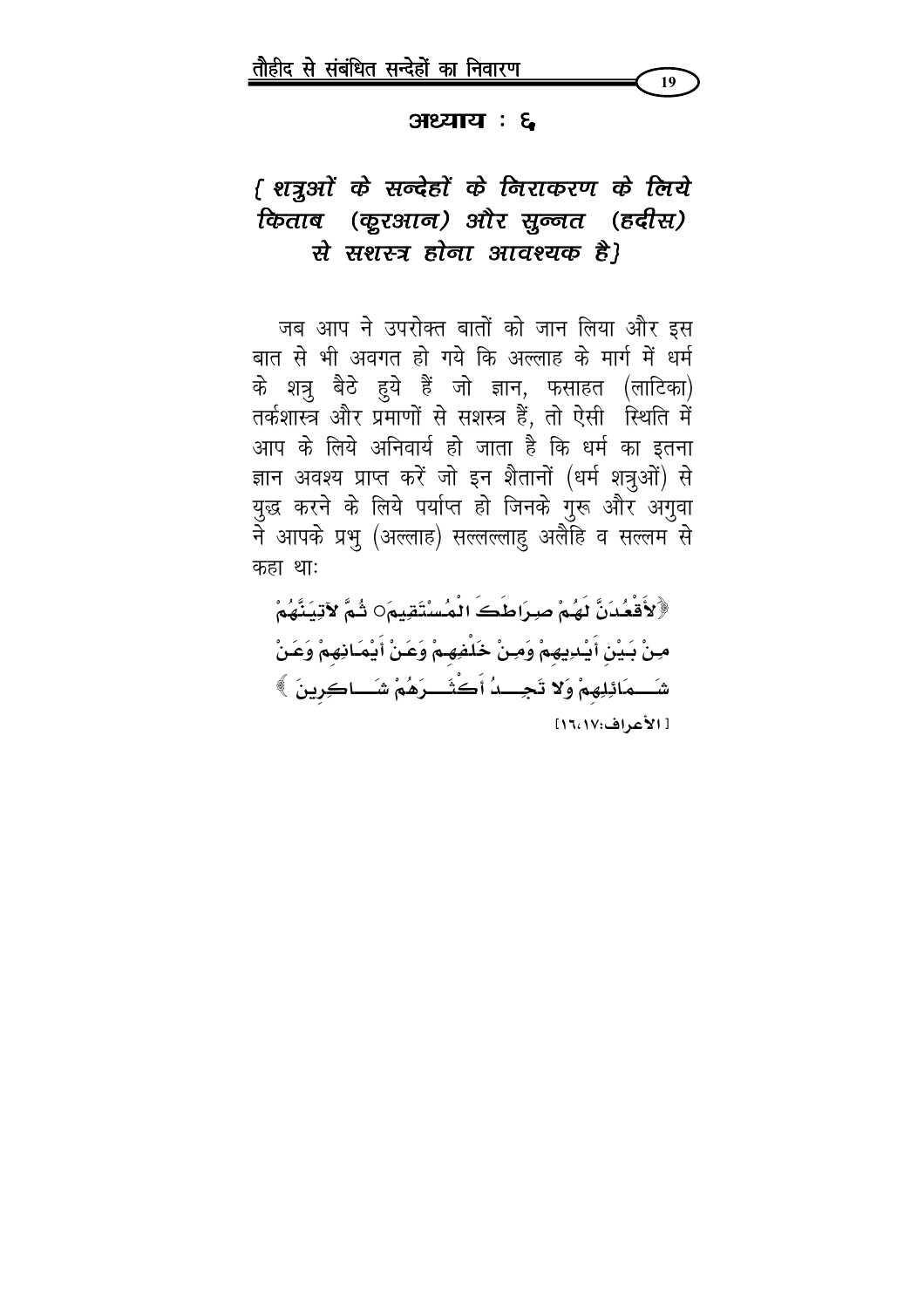मैं भी तेरे सीधे मार्ग पर उनकी घात में बैठूंगा, फिर उनके पास उनके आगे से और उनके पीछे से आऊंगा. और उनके दाहिने ओर से और उनके बॉए ओर से, और तू उनके अधिक लोगों को कृतज्ञ नहीं पायेगा। (सूरतुल-आराफ :१६-१७)

20

किन्तु यदि आप अल्लाह तआला से संबंध बनायें और उसकी आयतों और प्रमाणों (कुरआन और हदीस के आदेशों ) पर कान धरें तो आप को कोई भय और शोक (चिन्ता) नहीं करना चाहिये; क्योंकि )अल्लाह तआला का फरमान है):

﴿ إِنَّ كَيْدَ الشَّيْطَانِ كَانَ ضَعِيفاً ﴾ [النساء:٧٦]. निः सन्देह शैतान की चाल (छल) अत्यन्त निर्बल **है ।** (सूरतून-निसाः ७६)

एक साधारण तौहीद का अनुयायी (एकेश्वरवादी) मुशरिकीन के हज़ार विद्वानों पर भारी होता है। जैसा कि अल्लाह तआ़ला का फरमान है:

﴿ وَإِنَّ جُنْدَنَا لَهُمُ الْغَالِبُونَ ﴾ [الصافات:١٧٣]. नि:सन्देह हमारा जत्था ही विजयी होगा। (सूरतूस-साफ्फातः १७६)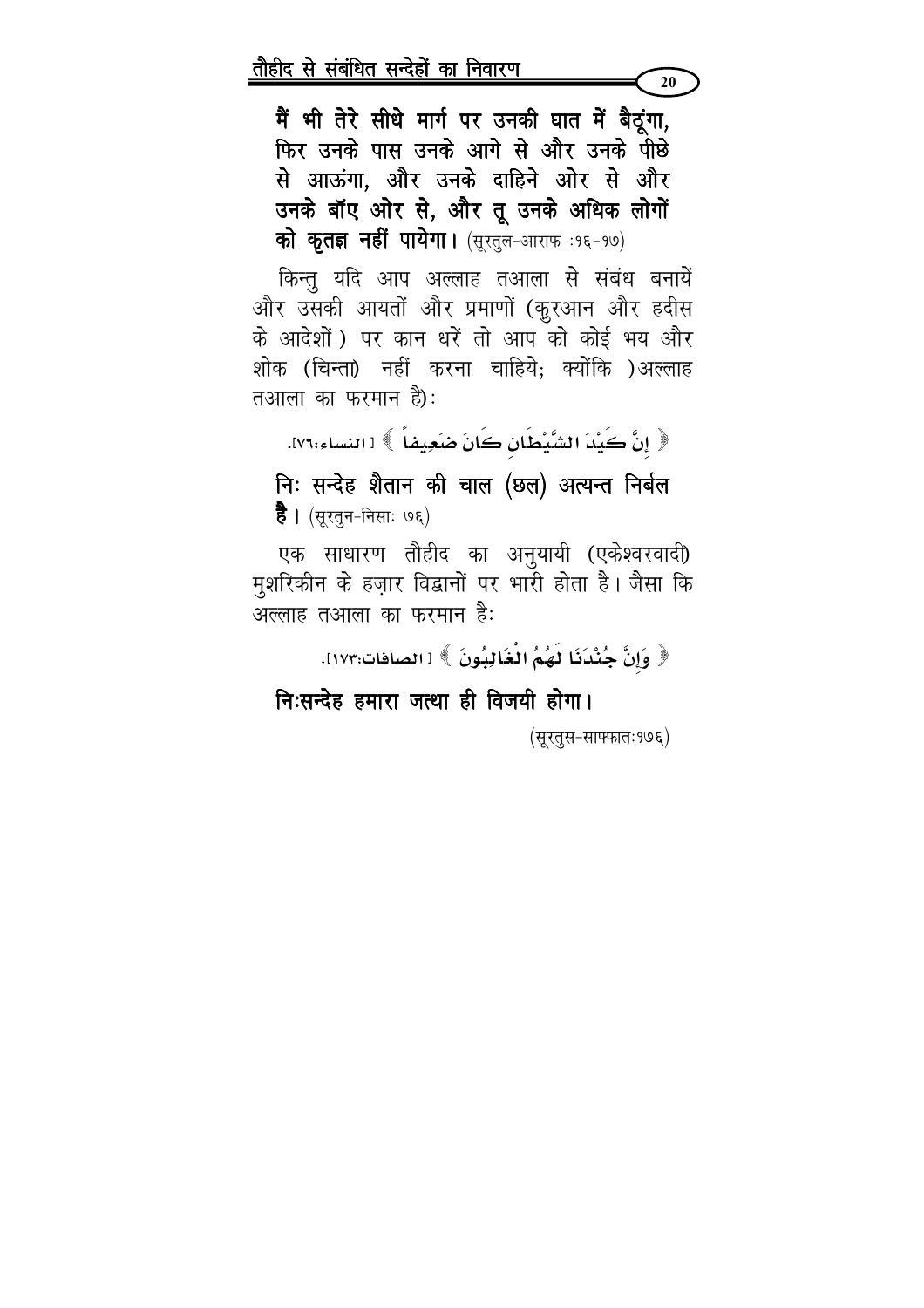अतः अल्लाह तआला का जत्था और उसकी सेना ही दलील (प्रमाण) और वक्तव्य के द्वारा विजयी होती है, जिस प्रकार तलवार और भाले (अर्थात 'जिहाद') के द्वारा भी वही लोग सफल होते हैं, किन्तु भय उस एकेश्वरवादी पर है जो बिना अस्त्र शस्त्र के सत्यता के मार्ग पर निकल पड़ा हो। जबकि अल्लाह तआला की कृ पा और उपकार है कि उस ने हमें ऐसी पुस्तक प्रदान की है जो:

 $21$ 

﴿تِبْيَانِكاً لِكُسِلِّ شَسَىٰءٍ وَهُسَدِيَّ وَرَحْمَسَةً وَبُسِشْرَى للْمُسْلِمِينَ﴾ [ النحل:١٨٩]

प्रत्येक वस्तु को स्पष्ट करने वाली, मुसलमानों के लिये सम्पूर्ण मार्गदर्शन, अनुकम्पा और शुभसूचना **है ।** (सूरतुन-नहलः ८६)

अतः मिथ्यावादी जो भी प्रमाण लेकर आते हैं यह पुस्तक उस का तोड़ करती है और स्पष्ट रूप से उसका खंडन करती है, जैसा कि अल्लाह तआला ने कुरूआन में घोषणा की है:

﴿وَلَا يَأْتُونَـكَ بِمَثَـلٍ إِلاَّجِئْنَـاكَ بِـالْحَقِّ وَأَحْـسَنَ تَفْسِيراً﴾ [الفرقان:٢٣].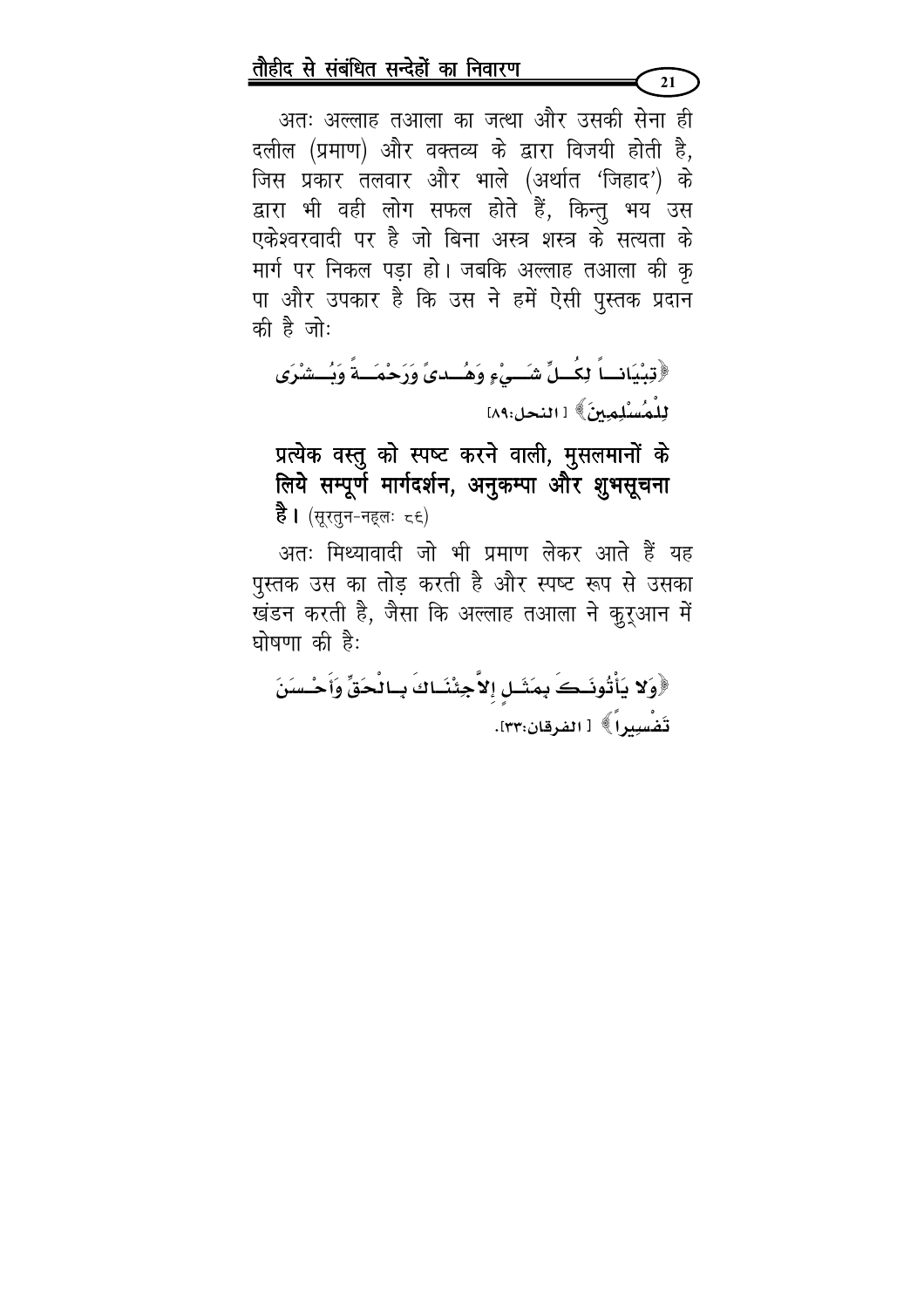यह (काफि़र) जब (कुरूआन अथवा सत्य के विरूद्ध) कोई उदाहरण (आपत्ति) आप के पास लेकर आते हैं तो हम उसका सच्चा उत्तर देते हैं तथा उसकी उचित व्याख्या कर देते हैं। (सूरतुल फुरकानः ३३)

 $22$ 

कुछ भाष्यकारों का कहना है कि यह आयत हर उस तर्क (आक्षेप) के लिये सामान्य (उत्तर) है जिसे मिथ्यावादी महाप्रलय तक प्रस्तुत करेंगे।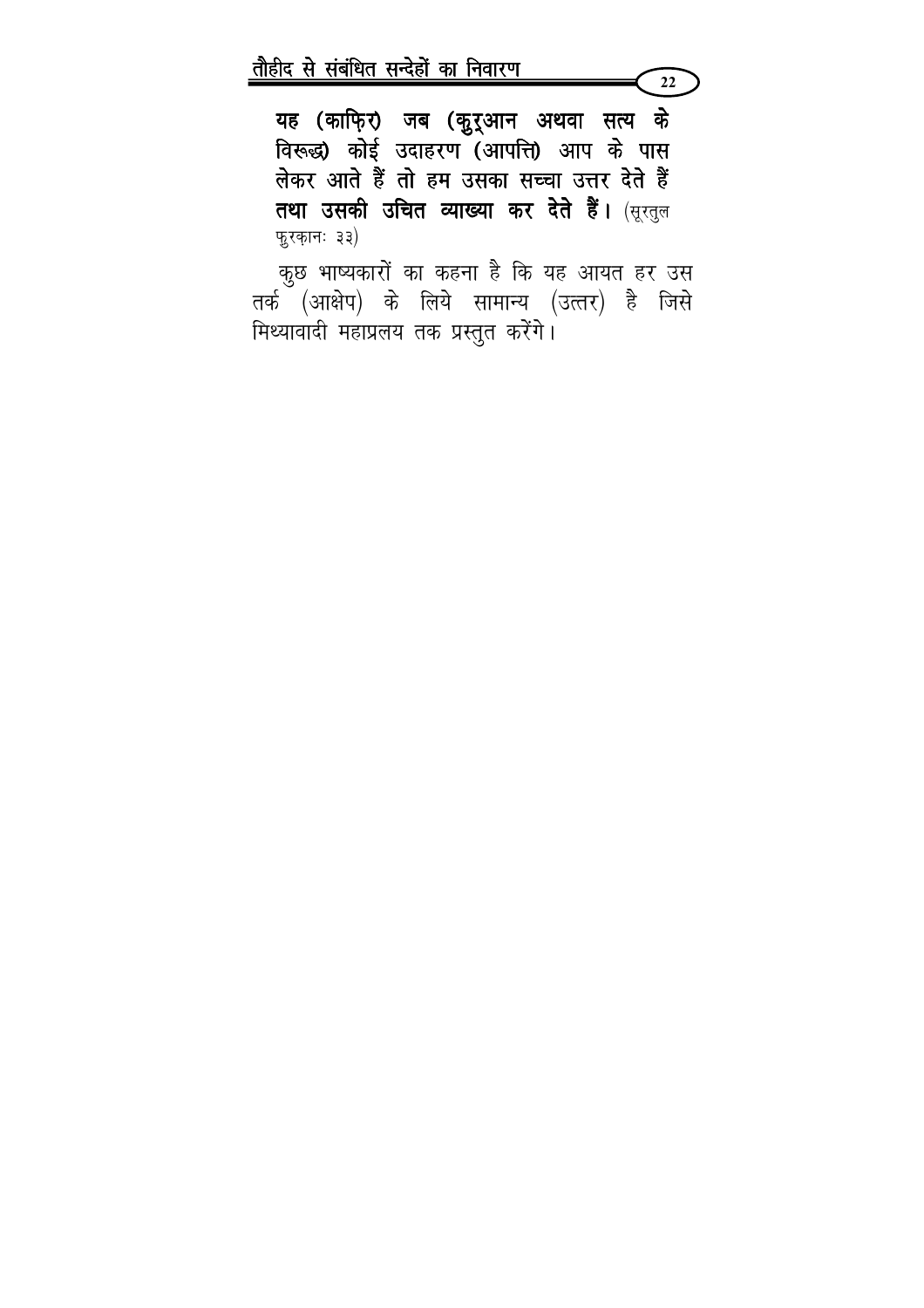

#### अध्याय : ७

# { मिथ्यावादियों का संछिप्त तथा विस्तार रूप से उत्तर}

हमारे समय के मुशरिकीन (अनेकेश्वरवादी) हमारे विरूद्ध जो तर्क (आपत्तियां) प्रस्तुत करते हैं उनके उत्तर (खन्डन) में अल्लाह तआला ने अपनी पुस्तक कुरआन में जो बातें वर्णन की हैं उनमें से कुछ बातें हम आपके सम्मूख रखते हैं:

मिथ्यावादियों को दो पकार से उत्तर दिया जा सकता है:

१- संछिप्त उत्तर - २- सविस्तार उत्तर

### <u> १- संंछिप्त उत्तरः</u>

संछिप्त उत्तर बुद्धिमान और समझ बूझ रखने वालों के लिये बहुमूल्य और अत्यन्त लाभदायक है, अल्लाह तआला का फरमान है:

﴿ هُـوَ الْـذِي أَنْـزَلَ عَلَيْـكَ الْكِتَـابَ مِنْـهُ آيَـاتٌ مُحْكَمَـاتٌ هُـنَّ أُمُّ الْكِتَـابِ وَأُخَـرُ مُتَـشَابِهَاتٌ فَأَمَّـا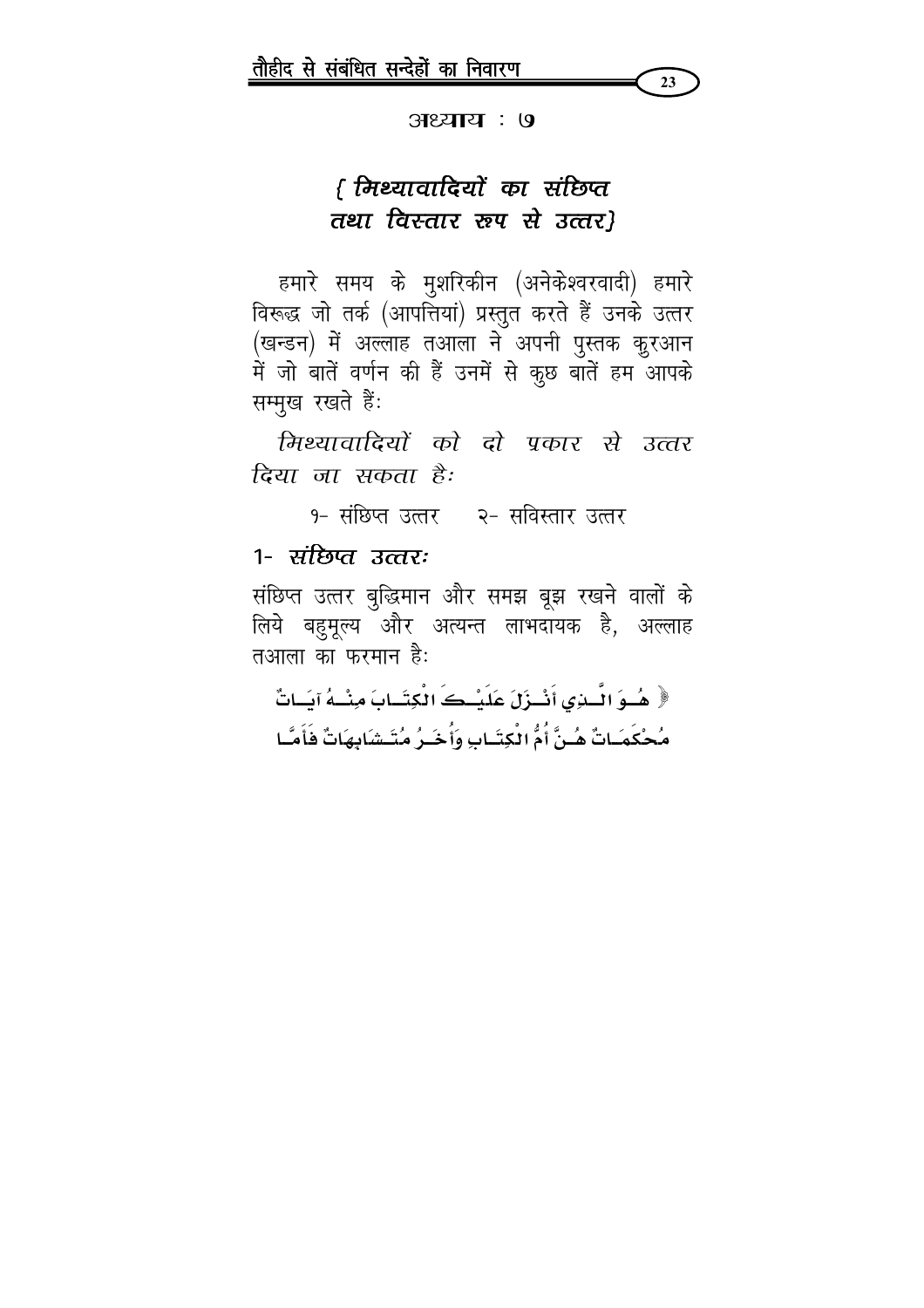اللَّذِينَ فِـى قَلُـوبِهِمْ زَيْــغٌ فَيَتَّبِعُـونَ مَـا تَـشَابَهَ مِنْــهُ ابْتِغَاءَ الْفِتْنَةِ وَابْتِغَاءَ تَأْوِيلِهِ وَمَا يَعْلَمُ تَأْوِيلَهُ إِلاَّ اللَّهُ﴾ [آل عمران:٧].

24

उसी (अल्लाह) ने तुझ पर किताब (कुरआन) उतारी, जिसमें कुछ आयतें स्पष्ट अटल हैं, जो कुरआन की मूल आधार हैं, और क़ूछ आयतें मुतशाबेह (सदृश,अस्पष्ट) हैं, तो जिनके दिलों में टेढ़ापन है वह लोगों को पथ-भ्रष्ट करने के लिये और वास्तविक तत्व ज्ञात करने के उद्देश्य से मुतशाबेह आयतों के पीछे पड़ जाते हैं, हालांकि उनकी असल तत्व अल्लाह के अतिरिक्त कोई नहीं जानता है। (सूरः आल-इमरान :७)

तथा अल्लाह के रसूल सल्लल्लाहु अलैहि व सल्लम से सहीह हदीस में प्रमाणित है कि आप ने फरमाया :

(( إذاَ رَأَيْتُمُ الّْذِيْنَ يَتَّبِعُونَ مَا تَشَابَهَ مِنْهُ فَأُولَئِكَ الَّذِيْنَ سَمَّى اللهُ فَاحْذَرُوْهُمْ ))

जब तुम ऐसे लोगों को देखो जो कुुरआन की मुतशाबेह (सदृश) आयतों के पीछे पड़े हों तो समझ लो कि यह वही लोग हैं जिनका अल्लाह ने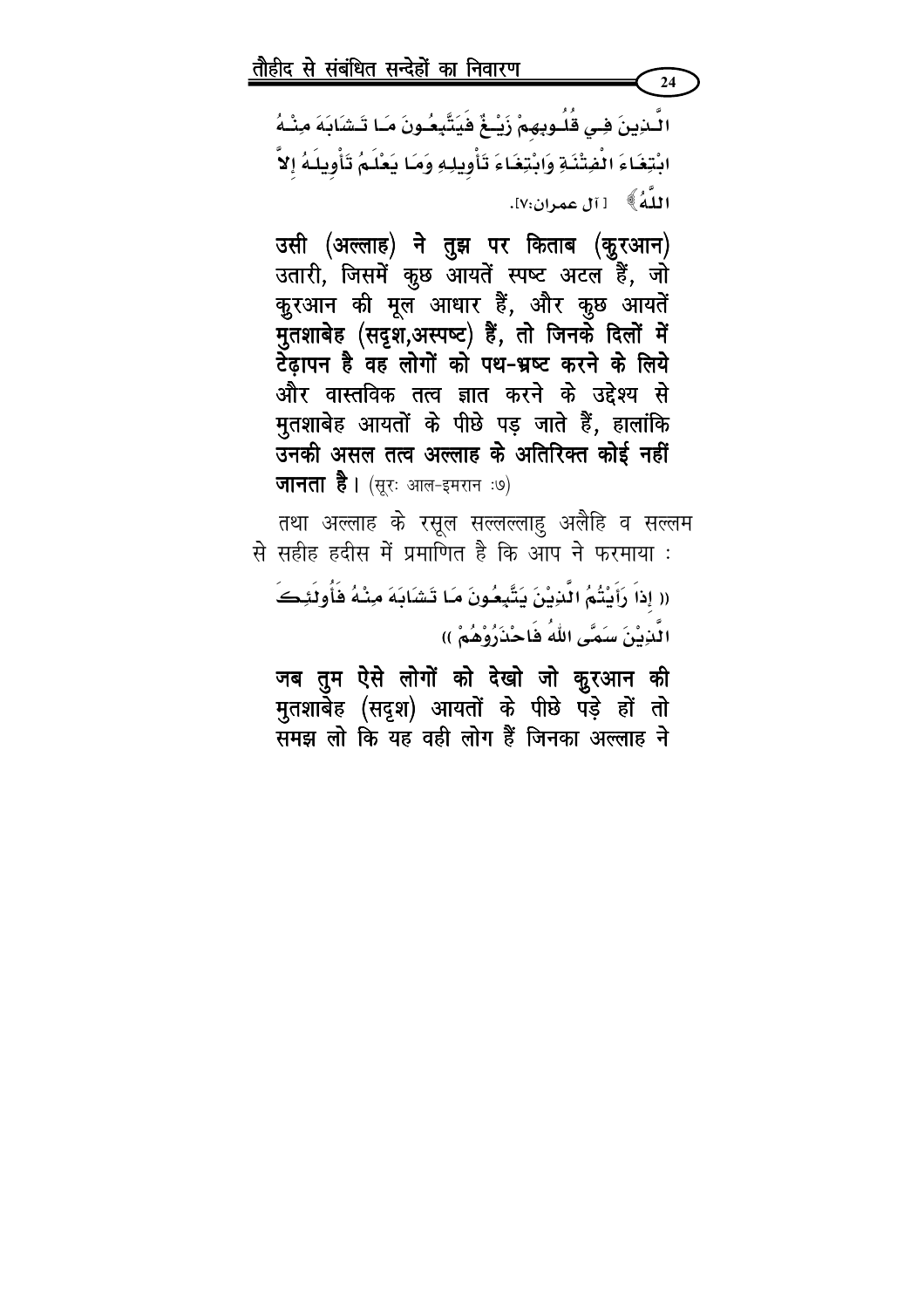कुरआन में नाम लिया है, फिर उनसे बचते रहो। {बुख़ारी हदीस न. ४५४७ -फत्ह, मुस्लिम हदीस न. २६६५.}

उदाहरण स्वरूप यदि कोई अनेकेश्वरवादी आप से कहे कि कुरआन में अल्लाह तआला ने फरमाया है कि:

﴿أَلَا إِنَّ أَوْلِيَـاءَ اللَّــهِ لَا خَــوْفٌ عَلَــيْهِمْ وَلَا هُـــمْ يَحْزَنُونَ﴾ [يونس:٢٦٢]

# सून रखो, जो लोग अल्लाह के मित्र हैं उनको न भय होगा और न वह शोक ग्रस्त होंगे।

(सूरः यूनुसः ६२)

25

और फिर यह कहे कि शिफाअत सत्य है, और पैग़म्बरों को अल्लाह के निकट महान स्थान (प्रतिष्ठा) और पद पाप्त है।

अथवा अपने भ्रष्ट श्रद्धा पर नबी सल्लल्लाहु अलैहि व सल्लम की किसी हदीस से दलील पकड़े और आपको उस हदीस का अर्थ ज्ञात न हो, तो आप इन समस्त स्थितियों में उसे इस प्रकार उत्तर दें:

अल्लाह तआला ने अपनी किताब (क़ुरआन) में वर्णन किया है कि जिनके दिलों में टेढ़ापन (कुटिलता) होता है वह स्पष्ट (ठोस) आयतों को छोड़ कर मुतशाबेह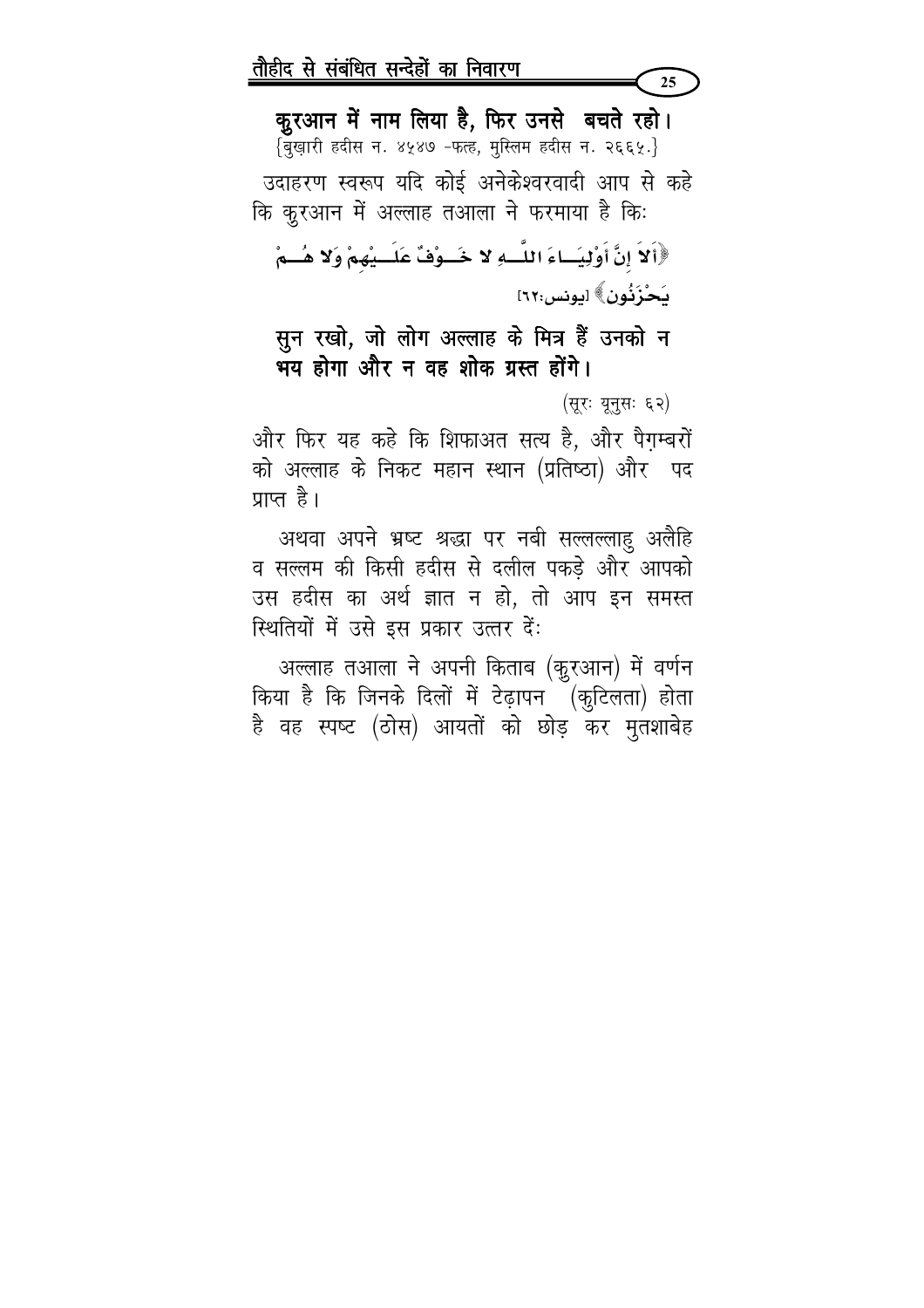(सदृश) आयतों के पीछे पड़े रहते हैं, (तथा आप उसे यह बात भी बतादें) जो पिछले पृष्ठों में वर्णन कर चुका हूँ कि मुशरिकीन तौहीद रुबूबियत को स्वीकार करते थे, परन्तु वह इस कारण काफिर घोषित किये गये कि उन्हों ने फरिश्तों, ईश्दूतों और सदाचारियों से संबंध जोड़ा और उनके बारे में यह श्रद्धा रखते थे कि :

﴿هَؤُلاءِ شُفَعَاؤُذَا عِنْدَ اللَّهِ﴾ [ يونس:١٨].

### यह अल्लाह के पास हमारे सिफारिशी हैं।

(सूरः यूनुस : १८)

उपरोक्त बातें बिल्कुल ठोस और स्पष्ट हैं, किसी के अन्दर यह साहस (शक्ति) नहीं है कि वह इस में हेर-फेर कर सके।

परन्तु हे अनेकेश्वरवादी, तू ने जो पवित्र कुरआन अथवा नबी सल्लल्लाहु अलैहि व सल्लम की हर्दास से जो कुछ वर्णन किया है मैं पूर्ण रूप से उसका अर्थ तो नहीं जानता, किन्तु मैं सम्पूर्ण विश्वास से कह सकता हूँ कि अल्लाह के प्रवचन में कोई विरोध नहीं और न रसूल सल्लल्लाहु अलैहि व सल्लम अल्लाह के प्रवचन के विपरीत कोई बात कह सकते हैं।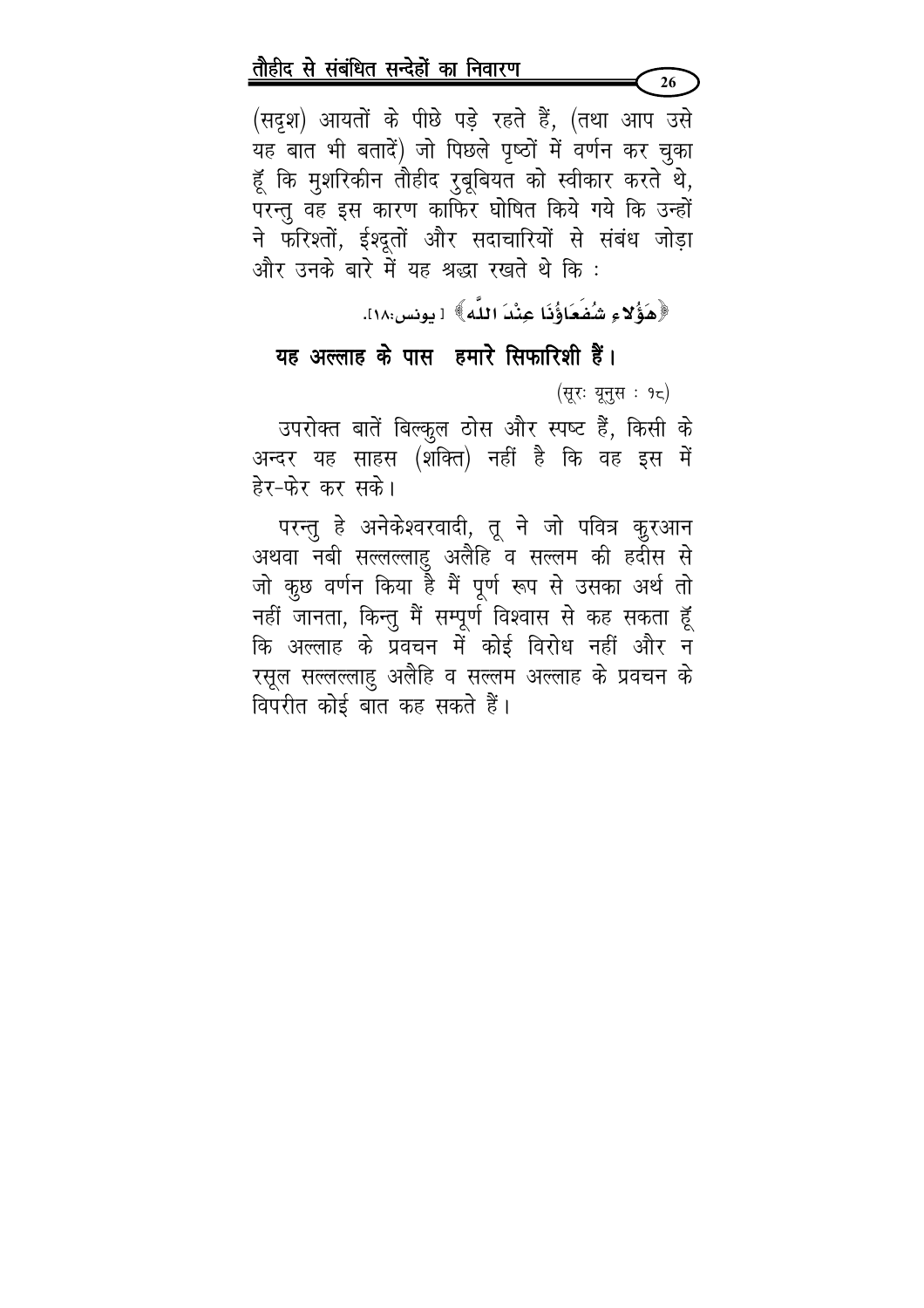यह एक श्रेष्ठ उत्तर है, इसे साधारण न जानें, किन्तु इस उत्तर का महत्व व मूल्य वही समझ सकता है जिसे अल्लाह ने सामर्थ दी हो, उसका महत्व वही है जैसा कि अल्लाह तआला ने कुरआन में फरमाया है :

﴿ وَمَا يُلَقَّاهَا إِلاَّ الَّذِينَ صَبَرُوا وَمَا يُلَقَّاهَا إِلاَّ ذُو حَظٌّ عَظِيمٍ ﴾ [فصلت:٢٥].

यह (गुण) उन्हीं को प्राप्त होता है जो धैर्य से काम लेते हैं, और इसका सामर्थ्य उन्हीं को मिलता है जो भाग्यशाली हैं। (सूरः फुस्सिलत : ३५)

### 2-सविस्तार उत्तर :

संदेशवाहकों के धर्म पर अल्लाह के शत्रुओं की आपत्तियां अधिक हैं, जिसके द्वारा वह लोगों को धर्म से पथ-भ्रष्ट करते हैं, उन्हीं में से कुछ निम्नलिखित हैं :  $(9)$  उनका कहना है कि हम अल्लाह के साथ शिर्क नहीं करते हैं बल्कि हम इस बात की साक्ष्य (गवाही) देते हैं कि सृष्टा, जीविका प्रदान करने वाला और हानि व लाभ का स्वामी केवल अल्लाह तआला है, उसका कोई साझी नहीं, और यह कि मुहम्मद ﷺ भी अपने हानि और लाभ का अधिकार नहीं रखते, अब्दुल क़ादिर या अन्य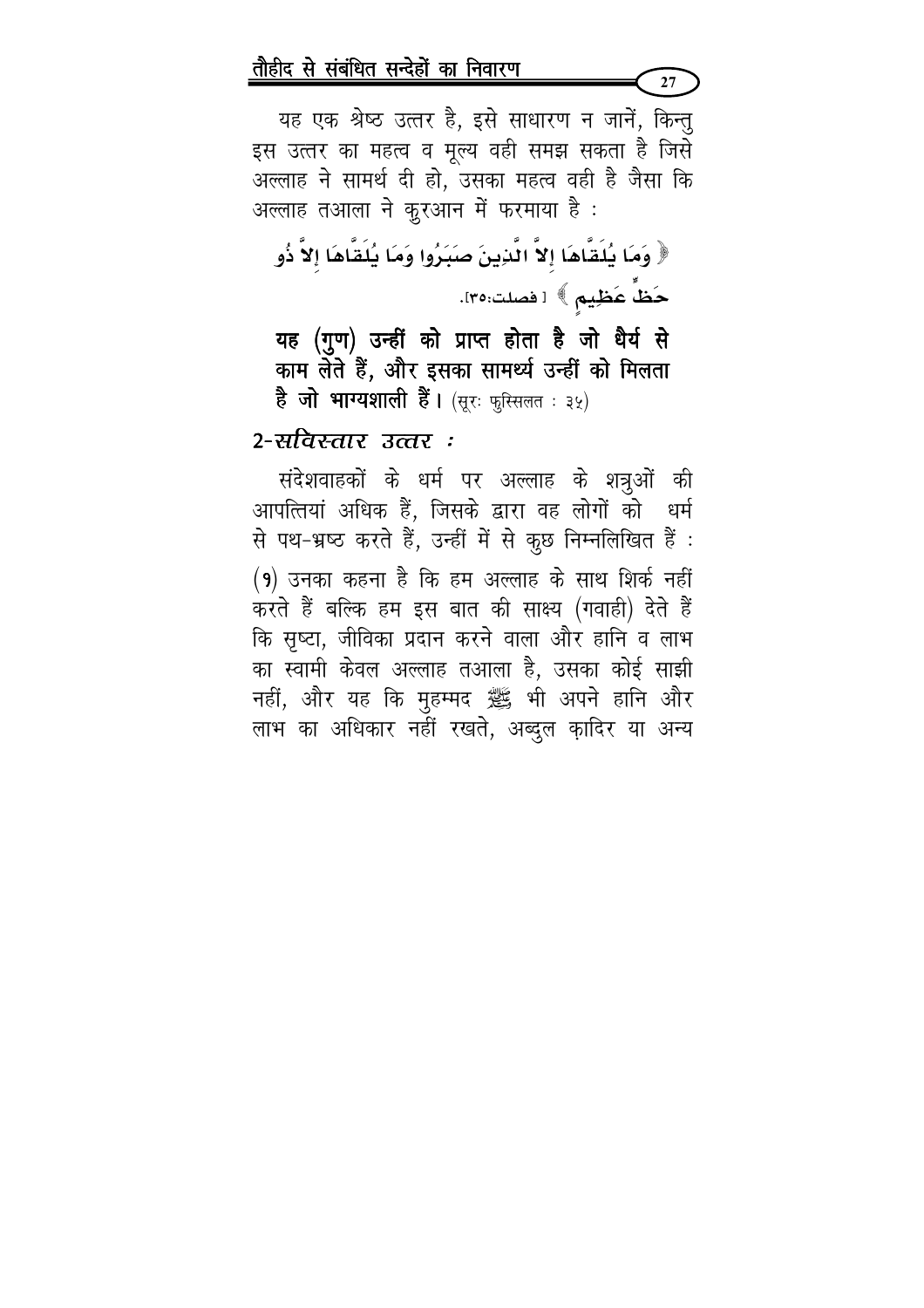सदाचारियों की बात तो बहुत दूर है। किन्तु हम पापी और दोषी हैं और सदाचारियों का अल्लाह के पास उच्च पद और स्थान है, इस लिये उनके माध्यम से हम अल्लाह से मांगते हैं।

इसका भी आप वही उत्तर दें जो पहले वर्णन किया जा चुका और वह यह कि अल्लाह के रसूल ﷺ ने जिन लोगों से युद्ध किया वह भी इन बातों को स्वीकार करते थे, और यह मानते थे कि उनकी मूर्तियां किसी भी चीज़ का संचालन नहीं करती हैं, किन्तु वह उनके माध्यम से अल्लाह के पास उनके वैभव और अभिस्ताव के प्रत्याशी हैं। साथ ही आप उन्हें कुरआन की आयतें पढ़कर सुनायें और उनकी व्याख्या करें।

(२) इस पर वह यदि आपत्ति व्यक्त करे कि यह आयतें तो उन लोगों के विषय में अवतरित हुयीं जो मूर्तियों की पूजा करते थे, आप सदाचारियों को मूर्तियों जैसा क्यों बनाते हैं ? अथवा आप नबियों को मूर्तियां क्यों कहते 훍?

तो आप इस आपत्ति का भी वही पुराना उत्तर दें, क्योंकि जब उन्हों ने यह स्वीकार कर लिया कि नास्तिक समस्त रुबूबियत को केवल अल्लाह के लिये मानते थे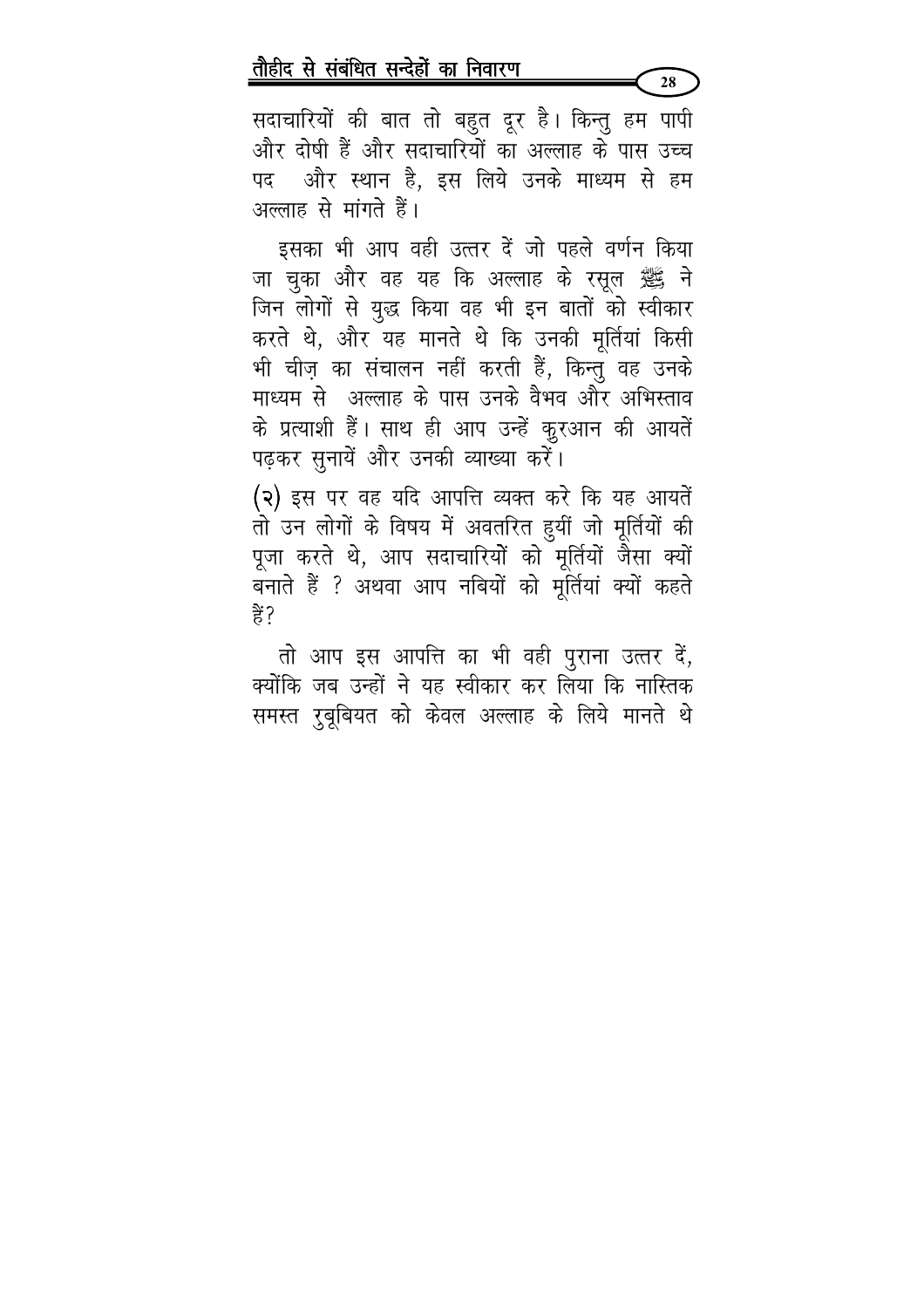और अल्लाह के अतिरिक्त जिन लोगों (सदाचारियों अथवा फरिश्तों) से संबंध जोड़ते थे उसका उद्देश्य सिफ़ारिश (अभिस्ताव) के अतिरिक्त कुछ नहीं था। (किन्तु इसके उपरान्त भी उन्हें काफिर घोषित कर दिया गया और उनसे युद्ध किया गया)

इसको स्वीकार करने के पश्चात यदि आपत्तिकर्ता अपने और क़ूफ़्फ़ार के कार्यों के बीच अन्तर करना चाहें तो आप उन्हें बतायें कि काफिरों में कुछ तो ऐसे थे जो मूर्तियों को पुकारते थे, किन्तु कुछ ऐसे भी थे जो औलिया (सदाचारियों) को पुकारते थे जिनके विषय में अल्लाह तआला का फरमान है:

﴿ أُولَئِكَ الّْذِينَ يَدْعُونَ يَبْتَغُونَ إِلَى رَبِّهِمُ الْوَسِيلَةَ أَدُّهُمْ أَقْرَبُ ﴾ [الإسراء:٥٧].

जिन लोगों को यह (मुशरिकीन) पुकारते हैं वह स्वयं अपने प्रभु की ओर माध्यम ढूंडते हैं कि कौन अल्लाह से अधिक निकट होता है। (सूरतुल-इस्राः ५७)

इसी प्रकार वह ईसा बिन मरियम और उनकी माता को भी पुकारते थे, जिनके विषय में अल्लाह तआला फरमाता है: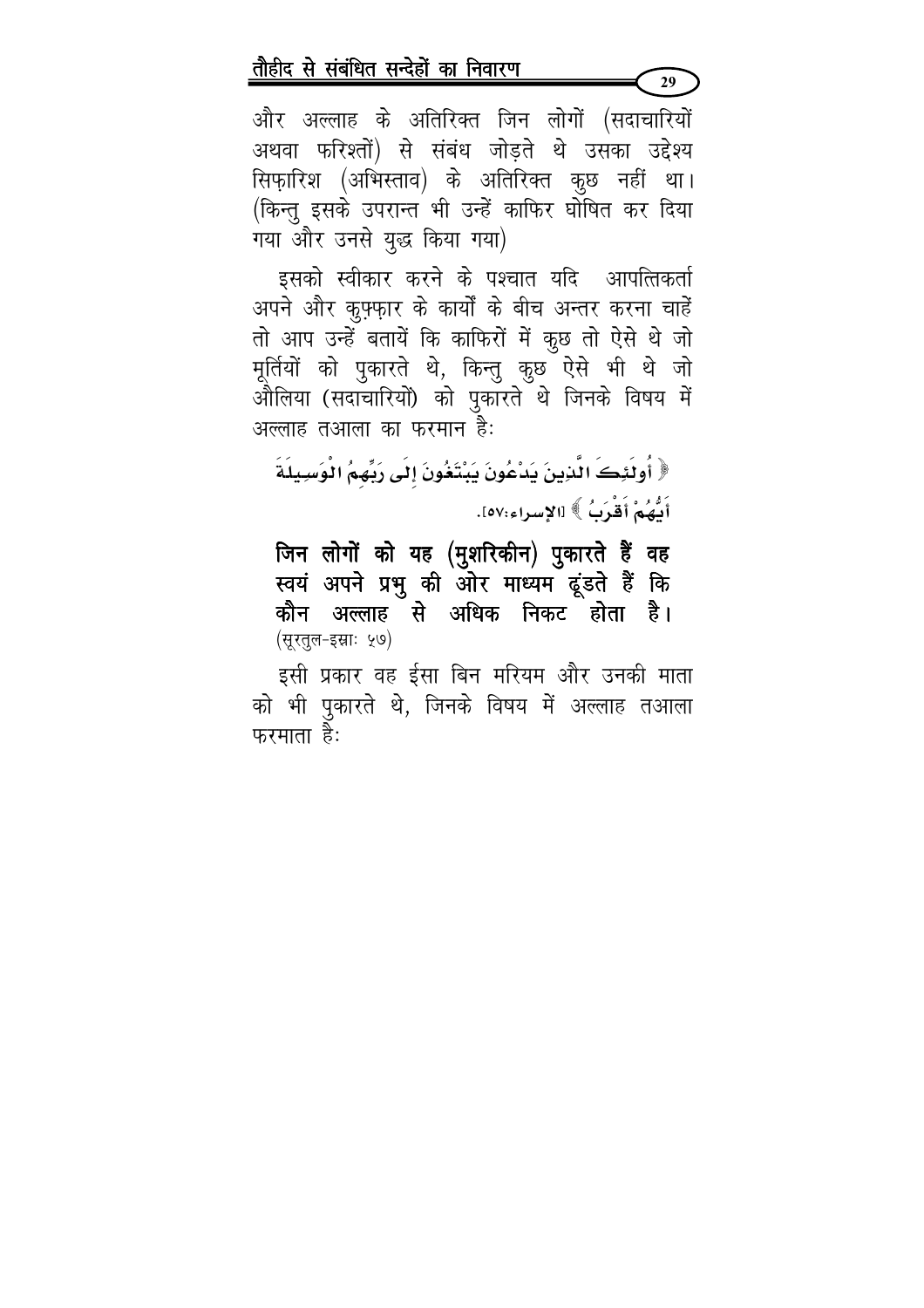﴿ مَـا الْمَسَسِيحُ ابْـنُ مَـرْيَمَ إِلاَّ رَسُـولٌ قَـدْ خَلَـتْ مِـنْ قَبْلِهِ الرُّسُلُ وَأُمُّهُ صِدِّيقَةً كَانَـا يَـأْكُلان الطَّعَـامَ انْظُــرْ كَيْــفَ نُبَــيِّنُ لَهُــمُ الآيــاتِ شُـمَّ انْظُــرْ أَنَّــى يُؤْفَكُونَ○ قُلْ أَتَعْبُدُونَ مِنْ دُونِ اللَّهِ مَـا لا يَمْلِـڪُ لَكُمْ ضَرّاً وَلا نَفْعاً وَاللَّهُ هُوَ السَّمِيعُ الْعَلِيمُ ﴾

30

[ المائدة:٧٩/٧].

मरियम के पुत्र मसीह केवल एक संदेशवाहक थे, उनसे पूर्व अनेक संदेशवाहक गुज़र चुके हैं, और उनकी माता एक सत्यवती स्त्री थीं, दोनों भोजन करते थे, देखो हम किस प्रकार उनके लिये प्रमाणों (निशानियों) को स्पष्ट करते हैं, फिर देखो वह कैसे फिरे जाते हैं, ऐ पैग़म्बर कह दो क्या तुम अल्लाह को छोड़ कर ऐसे को पूजते हो जो न तुम्हारे हानि का अधिकार रखता है और न लाभ का, और अल्लाह ही सब कुछ सुनने वाला और **जानने वाला है।** (सूरतुल-माईदा :७५-७६)

आप उनके समक्ष यह आयत भी पेश करें :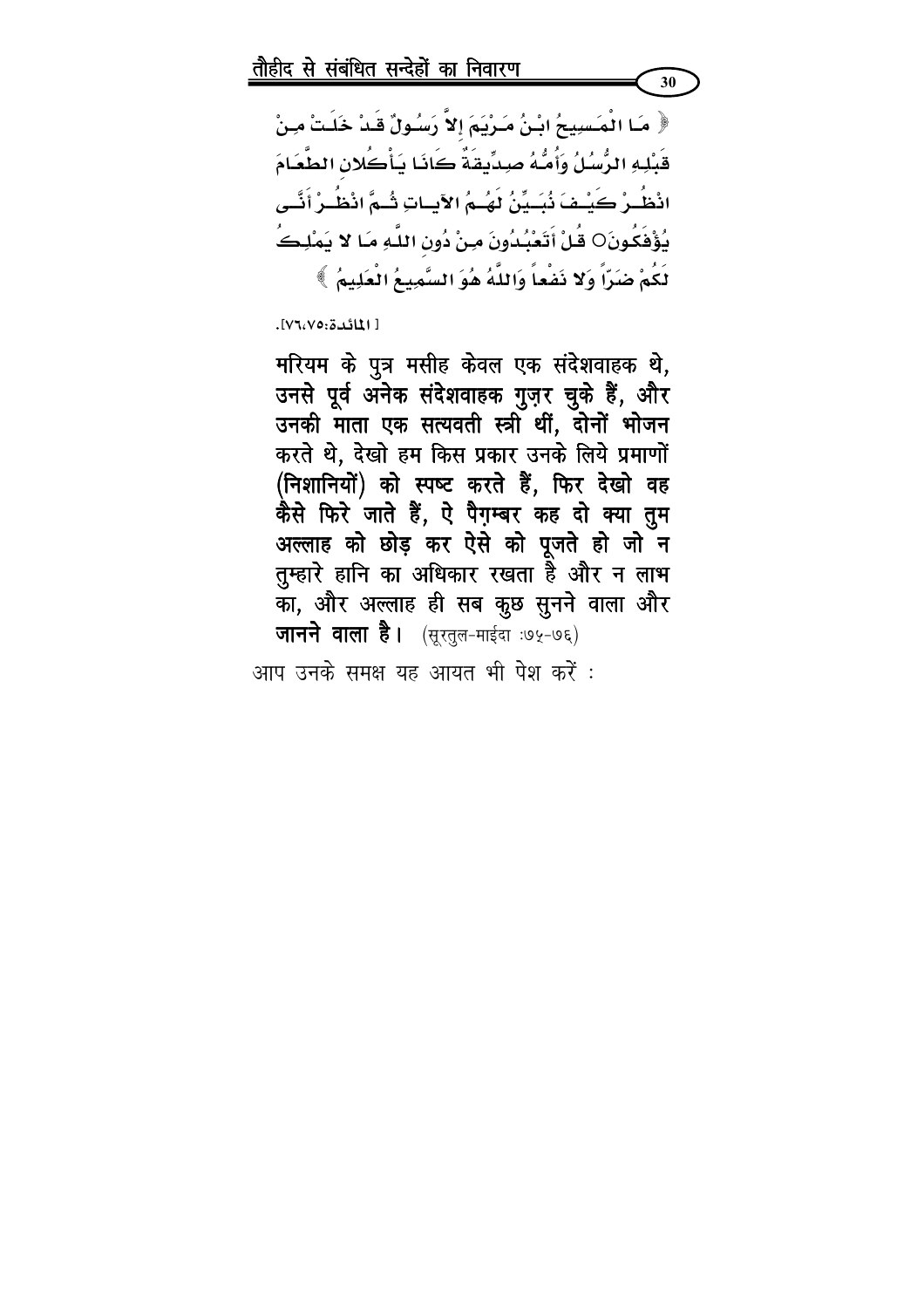﴿ وَيَــوْمَ يَحْــشُرُهُمْ جَمِيعــاً شُـمَّ يَقُــولُ لِلْمَلائِكَــةِ أَهَؤُلاءِ إيَّاكُمْ كَانُوا يَعْبُدُونَO قَـَالُوا سُبْحَانَكَ أَنْتَ وَلِيُّنَـا مِـنْ دُونِهِـمْ بَـلْ كَـانُوا يَعْبُـدُونَ الْجِـنَّ أَكْثَرُهُمْ بِهِمْ مُؤْمِنُونَ﴾ اسبأ:١،٤١،٤١٠.

31

जिस दिन अल्लाह तआला समस्त लोगों को एकत्र करेगा, फिर फरिश्तों से कहेगाः क्या यही (मुशरिक) लोग तुम को पूजते थे ? वह उत्तर देंगेः हमारे प्रभू, तू प्रत्येक दोष (अवगुण) से पवित्र है, उनसे हमारा क्या संबंध, तू हमारा स्वामी है, (यह हम को नहीं) बल्कि जिन्नों (शैतानों) को पूजते थे, इनमें से अधिकतर लोग शैतान ही को मानते थे। (सूरः सबा :४०-४१)

तथा अल्लाह तआला का यह फरमान भी उनके सम्मूख पेश करें :

﴿ وَإِذْ قَـالَ اللَّـهُ يَـا عِيـسَى ابْـنَ مَـرْيَمَ أَأَنْـتَ قُلْـتَ لِلنَّـاس اتَّخِـذُوذِي وَأُمِّـيَ إلهَـَيْنِ مِـنْ دُونِ اللَّـهِ قَـالَ سُبْحَاذَكَ مَـَا يَكُونُ لِـى أَنْ أَقُولَ مَـَا لَـيْسَ لِـى بِحَـقٍّ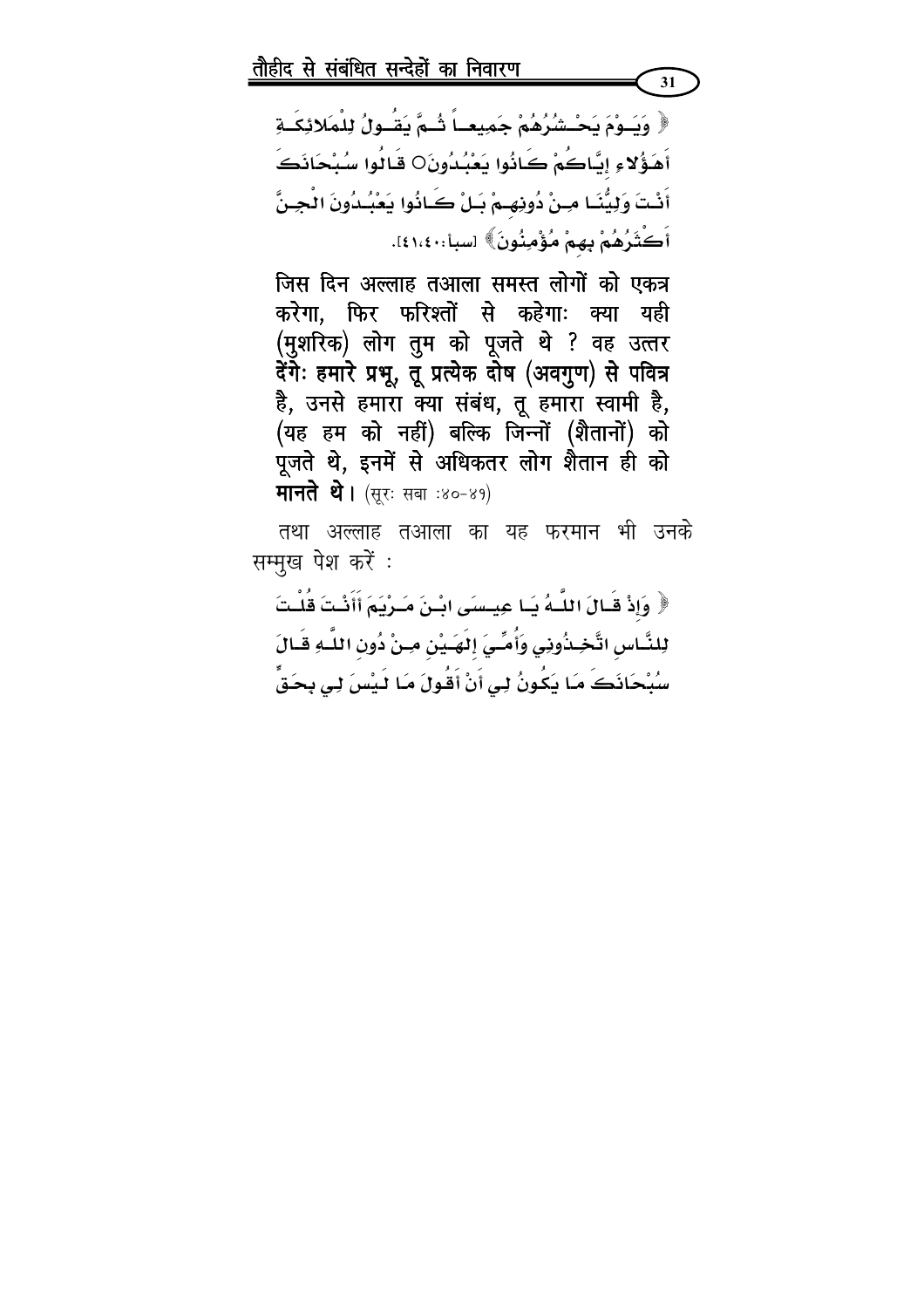إنْ كُنْتُ قُلْتُهُ فَقَدْ عَلِمْتَهُ تَعْلَمُ مَا فِي نَفْسِي وَلا أَعْلَمُ مَا فِي نَفْسِكَ إِنَّكَ أَنْتَ عَلَّامُ الْغُيُوبِ ﴾

32

[ المائدة:١١١٦.

और (उस समय को याद करो) जब अल्लाह तआला फरमाये गाः ऐ मरियम के पुत्र ईसा, क्या तुम ने लोगों से यह कहा था कि मुझ को और मेरी माता को अल्लाह के अतिरिक्त पूज्य बनालो? वह उत्तर देंगेः तू पवित्र है (प्रत्येक अवगुण से) मुझ से कहीं हो सकता है कि वह बात कहूं जिसका मुझे अधिकार नहीं है, यदि मैं ने यह बात कही होगी तो अवश्य तेरे ज्ञान में होगी, तू मेरे हृदय की बात जानता है, किन्तू मैं तेरे दिल की कोई बात नहीं जानता, निःसन्देह तू ही परोक्ष का ज्ञान रखने वाला है। (सूरतुल-माईदाः ११६)

इस विवरण के पश्चात आप आपत्तिकर्ता से कहें कि देखो अल्लाह तआला ने उनको भी नास्तिक घोषित किया है जो मूर्तियों के पास जाते थे, और उनको भी नास्तिक घोषित किया है जो (सिफारिश के उद्देश्य से) सदाचारियों के पास जाते थे, और रसूल सल्लल्लाहु अलैहि व सल्लम ने उनसे युद्ध किया था।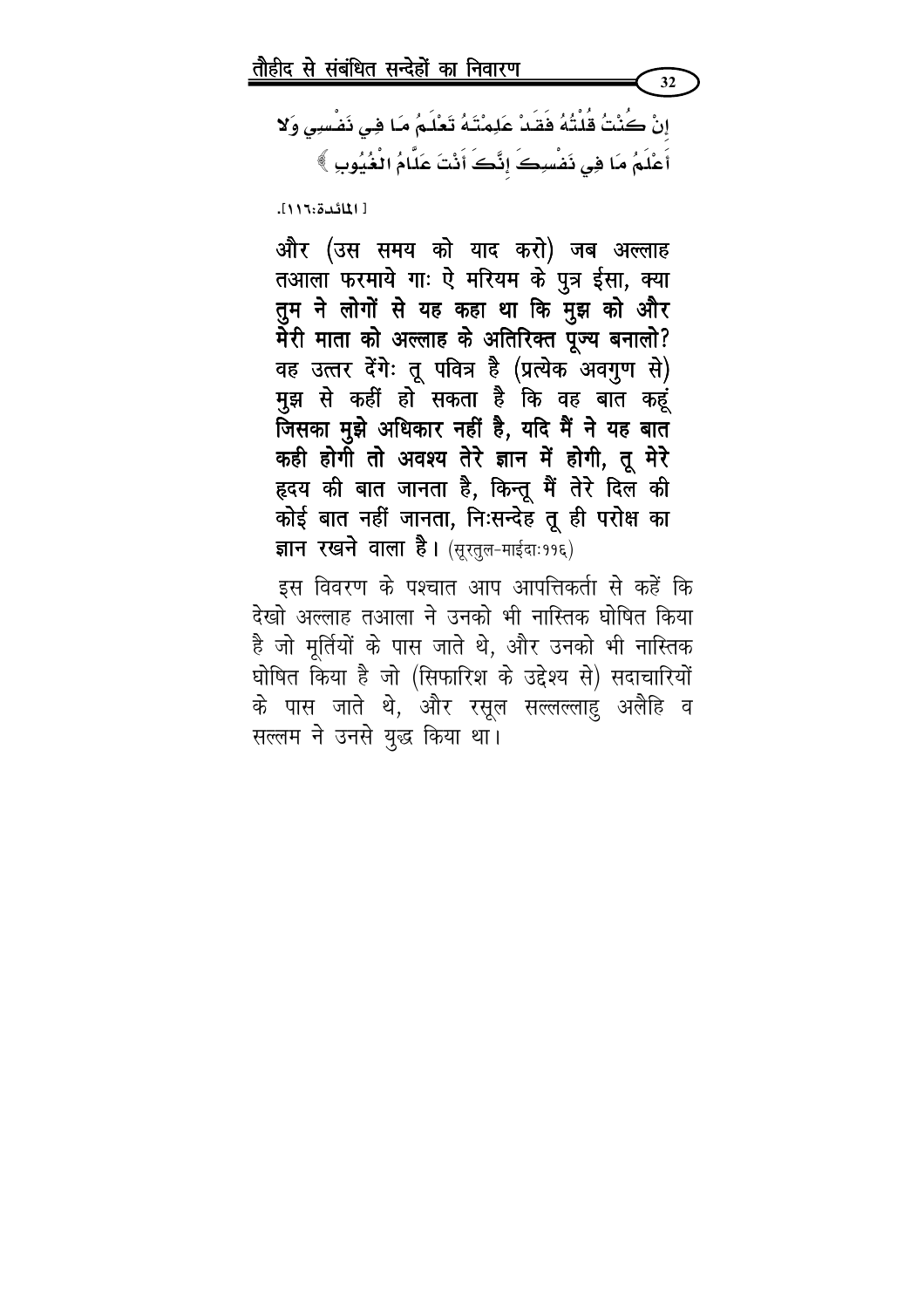(३) इस पर यदि वह यह कहे कि नास्तिक मूर्तियों कि पूजा करते थे और उनसे मांगते भी थे, जबकि हम इस बात की साक्ष्य (गवाही) देते हैं कि हानि और लाभ का अधिकार रखने वाला और संसार का प्रबन्ध करने वाला केवल अल्लाह तआला है, हम उसी से मांगते हैं, और सदाचारियों को किसी भी चीज़ का अधिकार प्राप्त नहीं है, किन्तु हम इस लिये उनके पास जाते हैं कि वह अल्लाह के पास हमारी सिफारिश कर दें।

इस बात का आप उन्हें यह उत्तर दें कि आपकी इस बात में और नास्तिकों के कथन में कोई अन्तर नहीं है, साथ ही अल्लह तआ़ला का यह फरमान भी पढ़ कर सुनायेंः

﴿ وَالْمَدِينَ اتَّخَذُوا مِنْ دُونِهِ أَوْلِيَاءَ مَا نَعْبُدُهُمْ إِلَّا لِيُقَرِّبُوذَا إلَى اللَّهِ زُلْفَى﴾ [ الزمر:٣].

जिन लोगों ने अल्लाह के अतिरिक्त अन्य लोगों को मित्र बना रखा है, वह कहते हैं कि हम तो उन्हें केवल इसी लिये पूजते हैं कि वह हमको अल्लाह के निकट कर दें। (सुरतुज़-जुमर:३)

तथा दूसरे स्थान पर अल्लाह तआला का फरमान है: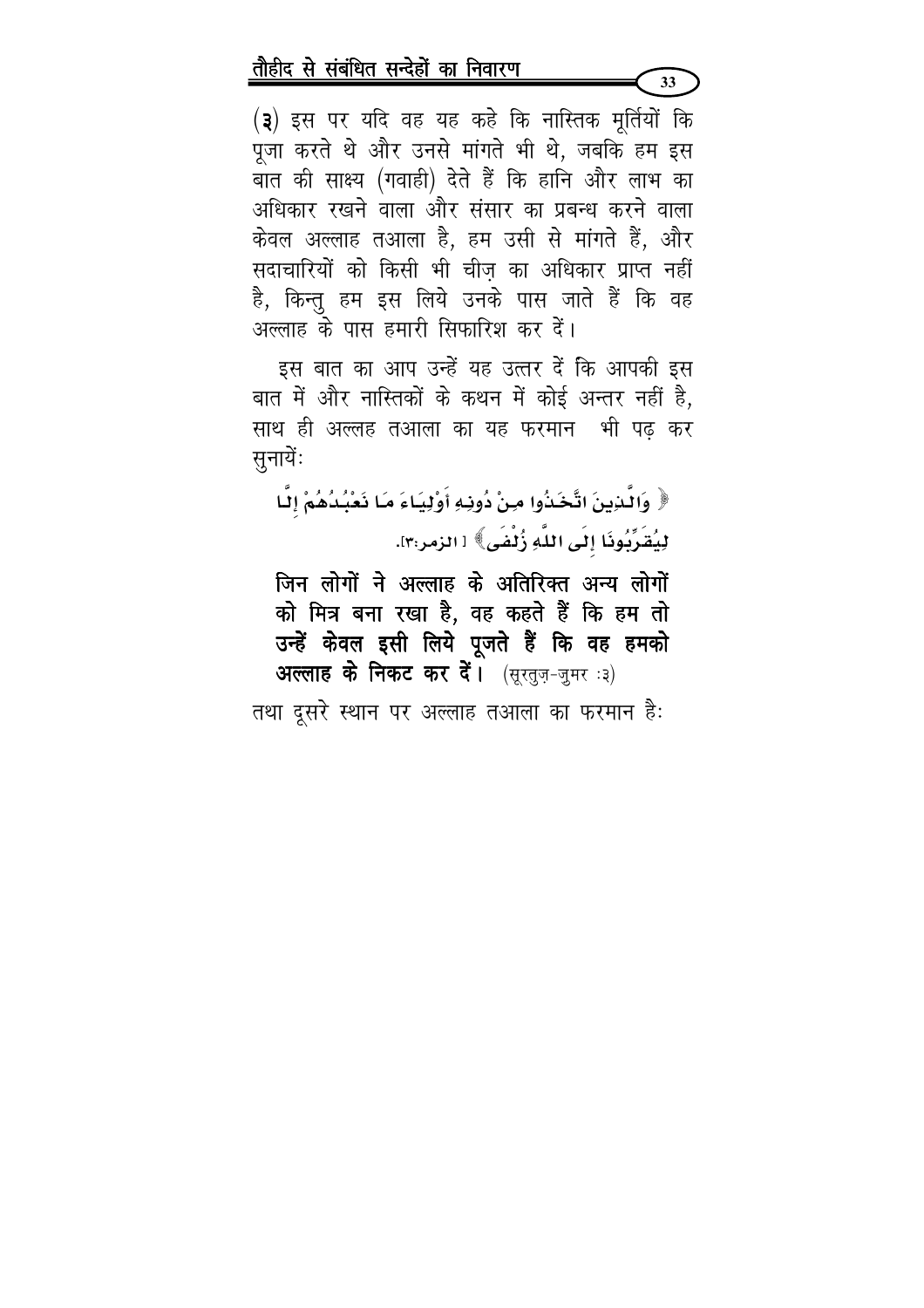﴿ وَيَقُولُونَ هَؤُلاءِ شُفَعَاؤُنَا عِنْدَ اللَّهِ﴾ [ يونس:١٨].

34

वह (मुशरिकीन) कहते हैं कि यह अल्लाह के पास हमारे सिफ़ारिशी हैं। (सूरः यूनुस: १८)

स्पष्ट रहे कि मुशरिकीन की यही तीन बड़ी बड़ी आशंकायें और सन्देहें हैं, जब आप को यह ज्ञात हो गया कि अल्लाह तआला ने कुरआन के अन्दर बड़े स्पष्ट रूप से इन आशंकाओं का वर्णन किया है, और फिर भली-भांति इनको समझ भी लिया तो इनके अतिरिक्त जो भी आशंकायें होंगी उनका उत्तर कहीं अधिक सरल होगा।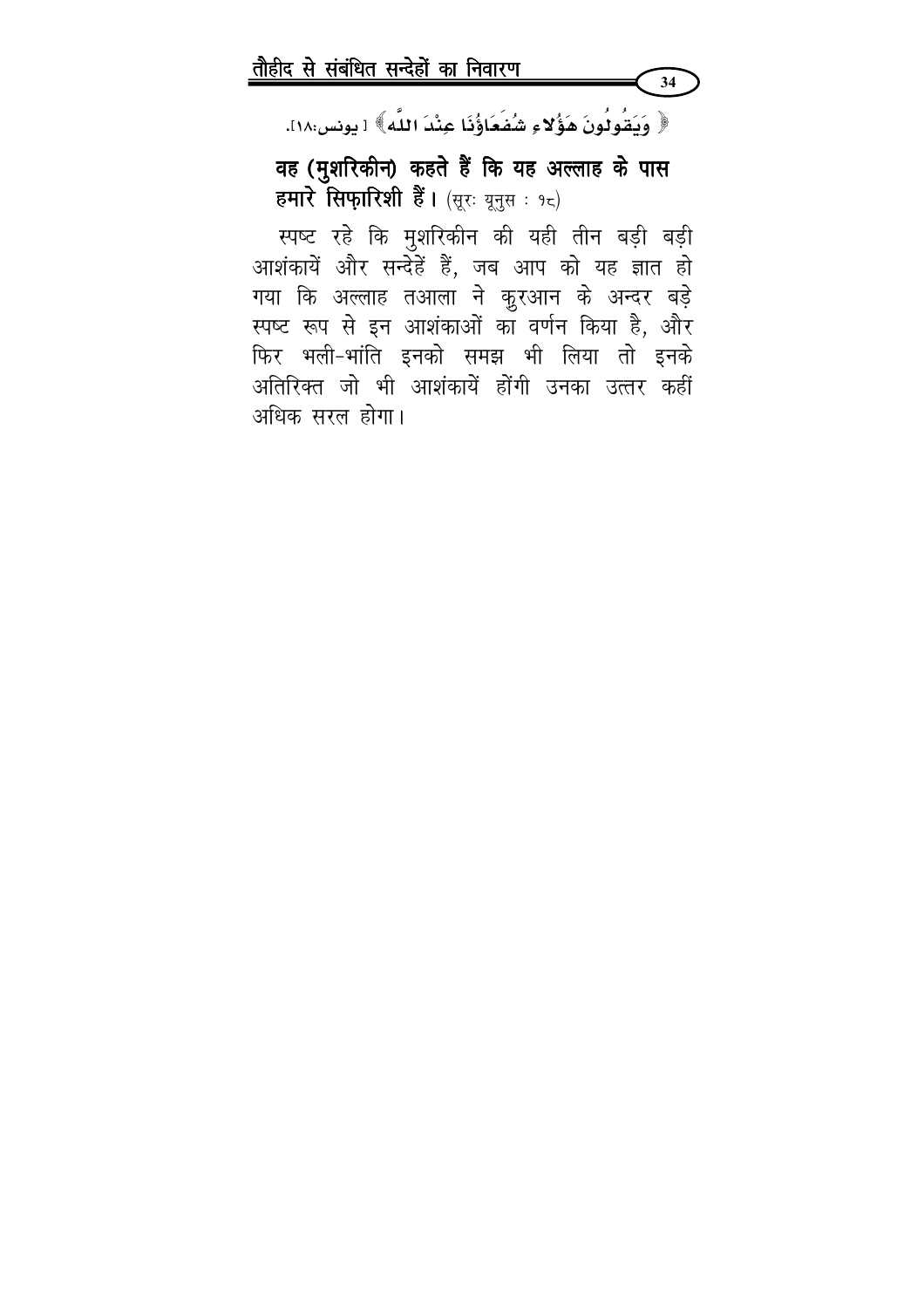

#### अध्याय : ट

# { उन लोगों का उत्तर जो यह गुमान करते हैं कि पुकारना उपासना नहीं है}

यदि कोई आपत्तिकर्ता कहे किः मैं अल्लाह के अतिरिक्त किसी अन्य की उपासना नहीं करता, रहा सदाचारियों को पुकारना और उनसे प्रार्थना करना तो यह उनकी उपासना और पूजा तो नहीं है।

तो आप उस से कहें कि तुम इस बात को स्वीकार करते हो कि अल्लाह ने तुम पर अनिवार्य किया है कि तुम उपासना (इबादत) को केवल उसी के लिये निर्धारित करो और यह अल्लाह का तुम्हारे ऊपर अधिकार है। यदि वह इस बात को मान ले तो तुम उस से कहो कि वह आराधना जिसको अल्लाह ने केवल अपने लिये तुम पर अनिवार्य किया है और जो कि तुम पर उसका अधिकार है, उसकी व्याख्या करो।

यदि वह अल्लाह की उपासना और उसके विभागों से अवगत न हो तो आप स्वयं उसे अल्लाह का यह कथन पढकर समझायें :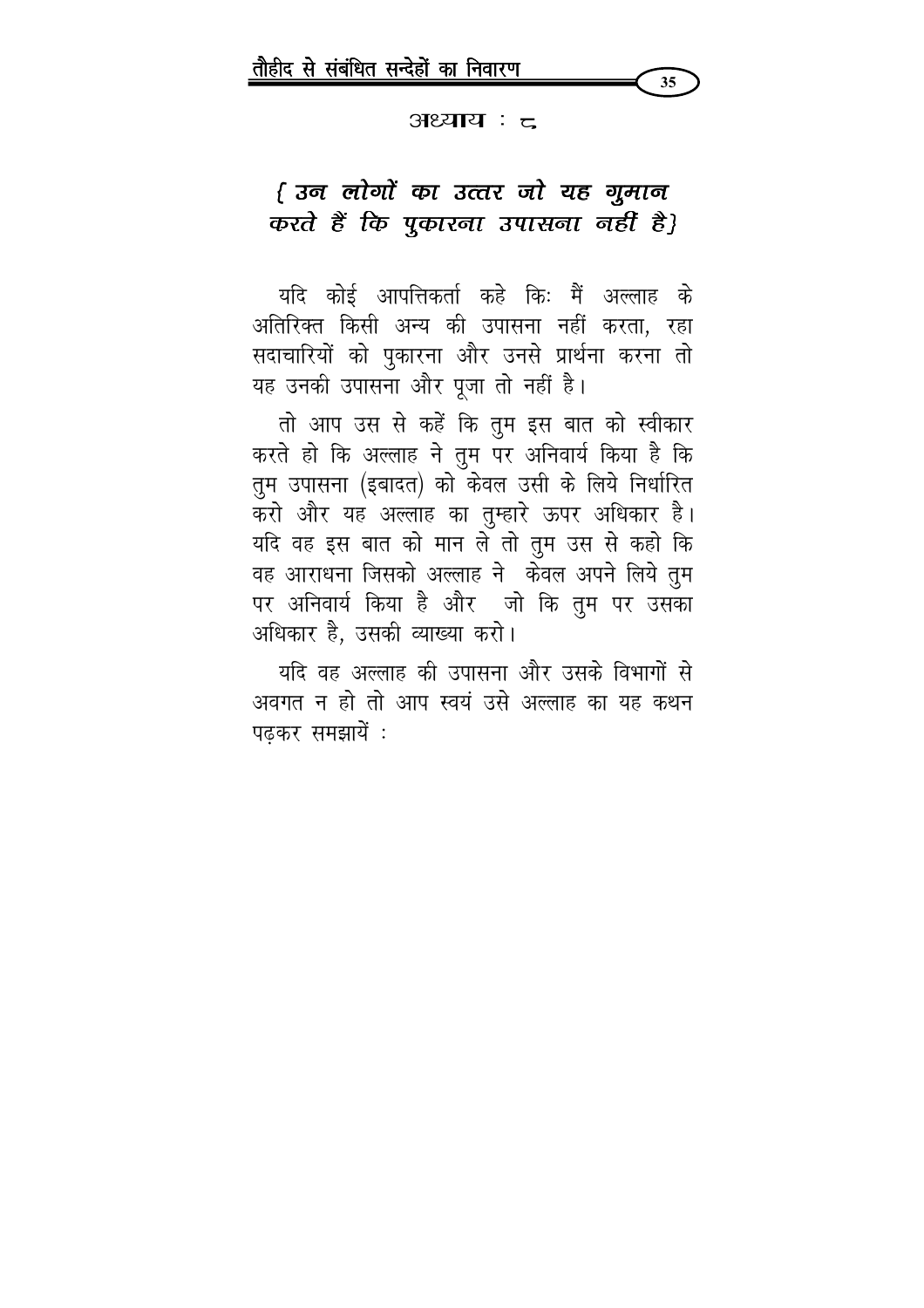﴿ادْعُــوا رَبَّكُــمْ تَــضَرُّعاً وَخُفْيَــةً إنَّـــهُ لا يُحِــبُّ الْمُعْتَدِينَ﴾ [الأعراف:٥٥].

36

अपने प्रभु को गिड़-गिड़ाकर, चुपके-चुपके पुकारो, क्योंकि वह सीमा से निकल जाने वाले को पसंद नहीं करता। (सूरतुल-आराफ :५५)

फिर इस से अवगत कराने के पश्चात आप उस से पूछें कि पुकारना (प्रार्थना) उपासना है कि नहीं? वह अवश्य कहेगाः हां ; क्योंकि प्रार्थना (दुआ) उपासना का मस्तिष्क (सार) है।

फिर उस से कहें कि जब तुम ने स्वीकार कर लिया कि पुकारना (प्रार्थना) अल्लाह की उपासना है और अल्लाह तआला से डरते हुये और आशा रखते हुये दिन-रात तुम उस से प्रार्थना भी करते हो, फिर इसके साथ ही किसी आवश्यक्ता में किसी नबी (ईश्दूत) या सदाचारी आादि को भी पुकार लिया तो क्या तुम ने अल्लाह तआला की उपासना में दूसरे को साझी ठहराया कि नहीं ? वह अवश्य कहेगा : हां।

फिर आप उस से कहें कि अल्लाह तआला के इस फरमान: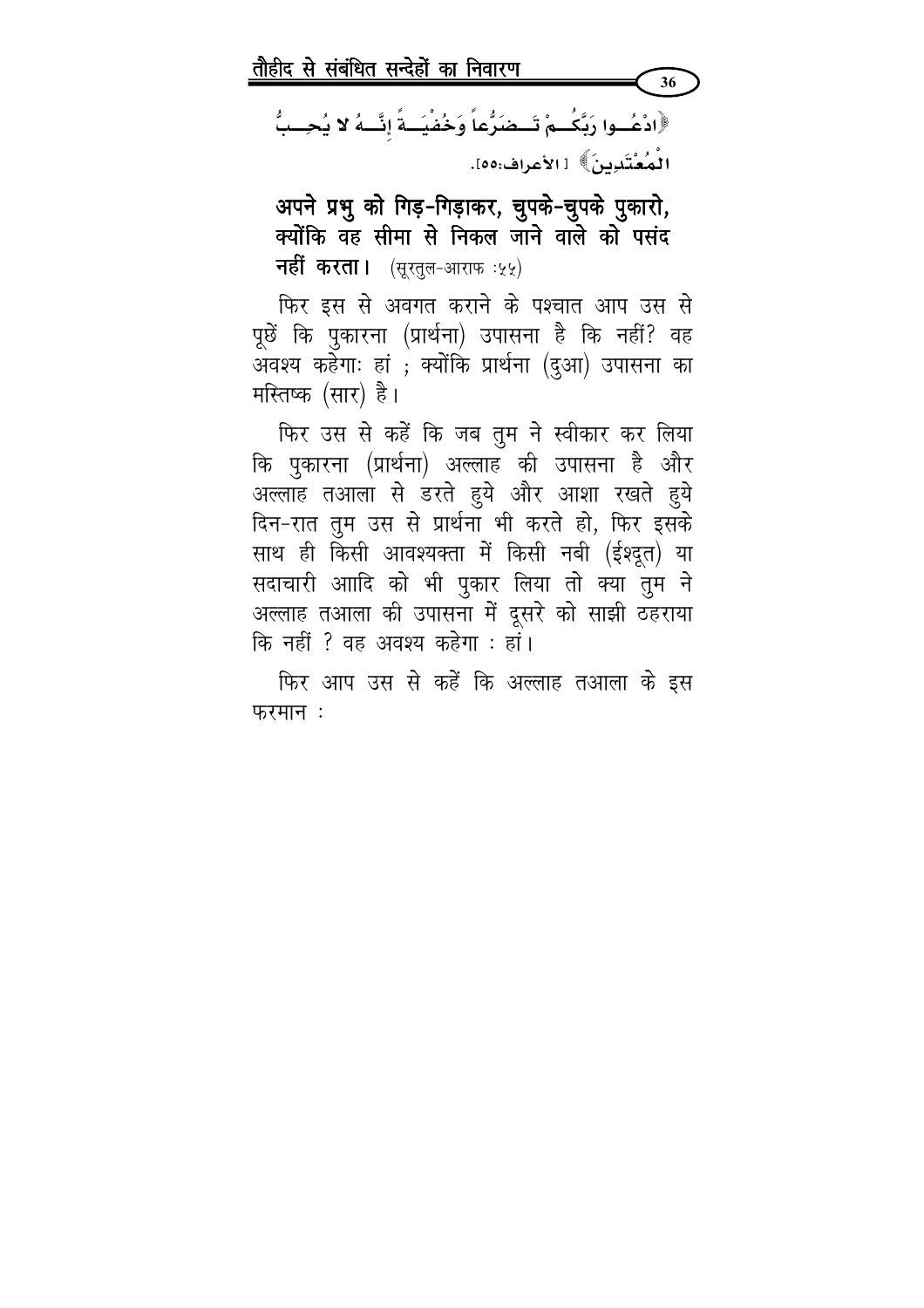﴿ فَصَلِّ لِرَيِّكَ وَانْحَنُّ﴾ [ الكوثر:٢].

37

अपने प्रभू के लिये नमाज़ पढ़ो और कुरबानी (बलिदान) करो। (सूरतुल-कौसरः २)

से अवगत होने के पश्चात तुम ने अल्लाह की आज्ञापालन करते हुये उसके लिये बलिदान दिया तो यह उपासना हुयी कि नहीं ? वह अवश्य कहेगाः हां (यह उपासना हुई)।

अब आप उससे प्रश्न करें कि यही बलिदान जब तुम ने किसी नबी या जिन्न या इनके अतिरिक्त किसी अन्य प्राणी वर्ग (मख्लूक़) के लिये किया तो उस उपासना में अल्लाह के साथ किसी अन्य को साझी ठहराया कि नहीं ? वह अवश्य इसको स्वीकार करेगा और कहेगा : हां।

साथ ही आप उससे यह पूछें कि वह अनेकेश्वरवादी जिनके संबंध में कुरआन अवतरित हुआ, क्या वह लोग फरिश्तों, सदाचारियों और 'लात' आदि की पूजा करते थे? वह अवश्य कहेगा: हां।

फिर आप उसे बतायें कि उनकी पूजा इसके अतिरिक्त और क्या थी कि वह उन्हें पुकारते (प्रार्थना करते) थे, उनके लिये पशुओं का भेंट चढ़ाते थे, उनकी ओर शरण लेते थे और इसी प्रकार की अन्य चीज़े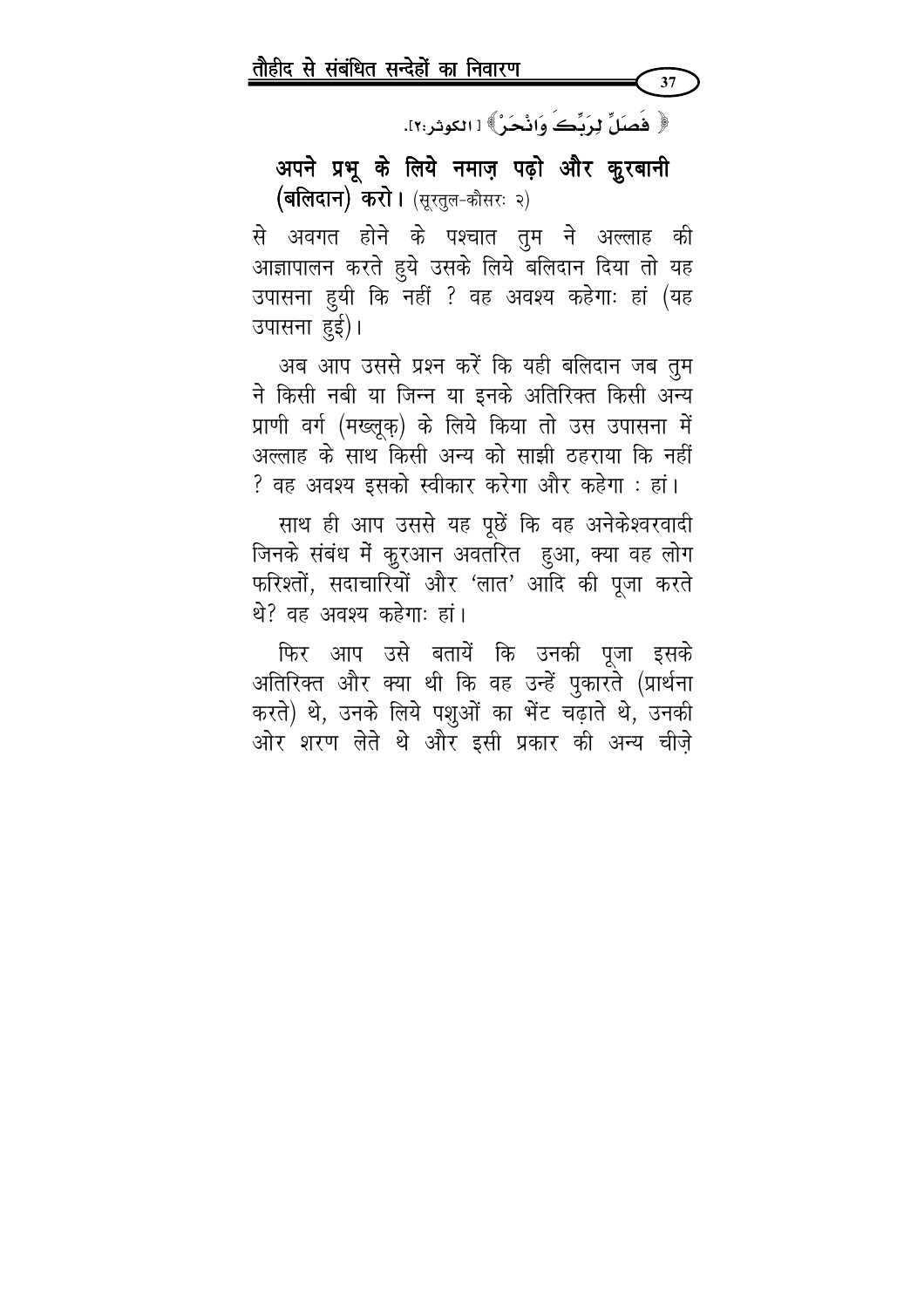करते थे ? अन्यथा वह इस बात को तो स्वीकार ही करते थे कि वह सब के सब अल्लाह के दासी और उसके अधीन हैं, और यह कि अल्लाह तआला ही संसार के कार्यों का संचालक और प्रबंधक है, किन्तु इस स्वीकृति के उपरान्त उन्हों ने फरिश्तों और सदाचारियों को उनके पद (वैभव) और अभिस्ताव की आशा में उन्हें पुकारा और उनकी ओर शरण लिया, और यह बात अत्यन्त स्पष्ट है।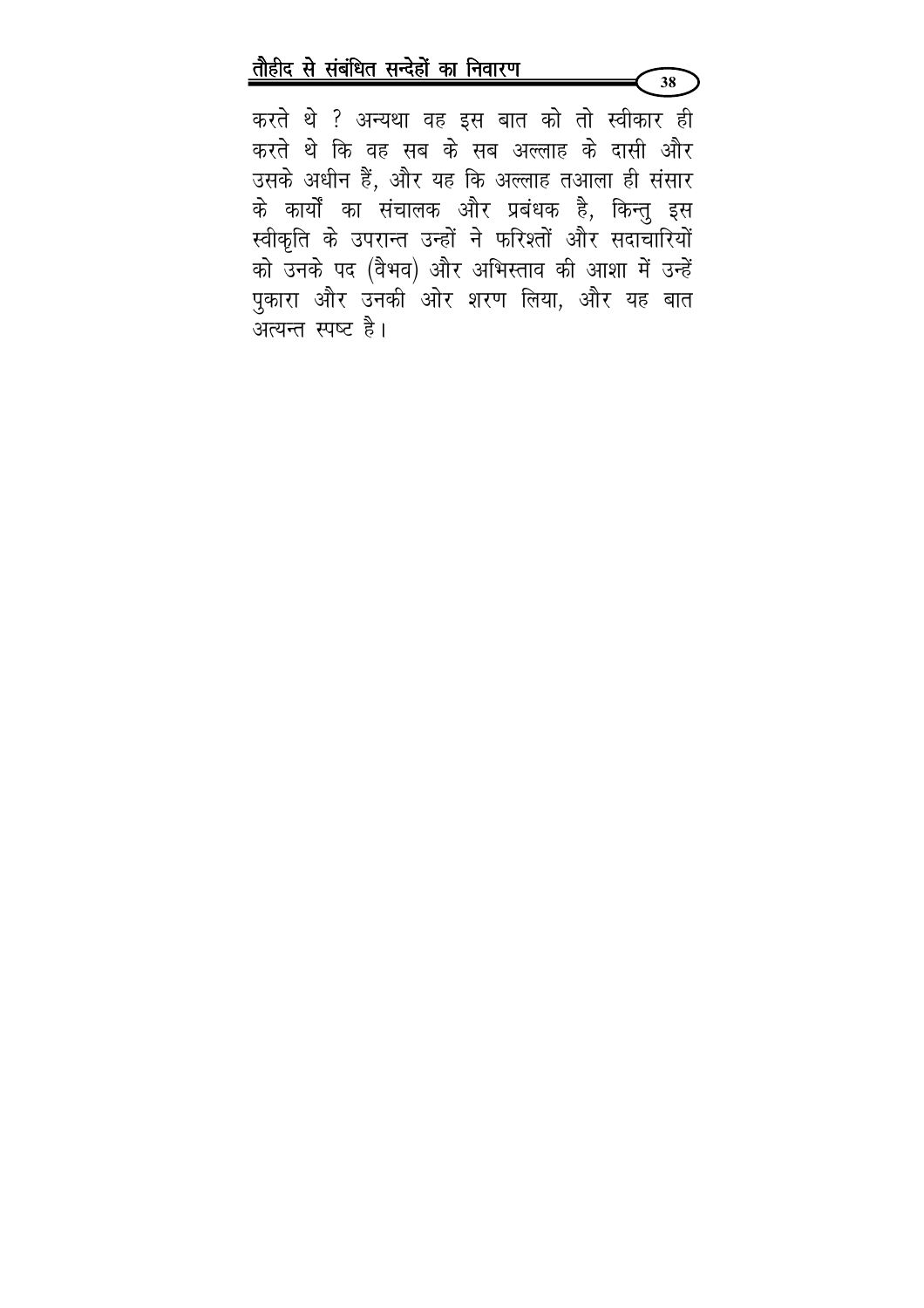

 $3$  : सियाय

# (शरई (धार्मिक)शफाअत (अभिस्ताव) और शिर्किया (अधार्मिक) शफाअत के बीच अन्तर}

आपत्तिकर्ता यदि आप से यह कहेः क्या तुम नबी सल्लल्लाहु अलैहि व सल्लम की शफाअत (अनुशंसा) को अस्वीकार करते हो और उस से विमुखता प्रकट करते हो ? तो आप उसे उत्तर दें कि मैं रसूल सल्लल्लाहु अलैहि व सल्लम की शफाअत का न तो इन्कारी (निवर्ती) हूं और न उस से विमुख हो सकता हूं। बल्कि मेरा विश्वास है कि आप सल्लल्लाहु अलैहि व सल्लम शाफिअ (सिफारिश करने वाले) और मुशफ्फअ हैं (अर्थात आपकी शफाअत स्वीकार की जाये गी) और मैं .<br>आपकी शफाअत का प्रत्याशी भी हूं। किन्तू समस्त प्रकार की शफाअत केवल अल्लाह के अधिकार में है, जैसा कि अल्लाह तआला का फरमान है :

﴿ قُلْ لِلَّهِ الشَّفَاعَةُ حَميعا ﴾ [الزمر:٤٤].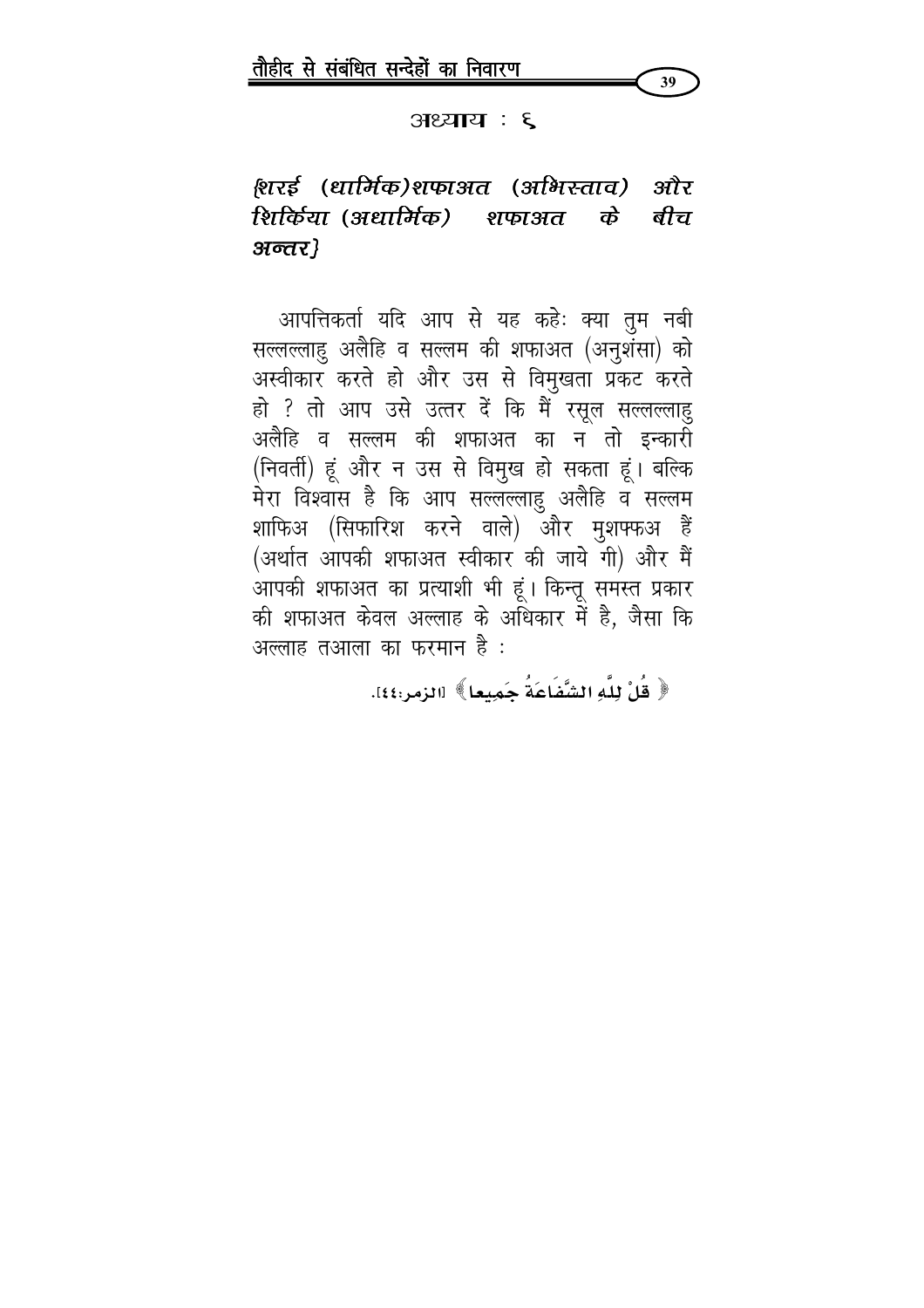कह दो कि शफाअत सारी की सारी (केवल) अल्लाह के अधिकार में है। (सूरतुज़-जुमर: ४४)

40

और यह शफाअत अल्लाह तआला की आज्ञा के पश्चात ही होगी, जैसा कि अल्लाह तआ़ला ने फरमाया :

﴿ مَنْ ذَا الَّذِي يَشْفَعُ عِنْدَهُ إِلاَّ بِإِذْنِهِ﴾ [البقرة:٢٥٥].

उसकी अनुमति के बिना कौन उसके पास सिफारिश कर सकता है। (सूरतुल-बक्र्स : २५५)

तथा रसूल सल्लल्लाहु अलैहि व सल्लम किसी के विषय में उस समय तक सिफारिश नहीं करेंगे जब तक अल्लाह तआला उसके विषय में शफाअत की अनुमति न दे दे। जैसा कि फरमाया:

﴿ وَلَا يَشْفَعُونَ إِلاَّ لِمَنِ ارْتَضَى﴾ [ الأنبياء:٢٨].

और वह किसी की सिफारिश नहीं कर सकते सिवाय उसके जिसके लिये अल्लाह की इच्छा हो। (सूरतूल-अंबिया :२८)

और अल्लाह तआला केवल तौहीद को पसंद करता है, जैसा कि उसका फरमान है: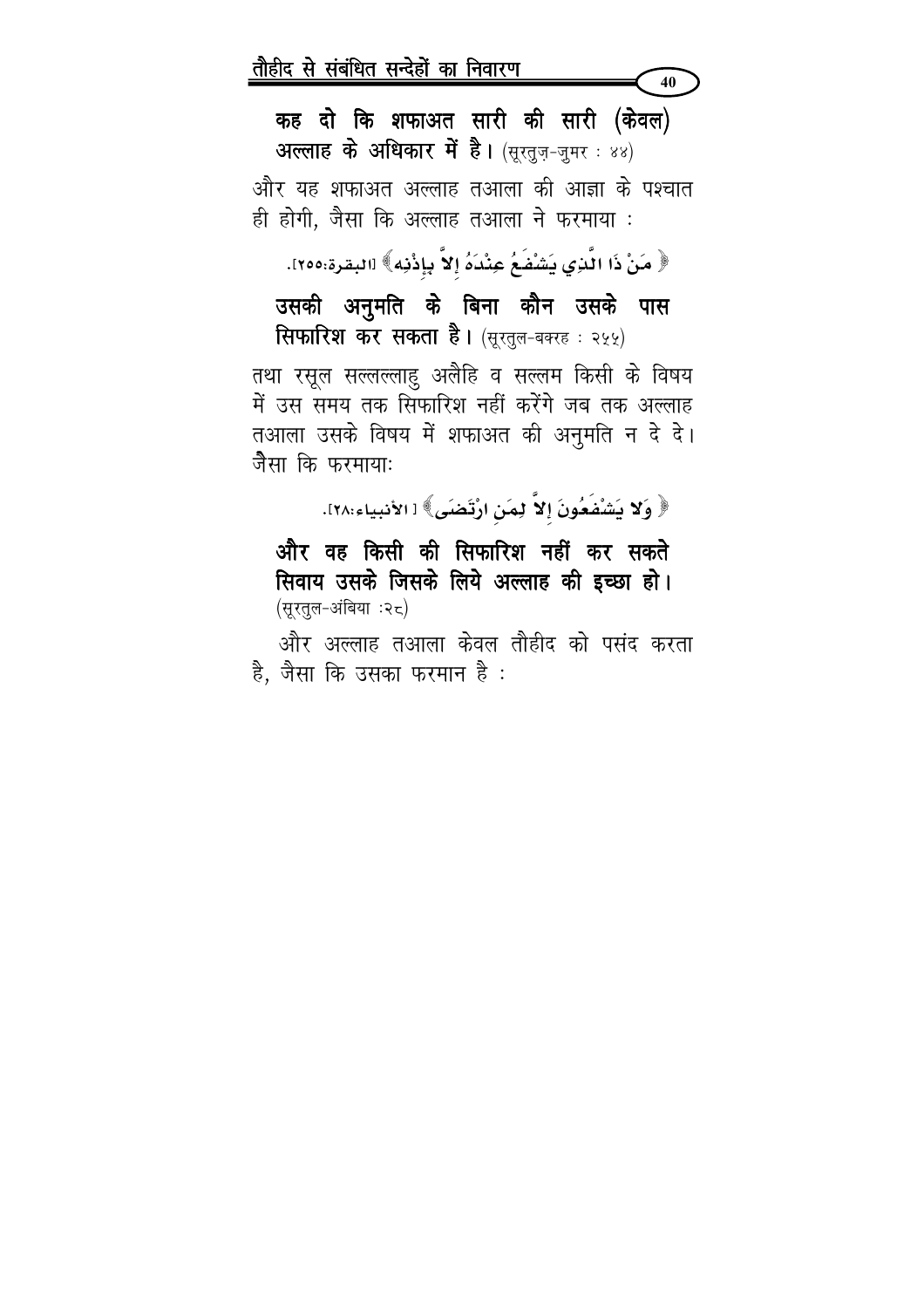﴿ وَمَنْ يَبْتَغِ غَيْرَ الإِسْلامِ دِيناً فَلَنْ يُقْبَلَ مِنْهُ وَهُوَ هِي الآخِرَةِ مِنَ الْخَاسِرِينَ ﴾ [آل عمران:٨٥].

41

जो व्यक्ति इस्लाम के अतिरिक्त अन्य धर्म की इच्छा करेगा तो कदापि उस से स्वीकार नहीं किया **जायेगा।** (सूरत आल-इमरान**ः**८५)

जब समस्त शफाअत अल्लाह के अधिकार में है और सिफारिश अल्लाह की अनुमति के पश्चात ही होगी और रसूल सल्लल्लाहु अलैहि व सल्लम भी किसी के विषय में उस समय तक शफाअत नहीं करेंगे जब तक उसके विषय में अल्लाह तआला सिफारिश की अनुमति न प्रदान कर दे, और अल्लाह तआला केवल तौहीद वालों (एकेश्वरवादियों) के लिये अभिस्ताव की अनुमति प्रदान करेगा।

तो इस विवरण से आप के लिये यह तत्व स्पष्ट हो गया कि शफाअत सारी की सारी केवल अल्लाह तआला के अधिकार में है, अतः मैं अल्लाह तआला से शफाअत का इच्छुक हूं और यह प्रार्थना करता हूं कि :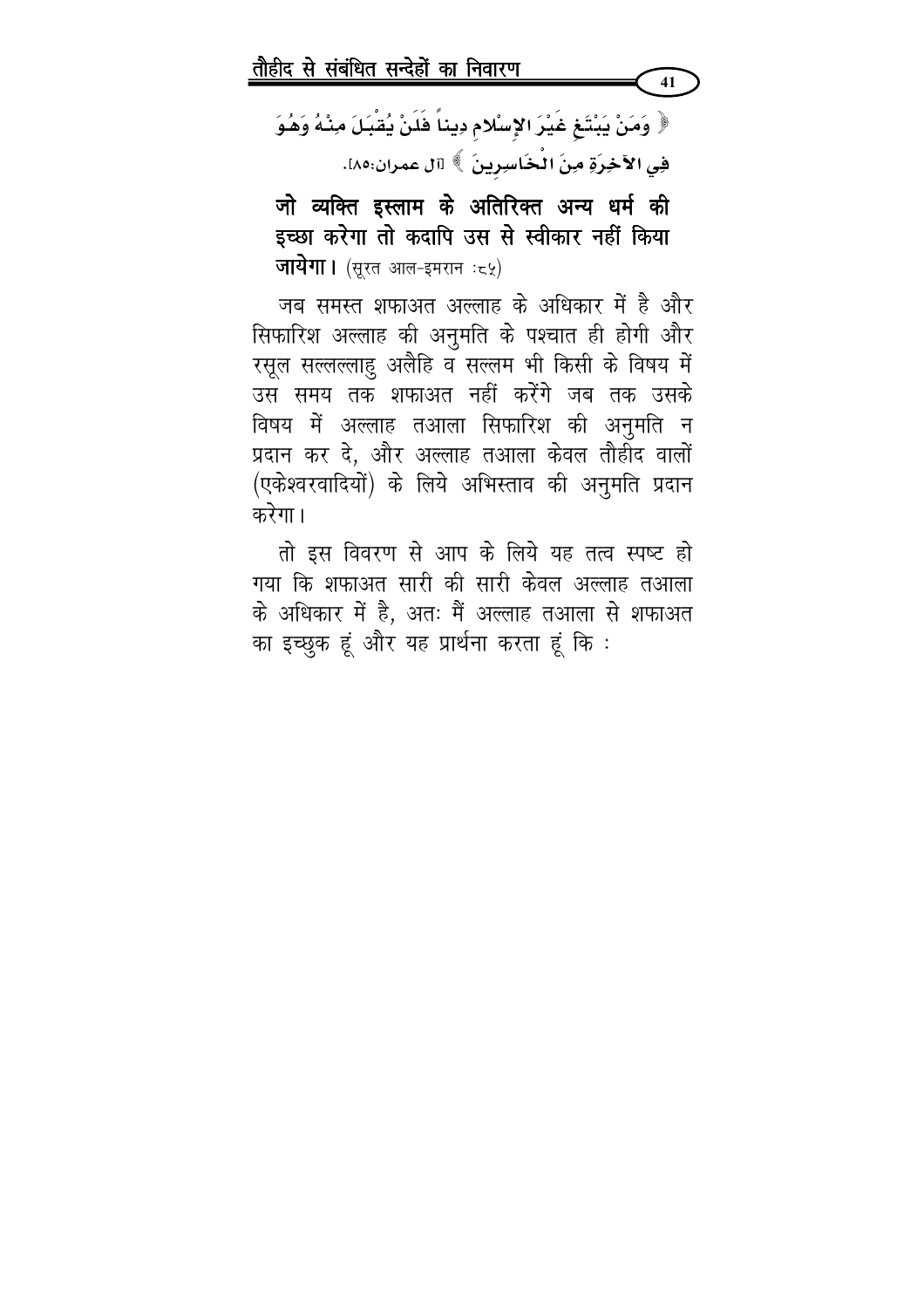"اللـهم لا تحـرمـن*ي شـف*اعته" (हे अल्लाह, मुझे रसूल सल्लल्लाहु अलैहि व सल्लम की शफाअत से वंचित न रखना)

42

<u>"اللهم شـفـعه يـ</u>ة" (हे अल्लाह, मेरे विषय में रसूल सल्लल्लाहु अलैहि व सल्लम को शफाअत की अनुमति प्रदान करना)

तथा इसी प्रकार की अन्य प्रार्थनायें करता हूं।

आपत्तिकर्ता यदि यह कहे कि रसूल सल्लल्लाहु अलैहि व सल्लम को शफाअत का अधिकार प्रदान कर दिया गया है और मैं उसी चीज़ का आप से प्रश्न (याचना) करता हूं जिसे अल्लाह तआला ने आप को प्रदान किया है। तो आप उसे यह उत्तर दें कि अल्लाह तआला ने आप सल्लल्लाहु अलैहि व सल्लम को शफाअत अवश्य प्रदान किया है किन्तु उसके साथ ही आप से डाईरेक्ट सिफारिश का प्रश्न करने से मनाही की है, फरमाया :

﴿ فَلَا تَدْعُو مَعَ اللَّهِ أَحَداً ﴾ [الجن:١٨].

अल्लाह के साथ किसी और को न पुकारो। (सूरतूल-जिन्न :१८)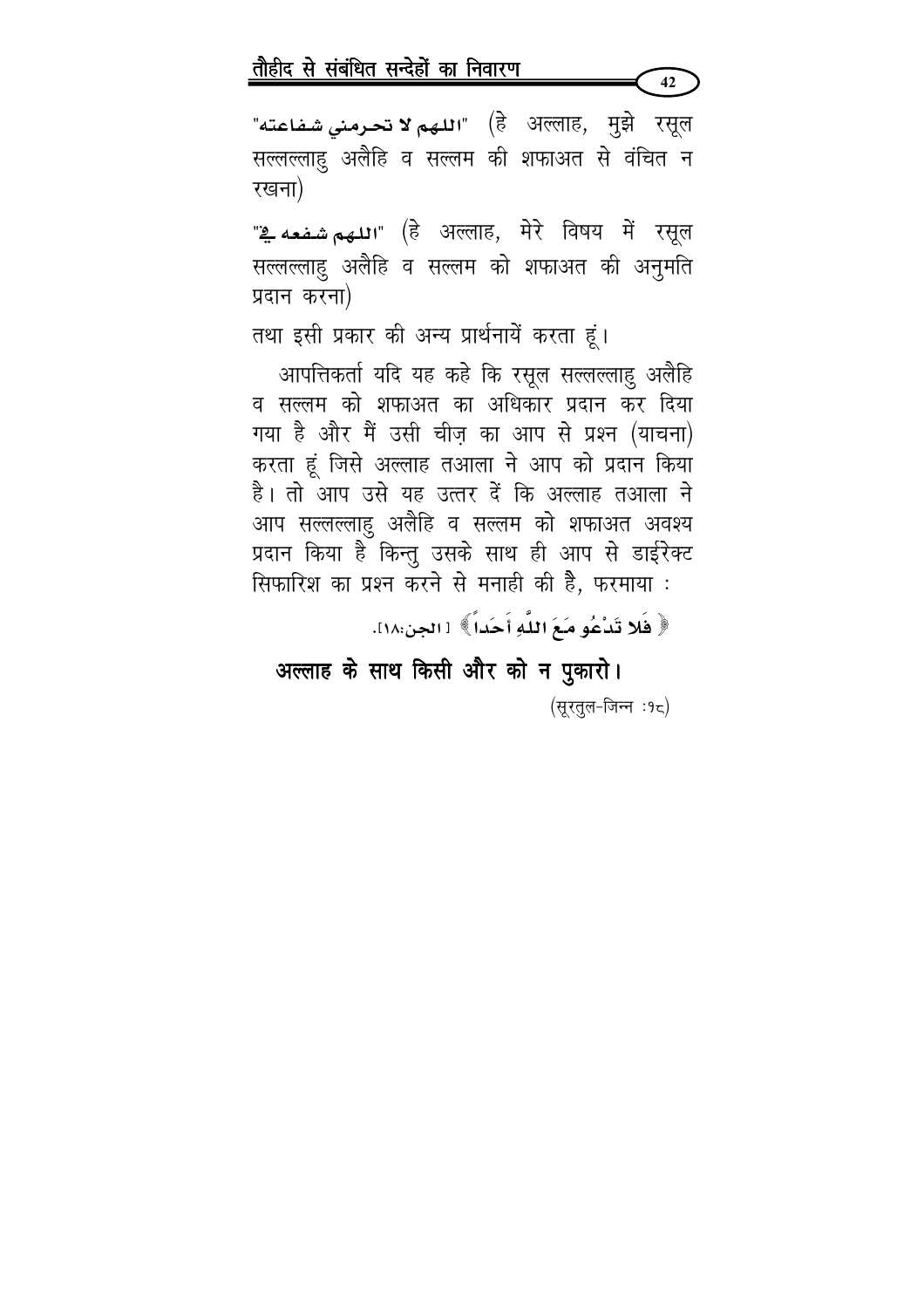अतः जब तुम अल्लाह तआला से प्रार्थना करते हो कि वह अपने नबी को तुम्हारे विषय में शफाअत करने की अनुमति प्रदान करे तो तुम अल्लाह के फरमान र्षे उसकी आज्ञापालन करो, ﴿فَلا تَدْعُو مَـعَ اللَّهِ أَحَداً ﴾ और उसके साथ किसी और को न पुकारो।

 $43<sup>°</sup>$ 

दूसरी बात यह है कि नबी सल्लल्लाहु अलैहि व सल्लम के अतिरिक्त अन्य लोगों को भी शफाअत का अधिकार दिया गया है, जैसा कि सहीह हदीस से प्रमाणित है कि फरिश्ते, सदाचारी और छोटे-छोटे बच्चे भी सिफ़ारिश करेंगे। प्रश्न यह है कि क्या तुम यह कह सकते हो कि अल्लाह ने उन्हें सिफारिश का अधिकार प्रदान किया है इस लिये मैं उनसे शफाअत की याचना करूंगा ? यदि तुम कहते हो कि हां, तो यही तो सदाचारियों की पूजा करना है जिसका अल्लाह तआला ने कुरआन में वर्णन किया है, और यदि तुम कहते हो कि नहीं, तो तुम्हारा यह कथन स्वयं असत्य (बातिल) हो जाता है कि: अल्लाह ने रसूल सल्लल्लाहु अलैहि व सल्लम को शफाअत का अधिकार प्रदान किया है और मैं आप से अल्लाह की ओर से प्रदान की हुई चीज़ का प्रश्न करता हूं।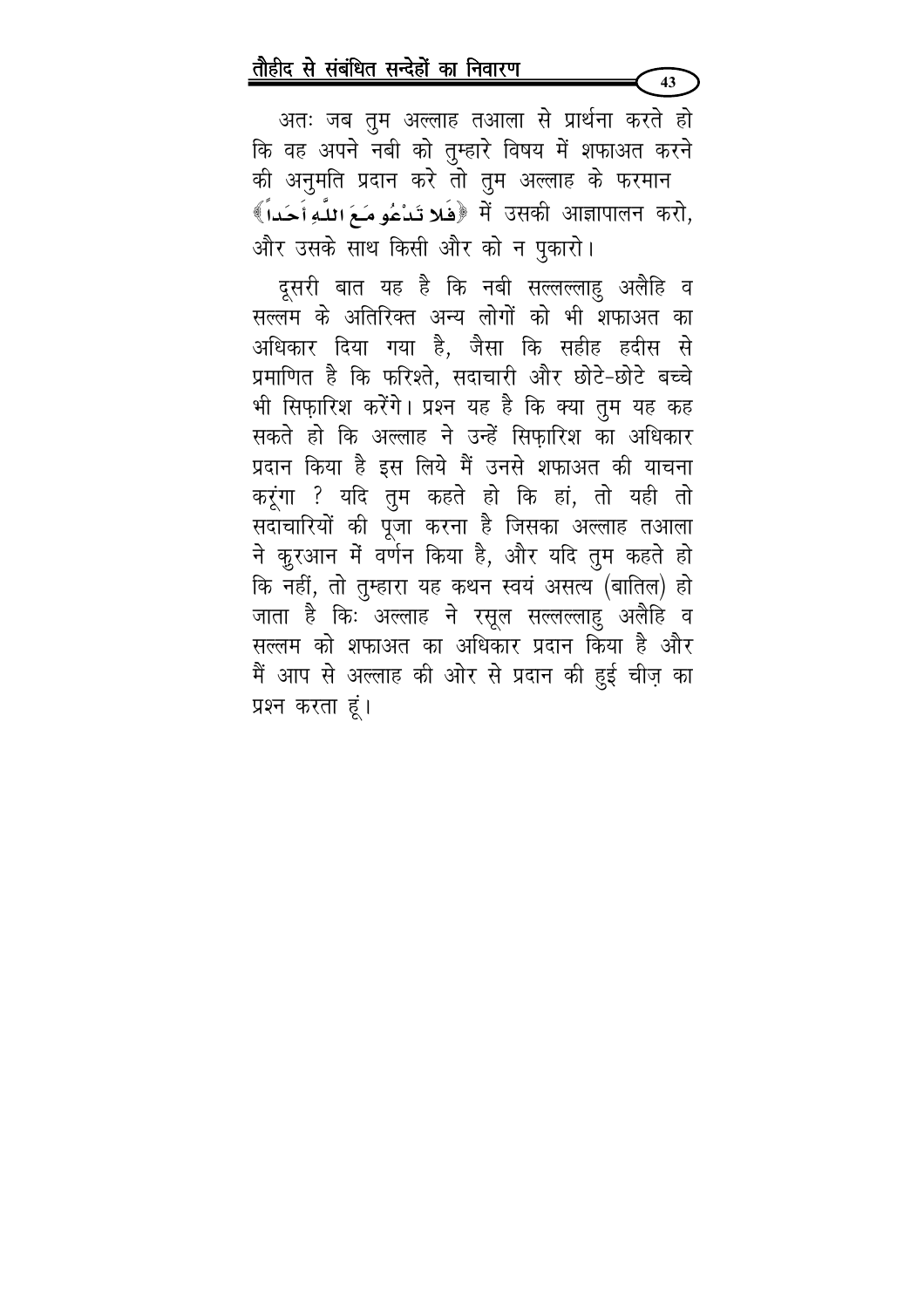#### अध्याय : १०

## ियह प्रमाणित करना कि सदाचारियों का शरण दूंडना शिर्क है और इसके नकारने वाले को इसे स्वीकार करने पर विवश करना)

यदि आपत्तिकर्ता यह कहे कि मैं कदापि अल्लाह के साथ किसी भी चीज़ को साझी नहीं ठहराता। किन्तु यह समझता हूं कि सदाचारियों का शरण ढूंडना शिर्क नहीं है ।

आप उससे कहें कि तुम इस बात को स्वीकार करते हो कि अल्लाह तआ़ला ने शिर्क को व्यभिचार (ज़िना) से भी बढ़कर हराम (पाप) घोषित किया है, और यह भी स्वीकार करते हो कि अल्लाह तआला मुशरिक को कदापि क्षमा नहीं करेगा, तो अंततः वह कौन सा अपराध है जिसे अल्लाह तआला ने महापाप बताया है और उसके विषय में सूचना दी है कि उसे कभी भी क्षमा नहीं कर सकता ?

निःसन्देह उसके पास इस प्रश्न का कोई उत्तर नहीं होगा।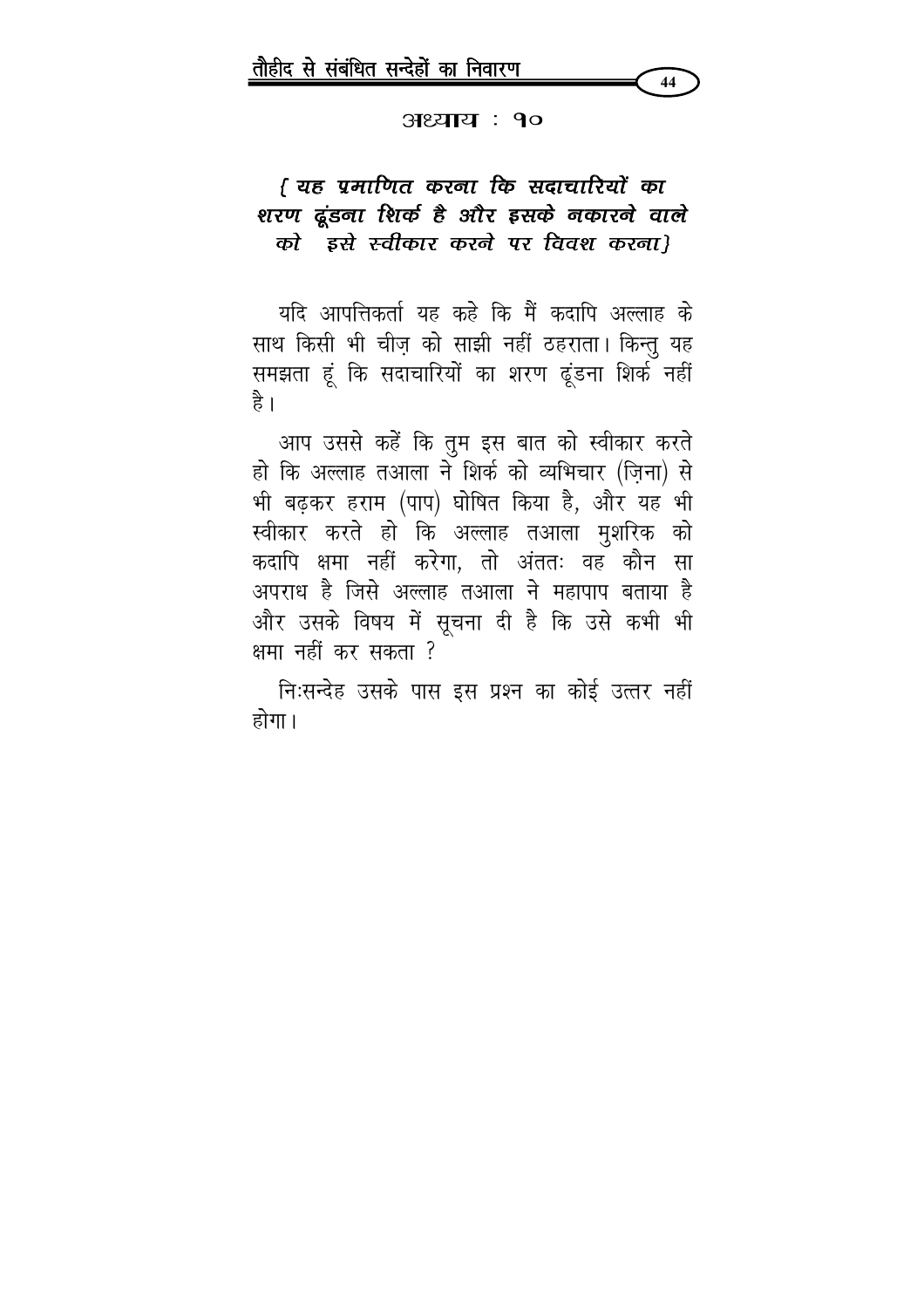अतः आप उस से कहें कि तुम स्वयं को शिर्क से कैसे पवित्र (मुक्त) समझते हो जब तुम स्वयं शिर्क का अर्थ नहीं जानते ? यह कैसे हो सकता है कि अल्लाह तआला तुम पर कोई चीज़ निषेध (अवैध) कर दे और यह कहे कि मैं उसको कभी क्षमा नहीं कर सकता, और तुम उससे अवगत न रहो और न ही किसी से उसके बारे में पूछो ? क्या तुम यह समझते हो कि अल्लाह तआला ने उसे केवल निषेध करके छोड दिया है और हमारे लिये उसकी व्याख्या नहीं की है ?

किन्तु यदि वह यह कहे कि 'शिर्क' मूर्ति-पूजा का नाम है और हम मूर्तियों को नहीं पूजते, तो आप उससे पूछें कि मूर्ति-पूजा का क्या अर्थ है ? क्या तुम यह समझते हो कि अनेकेश्वरवादी (मुशरिकीन) पूजा की जाने वाली लकडियों और पत्थरों को उत्पत्तिकर्ता, जीविका प्रदान करने वाला और उन्हें पुकारने वालों के कार्यों का संचालक और प्रबंधक मानते थे ? यदि ऐसा समझते हो तो यह असत्य है, कूरआन इसका खंडन करता है। जैसा कि अल्लाह तआ़ला के इस फरमान में है:

﴿ قُلْ مَنْ يَرْزُقُكُمْ مِنَ السَّمَاءِ وَالأَرْضِ أَمَّنْ يَمْلِكُ<br>السَّمْعَ وَالأَبْصَارَ وَمَـنْ يُخْـرِجُ الْحَـيَّ مِـنَ الْمَيِّـتِ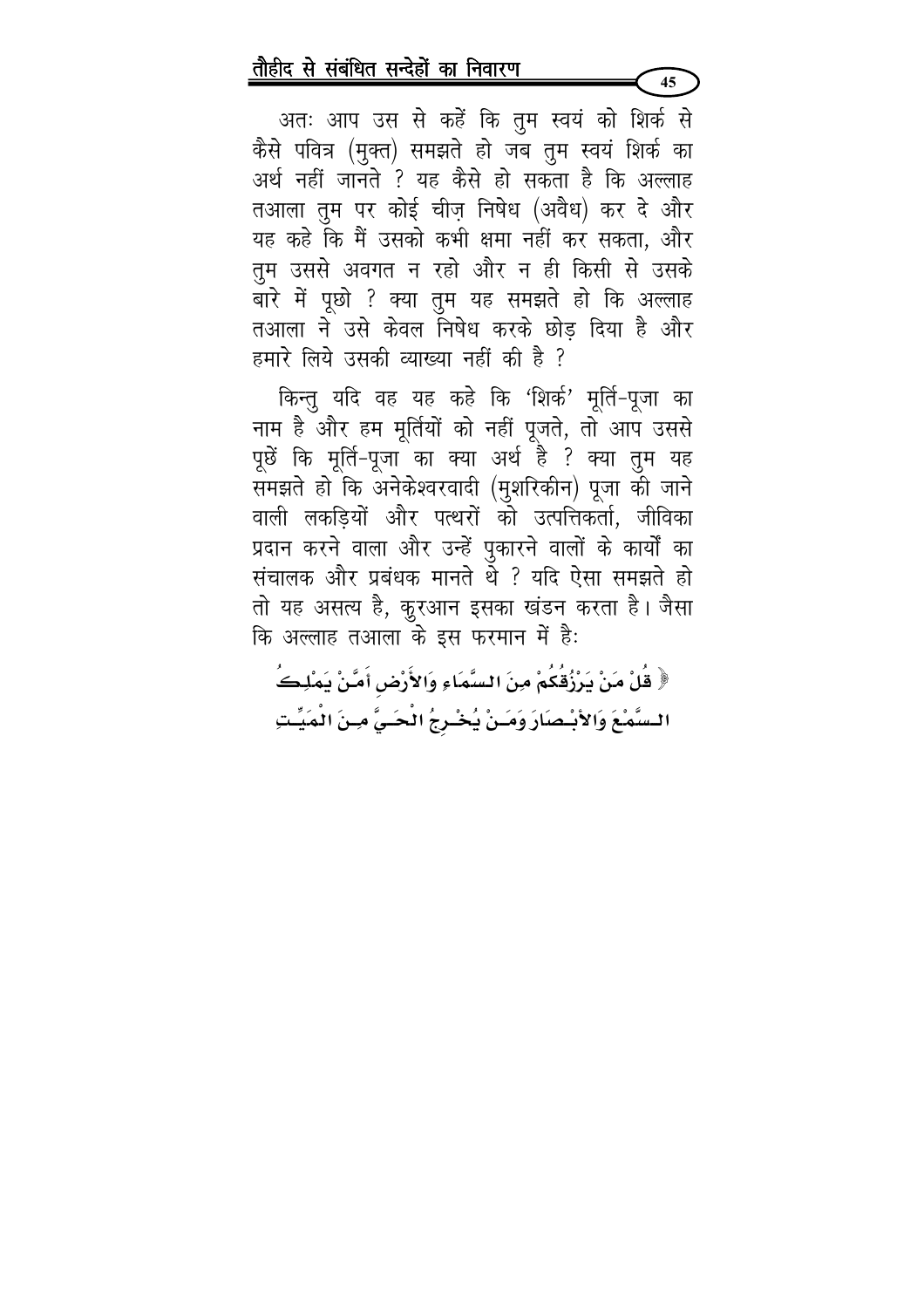तो आप उसकेे उत्तर की पुष्टि करें और उसे बतलायें कि पत्थरों (मूर्तियों) और समाधियों पर बने

(सूरः यूनुस : ३१) और यदि वह कहे कि 'शिर्क' (अनेकेश्वरवाद) यह है कि मनुष्य लकड़ियों या पत्थरों या समाधियों पर बने हुए भवनों आदि के पास जाये और उन्हें पुकारे, और उनके लिये पशुओं का बलिदान दे, और यह विश्वास रखे कि यह हमें अल्लाह के समीप कर देते हैं और अपनी बरकतों (वैभव) से हमारी विपत्तियों को हटा देते हैं अथवा हमारी आशायें (आकांक्षायें) पूरी कर देते हैं।

आप उनसे पूछिये, तुम को आकाश और घरती से कौन जीविका प्रदान करता है ? अथवा कानों और ऑंखों पर किसका अधिकार है ? तथा निर्जीव से सजीव को और सजीव से निर्जीव को कौन निकालता है ? और सारे संसार के कार्यों का कौन संचालन करता है ? तो इसके उत्तर में यह (अनेकेश्वरवादी) अवश्य कहेंगे कि अल्लाह। फिर तुम पूछो कि फिर शिर्क से क्यों नहीं बचते।

وَيُخْسِرِجُ الْمَيِّـتَ مِــنَ الْحَــيِّ وَمَــنْ يُــدَبِّرُ الأَمْــرَ فَسَنَدَّهُ لَونَ اللَّهُ فَقَلْ أَفَلا تَتَّقُونَ ﴾ [يونس:٣١].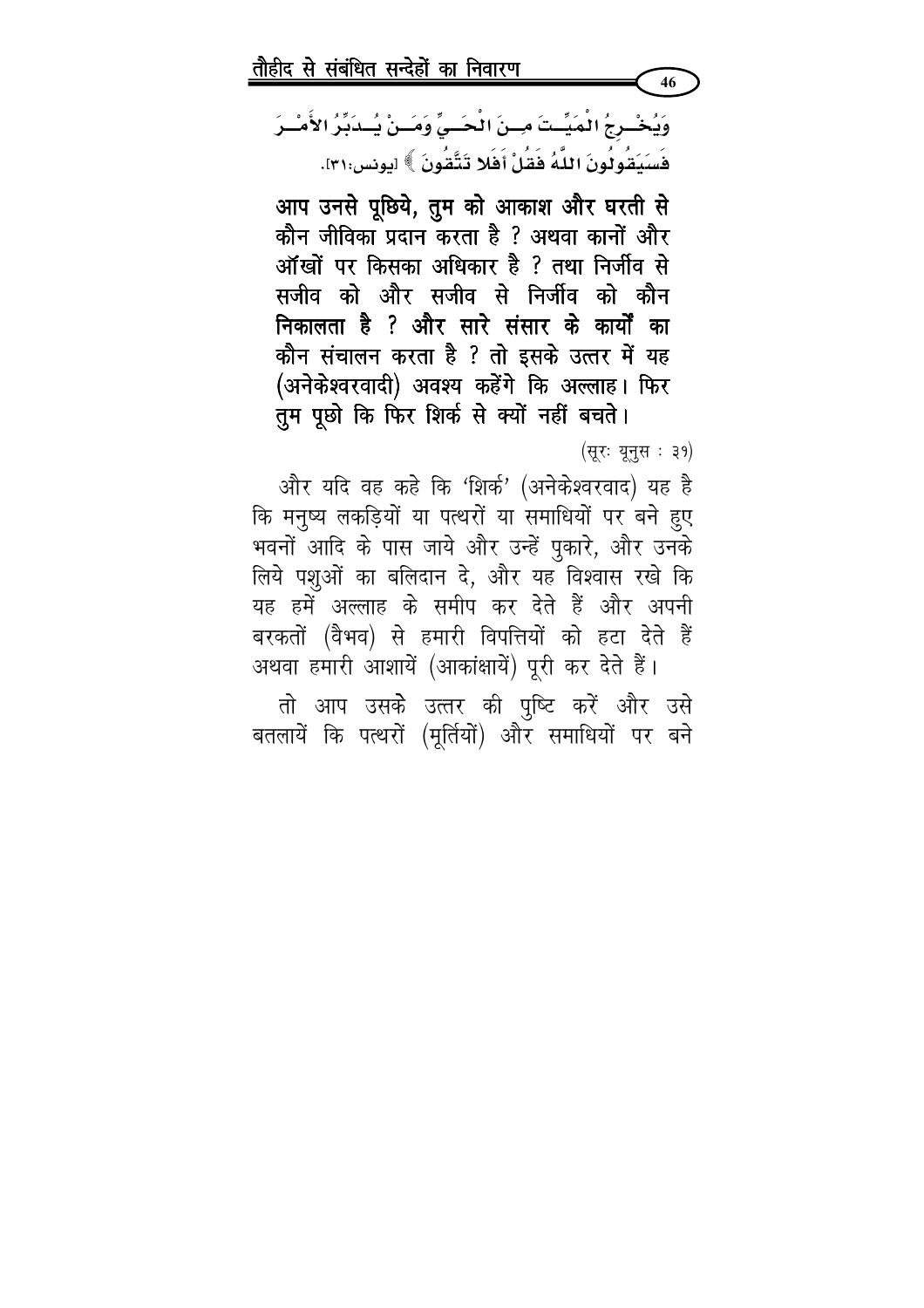मज़ारों आदि पर जाकर जो कर्म तुम करते हो वह भी यही है। इस प्रकार मानो उसने इस बात को स्वीकार कर लिया कि उसका कर्म ही मूर्तियों की पूजा है, और यही हमारा उद्देश्य है।

उससे आप यह भी पूछें कि तुम ने जो यह कहा है कि 'शिर्क मूर्तियों की पूजा' को कहते हैं, इस से तुम्हारा क्या तात्पर्य है ? यदि तुम यह समझते हो कि शिर्क विशेषकर बुतों (मूर्तियों) के साथ ही होता है, और सदाचारियों को पुकारना और उन पर भरोसा करना शिर्क में नहीं आता है, तो यह असत्य है, क़ूरआन ने इसका खंडन किया है और अल्लाह तआला ने प्रत्येक उस व्यक्ति को नास्तिक (काफिर) धोषित किया है जो फरिश्तों या ईसा अलैहिस्सलाम या सदाचारियों से आश्रय लगाये या उनसे ऐसा संबंध रखे। अब वह व्यक्ति अवश्य इस बात को स्वीकार करेगा कि अल्लाह तआला की उपासना में किसी भी सदाचारी को साझी ठहराना ही वह शिर्क है जिसका क़ुरआन में वर्णन हुआ है, और यही (सिद्ध करना) हमारा उद्देश्य है।

इस मसअले का रहस्य यह है कि जब कोई व्यक्ति यह कहे कि: मैं अल्लाह तआला के साथ किसी को साझी (अर्थात शिर्क) नहीं करता।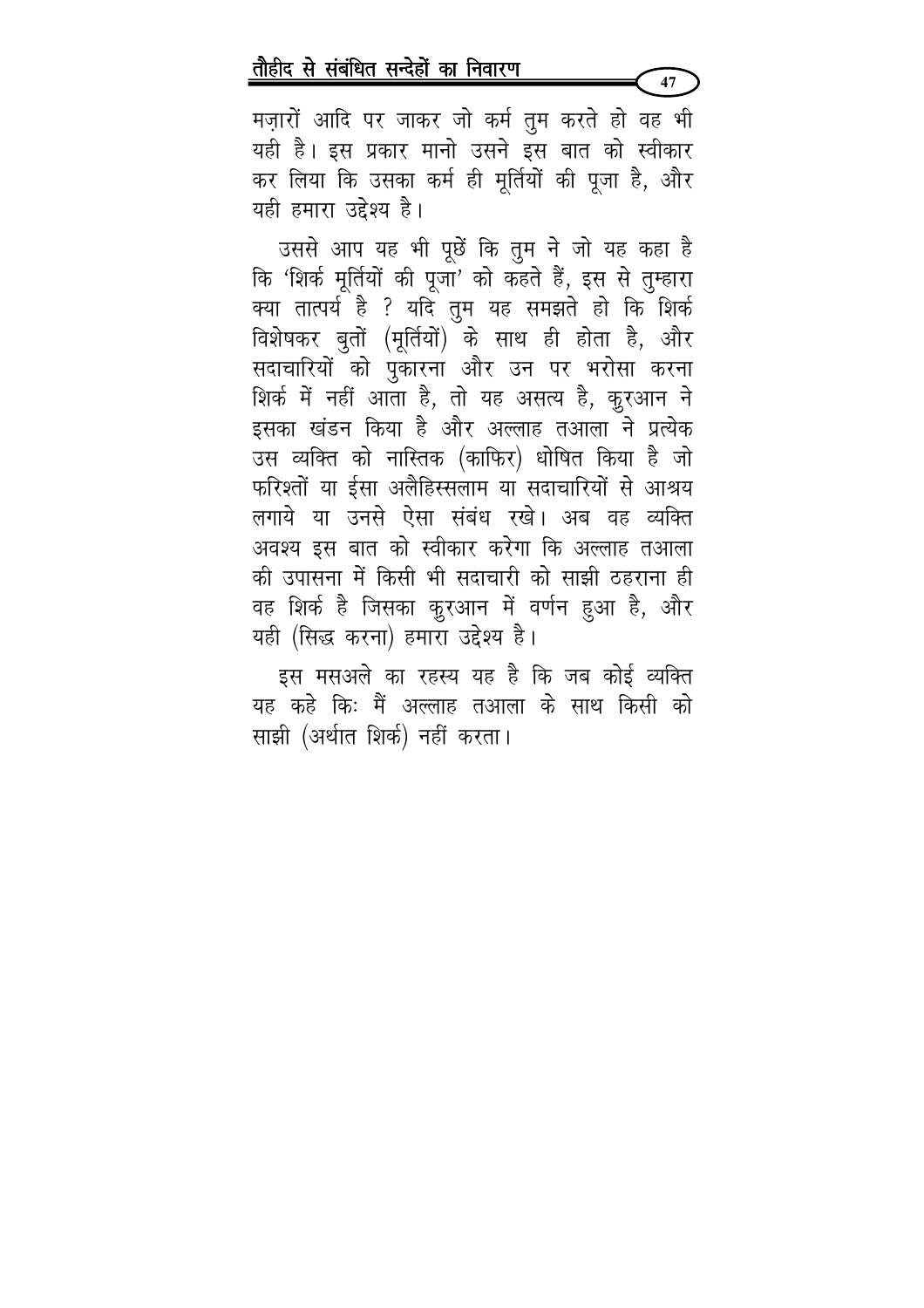48

तो आप उससे कहें: शिर्क क्या है ? उसकी व्याख्या करो ।

यदि वह कहेः अल्लाह के साथ शिर्क से अभिप्राय मूर्तियों की पूजा है।

तो आप उससे पूछियेः मूर्ति-पूजा का अर्थ क्या है? उसकी व्याख्या कीजिये।

यदि वह कहेः मैं अल्लाह तआला के अतिरिक्त किसी अन्य की पूजा नहीं करता (केवल अल्लाह तआला की उपासना करता हूं)।

तो आप उससे कहें: केवल अल्लाह तआला की उपासना का क्या अर्थ है? उसकी व्याख्या करो।

यदि उसने 'केवल अल्लाह तआला की उपासना' का अर्थ कुरआन के अन्दर वर्णित उसकी व्याख्या के अनुसार बता दिया तो यही उद्देश्य और लक्ष्य है, किन्तु यदि वह कहे कि मैं उसे नहीं जानता तो उससे पूछें कि वह उस चीज़ का दावा क्यों करता है जिसका उसे ज्ञान ही नहीं ?

और यदि वह कुरआन के अर्थ के विपरीत कोई अन्य अर्थ बयान करे तो अल्लाह के साथ शिर्क और मूर्तियों की पूजा के विषय में वर्णित कुरआन की स्पष्ट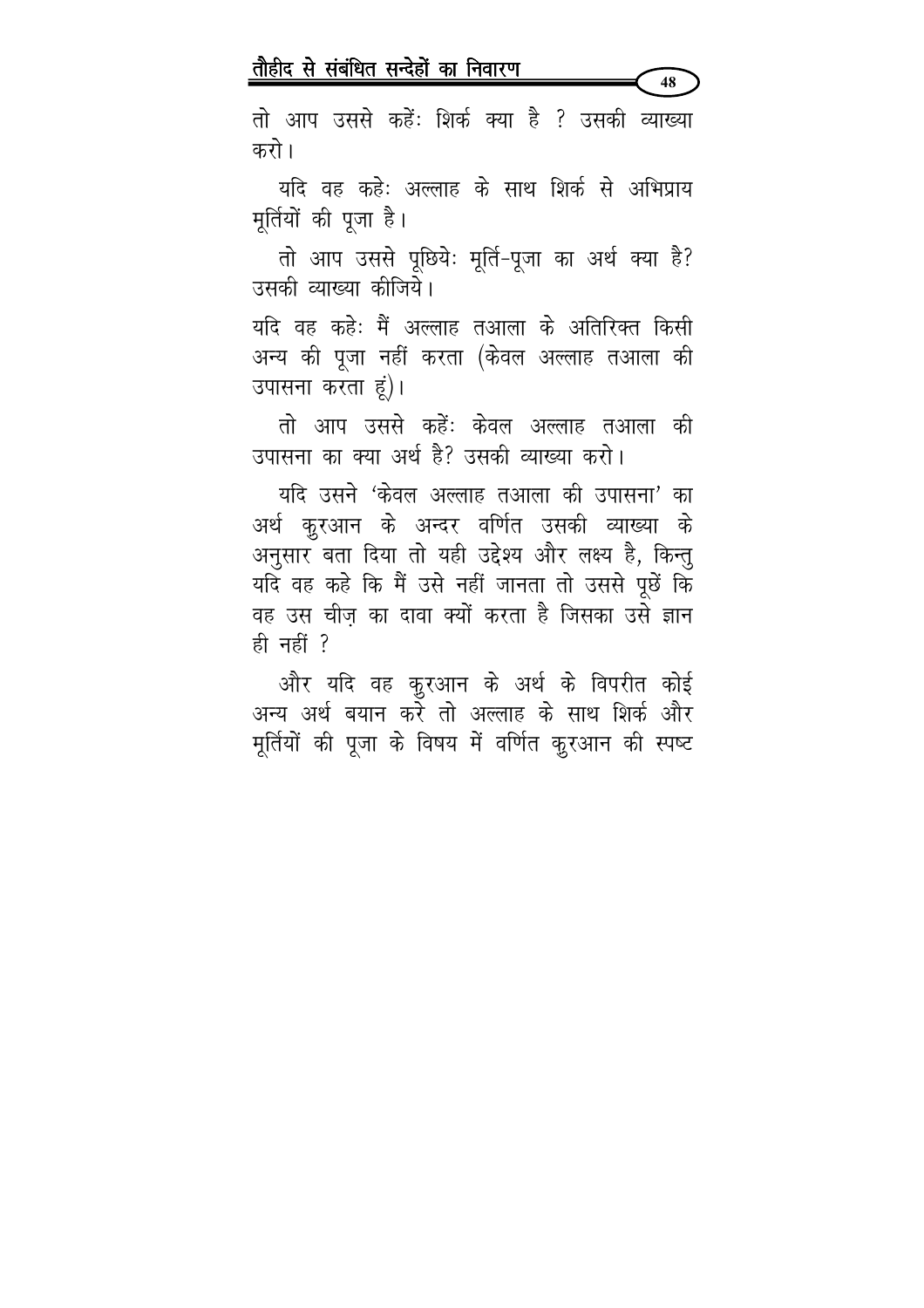आयतों की उसके समक्ष व्याख्या करें और उसे बतायें कि यह ठीक वही चीज़ है जो हमारे समय में लोग कर रहे हैं, और केवल एक अल्लाह की उपासना ही वह अपराध (दोष) है जिसकी लोग हमें सज़ा (दण्ड) दे रहे हैं, और हमारे विरूद्ध अपने भूतपूर्व मुशरिक भाईयों के समान कोलाहल मचाते हैं कि:

49

﴿أَجَعَلَ الآلِهَـةَ إِلَهَـاً وَاحِداً إِنَّ هَـٰذَا لَشَيْءٌ عُجَـابٌ﴾  $[0, \infty]$ 

## क्या उसने सारे उपासना पात्रों को एक ही उपास्य बना डाला! यह तो बड़ी आश्चर्यजनक बात है। (सूरतुस-साद : ५)

यदि वह कहे कि उन्हें फरिश्तों और नबियों (ईश्दूतों) को पुकारने के कारण काफिर (नास्तिक) नहीं धोषित किया गया है, अपितु उन्हें उनके इस कथन के कारण काफि़र धोषित किया गया है कि फरिश्ते अल्लाह की पुत्रियां हैं। किन्तु हम ने अब्दुल क़ादिर तथा उनके अतिरिक्त किसी अन्य को अल्लाह तआला का पुत्र नहीं बनाया है।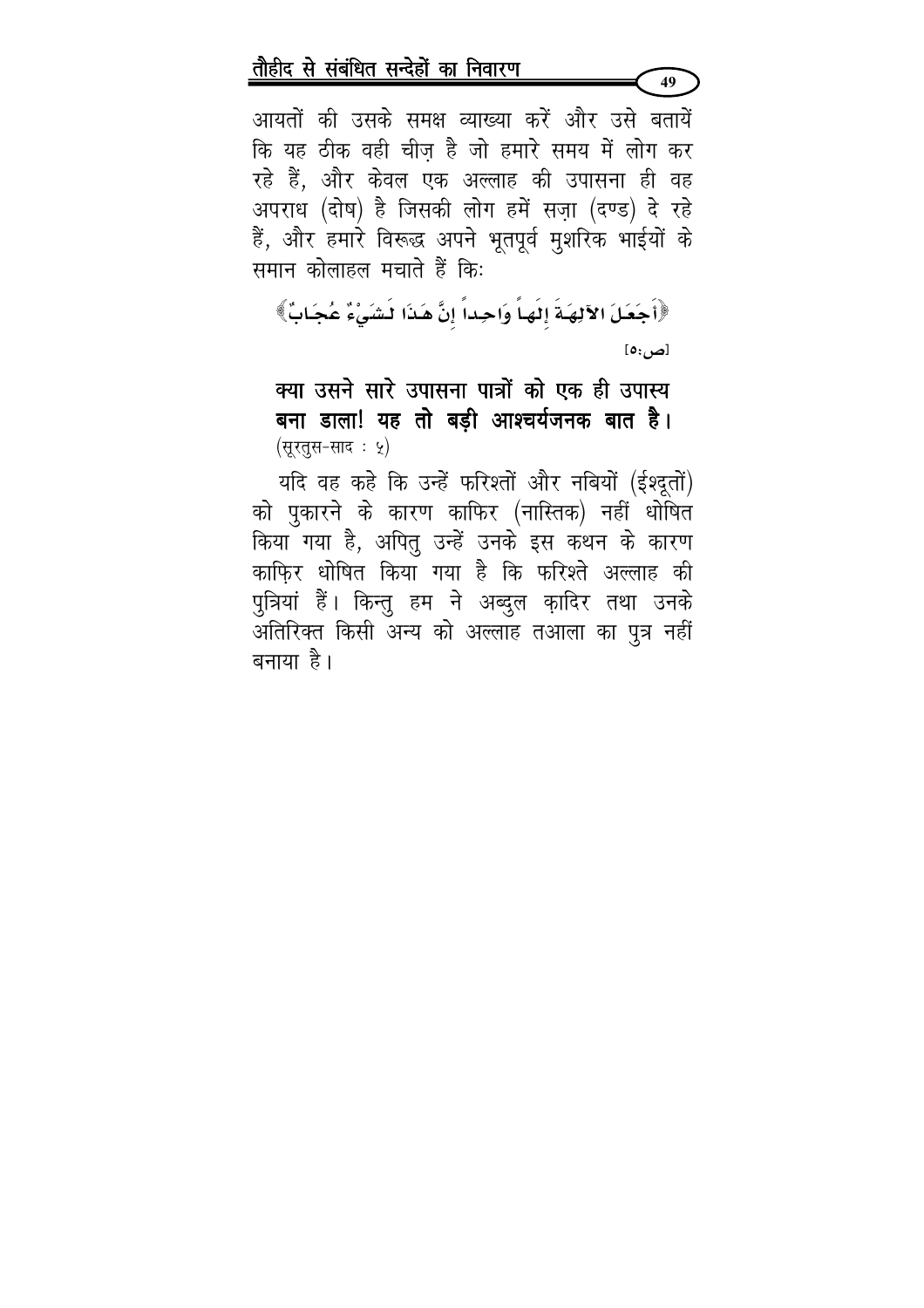तो उसका उत्तर यह है कि अल्लाह तआला की ओर पुत्र की निस्बत करना एक स्थायी कुफ़् है। अल्लाह तआला का फरमान है:

50

﴿ قُلْ هُوَ اللَّهُ أَحَدٌ اللَّهُ الصَّمَدُ》[الإخلاص:٢،١]

(आप) कह दीजिये कि वह अल्लाह एक है। अल्लाह तआला किसी के अधीन नहीं, सब उसके अधीन हैं। (सूरतुल-इख्लास :१-२)

'अहद' का तात्पर्य है वह अस्तित्व जिसका कोई समकक्ष न हो, और 'समद' का अर्थ है जिसकी ओर आवश्यकताओं में लौटा जाये और उसका आश्रय लिया जाये। अतः जिसने इसको अस्वीकार किया वह काफिर (अधर्मी) हो गया, यद्यपि वह इस सूरत का इन्कार न करे ।

तथा अल्लाह तआला का फरमान है:

﴿مَا اتَّخَذَ اللَّهُ مِنْ وَلَدٍ وَمَا كَانَ مَعَهُ مِنْ إِلَهٍ﴾

[ المؤمنون:١٩١.

न तो अल्लाह ने किसी को पुत्र बनाया तथा न उसके साथ अन्य कोई पूज्य है। (सूरतुल-मोमिनूनः ६१)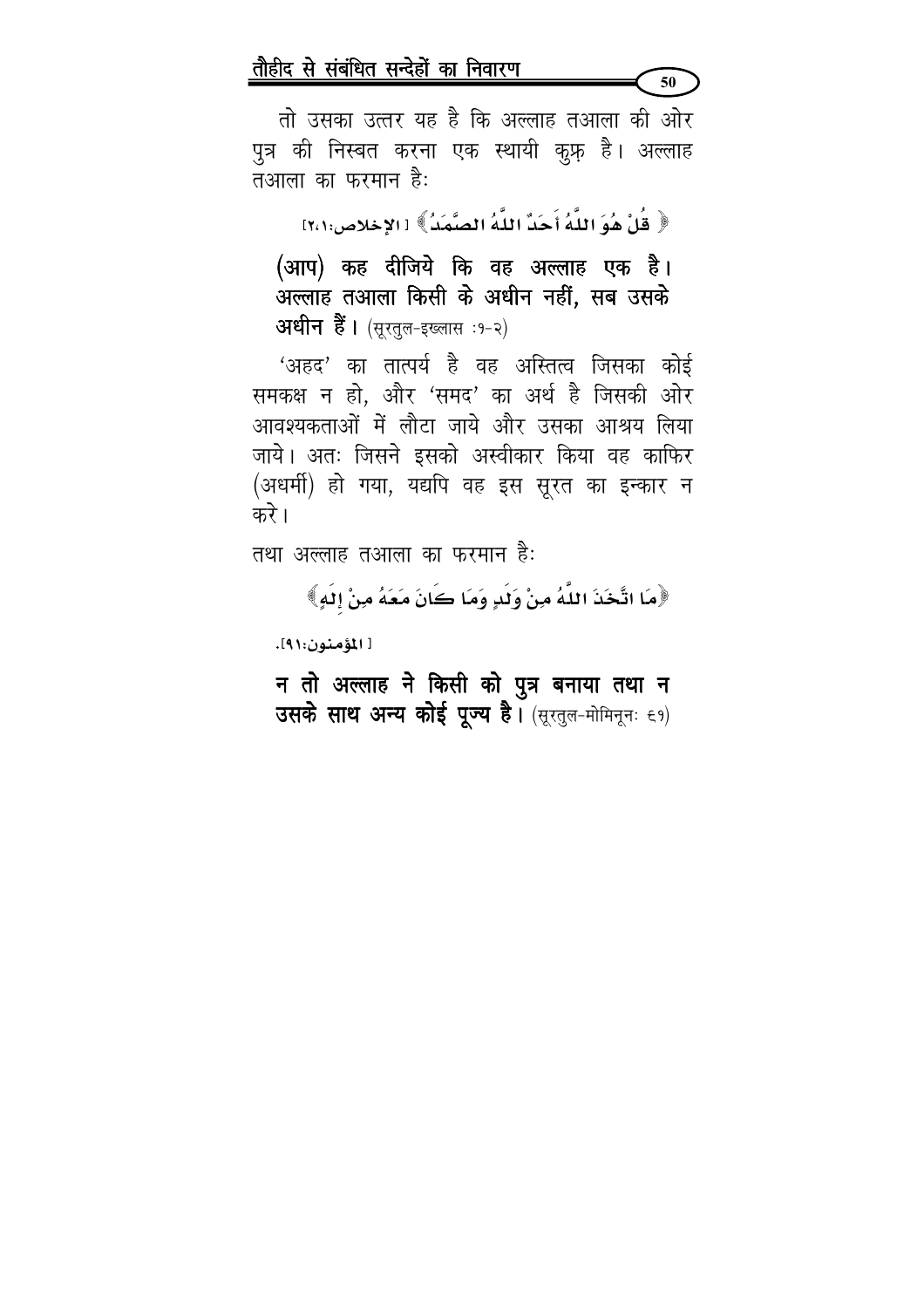इस प्रकार (अल्लाह तआला) ने दोनों प्रकारों में अन्तर किया है और प्रत्येक प्रकार को स्थायी रुप से कूफ़ कहा है।

और अल्लाह तआला ने फरमाया:

﴿ وَجَعَلُوا لِلَّهِ شُرَكَاءَ الْجِنَّ وَخَلَقَهُمْ وَخَرَقُوا لَـهُ بَنِينَ وَبَنَاتٍ بِغَيْرِ عِلْمٍ﴾ [ الأنعام:١١٠٠].

तथा उन लोगों ने जिन्नों को अल्लाह का साझी बना दिया है, जबकि उसी ने उनको पैदा किया है। तथा उस (अल्लाह) के लिये बिना किसी ज्ञान (प्रमाण) के पुत्र तथा पुत्रियां गढ़ लीं।

(सूरतूल-अनआमः १००)

51

इस प्रकार अल्लाह तआला ने दोनों कु़फ़ के मध्य अन्तर किया है।

इसका प्रमाण यह भी है कि जिन लोगों को 'लात' को पुकारने के कारण काफिर धोषित किया गया, जबकि वह एक सदाचारी पुरुष था, उन्हों ने उस (लात) को अल्लाह का पुत्र नहीं बनाया था। तथा जिन लोगों को जिन्नों की उपासना (इबादत) करने के कारण काफिर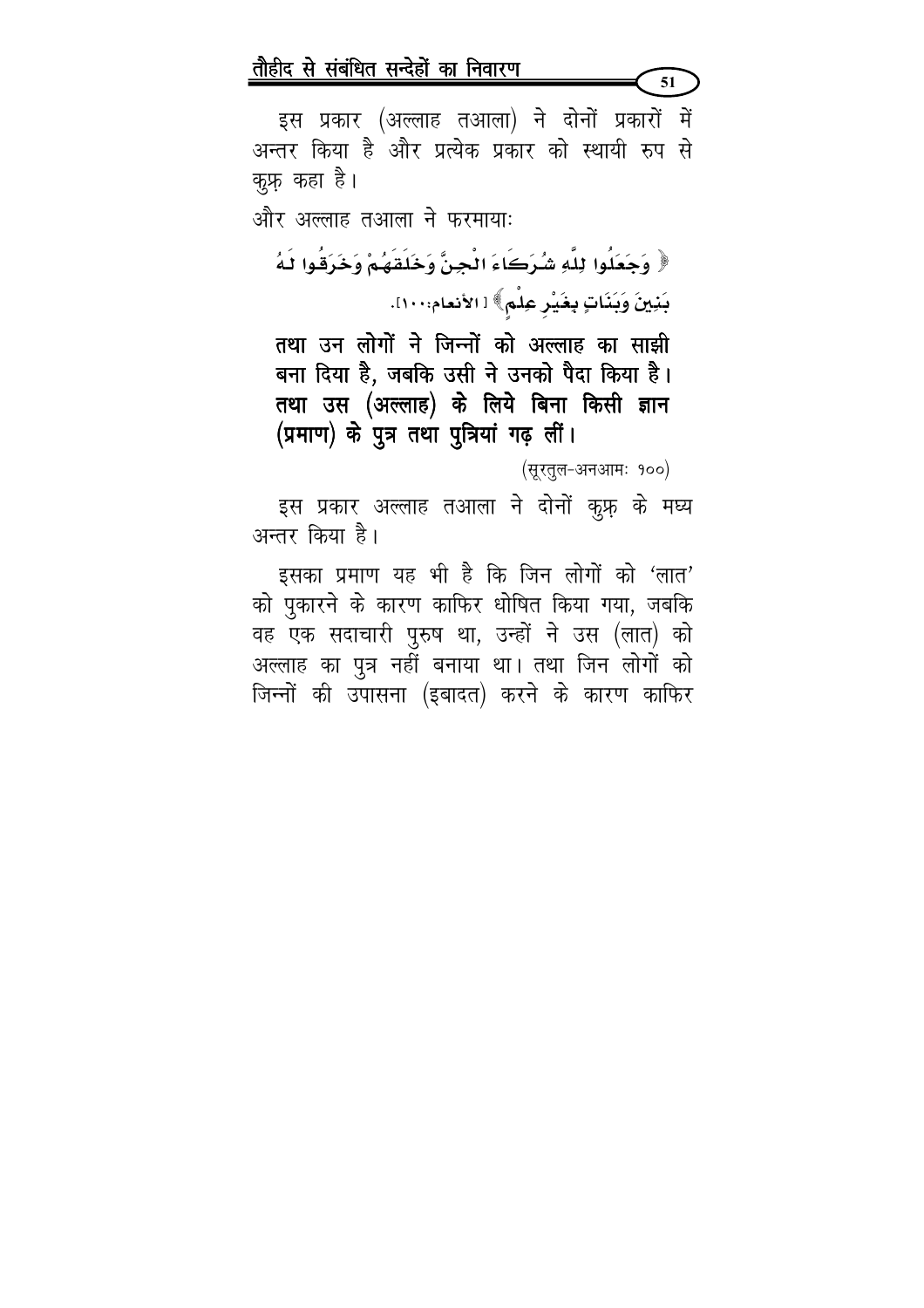धोषित किया गया उन्हों ने भी उन (जिन्नों) को अल्लाह का पुत्र नहीं बनाया था।

 $52$ 

इसी प्रकार चारों मतों के विद्वान 'मुरतद के आदेश के अध्याय' में उल्लेख करते हैं : यदि किसी मुसलमान की यह धारणा हो कि अल्लाह का पुत्र (संतान) है तो वह मुरतद (अधर्मी) है। तथा वह दोनों भागों में अन्तर करते हैं। यह बात अत्यन्त स्पष्ट है।

और यदि वह कहे:

﴿أَلَا إِنَّ أَوْلِيَــاءَ اللَّــهِ لَا خَــوْفٌ عَلَــيْهِمْ وَلَا هُــمْ ىَحْزَبُّونَ﴾ [ يونس:٢٢].

याद रखो अल्लाह के मित्रों पर न कोई भय है न वे दुखी होते हैं। (सूरः यूनुसः ६२)

तो आप उसे उत्तर दीजिये कि यह सत्य है, किन्तु उनकी उपासना नहीं की जायेगी।

और हम ने केवल अल्लाह के साथ उनकी उपासना और उसके साथ उन्हें साझी बनाने का उल्लेख किया है, अन्यथा आप पर उनसे प्रेम करना, उनका अनुसरण करना और उनकी करामत (चमतकार) को स्वीकार करना अनिवार्य है और सदाचारियों की करामत को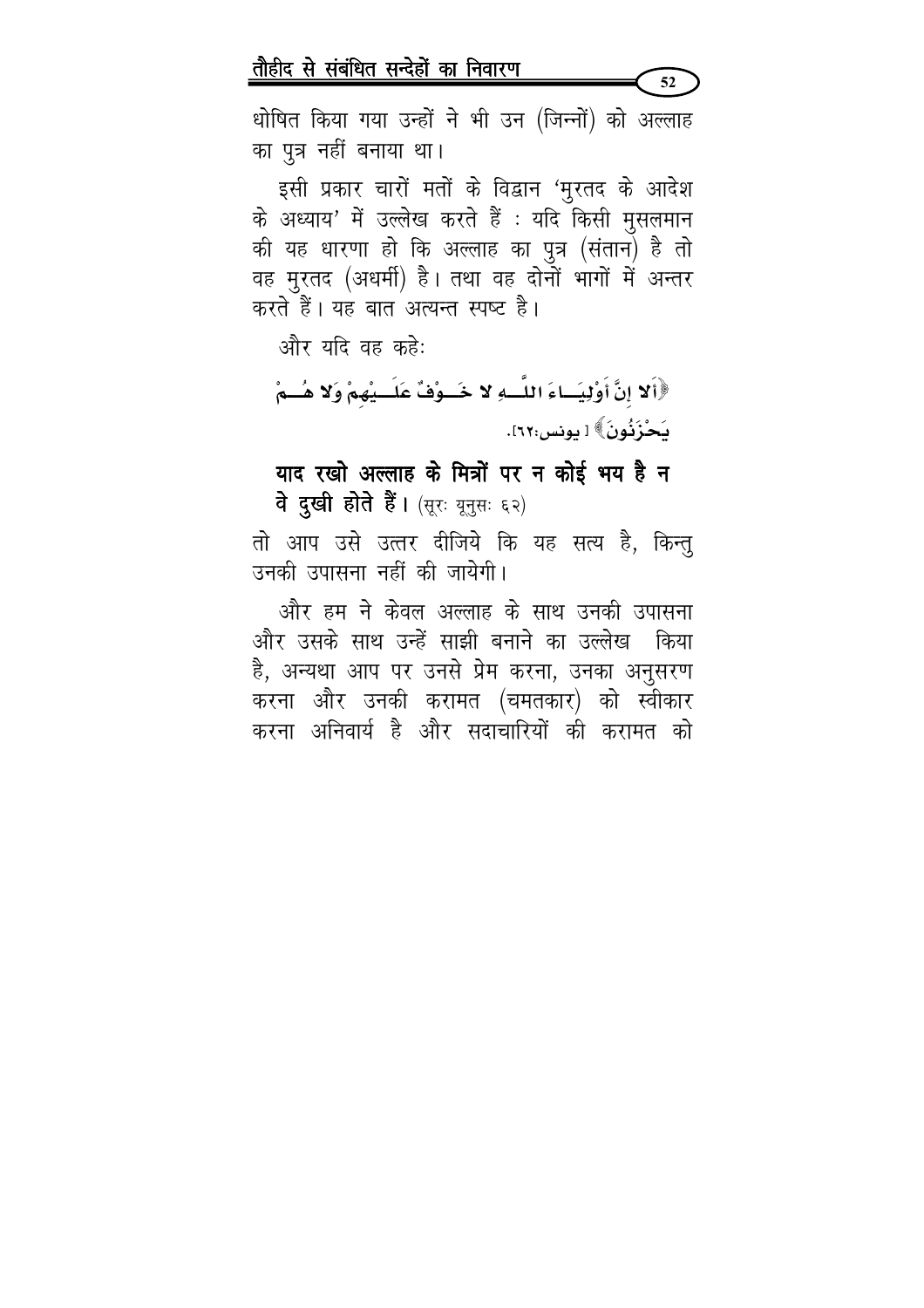केवल बिदअती और पथ-भ्रष्ट लोग नकारते हैं। और अल्लाह का धर्म दोनों पक्षों के बीच मध्यस्थ (संतुलित), दोनों कुमार्गताओं के बीच मार्गदर्शन और दोनों मिथ्याओं (असत्यों) के बीच सत्य है।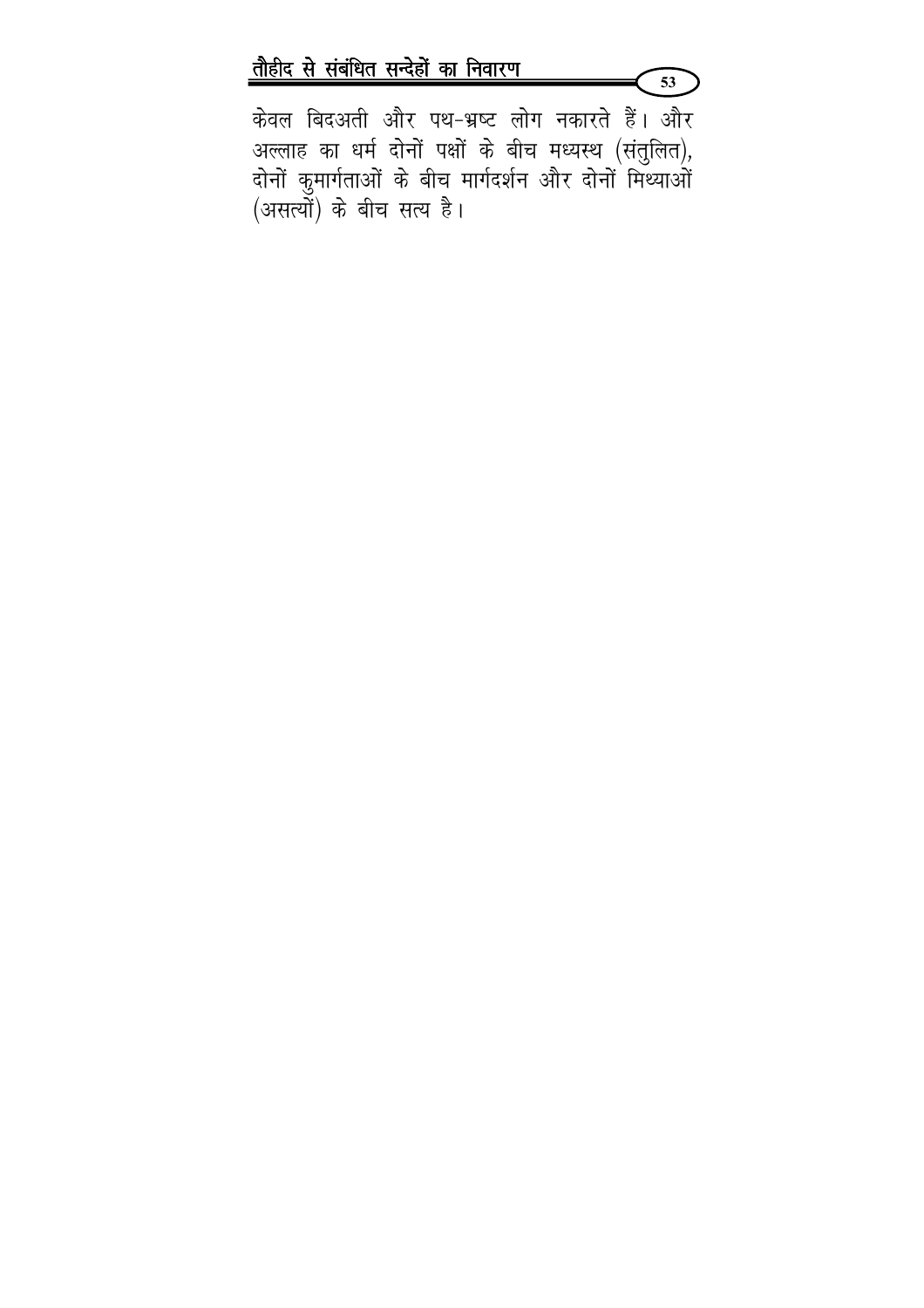

#### अध्याय : ११

# { यह सिद्ध करना कि पहले लोगों का शिर्क हमारे यूग के लोगों के शिर्क से दो कारणों से कमतर है।

जब आप इस बात से अवगत हो गये कि हमारे युग के अनेकेश्वरवादी (मुशरिकीन) जिसे 'एतिकाद' (श्रद्धा) कहते हैं, यह वही शिर्क (अनेकेश्वरवाद) है जिसके विषय में कुरआन अवतरित हुआ और रसूल सल्लल्लाहु अलैहि व सल्लम ने जिस पर लोगों से युद्ध किया, तो यह भी जानते चलें कि पहले लोगों का शिर्क हमारे युग के लोगों के शिर्क से दो कारणों से न्यूनतम (कमतर) थाः

*प्रथम कारण* : प्राचीन काल के लोग केवल सुख और चैन की अवस्था में फरिश्तों, सदाचारियों और मूर्तियों को पुकारते और उन्हें अल्लाह का साझी ठहराते थे, किन्तु दुख और कठिनाई (विपत्ति) के समय सब को छोड़कर केवल अल्लाह को पुकारते थे, जैसा कि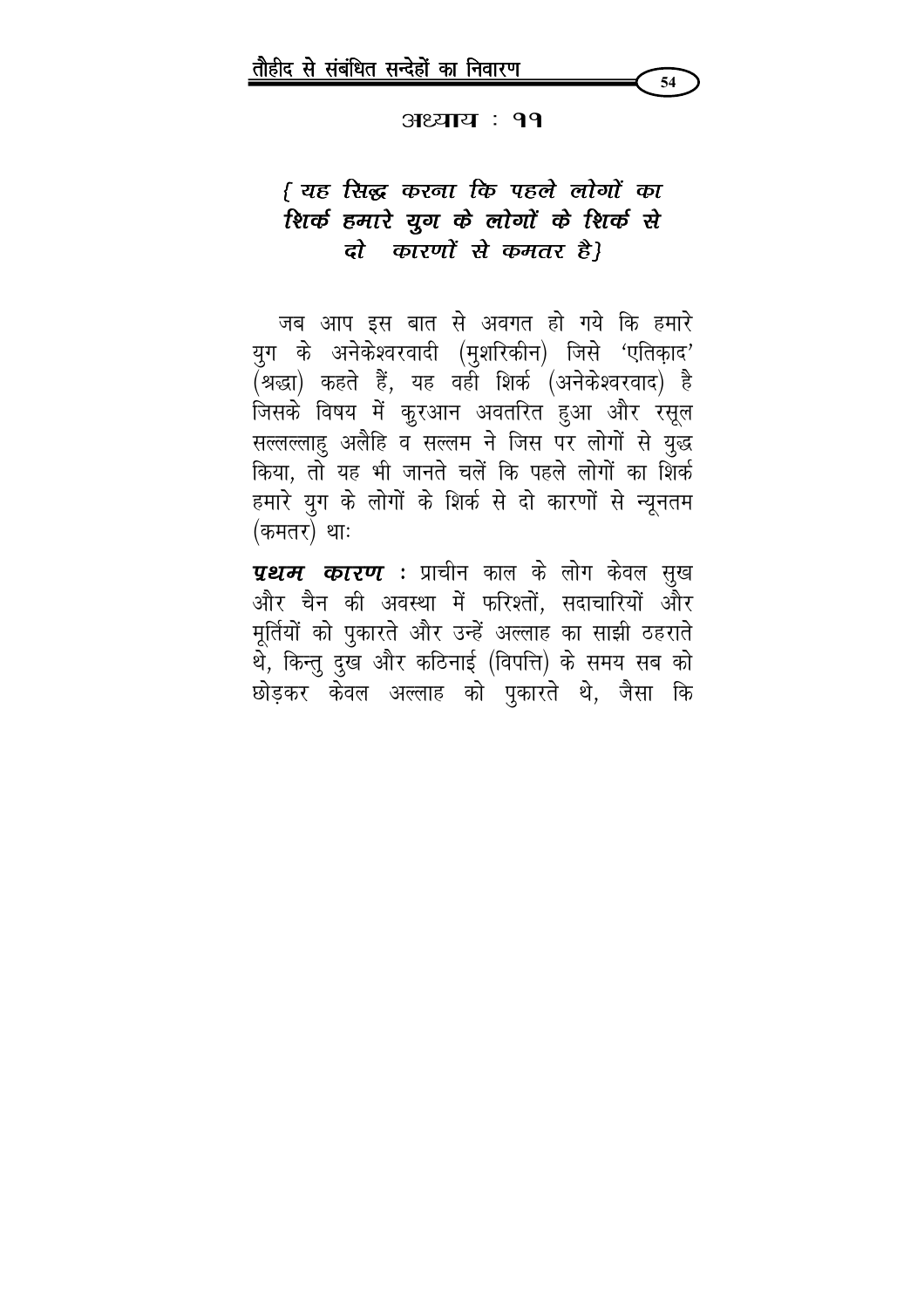निम्नलिखित आयतों में वर्णन किया गया है, अल्लाह तआला ने फरमायाः

﴿ وَإِذَا مَسَّكُمُ الْضُّرُّ فِي الْبَحْرِ ضَلَّ مَنْ تَدْعُونَ إِلاَّ إِيَّـاهُ فَلَمَّـا نَجَّـاكُمْ إِلَـى الْبَـرِّ أَعْرَضْـتُمْ وَكَـانَ الإِنْسَانُ كَفُوراً ﴾ [ الإسراء:٦٧].

जब तुम समुद्र में आपत्ति ग्रस्त होते हो तो अल्लाह के अंतिरिक्त जिन जिन को तुम पुकारते थे सब भूल जाते हो, फिर जब वह थल को ओर तुम्हें सुरक्षित ले आता है, तो तुम मुख फेर लेते<br>हो, और मनुष्य अत्यधिक कृतधन है।

(सुरतूल-इस्रा: १६७)

 $55<sub>1</sub>$ 

और दूसरे स्थान पर फरमाया ﴿ قُـلْ أَرَأَيْــتَكُمْ إِنْ أَتَــاكُمْ عَــذَابُ اللَّــهِ أَوْ أَتَــتْكُمُ

السَّاعَةُ أَغَيْرَ اللَّهِ تَدْعُونَ إنْ كُنْتُمْ صَادِقِينَ○ بَلْ إِيَّـاهُ تَــدْعُونَ هَٰيَكْــشِفُ مَــَا تَــدْعُونَ إِلَيْــهِ إِنْ شَــَاءَ وَتَنْسَوْنَ مَا تُشْرِكُونَ ﴾ [الأنعام:١٤١،٤٠].

(हे पैग़म्बर) उन काफिरों से कहो भला बतलाओ तो सही यदि तुम पर अल्लाह की यातना आ जाये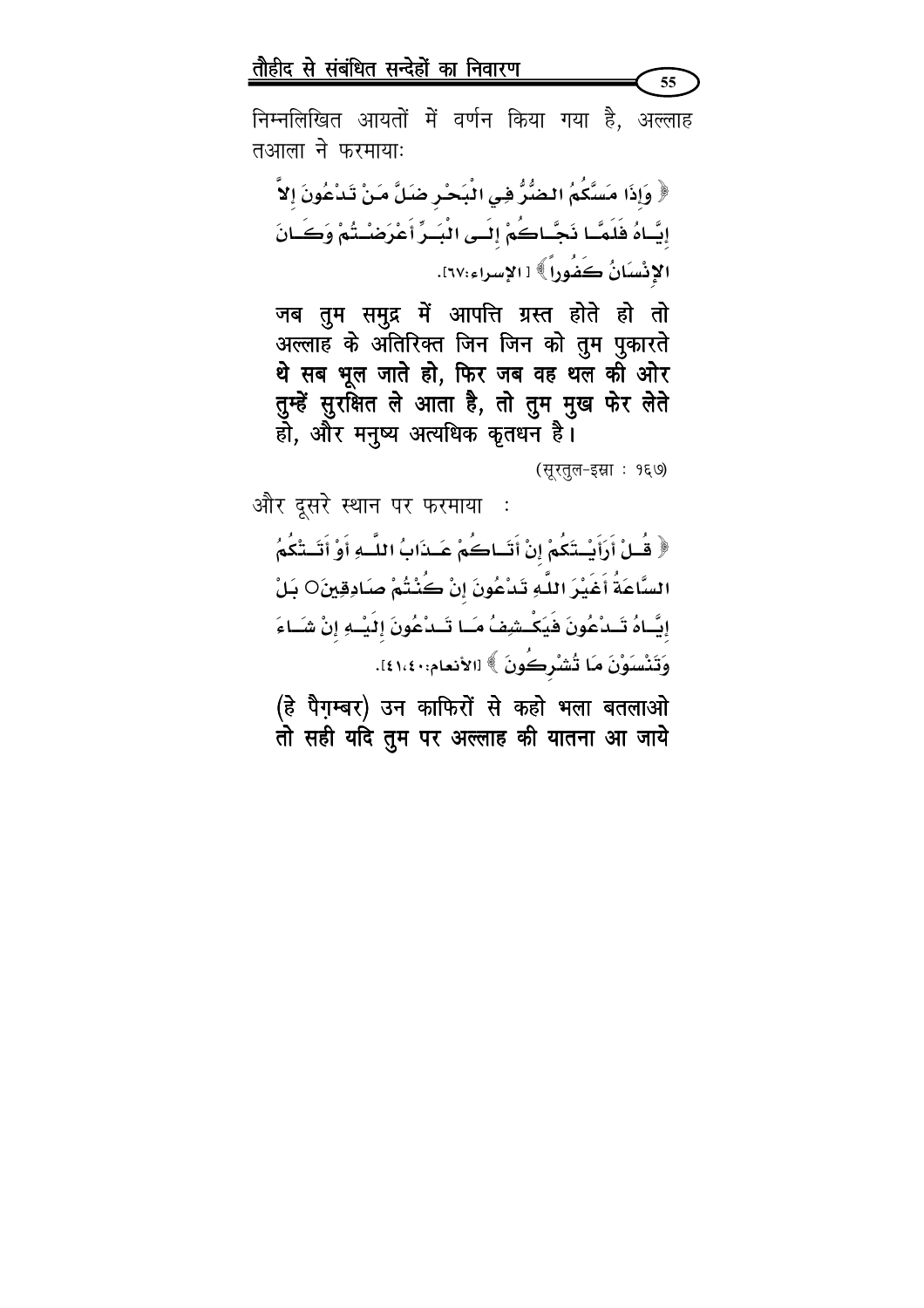अथवा तुम पर क़्यामत आ खड़ी हो तो क्या उस समय अल्लाह के अतिरिक्त किसी अन्य को पुकारो गे ? यदि तुम सत्यवादी हो। अपितु विशेष रुप से अल्लाह ही को पुकारो गे, फिर यदि वह चाहेगा तो उस विपत्ति को जिसके लिये पुकारते हो हटा देगा और जिनको तुम ने उसका साझी बनाया था उन सबको भूल जाओ गे। (सूरतुल-अनआमः ४०-४१) ﴿ وَإِذَا مَسَّ الإِنْسَانَ ضَرٌّ دَعَا رَبَّهُ مُنِيباً إِلَيْهِ ثُمَّ إِذَا خَوَّلَهُ نِعْمَةً مِنْهُ نَسِيَ مَا كَانَ يَدْعُو إِلَيْهِ مِنْ قَبْلُ وَجَعَـلَ لِلـَّـهِ أَنْـدَاداً لِيـُـضِلَّ عَـنْ سَـبِيلِهِ قُـلْ تَمَتَّـعْ بِكَفْرِكَ قَلِيلاً إنَّكَ مِنْ أَصْحَابِ النَّارِ﴾ [الزمر:١٨.

जब मनुष्य को कोई कष्ट पहुंचता है तो ध्यानमग्न होकर अपने स्वामी को पुकारता है, फिर जब वह अपनी ओर से कोई नेमत (उपहार) प्रदान करता है तो उसको भूल जाता है जिसको इस से पहले पुकारता था और दूसरों को अल्लाह तआला का साझी निर्धारित करने लगता है, जिस से (अन्य लोगों को भी) उसके मार्ग से पथ-भ्रष्ट कर दे, आप कह दीजिये कि अपने कु़फ़ का लाभ कु़छ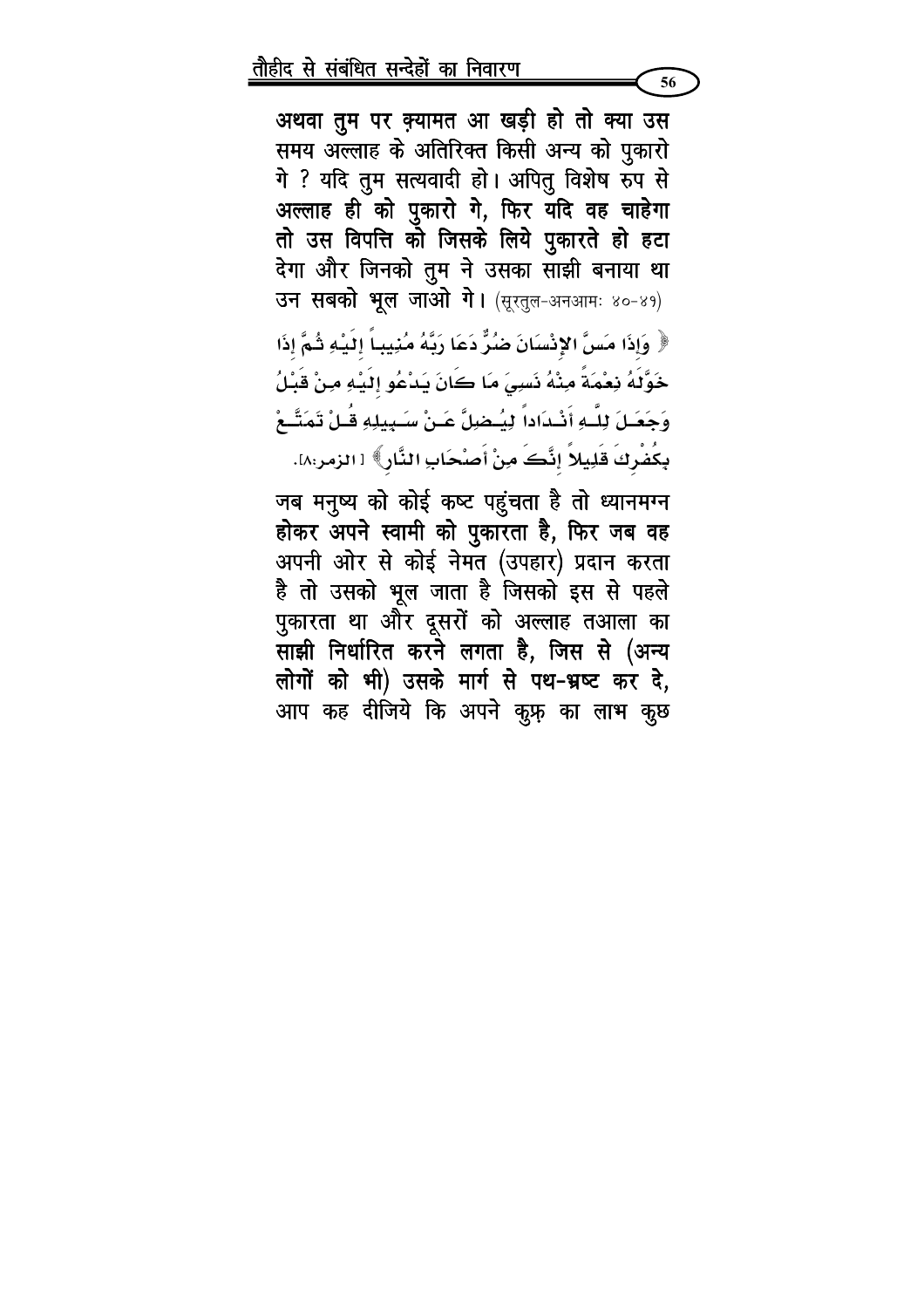दिन और उठालो, अन्त में तू नरकवासियों में होने **वाला है।** (सूरत़ूज़-ज़ुमर ः ८) ﴿ وَإِذَا غَـشِيَهُمْ مَــوْجٌ كَالظُّلَــلِ دَعَــوُا اللَّــهَ مُخْلِصِينَ لَهُ الدِّينِ ﴾ [ لقمان:٢٢].

जब छज्जों के समान धारायें उनको ढांक लेती हैं तो उस समय उपासना को केवल अल्लाह के लिये निर्धारित करके उसे (ही) पुकारते हैं।

(सूरः लुकुमान : ३२)

57

इस लिये जो व्यक्ति यह मसअला जिसकी अल्लाह तआला ने अपनी पवित्र पुस्तक (कुरआन) में व्याख्या की है ठीक से समझ ले कि जिन अनेकेश्वरवादियों से रसूल सल्लल्लाहु अलैहि व सल्लम ने युद्ध किया वह केवल सुख और चैन की अवस्था में अल्लाह के साथ दूसरों को पुकारते थे, परन्तु कठिनाई, कष्ट तथा विपत्ति के समय वह सब को छोडकर केवल एक अल्लाह जिस का कोई साझी नहीं, को पुकारते और अपने अन्य पूजा पात्रों को भूल जाते थे। तो यह समझ लेने के पश्चात उसके लिये प्राचीन काल के अनेकेश्वरवादियों और हमारे समय के मुशरिकीन के शिर्क के बीच अन्तर स्पष्ट हो जाये गा, किन्तु कहां है ऐसा व्यक्ति जिसका हृदय इस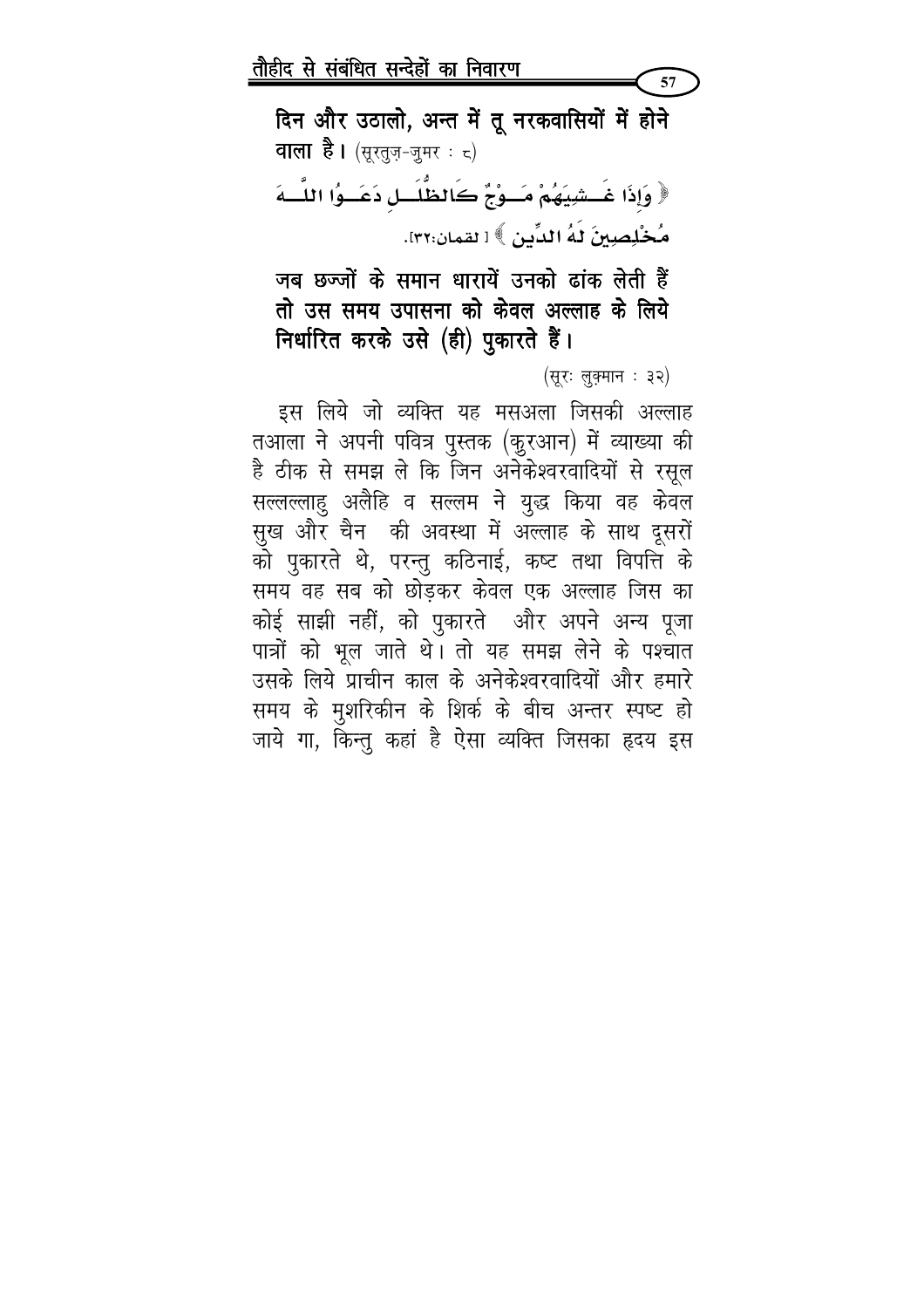मसअला को सदृढ़ता पूर्वक समझ सके। और अल्लाह ही से सहायता की प्रार्थना की जा सकती है।

58

**दूसरा** *कारण* **:** हमारे समय के मुशरिकीन की तुलना में प्राचीन समय के मुशरिकीन के शिर्क के न्यूनतम (कमतर) होने का दूसरा कारण यह है कि पहले लोग अल्लाह के साथ उन्हीं लागों को पुकारते थे जो अल्लाह के समीपस्थ बन्दे होते थे, जैसे कि अंबिया (ईश्दूतों), औलिया (सदाचारियों) और फरिश्ते आदि, या फिर पत्थरों और वृक्षों को पुकारते थे जो अल्लाह के आज्ञाकारी हैं, अवज्ञाकारी नहीं।

किन्तु हमारे समय के मुशरिकीन अल्लाह के साथ जिन जिन लोगों को पुकारते हैं वह अत्यंत पापी और दुराचारी लोग होते हैं, और जो लोग उन्हें पुकारते हैं वही (मुशरिकीन) स्वयं उनके पापी और दुराचारी होने, व्यभिचार और चोरी चुकारी में ग्रस्त होने और बेनमाज़ी होने की कथाऐं बयान करते रहते हैं।

स्पष्ट बात है कि जो व्यक्ति किसी सदाचारी के विषय में कोई विश्वास (श्रद्धा) रखे, तथा लकड़ी और पत्थर जैसी वस्तुओं के संबंध में श्रद्धा रखे जो अल्लाह के अवज्ञाकारी नहीं हैं, ऐसे व्यक्ति का शिर्क उस व्यक्ति के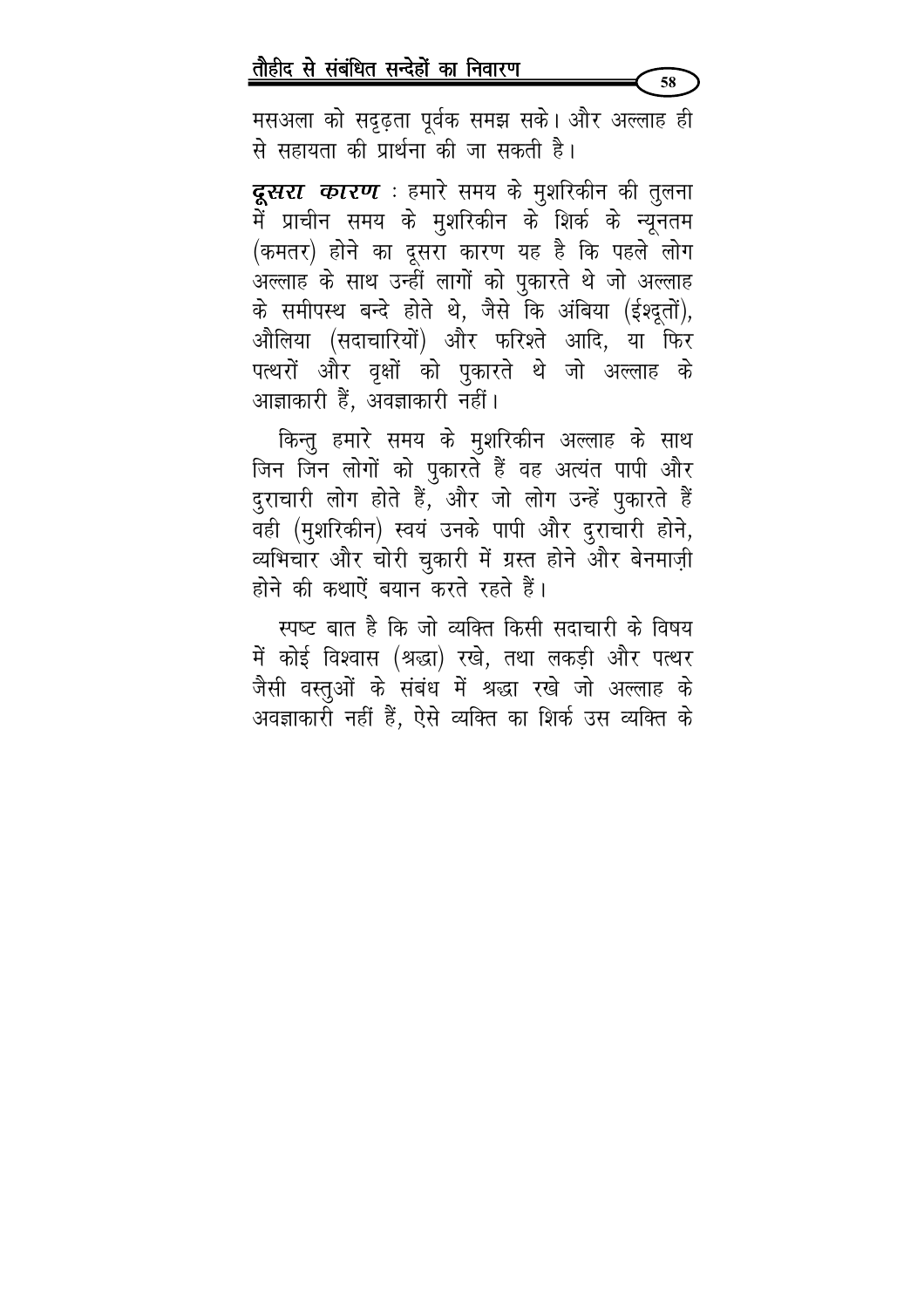शिर्क से कम (अल्प) होगा जो वही अकीदा किसी दुराचारी और पापी के विषय में रखे और स्वयं उसके दुराचार और पाप की गवाही भी दे।

 $59<sup>7</sup>$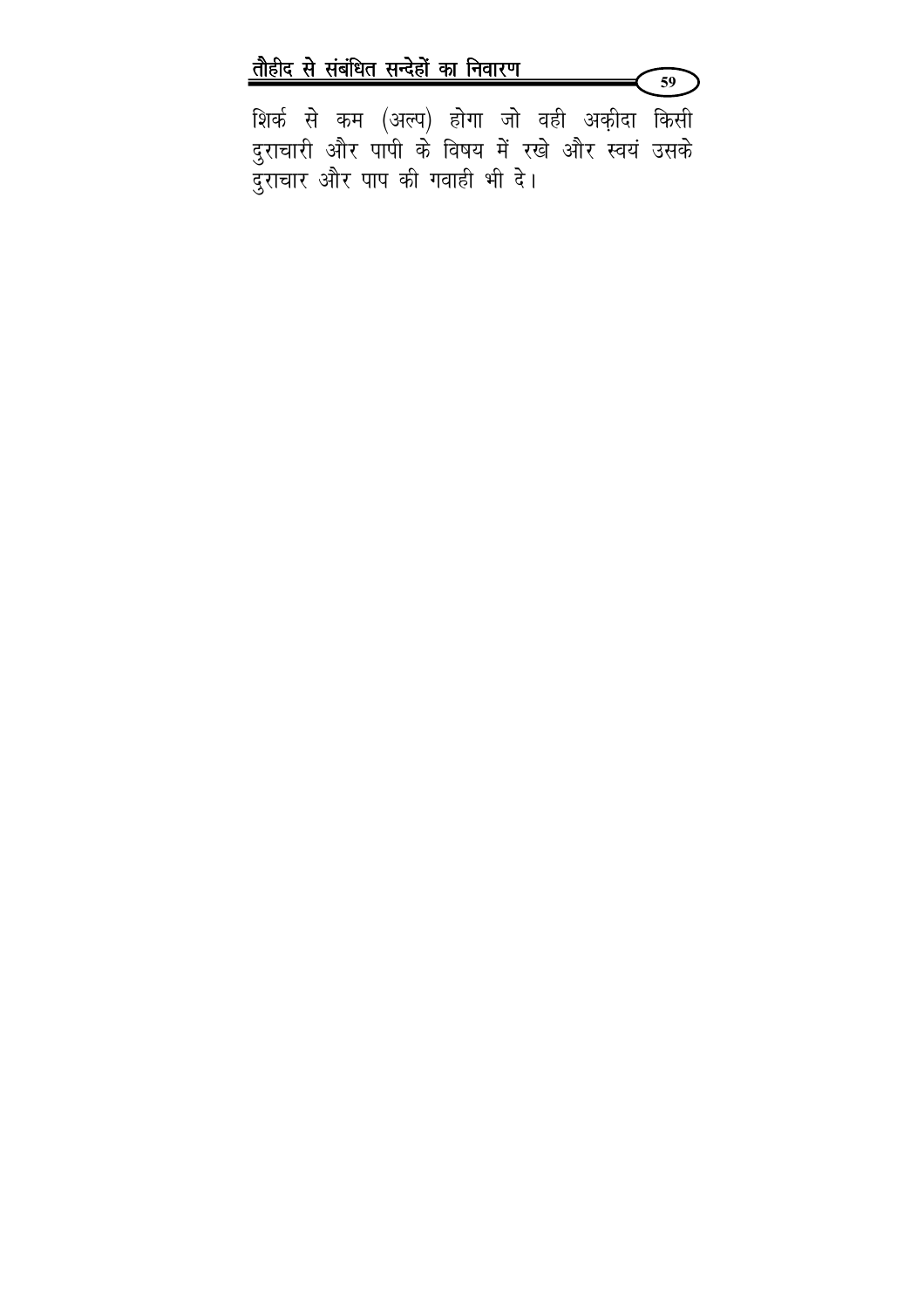

अध्याय : १२

{ उन लोगों के संदेह का निराकरण जो यह विचार करते हैं कि जिसने धर्म के कूछ कर्तव्यों का पालन कर लिया  $\overline{d}\overline{b}$ काफिर (नास्तिक) नहीं हो सकता, यद्यपि वह तौहीद के विरुद्ध कार्य करे और इसका विस्तार पूर्वक प्रमाण}

जब यह बात सिद्ध हो गयी कि रसूलुल्लाह सल्लल्लाहु अलैहि व सल्लम ने जिन लोगों से युद्ध किया वह हमारे युग के मुशरिकीन से अधिक बुद्धिमान और इन से कमतर मुशरिक थे, तो आप यह भी जानते चलें कि उनका एक और सन्देह है जिसे वह हमारे उपरोक्त प्रमाणों के विरुद्ध व्यक्त करते हैं, और यह एक बड़ा संदेह है, अतः घ्यान पूर्वक इसका उत्तर सुनें:

वह कहते हैं कि जिन मुशरिकीन के संबंध में कुरआन अवतरित हुआ वह 'ला-इलाहा इल्लल्लाह' (अल्लाह के अतिरिक्त कोई पूज्य नहीं) की गवाही नहीं देते थे, रसूल सल्लल्लाहु अलैहि व सल्लम को झुठलाते थे, महाप्रलय (मृत्यु के पश्चात पुनः जीवन ) को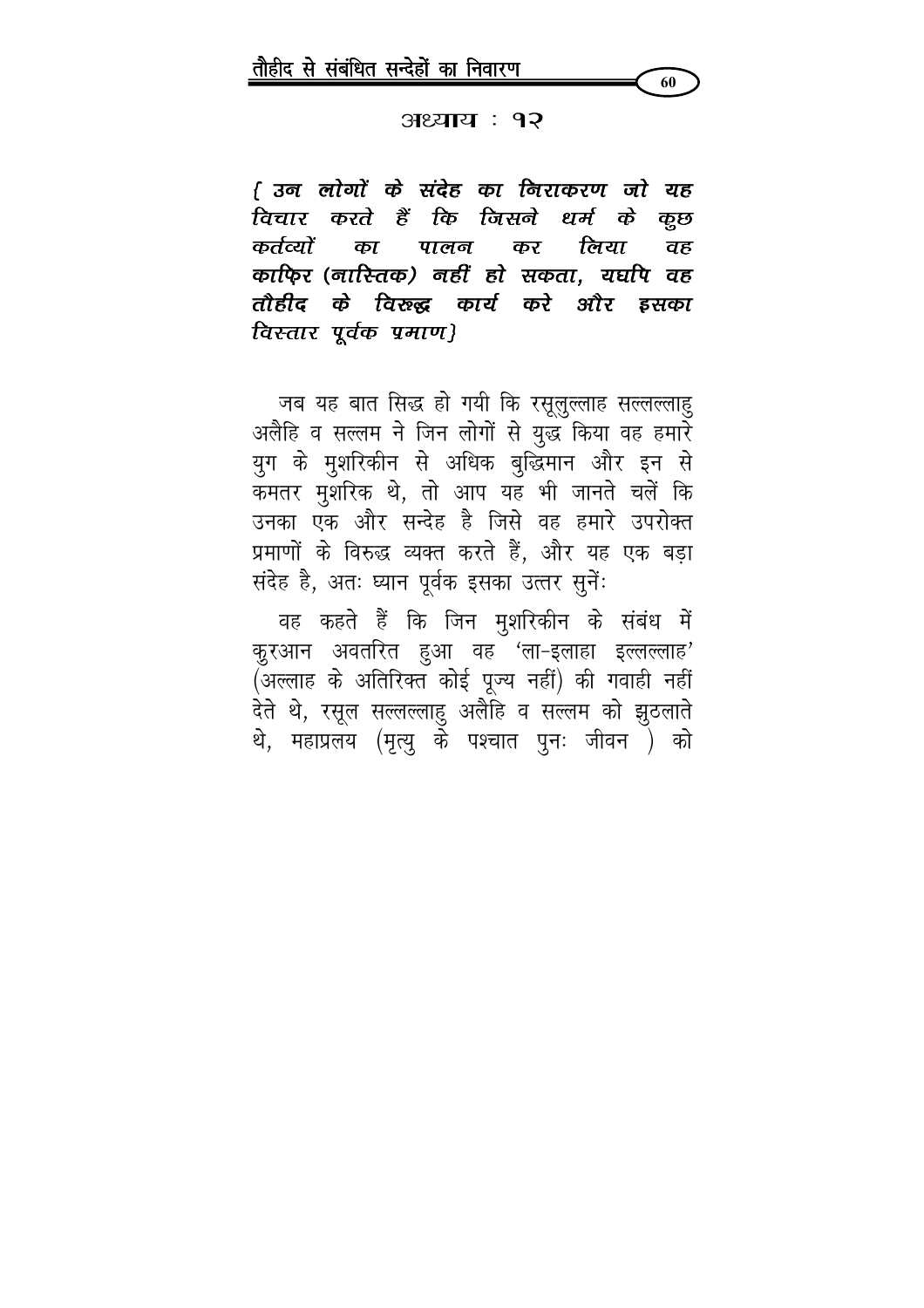अस्वीकार करते थे, कुरआन को झुठलाते और उसे जादू (मायाकर्म) ठहराते थे। किन्तु हम 'ला-इलाहा इल्लल्लाह' और 'मुहम्मदुर्रसूलुल्लाह' की गवाही देते हैं, कुरआन को सत्य मानते हैं, महाप्रलय पर विश्वास रखते हैं, नमाज़ पढ़ते हैं और रोज़ा (व्रत) रखते हैं, फिर हमें उन अनेकेश्वरवादियों के समान क्यों ठहराते हो ?

उसका उत्तर यह है कि समस्त उलमा (धर्म-ज्ञानी) इस बात पर एक मत हैं कि जो व्यक्ति सभी बातों में रसूल सल्लल्लाहु अलैहि व सल्लम की पुष्टि करे और केवल ऐक बात में आप सल्लल्लाहु अलैहि व सल्लम को झुठला दे, वह नास्तिक (काफि़र) है इस्लाम में प्रवेश नहीं हआ। इसी प्रकार वह व्यक्ति जो कुरआन के कुछ भाग पर विश्वास रखे और कुछ को अस्वीकार कर दे, वह भी काफिर है। उदाहरण स्वरुप कोई व्यक्ति तौहीद को स्वीकार करे और नमाज़ की अनिवार्यता को अस्वीकार करे, अथवा तौहीद और नमाज़ दोनों को स्वीकार करे और जकात की अनिवार्यता को नकार दे. अथवा इन सब (तौहीद, नमाज़, ज़कात) को माने और रोज़े को अस्वीकार करे, अथवा उपरोक्त चारों कर्तव्यों को स्वीकार करे और हज्ज को अस्वीकार करे (तो वह इन सब अवस्थाओं में काफिर है)। इसी कारण जब नबी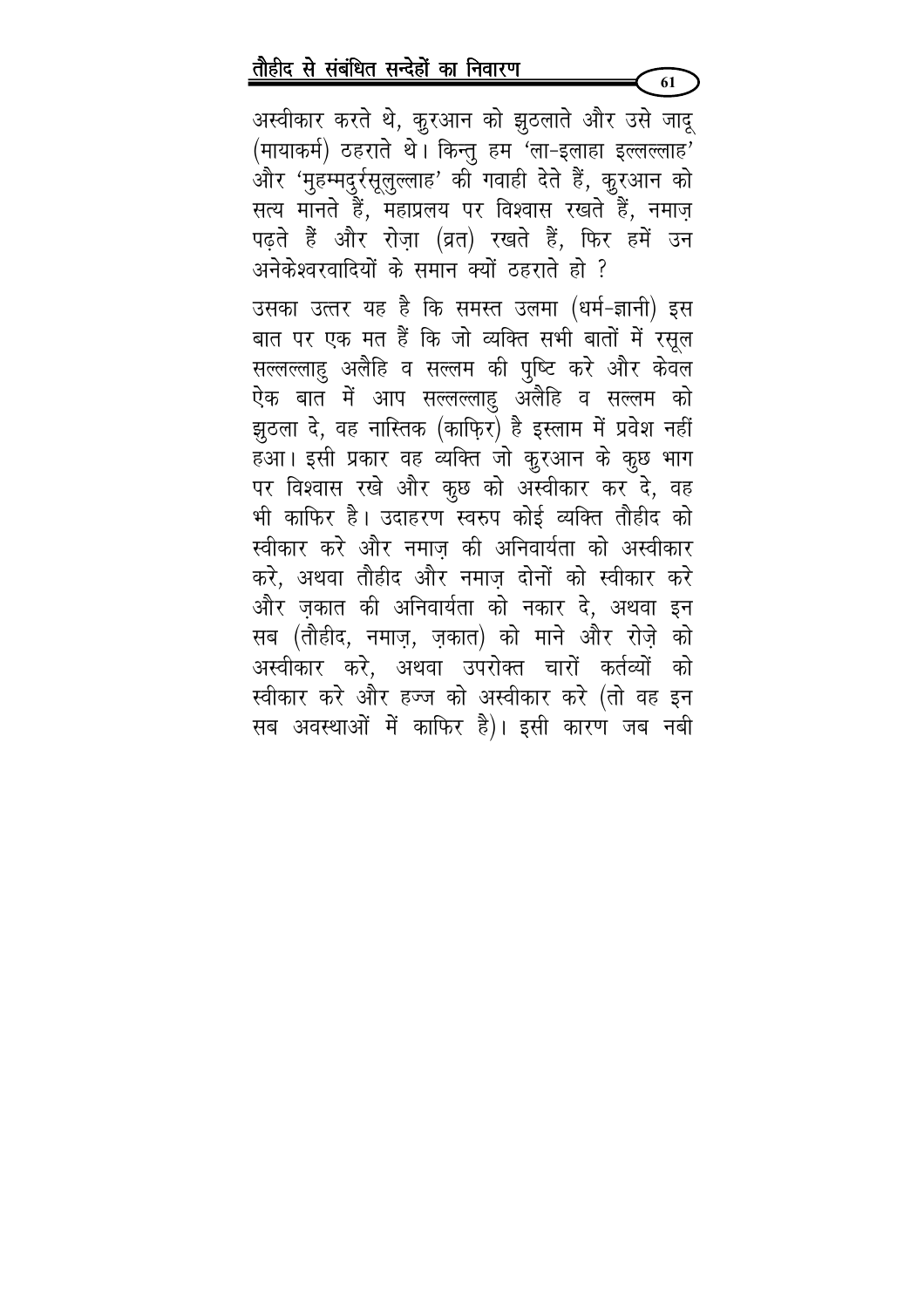सल्लल्लाहु अलैहि व सल्लम के ज़माने में कूछ लोगों ने हज्ज के आदेश का आज्ञापालन नहीं किया तो उनके संबंध में अल्लाह तआ़ला ने यह आयत अवतरित कियाः

62

﴿ وَلِلَّهِ عَلَى النَّاسِ حِجُّ الْبَيْتِ مَنِ اسْتَطَاعَ إِلَيْهِ سَبِيلاً وَمَنْ كَفَرَ فَإِنَّ اللَّهَ غَنِيٌّ عَنِ الْعَالَمِينَ ﴾ [آل عمران:٩٧].

अल्लाह तआला ने उन लोगों पर जो इस घर तक पहुंचने के सामर्थी हों, इस घर का हज्ज अनिवार्य किया है, और जो कोई कुफ़ (अर्थात इस आदेश का पालन न) करे तो अल्लाह तआला (उससे बल्कि) पूरे विश्व से निस्पृह है। (सूरः आल-इम्रानः ६८)

और जो व्यक्ति उपरोक्त सभी बातों को स्वीकार करे और मृत्यु के पश्चात पुनः जीवित किये जाने का इन्कार करे, तो ऐसा व्यक्ति समस्त विद्वानों की सहमति के साथ नास्तिक है और उसका रक्त (प्राण) और धन वैध (हलाल) है। जैसा कि अल्लाह तआ़ला का फरमान है:

﴿ إِنَّ الْسَنِينَ يَكْفُـرُونَ بِاللَّـهِ وَرُسُـلِهِ وَيُرِيــدُونَ أَنْ يُضَرِّقُوا بَـيْنَ اللَّـهِ وَزُسُـلِهِ وَيَقُولُـونَ ذُوّْمِنُ بِـبَعْضٍ وَذَكْشُرُ بِسِبَعْضٍ وَيُرِيسُونَ أَنْ يَتَّخِسُوا بَسِيْنَ ذَلِــكَ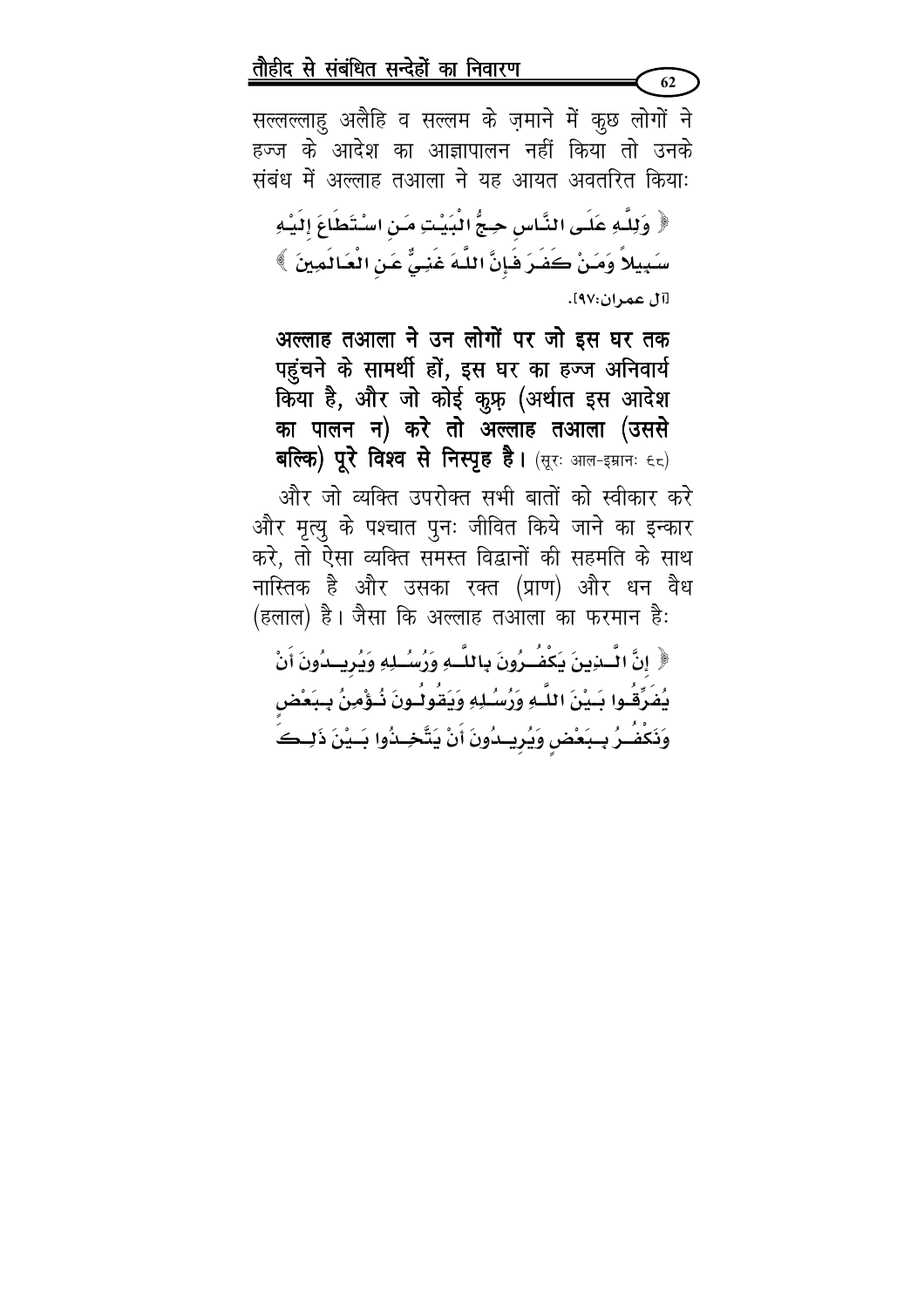उपरोक्त संदेह के उत्तर में यह भी कहा जाये गा कि जब तुम इस बात को स्वीकार करते हो कि जो व्यक्ति

जब अल्लाह तआ़ला ने पूर्ण रूप से यह स्पष्ट कर दिया है कि जो व्यक्ति कुछ भागों पर विश्वास रखे और कुछ को अस्वीकार करें वह पक्का काफिर है, तो मुशरिकीन का प्रस्तुत किया हुआ उपरोक्त संदेह भी स्वयं समाप्त हो जाता है। और यह वह संदेह है जिसे 'अहसा' नगर के किसी व्यक्ति ने अपनी उस पुस्तक में उल्लेख किया है जिसे उसने मेरे पास भेजा था।

(सूरतून-निसा : १५०-१५१)

जो लोग अल्लाह तथा उसके रसूलों (संदेशवाहकों) को नहीं मानते और अल्लाह और उसके पैगम्बरों के मध्य भिन्नता (अन्तर) पैदा करना चाहते हैं और कहते हैं कि हम कुछ पैग़म्बरों को मानते हैं और कुछ को नहीं मानेंगे, और कुफ़् तथा ईमान के मध्य एक मार्ग बनाना चाहते हैं, यही लोग पक्के काफिर हैं, और हम ने इन काफिरों के लिये अपमानजनक यातना तैयार कर रखी है।

سَبِيلاً 0 أُولَئِـڪَ هُــمُ الْكَــافِرُونَ حَقّــاً وَأَعْتَــدْنَا لِلْكَافِرِينَ عَذَاباً مُهيناً》 [النساء: ١٥١،١٥٠].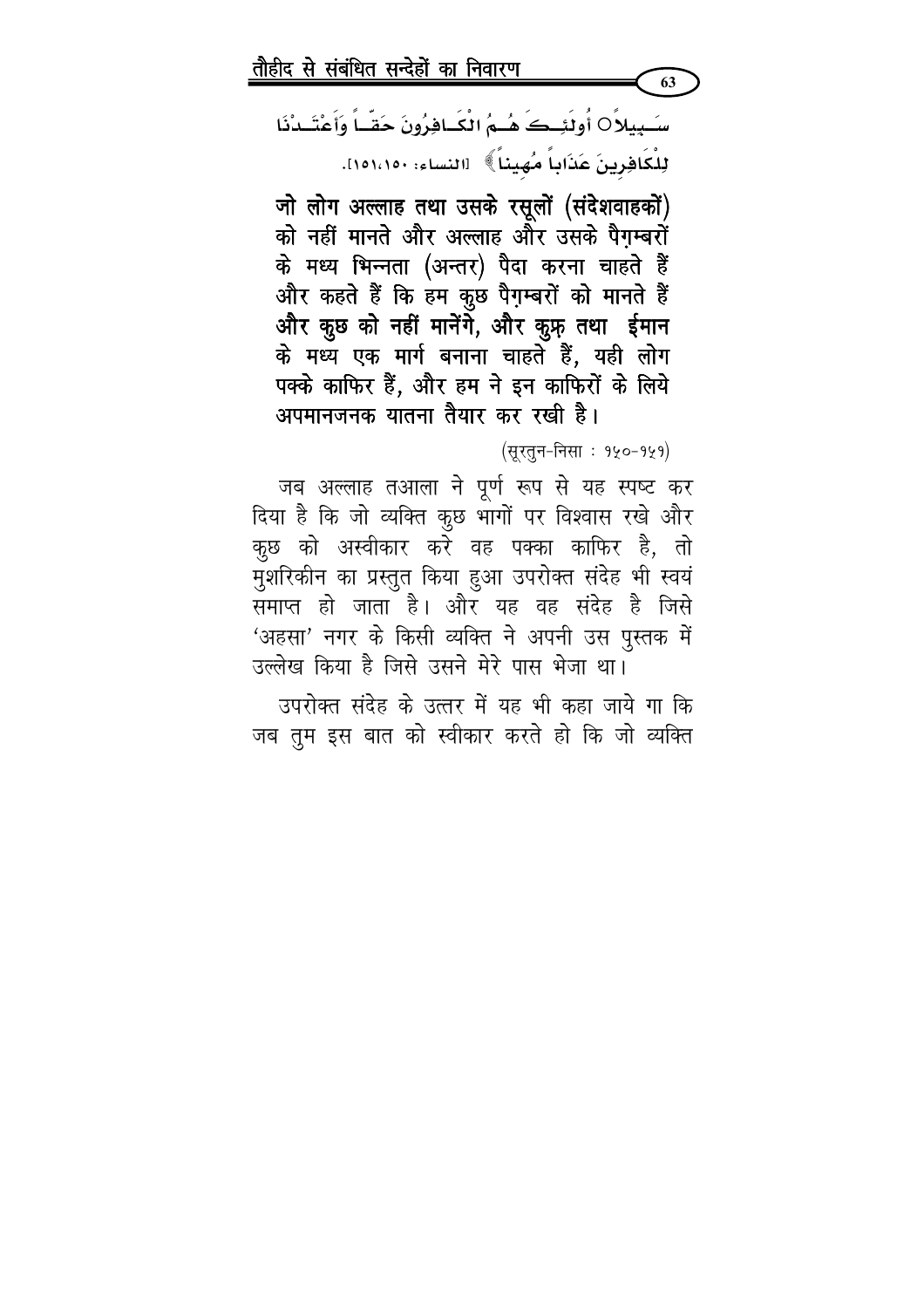तमाम बातों में रसूल की पुष्टि करे और केवल नमाज़ की अनिवार्यता को नकार दे तो वह समस्त विद्वानों के मतानुसार काफिर है, और उसका प्राण और धन वैध है, इसी प्रकार जो व्यक्ति समस्त कर्तव्यों को स्वीकार करे और केवल महाप्रलय के दिन को अस्वीकार कर दे, इसी प्रकार जो समस्त चीज़ों को स्वीकार करे, किन्तु रमज़ान के रोजे की अनिवार्यता को नकार दे वह समस्त विद्वानों की सम्मति के साथ काफिर (अधर्मी) है, उसके अधर्मी होने में किसी भी मत में कोई मतभेद नहीं है। और स्वयं कुरआन ने इस तथ्य को स्पष्ट कर दिया है, जैसा कि पूर्व इसका वर्णन हो चुका है। और यह बात सब जानते हैं कि तौहीद नबी सल्लल्लाहु अलैहि व सल्लम का लाया हुआ सब से महत्वपुर्ण (महान) फरीज़ा (कर्तव्य) है और उसका स्थान नमाज़, ज़कात, रोज़ा (व्रत) और हज्ज से बढ़कर है, तो यह कैसे हो सकता है कि रसूल सल्लल्लाहु अलैहि व सल्लम की लाई हुई शरीअत (धर्म-शास्त्र) का सम्पूर्ण रूप से पालन करने के उपरान्त यदि कोई व्यक्ति एक बात का भी इन्कार कर दे तो वह काफिर हो जाये और कोई तौहीद को, जो समस्त अंबिया (ईश्दूतों) का धर्म है, नकार करके भी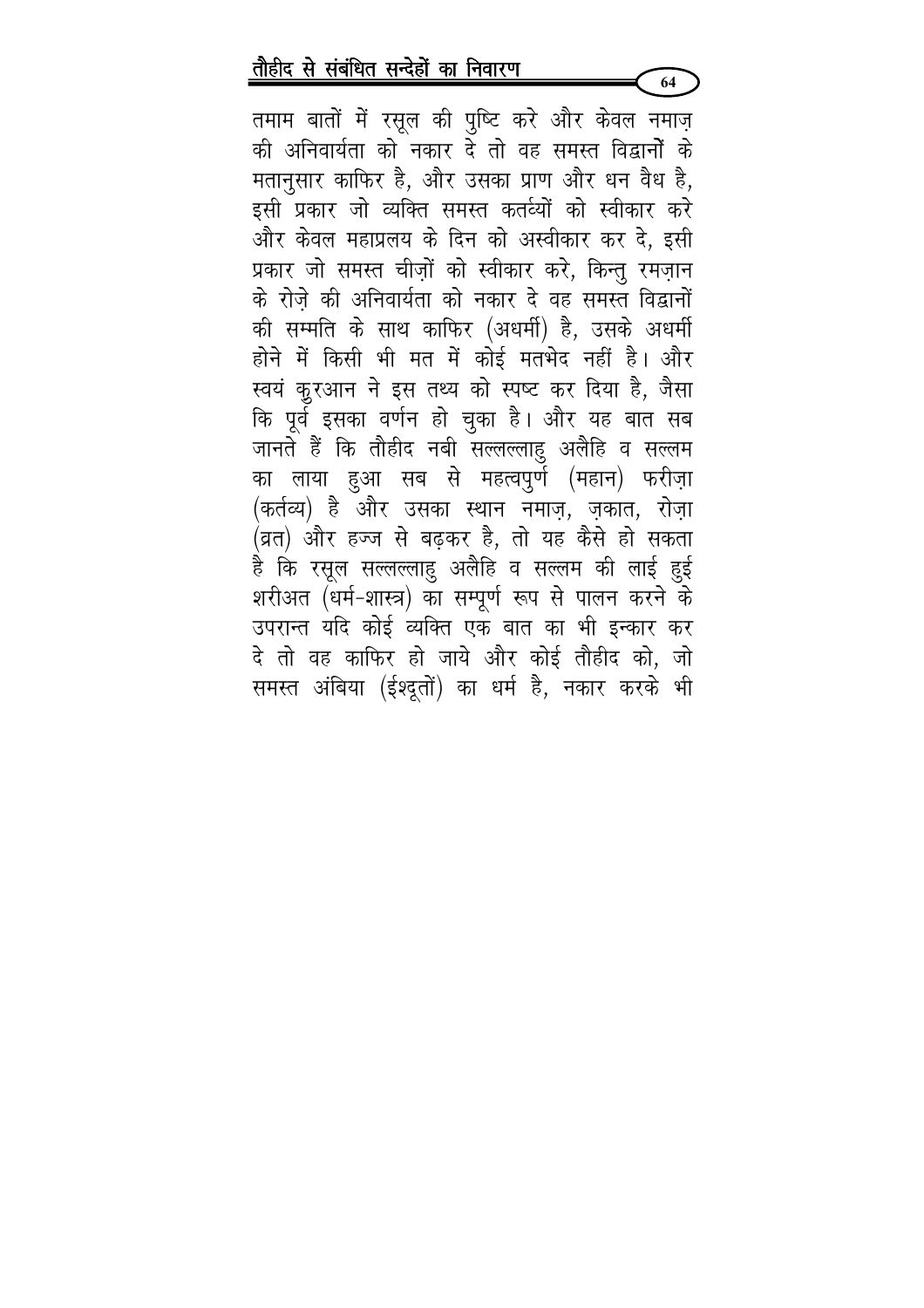मुसलमान बना बैठा रहे ? सुब्हानल्लाह ! यह कैसी बड़ी मूर्खता की बात है।

65

आपत्तिकर्ता से उत्तर में यह भी कहा जायेगा कि सहाबा ने बनू हनीफा से युद्ध किया, हालांकि बनू हनीफा के लोग रसूलुल्लाह सल्लल्लाहु अलैहि व सल्लम के हाथ पर ईमान लाये थे और 'ला-इलाहा इल्लल्लाह', 'मुहम्मदुर्रसू-लुल्लाह' (अल्लाह के अतिरिक्त कोई वास्तविक पूज्य नहीं, और मुहम्मद सल्लल्लाहु अलैहि व सल्लम अल्लाह के संदेश्वाहक हैं) की साक्ष्य (गवाही) देते थे, नमाज पढते थे और अजान देते थे।

इस पर यदि वह यह आपत्ति व्यक्त करे कि सहाबा ने बनू हनीफा से इस लिये युद्ध किया था कि वह मूसैलमह को नबी (ईश्दूत) कहने लगे थे। इस पर आप उत्तर दें कि हमारे कथन का यही उद्देश्य है। बनू हनीफा ने जब एक व्यक्ति को नबी के पद पर नियुक्त कर दिया, तो वह नास्तिक हो गये और उनका रक्त (प्राण) और धन वैध हो गया तथा 'ला-इलाहा इल्लल्लाह' 'मुहम्मदुर्रसूलुल्लाह' की गवाही और नमाज़ उनके कुछ काम न आई। तो जो व्यक्ति 'शमसान' अथवा 'यूसुफ' अथवा किसी सहाबी, अथवा किसी नबी को आकाशों और धरती के प्राप्ताधिकार के पद तक पहुंचा दे, वह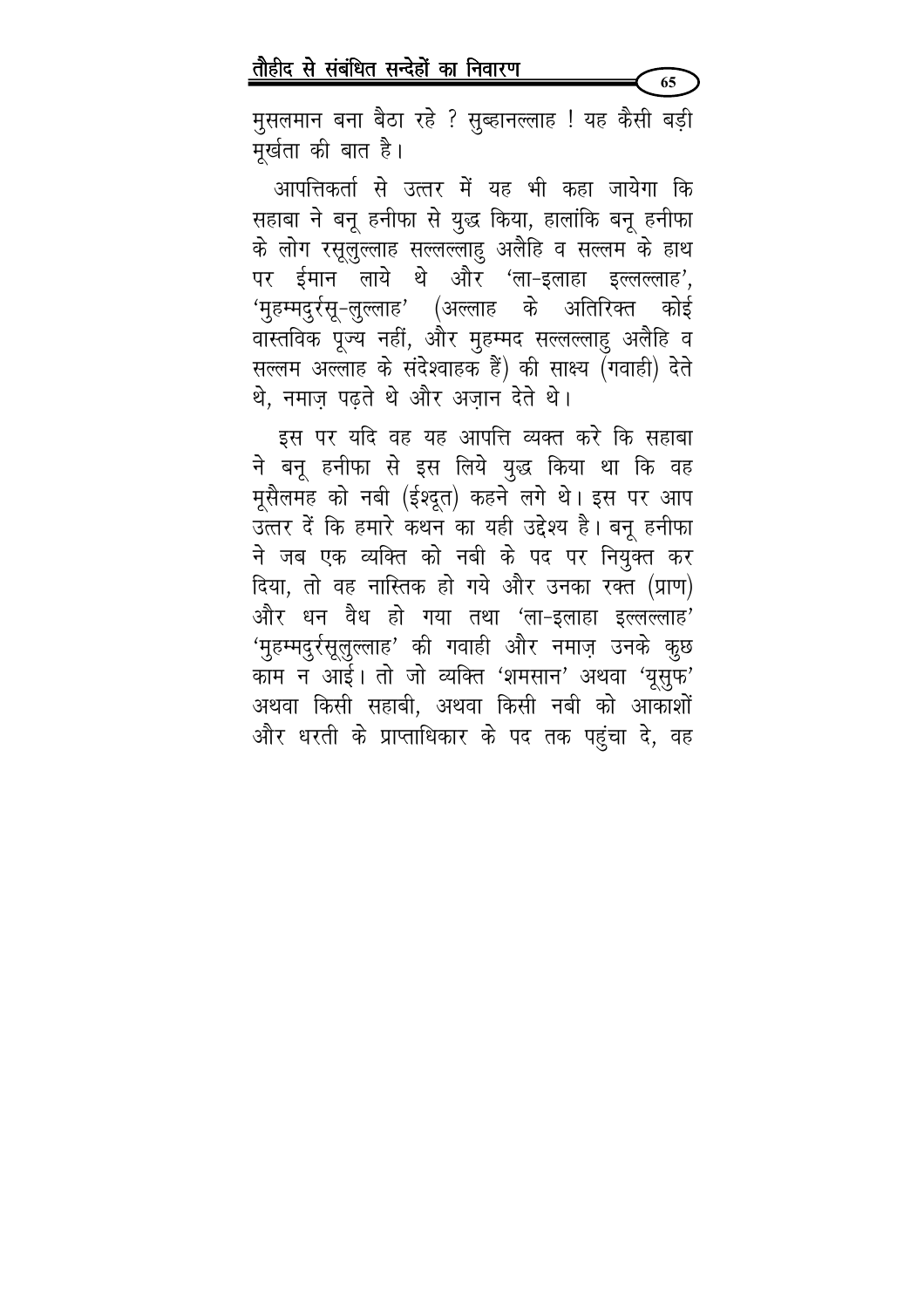कैसे मुसलमान बाकी रहेगा ? अल्लाह अत्यन्त पवित्र है और उसकी प्रतिष्ठा महान है, अल्लाह तआला का फरमान है:

66

﴿ كَـذَٰٓئِكَ يَطْبَــِعُ اللَّــهُ عَلَــى قُلُــوبِ النَّــزِينَ لا نَعْلَمُونَ﴾ [ الروم: ٥٩].

इसी प्रकार अल्लाह तआला उन लोगों के दिलों पर ठप्पा लगा देता जो ज्ञान नहीं रखते (मूर्ख  $\mathbf{\hat{g}}$ ) | (सूरतुर-रूम :५८)

आपत्तिकर्ता को यह भी उत्तर दिया जायेगा कि अली बिन अबु तालिब रज़ियल्लाहु अन्हु ने जिन लोगों को आग में जलाने की यातना दी थी, वह सब के सब इस्लाम के अनुयायी और स्वयं अली रज़ियल्लाहु अन्हु के साथियों में से थे और सहाबा से उन्हों ने ज्ञान प्राप्त किया था, किन्तु जब उन्हों ने अली के संबंध में (ईश्वर होने का अक़ीदा (श्रद्धा) व्यक्त किया) जिस प्रकार आज लोग 'यूसुफ' और 'शमसान' आदि के विषय में श्रद्धा रखते हैं, तो सभी सहाबा उन्हें नास्तिक (काफिर) घोषित करने और उनकी हत्या करने पर किस प्रकार एक मत हो गये ? क्या आप यह समझते हैं कि सहाबा मुसलमानों को काफिर घोषित कर देंगे ? या आप यह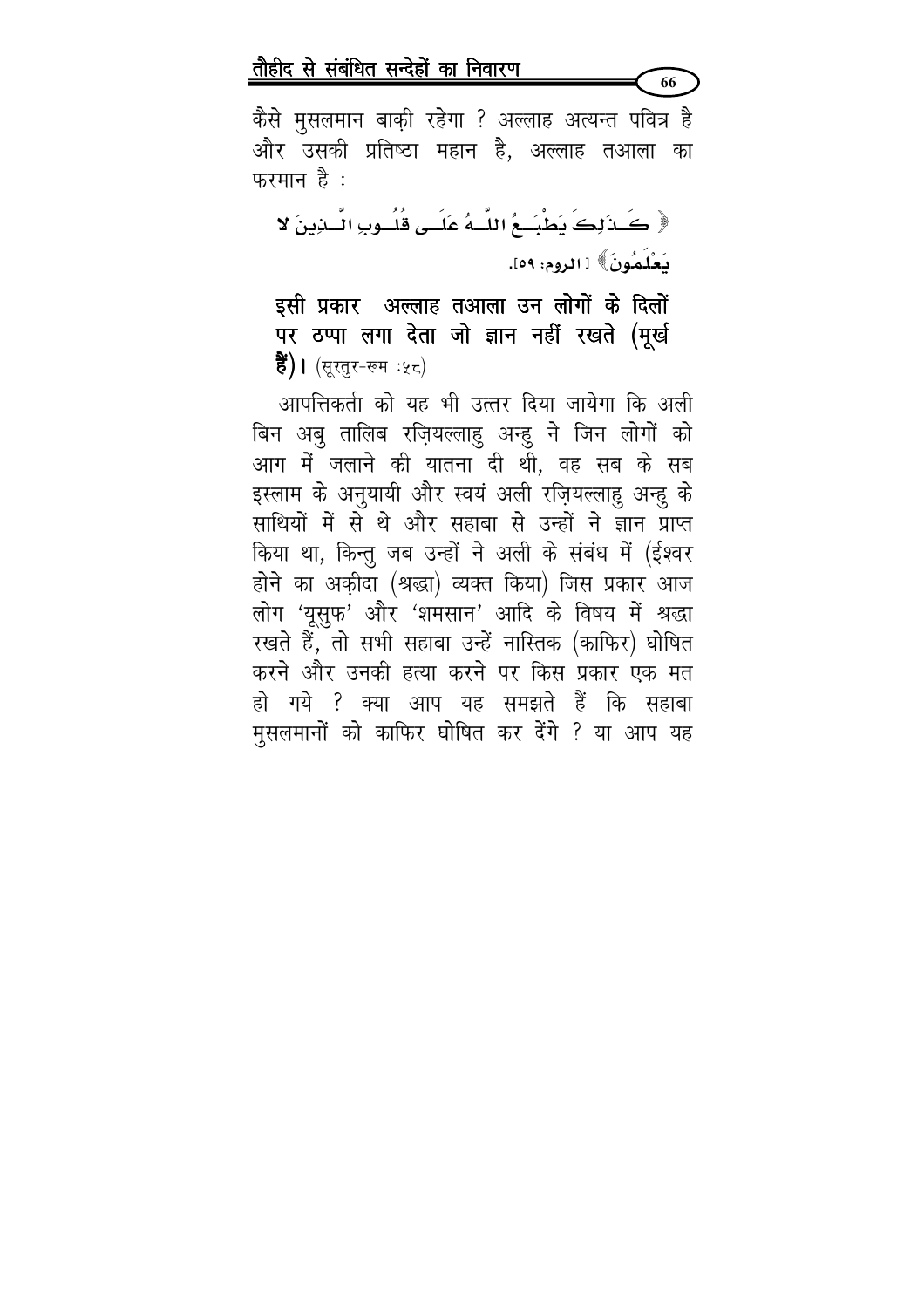समझते हैं कि अली के विषय में ऐसा विश्वास रखना तो कुफ़ (अधर्म) है, किन्तु 'ताज' और उनके समान अन्य लोगों (जैसे यूसुफ, शमसान आदि) के विषय में ऐसा अक़ीदा रखने में कोई पाप नहीं है ?!

आपत्तिकर्ता के उत्तर में यह भी कहा जायेगा कि बनू ऊबैद अल-कद्दाह, जो अब्बासी शासन काल में मिम्न और मराकुश पर शासन कर रहे थे, वह सब 'ला-इलाहा इल्लल्लाह, मुहम्मदुर्रसूलुल्लाह' की गवाही देते थे, इस्लाम के दावेदार थे, और ज़ुमा और जमाअत (के साथ नमाज़) के लिये उपस्थित होते थे। किन्तु जब उन्हों ने कूछ छोटी छोटी बातों में, जो शिर्क से कहीं अल्प (कमतर) थी, धार्मिक नीतियों का प्रतिरोध प्रकट किया, तो धार्मिक विद्वानों ने उनके काफ़िर (अधर्मी) होने और उनसे युद्ध करने का एक मत होकर आदेश जारी कर दिया, उनके नगरों को दारूल-हर्ब (युद्ध-छेत्र) घोषित कर दिया, और मुसलमानों ने युद्ध करके वह समस्त इस्लामिक नगर मुक्त करा लिये जो उनके शासन अधीन थे ।

एक उत्तर यह भी दिया जासकता है कि प्राचीन काल के (अनेकेश्वरवादी) लोग यदि इस कारण काफिर धोषित कर दिये गये कि उन्हों ने शिर्क, रसूल और कुरआन को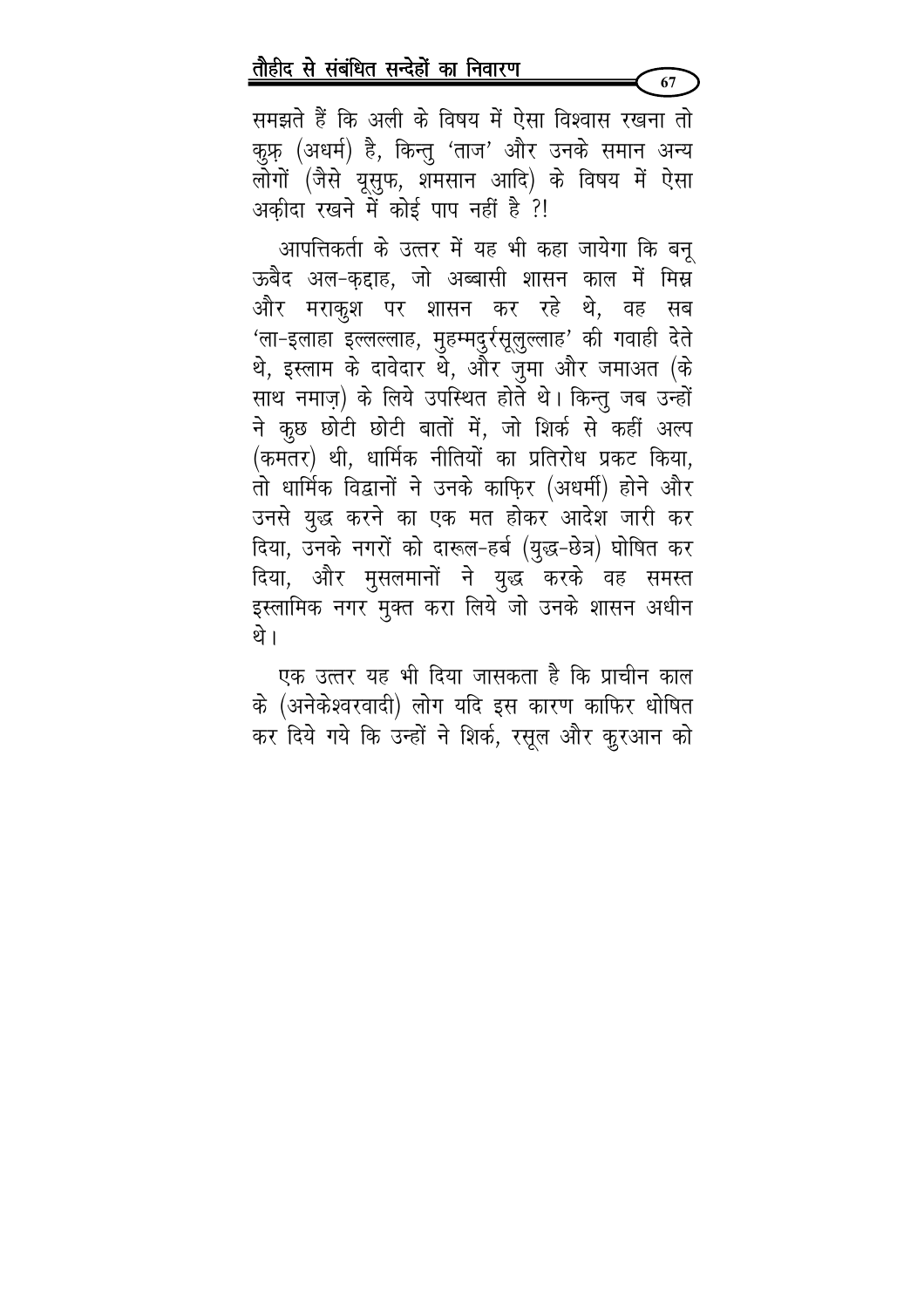झुटलाना, और महाप्रलय (मृत्यु के पश्चात पुनः जीवन) को नकारना, तथा इसके अतिरिक्त अन्य पाप को एकत्र कर लिया था, तो आखिर उस अध्याय का क्या अर्थ होगा? जो प्रत्येक मत के विद्वानों ने अपनी अपनी पुस्तकों में ''मुरतद के आदेश का अध्याय'' के शीर्षक से वर्णन किया है, और मुरतद उस मुसलमान को कहते हैं जो इस्लाम को स्वीकार करने के पश्चात काफिर हो जाये ।

68

इसके बाद विद्वानों ने 'मुरतद' के बहुत सारे प्रकार बतलाये हैं, जिनमें से प्रत्येक प्रकार में मनुष्य काफिर हो जाता है और उसका प्राण ओर धन वैध (हलाल) हो जाता है। यहाँ तक कि धर्म-ज्ञानियों ने ऐसी ऐसी बातें वर्णन की हैं जो उसके करने वाले की दृष्टि में साधारण और छोटी होती हैं (किन्तु उस से मनुष्य धर्म-भ्रष्ट हो जाता है) जैसे कि हृदय से विश्वास रखे बिना मुख से कोई बात कहना, अथवा मनोरंजन और हंसी के रूप में मुख से कोई वाक्य निकाल देना।

यह उत्तर भी दिया जायेगा कि अल्लाह तआला का फरमान है: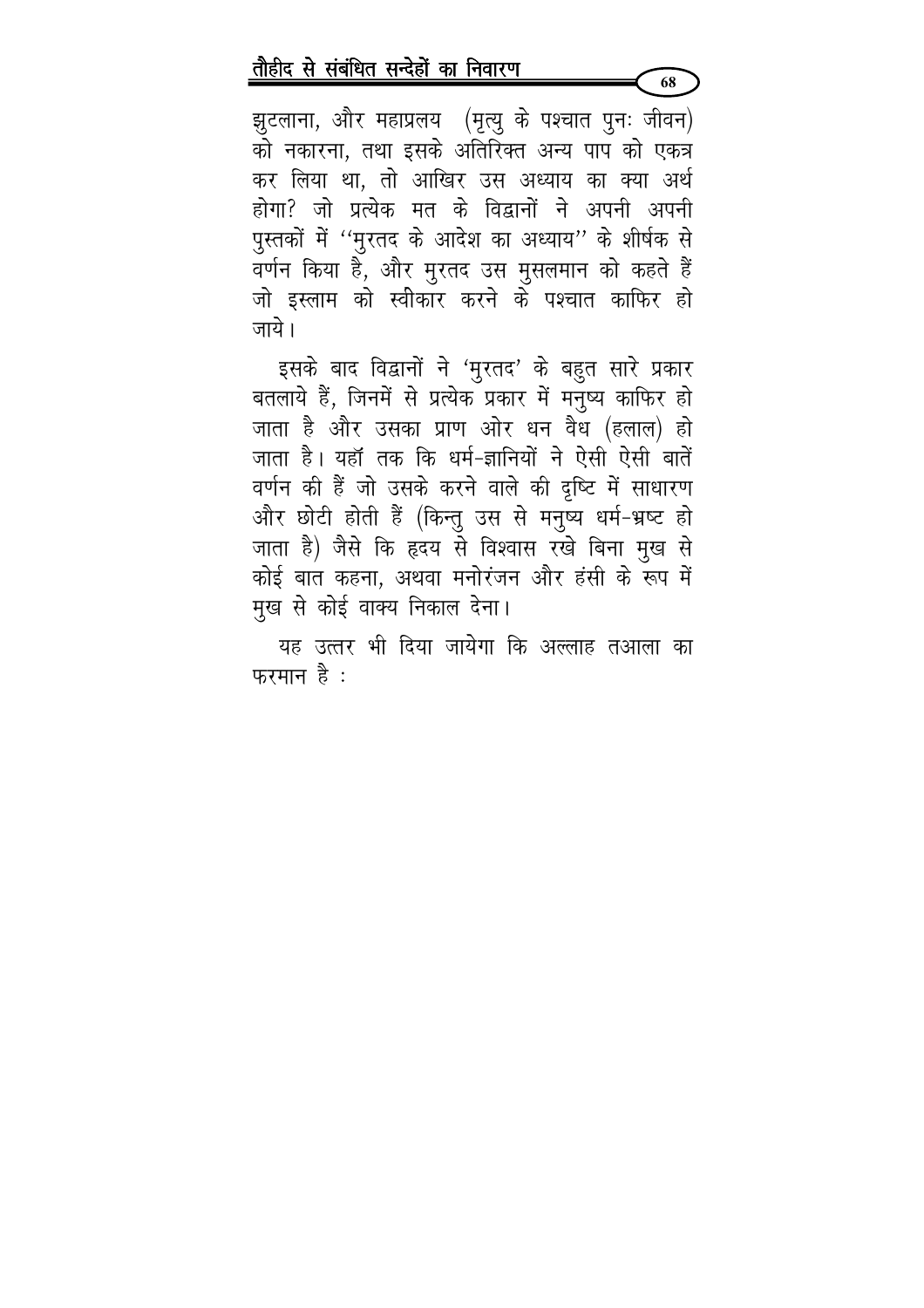﴿ يَحْلِفُونَ بِاللَّهِ مَا قَالُوا وَلَقَدْ قَالُوا كَلِمَةَ الْكُفْرِ وَكَفَرُوا بَعْدَ إسْلامِهِمْ ﴾ [ التوبة:٧٤.

69

मुनाफिक् (द्धयवादी, पाखंडी) अल्लाह की सौगंध खाकर कहते हैं कि उन्हों ने (यह) बात नहीं कही, हालांकि निःसन्देह वह कुफ़् की बात कह चुके हैं और इस्लाम स्वीकार करने के पश्चात फिर वह काफ़िर (नास्तिक) बन गये हैं। (सूरः अत्तौबाः७४)

इस आयत में अल्लाह तआला ने जिन लोगों का वर्णन किया है, केवल एक बात के कारण उन्हें काफिर (अधर्मी) धोषित कर दिया गया, हालांकि वह लोग रसूल सल्लल्लाहु अलैहि व सल्लम के युग में थे, आप के साथ जिहाद (धर्म-युद्ध) में भाग लेते, नमाज़ पढ़ते, ज़कात देते, हज्ज करते और अल्लाह तआला की अछैत (वहदानियत) को स्वीकार करते थे।

तथा एक दूसरे स्थान पर अल्लाह तआला ने फरमाया :

﴿ قُلْ أَبِاللَّهِ وَآيَاتِهِ وَرَسُولِهِ كُنْتُمْ تَسْتَهْزِئُونَOلا تَعْتَذِرُوا قَدْ كَفَرْتُمْ بَعْدَ إيمَاذِكُمْ ﴾ [التوبة:٢٦،٢٦]. (हे पैग़म्बर) इन से कह दोः क्या तुम अल्लाह

और उसकी आयतों और उसके रसूल से हंसी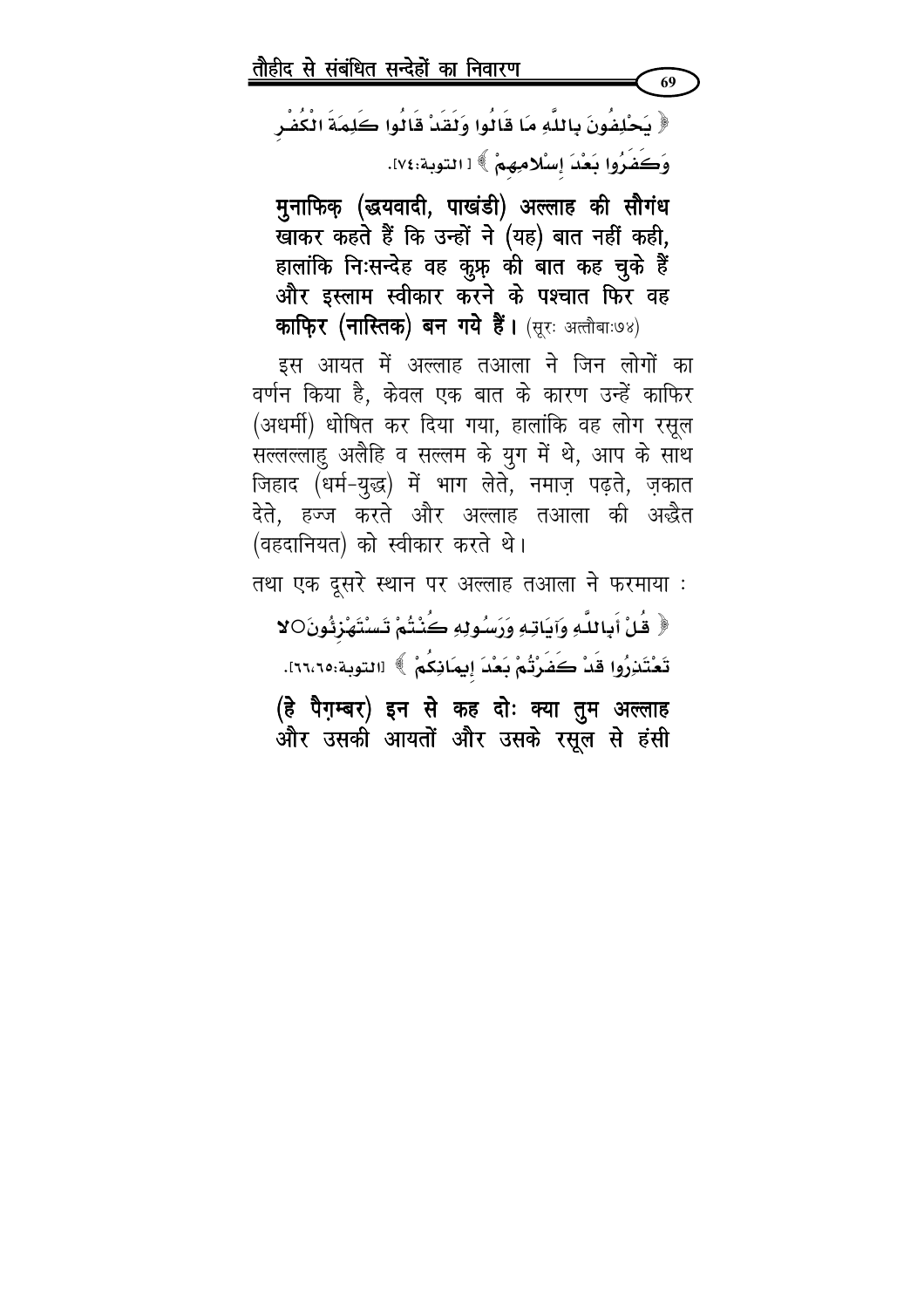उपहास (मनोरंजन) करते हो? बहाने मत बनाओ, तुम ईमान लाकर (ईमान का दावा करके) फिर **काफि़र हो गये।** (सूरतुत-तौबाः ६५-६६)

70

इस आयत में अल्लाह तआला ने जिन लोगों का वर्णन किया है और जिनके विषय में यह स्पष्टीकरण किया है कि वह ईमान के पश्चात नास्तिक होगये, वह लोग तबूक के युद्ध में अल्लाह के रसूल के साथ थे और उनके मुख से एक बात निकल गई थी जिसके विषय में वह स्वयं स्वीकार करते थे कि हम ने उसे हंसी मनोरंजन के रूप में कहा था।

अब आप मुशरिकीन के इस संदेह पर पुनः विचार करें जो यह कहते हैं कि : तुम उन मुसलमानों को कैसे काफिर घोषित करते हो जो "ला-इलाहा इल्लल्लाह" की साक्ष्य (गवाही) देते हैं, नमाज़ पढ़ते हैं और रोज़ा भी रखते हैं ? फिर इस के पश्चात इस संदेह का उपरोक्त उत्तर ध्यान से पढ़ें, क्योंकि इन पन्नों में यह बहुत लाभदायक और बहुमूल्य उत्तर है।

उपरोक्त उत्तर का एक तर्क वह कहानी भी है जिसे अल्लाह तआला ने बनी-इम्नाईल के संबंध में वर्णन किया है कि उन्होंने इस्लाम स्वीकार करने और ज्ञान तथा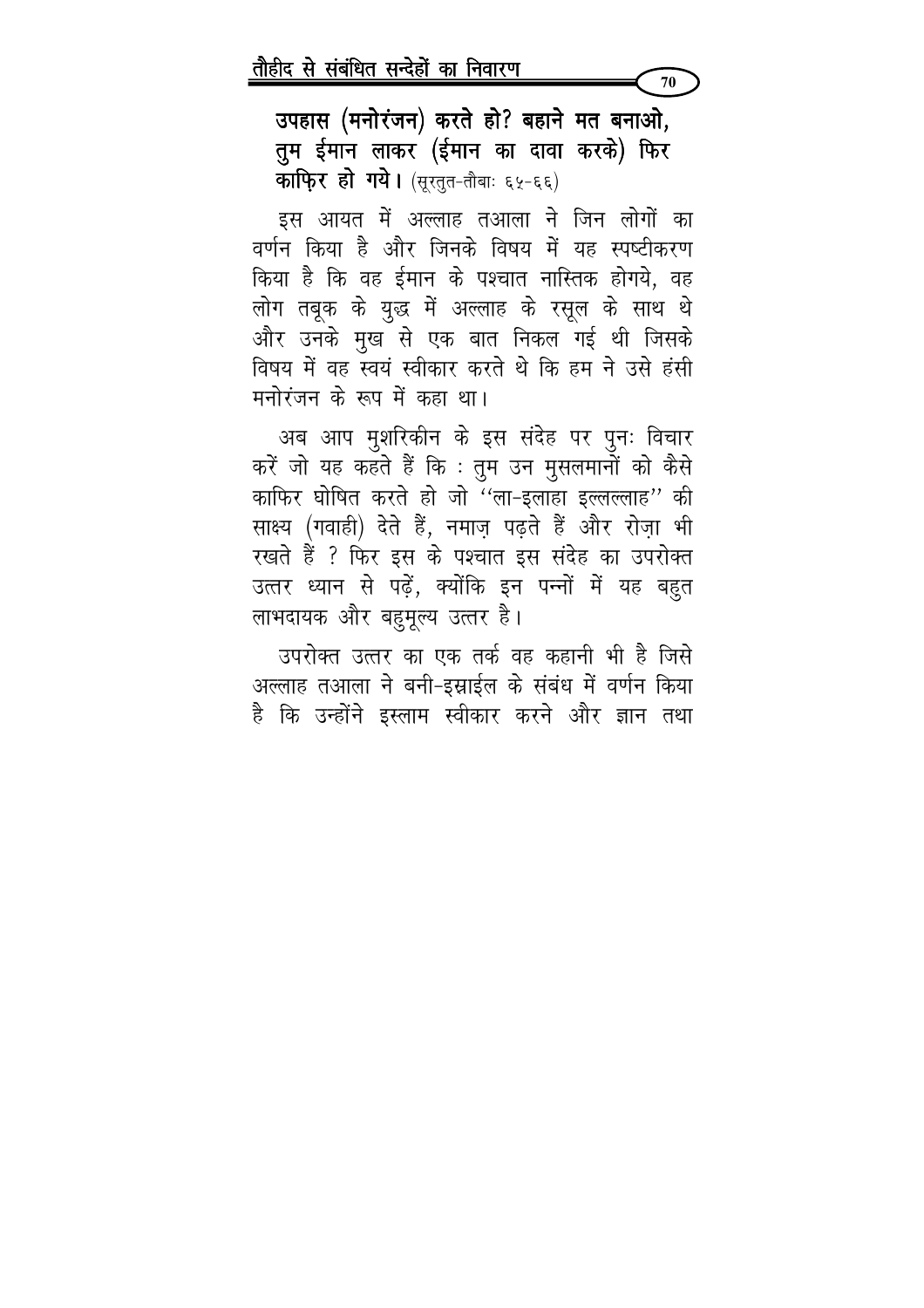संयम के होते हुये, मूसा अलैहिस्सलाम से यह मांग किया किः

71

﴿ اِجْعَلْ لَذَا إِلَهِاَّ كَمَا لَهُمْ آلِهَةٌ﴾ [الأعراف:١٣٨].

(हे मूसा) जिस प्रकार इन लोगों के पास पूज्य हैं ऐसा ही एक पूज्य हमारे लिये भी बनादो। (सूरतुल-अराफः १३८)

तथा कुछ सहाबा ने रसूल सल्लल्लाहु अलैहि व सल्लम से याचना किया कि: हमारे लिये भी एक " ज़ात- अनवात'' (एक वृक्ष जिस पर मुशरिकीन अपनी तलवारें आदि बरकत के लिये लटकाते थे) निर्धारित कर दीजिये। इस पर अल्लाह के रसूल सल्लल्लाहु अलैहि व सल्लम ने सौगंध खाकर फरमाया कि यह कथन तो उस कथन के समान है जो बनी-इस्राईल ने मूसा अलैहिस्सलाम से व्यक्त किया था कि : हमारे लिये भी एक पूज्य बना दो।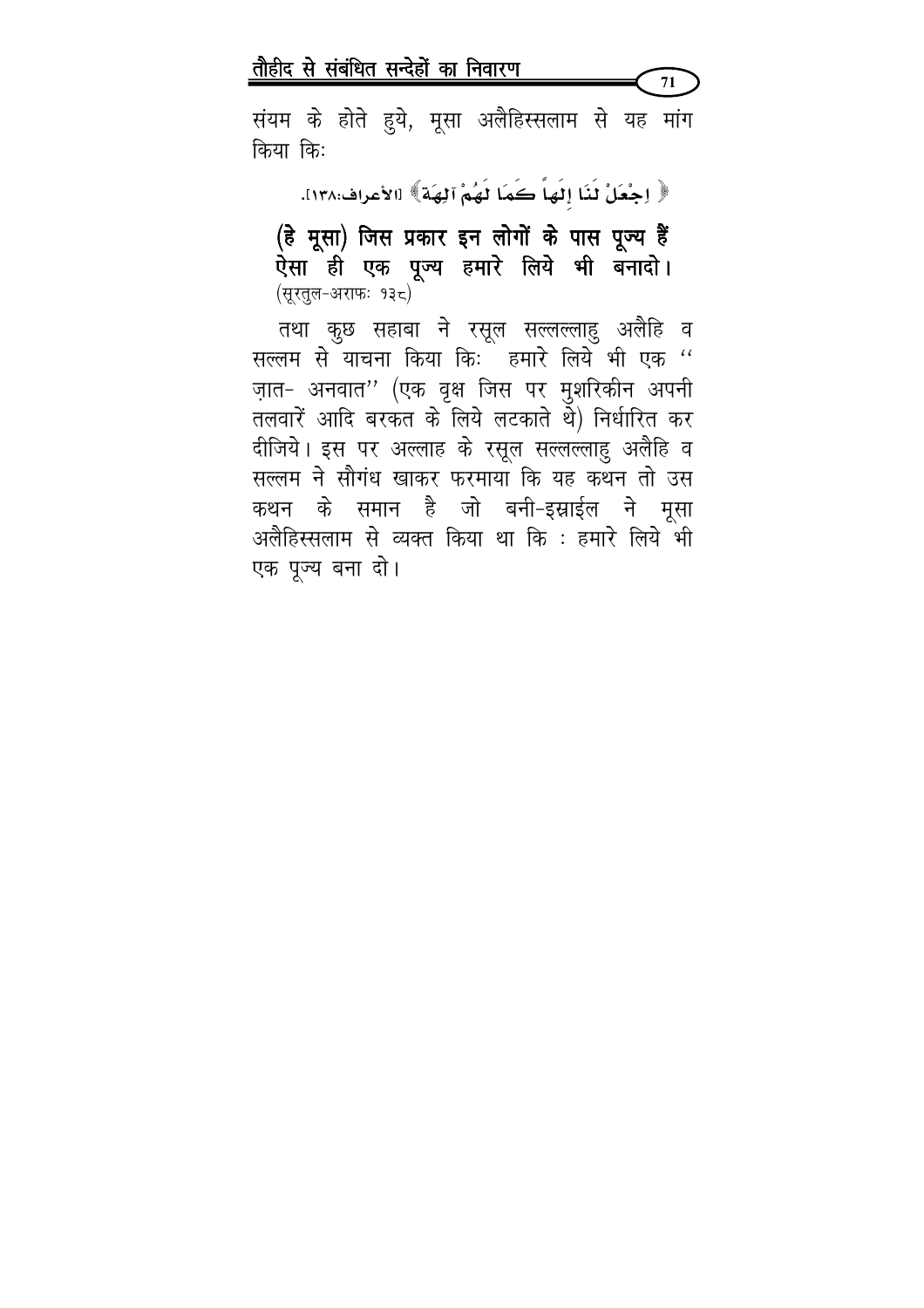

#### अध्याय : १३

## { जो मुसलमान अज्ञानता (मूर्खता) में किसी प्रकार का शिर्क कर बैठे, फिर उस से क्षमा याचना कर ले उसका हुक्म }

किन्तु उपरोक्त दोनों घटनाओं के प्रति मुशरिकीन एक और संदेह पेश करते हैं, वह यह है कि बनू इस्नाइल ने मूसा अलैहिस्सलाम से जिस बात की याचना की उस पर वह नास्तिक नहीं घोषित किये गये, इसी प्रकार रसूल सल्लल्लाहु अलैहि व सल्लम ने भी अपने उन साथियों को काफिर नही ठहराया जिन्हों ने आप से ''जात अनवात" बनाने की मांग की थी।

इस संदेह का उत्तर आप इस प्रकार दें कि बनू इम्राइल ने मूसा अलैहिस्सलाम से पूज्य बनाने की केवल मांग की थी, पूज्य बनाया नहीं था। इसी प्रकार कुछ सहाबा ने रसूलुल्लाह सल्लल्लाहु अलैहि व सल्लम से ''ज़ात अनवात'' बनाने का केवल आवेदन किया था, और इस बात में किसी का मतभेद नहीं है कि बनु इस्राईल ने जिस चीज़ की मांग की थी उसे किया नहीं था, और यदि वह उसे कर डाले होते तो काफिर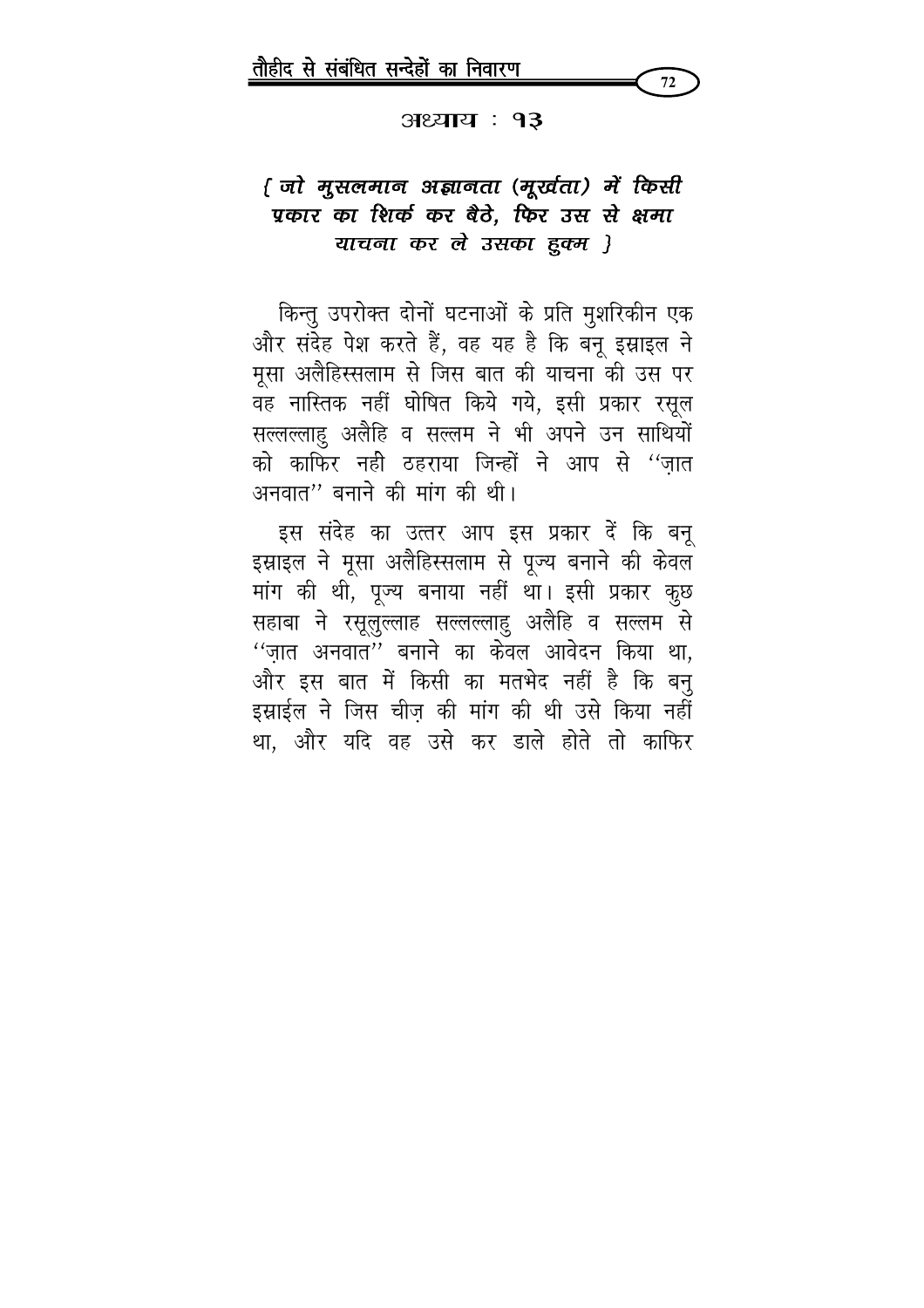होजाते, इसी प्रकार इस बात में भी कोई मतभेद नहीं है कि जिन सहाबा को नबी सल्लल्लाहु अलैहि व सल्लम ने रोका था यदि उन्होंने आप की बात न मानी होती और मनाही करने के बावजूद ''ज़ात अनवात'' बना लिया होता तो वह नास्तिक (काफिर) हो जाते। और यही सिद्ध करना हमारा उद्देश्य है।

73

उपरोक्त घटना एक अन्य पक्ष (दृष्टिकोण) से इस ओर भी संकेत करती है कि एक (साधारण) मुसलमान, बल्कि पढ़ा लिखा व्यक्ति भी अज्ञानता में शिर्क में फंस सकता है। अतः ज्ञान प्राप्त करना और सावधानी बरतना आवश्यक है। और यह जानना भी अनिवार्य है कि अनाडियों का यह कहना किः हम ने तौहीद को समझ लिया है, शैतानी बहकावा और बड़ी मूर्खता की बात है।

उपरोक्त घटना से यह भी ज्ञात होता है कि एक मुसलमान विद्वान यदि अनजाने में कोई कुफ़् की बात कह दे और सचेत किये जाने के तुरन्त पश्चात उस से क्षमा याचना कर ले तो वह काफिर नहीं होगा।

जैसा कि बनू इस्राईल और उन लोगों के साथ हुआ जिन्हों ने नबी से शिर्किया मांग की थी, (किन्तु उन्हें काफिर नहीं ठहराया गया)।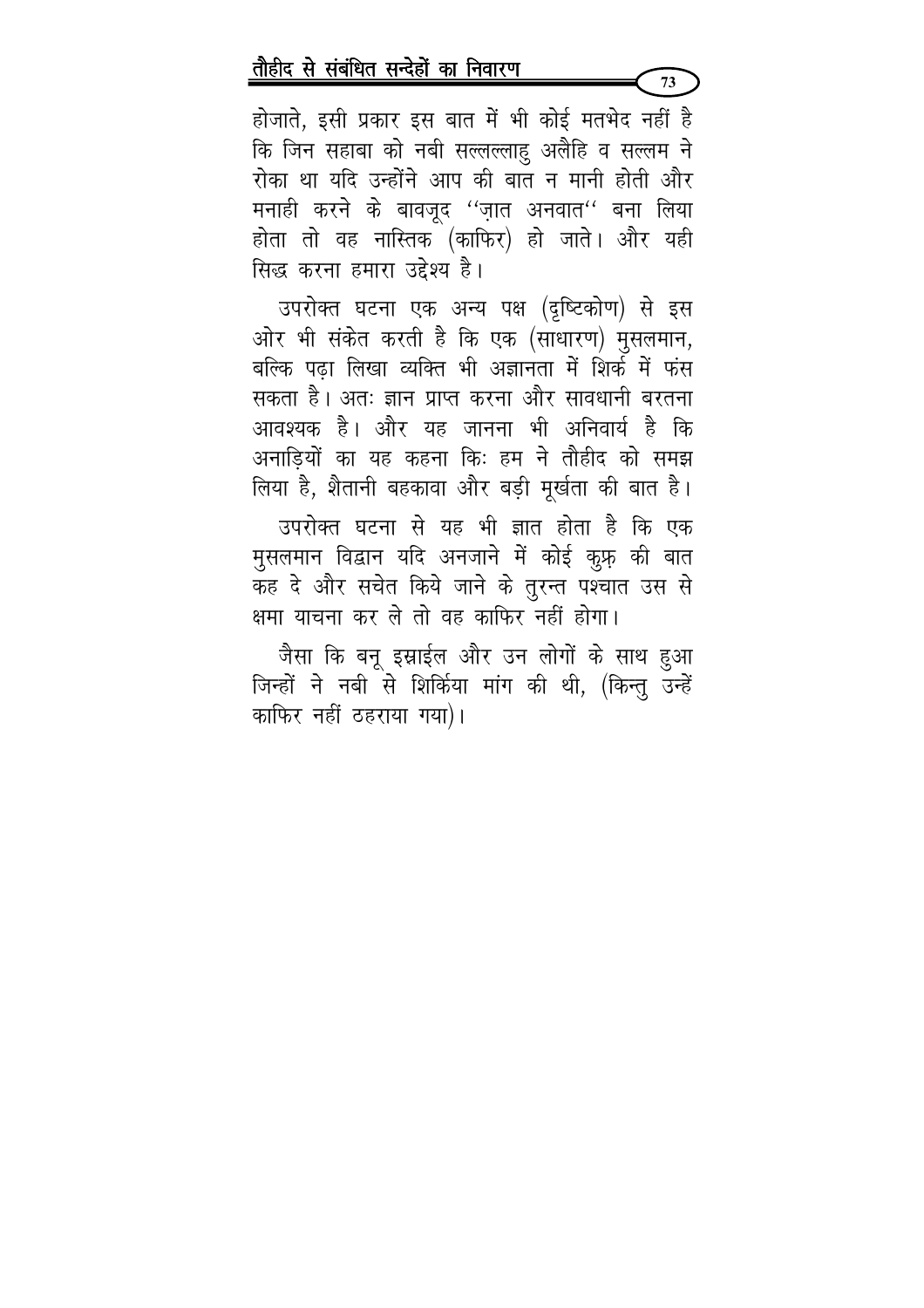इस घटना से एक अन्य महत्वपूर्ण मसअले का और भी पता चलता है, वह यह कि ऐसा व्यक्ति यद्यपि काफ़िर नहीं होता किन्तु बड़े ही कठोर शब्दों में उसकी डांट-डपट होनी चाहिये, जैसा कि रसूल सल्लल्लाहु अलैहि व सल्लम ने अपने साथियों की डांट-डपट की थी।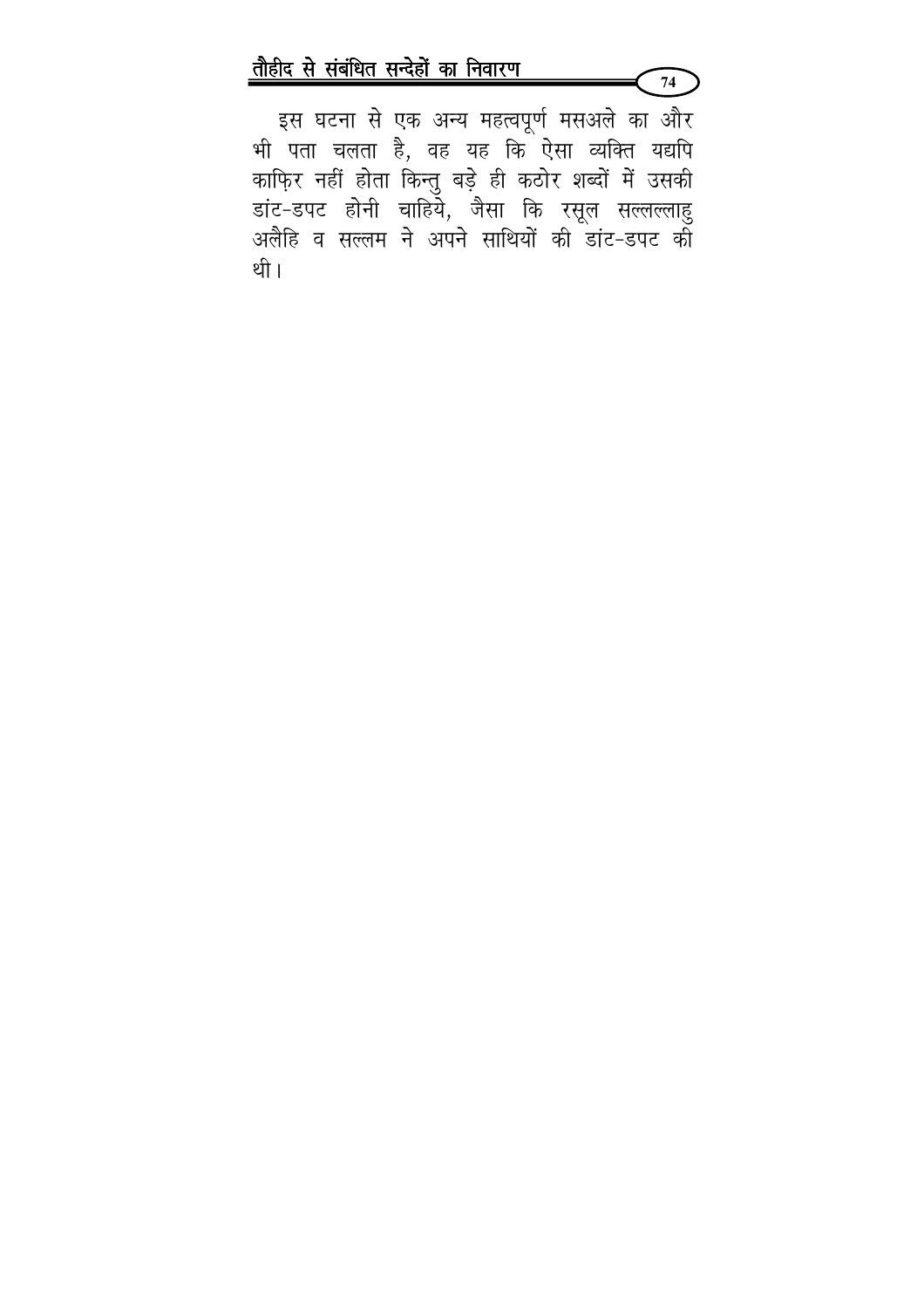

#### अध्याय : १४

# { उन लोगों का खण्डन जिनका गुमान यह है कि तौहीद में केवल ''ला-इलाहा इल्लल्लाह'' कह लेना ही पर्याप्त है, यद्यपि वह उसके विरुध काम करें।

मुशरिकीन का एक और संदेह भी है, वह कहते हैं कि उसामा बिन ज़ैद रज़ियल्लाहु अन्हु ने जब ''ला-इलाहा इल्लल्लाह'' कहने वाले व्यक्ति की हत्या कर दी तो रसूल सल्लल्लाहु अलैहि व सल्लम ने उस पर क्रोध प्रकट किया और फरमाया:

(( أَقَتَلْتَهُ بَعْدَ مَا قَالَ:لاَإِلَهَ إِلاَّ اللّٰهُ))

क्या 'ला-इलाहा इल्लल्लाह' कहने के पश्चात भी तुम ने उसकी हत्या कर दी ?

इसी प्रकार आप सल्लल्लाहु अलैहि व सल्लम का फरमान है:

(( أُمِرْتُ أَنْ أُقَاتِلَ النَّاسَ حَتَّى يَقُولُوا لاَإِلَهَ إِلاَّ اللهُ))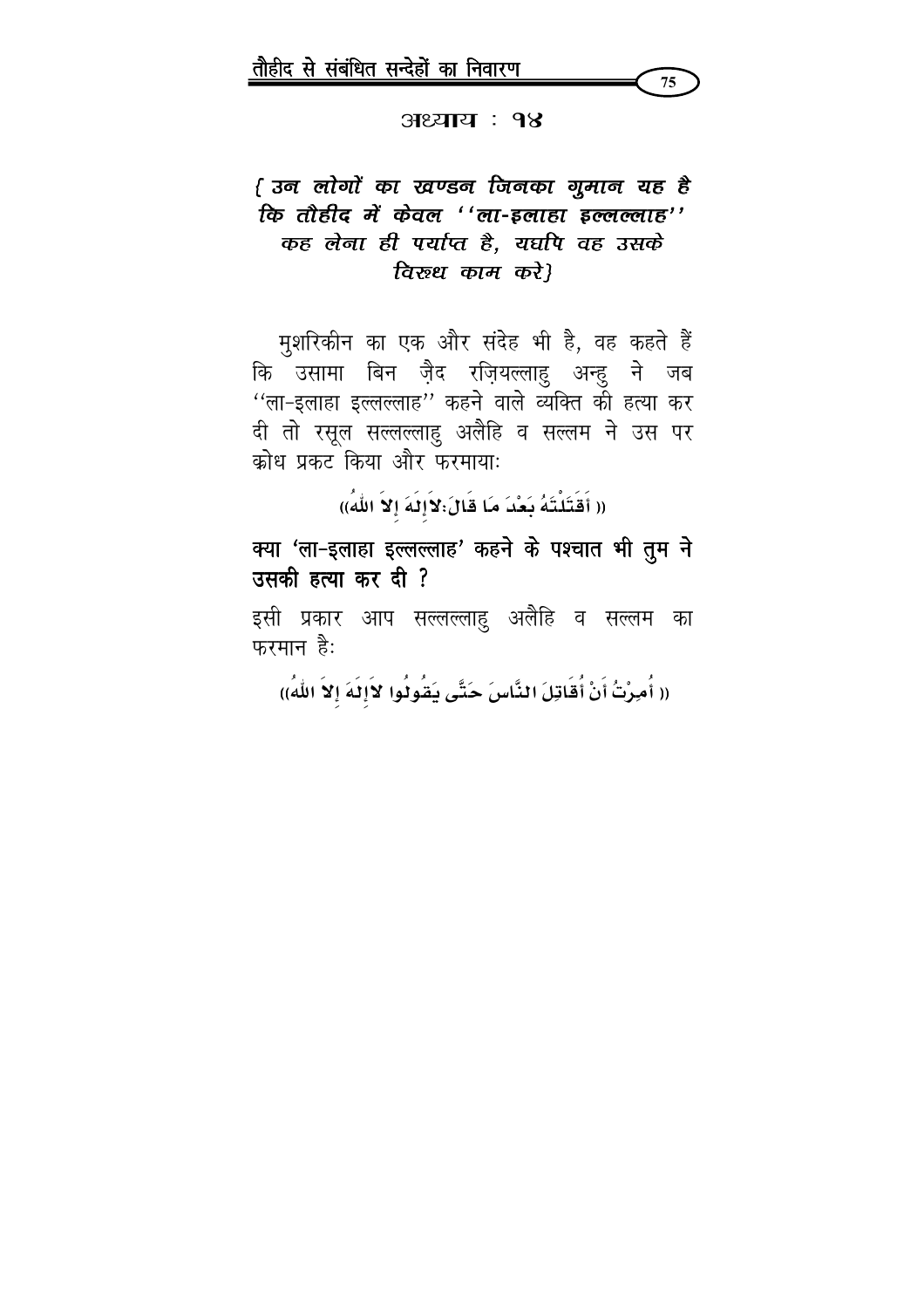मुझे आदेश दिया गया है कि लोगों से उस समय तक युद्ध करूं जब तक कि वह 'ला-इलाहा इल्लल्लाह' की गवाही न दें।

76

इसके अतिरिक्त 'ला-इलाहा इल्लल्लाह' कहने वाले से हाथ रोक लेने के संबंध में वर्णित अन्य हदीसों को पेश करते हैं। और यह मूर्ख (मुशरिकीन) इन हदीसों का अर्थ यह निकालते हैं कि 'ला-इलाहा इल्लल्लाह' को स्वीकार करने के पश्चात आदमी जो चाहे करे, उसे न काफिर कह सकते हैं और न उसकी हत्या कर सकते हैं ।

इसके उत्तर में इन मूर्ख मुशरिकों से कहा जाये गा किः ज्ञात होना चाहिये कि यहूद भी 'ला-इलाहा इल्लल्लाह' पढ़ते थे, किन्तु अल्लाह के रसूल ने उन से युद्ध किया और उन्हें बन्दी बनाया। तथा रसूलुल्लाह सल्लल्लाहु अलैहि व सल्लम के साथियों (सहाबा) ने बनु हनीफा से युद्ध किया, हालांकि वह ''ला-इलाहा इल्लल्लाह'' और ''मुहम्मदुर्रसूलुल्लाह'' की साक्ष्य देते थे, नमाज़ पढ़ते थे और इस्लाम के दावेदार भी थे। इसी प्रकार वह लोग भी तौहीद को स्वीकार करते थे जिन्हें अली बिन अबू तालिब ने आग से जलाया था।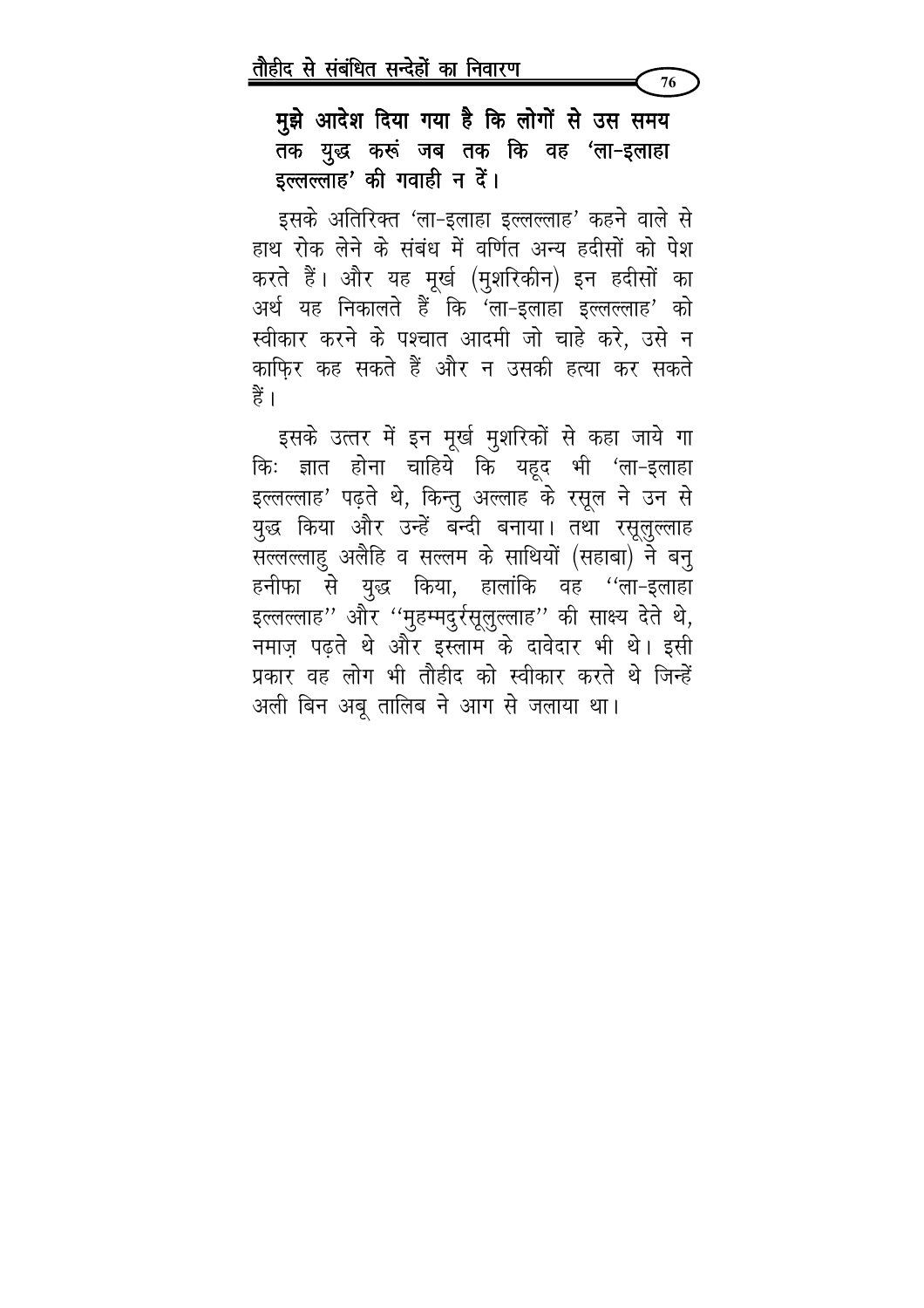यह मूर्ख इस बात को मानते हैं कि वह व्यक्ति जो महाप्रलय (मृत्यु पश्चात पुनः जीवन) का इंकारी हो, वह काफिर है और उसकी हत्या वैध है , यद्यपि वह "ला-इलाहा इल्लल्लाह" कहने वाला हो, तथा वह व्यक्ति जो इस्लाम के किसी स्तम्भ को न माने वह भी काफि़र है और उसकी हत्या कर दी जाये गी, यद्यपि वह "ला-इलाहा इल्लल्लाह" की स्वीकृति करने वाला हो।

77

प्रश्न यह है कि यह कैसे हो सकता है कि इस्लाम के किसी स्तम्भ को अस्वीकार करने वाले के लिये "ला-इलाहा इल्लल्लाह" की स्वीकृति लाभदायक नहीं हुई, तो उस व्यक्ति के लिये "ला-इलाहा इल्लल्लाह" की स्वीकृति कैसे लाभदायक सिद्ध हो सकती है जो ''तौहीद'', जो कि समस्त नबियों (ईश्दूतों) के धर्म की नीव और मूल आधार है, का इंकार करे ? किन्तु अल्लाह तआला के यह शत्रु रसूल सल्लल्लाहु अलैहि व सल्लम की अहादीस का अर्थ नहीं समझते।

उसामा रज़ियल्लाहु अन्हु की जिस हदीस से मुशरिकीन दलील (तर्क) पकड़ते हैं उसका उत्तर यह है कि उसामा ने एक व्यक्ति को उसके इस्लाम का दावा करने के पश्चात भी यह समझकर कत्ल कर दिया कि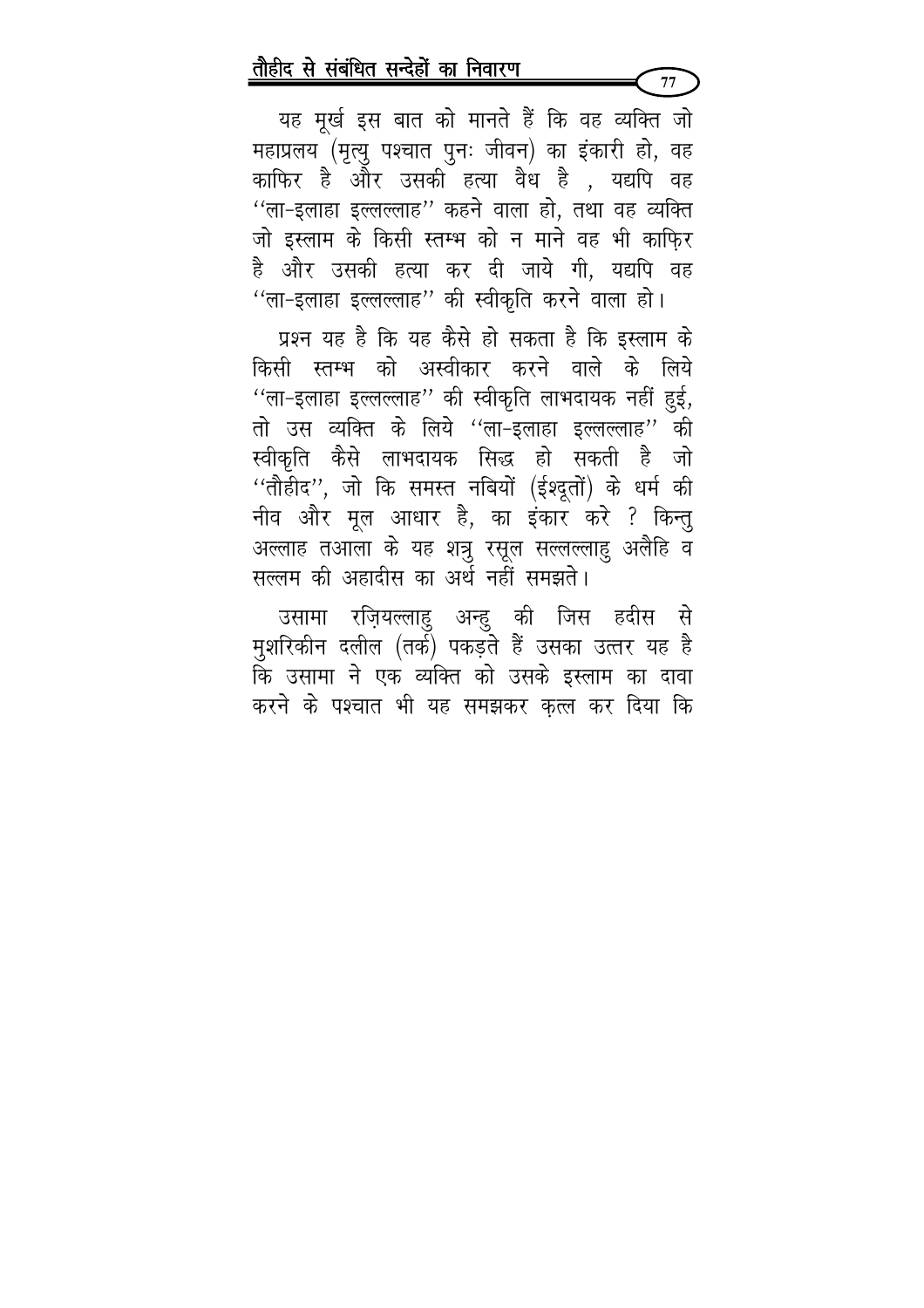उसने अपनी प्राण और धन को सुरक्षित करने के लिये कलिमा ("ला-इलाहा इल्लल्लाह") पढ़ लिया है।

हालांकि वास्तविक बात यह है कि जब कोई व्यक्ति अपने इस्लाम की घोषणा कर दे, तो उस से हाथ रोक लेना आवश्यक है यहां तक कि उसकी ओर से इस्लाम के विरूद्ध कोई बात सिद्ध हो जाये। इस विषय में अल्लाह तआला ने यह आयत अवतरित की है:

﴿ يَـا أَيُّهَـا الَّـذِينَ آمَنُـوا إِذَا ضَـرَبْتُمْ فِـي سَـبِيلِ اللَّـهِ فَتَىَتَّنُوا》[النساء:٩٤].

हे ईमान वालो, जब तुम अल्लाह के मार्ग (जिहाद) में निकलो तो छान-बीन (गवेष्णा) कर लिया करो।

(सूरतुन-निसाः ६४)

यह आयत इस बात पर प्रमाण है कि जो व्यक्ति अपने इस्लाम की घोषणा कर दे उस से हाथ रोक लेना और उसके विषय में जॉच-पडताल करना आवश्यक है, जॉच-पडताल के पश्चात यदि उसकी ओर से इस्लाम के विरूद्ध कोई बात सिद्ध हो जाये तो उसकी हत्या कर दी जाये गी, इस आयत का कदापि यह अर्थ नहीं कि इस्लाम की घोषणा करने के पश्चात मनुष्य की हत्या नहीं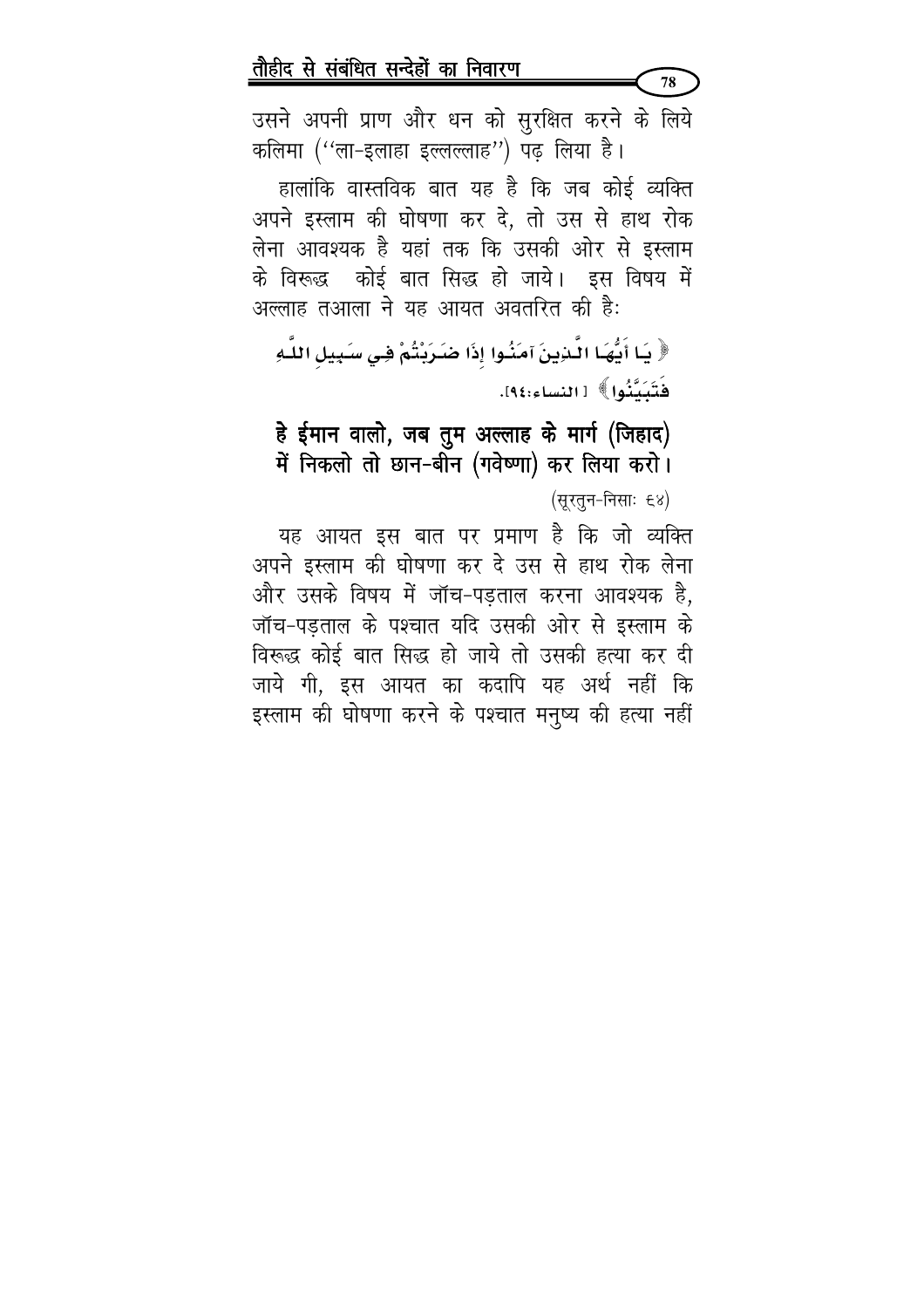की जाये गी, यदि यही अर्थ होता तो इस आयत में छान बीन करने का जो आदेश दिया गया है उसका कोई अर्थ नहीं रह जाता।

इसी प्रकार इस विषय की अन्य हदीसों का अर्थ भी वही है जो ऊपर वर्णन किया गया है, अर्थात जो व्यक्ति इस्लाम और तौहीद की धोषणा कर दे उस से हाथ रोक लिया जायेगा और छान बीन के पश्चात यदि उसके अन्दर इस्लाम के विरूद्ध कोई बात सिद्ध हो तो उसकी हत्या कर दी जाये गी। इसका प्रमाण यह है कि जिस रसूल सल्लल्लाहु अलैहि व सल्लम ने उसामा रज़ियल्लाहु अन्हु से यह कहा थाः

((أَ قَتَلْتَهُ ۖ بَعْدَ مَا قَالَ: لاَ إِلَهَ إِلاَّ اللهُ))

क्या ''ला-इलाहा इल्लल्लाह'' कहने के पश्चात भी तुम ने उसकी हत्या कर दी ?

और जिस रसूल की यह हदीस है कि :

(( أُمِرْتُ أَنْ أُقَاتِلَ النَّاسَ حَتَّى يَقُولُوا :لاَ إلَهَ إلاَّ اللهُ))

मुझे आदेश दिया गया है कि लोगों से उस समय तक युद्ध करता रहूं जब तक वह ''ला-इलाहा इल्लल्लाह" न कहें।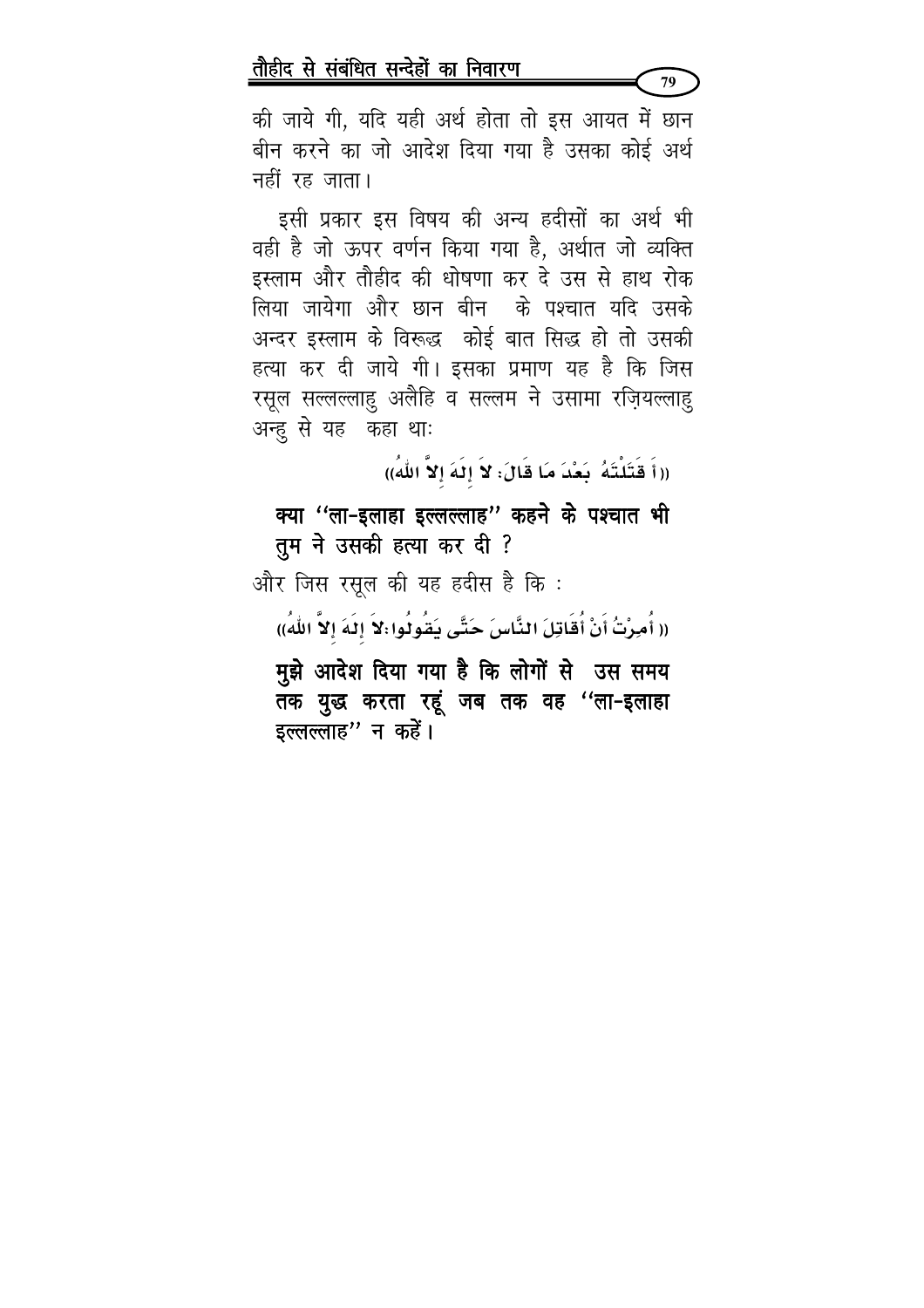उसी रसूल ने खुवारिज के संबंध में यह आदेश जारी कियाः

80

(( أَيْنَمَــَا لَقِيْتُمُــوهُم فَــَاقْتُلُوهُم، لَــئِنْ أَدْرَكُــتُهُم لأَقْتُلَنَّهُم قَتْلَ عَادٍ ))

उन्हें जहां भी पाओ उनकी हत्या करो, यदि मैं ने उनको पा लिया तो कौम आद के समान उनकी **हत्या करूंगा।** (बुखारी-६६३०)

इस बात से सभी अवगत हैं कि खवारिज सब से अधिक इबादत करने वाले और अल्लाह की तहलील (ला-इलाहा इल्लल्लाह) करने वाले थे। यहां तक कि सहाबा रज़ियल्लाहु अन्हुम उनके सामने अपनी नमाज़ों को तुच्छ (कमतर) समझते थे, उन ख़वारिज ने सहाबा रज़ियल्लाहु अन्हुम से ज्ञान भी प्राप्त किया था, किन्तु जब उनकी ओर से शरीअत (धर्म शात्र) का उल्लंघन सामने आया, तो ''ला-इलाहा इल्लल्लाह'' की स्वीकृति, अधिक उपासना और इस्लाम का दावा कूछ भी तो उनके काम नहीं आया।

पिछले पृष्टो में रसूलुल्लाह सल्लल्लाहु अलैहि व सल्लम के यहूद से युद्ध करने तथा सहाबा रज़ियल्लाहु अन्हुम के बनू हनीफा से लड़ाई करने का उदाहरण बीत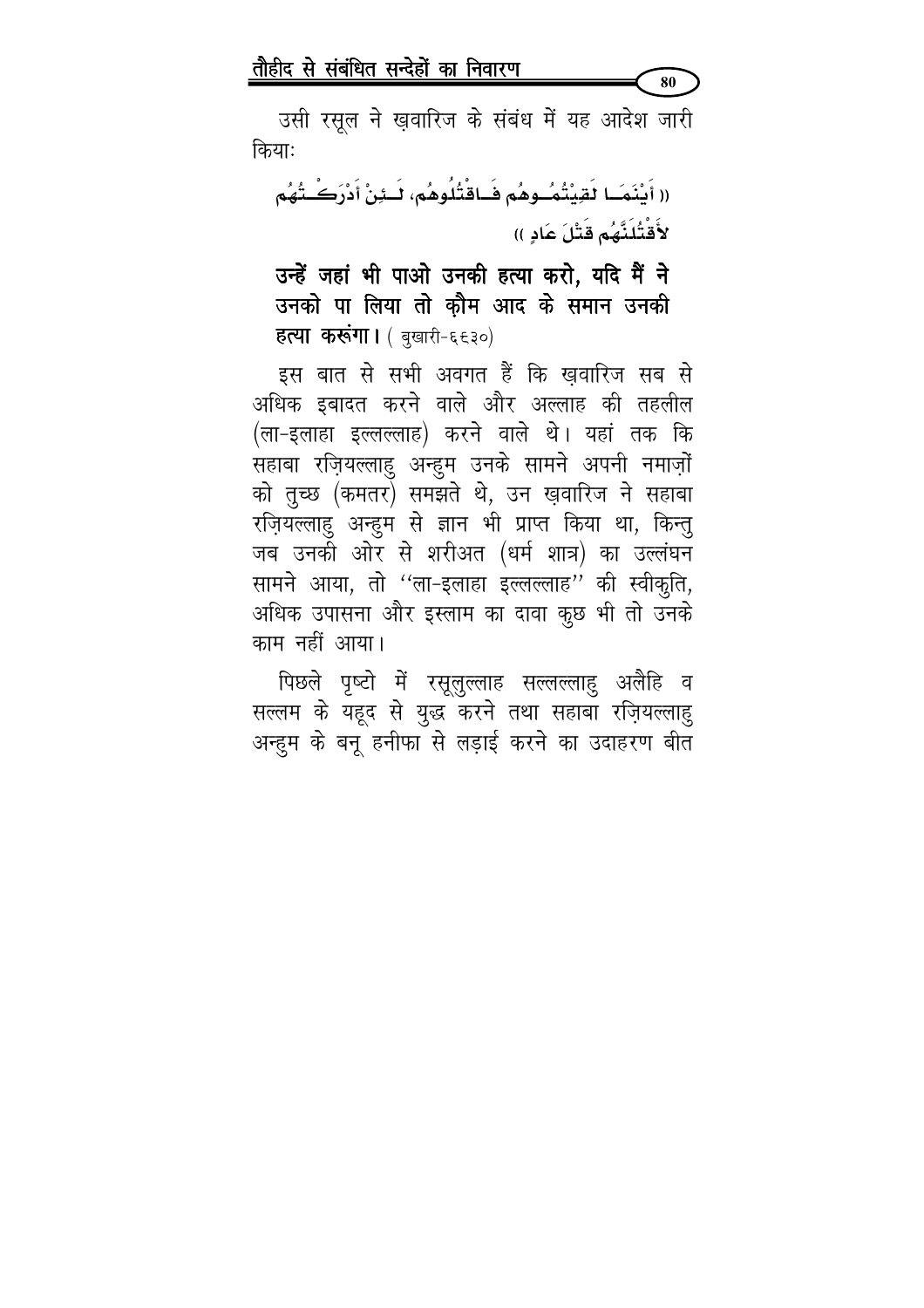81

चुका है, यह घटनायें भी उपरोक्त वर्णित मसअले की पुष्टि करती हैं।

साथ ही इस घटना पर भी चिंतन करते चलें कि रसूल सल्लल्लाहु अलैहि व सल्लम को जब इस बात की सूचना मिली कि बनू मुस्तलिक़ के लोगों ने ज़कात देना अस्वीकार कर दिया है तो आप सल्लल्लाहु अलैहि व सल्लम ने उन से युद्ध करने का निश्चय किया। उस पर यह आयत अवतरित हुई:

﴿ يَـا أَيُّهَـا الَّـذِينَ آمَنُـوا إِنْ جَـاءَكُمْ فَاسِـقٌ بِنَبَـأٍ فَتَبَيَّدُوا أَنْ تُصِيبُوا قَوْماً بِجَهَالَةٍ فَتُصْبِحُوا عَلَى مَا فَعَلْتُمْ ذَادِمِينَ﴾ [الحجرات:١٦].

हे ईमान वालो, यदि तुम्हें कोई भ्रष्टाचारी सूचना दे तो तुम उसकी भली-भांति छान बीन कर लिया करो, (ऐसा न हो) कि अज्ञानता में किसी समुदाय को हानि पहुंचा दो, फिर अपने किये पर पछतावो। (सूरतुल-हुजुरातः ६)

बाद में स्पष्ट हुआ कि बनु मुस्तलिक़ के विषय में सूचना देने वाला व्यक्ति झूटा था।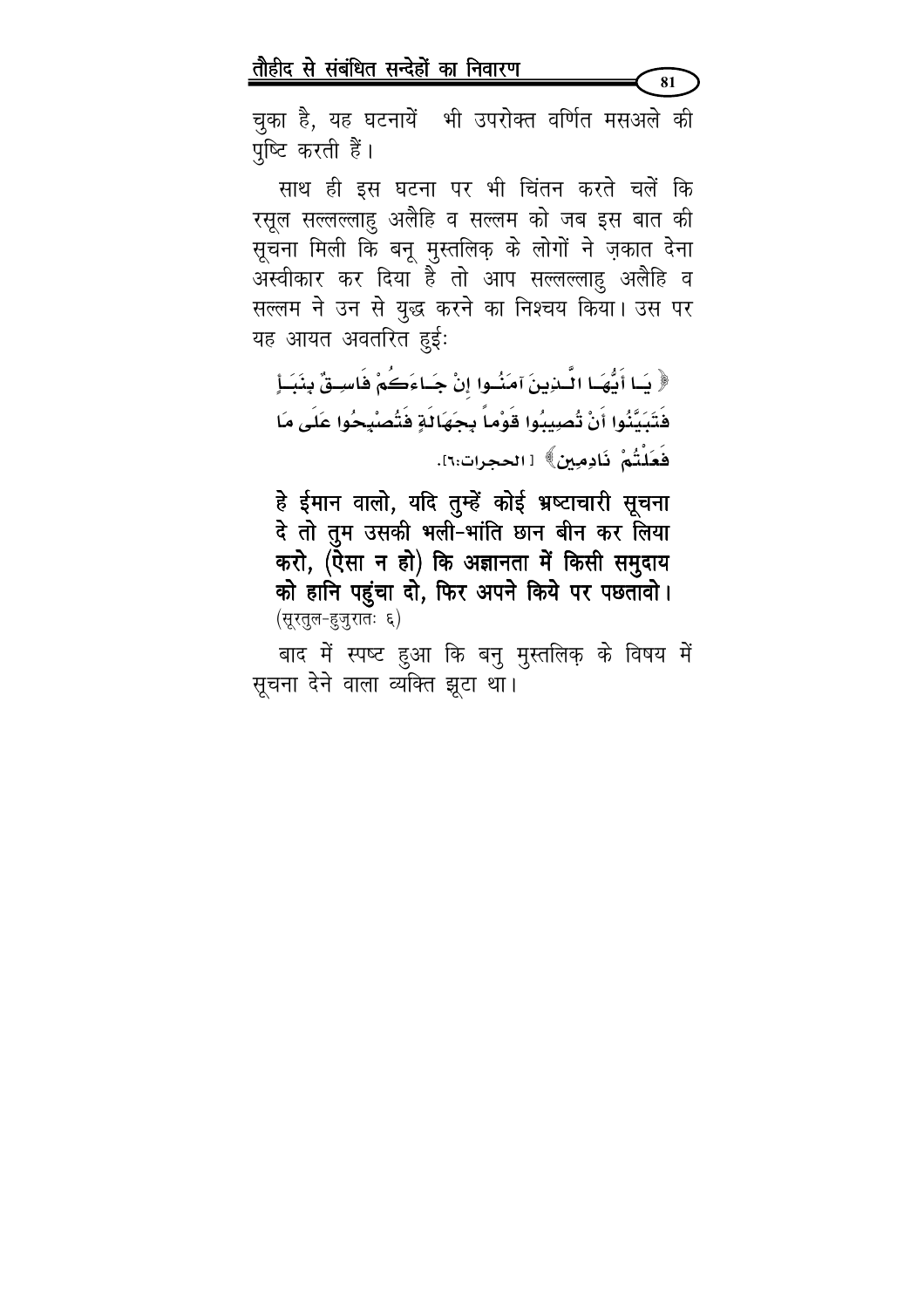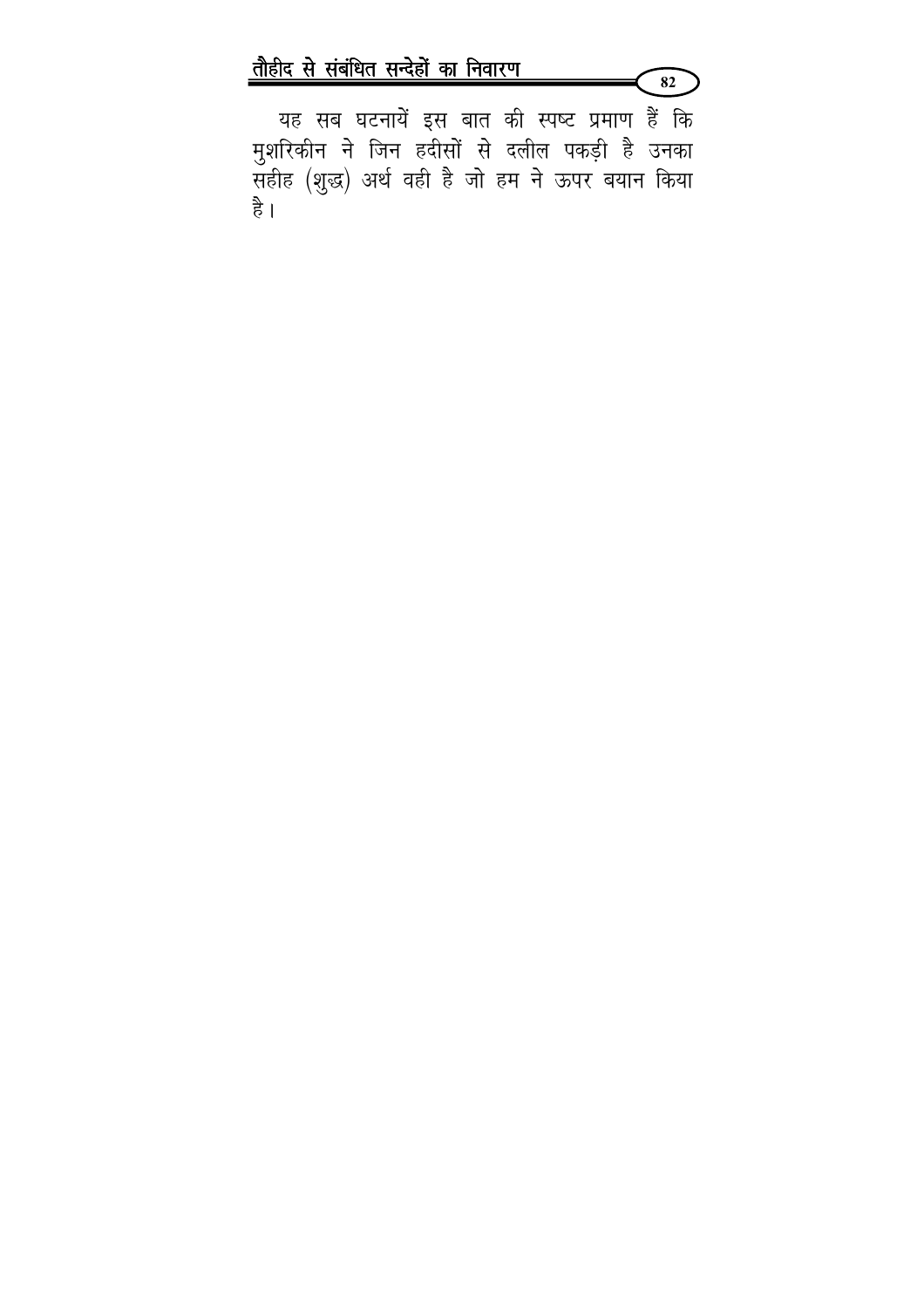#### अध्यायः १५

83

{ उपस्थित जीवित व्यक्ति से उस चीज़ में जिसका वह सामर्थी हो सहायता मांगने. तथा अजीवित व्यक्ति से सहायता मांगने के बीच अन्तर}

मुशरिकीन का एक संदेह वह हदीस है जिसमें नबी सल्लल्लाहु अलैहि व सल्लम ने फरमाया है कि : महा प्रलय के दिन लोग आदम अलैहिस्सलाम के पास इस्तिग़ासा (सहायता मांगने) के लिये जायेंगे, फिर नूह अलैहिस्सलाम के पास, फिर इब्राहीम अलैहिस्सलाम के पास, फिर मूसा अलैहिस्सलाम के पास और फिर ईसा अलैहिस्सलाम के पास सहायता मांगने के लिये जायेंगे, और सब के सब विवश्ता प्रकट करेंगे, यहां तक कि रसूल सल्लल्लाहु अलैहि व सल्लम के पास मामला लेकर पहुंचेंगे। मुशरिकीन कहते हैं कि मानो ग़ैरूल्लाह (अल्लाह के अतिरिक्त किसी अन्य) से सहायता मांगना शिर्क नहीं है।

इस संदेह का उत्तर यह है कि पवित्र है वह जात (अस्तित्व) जिस ने अपने शत्रुओं के दिलों पर ठप्पा लगा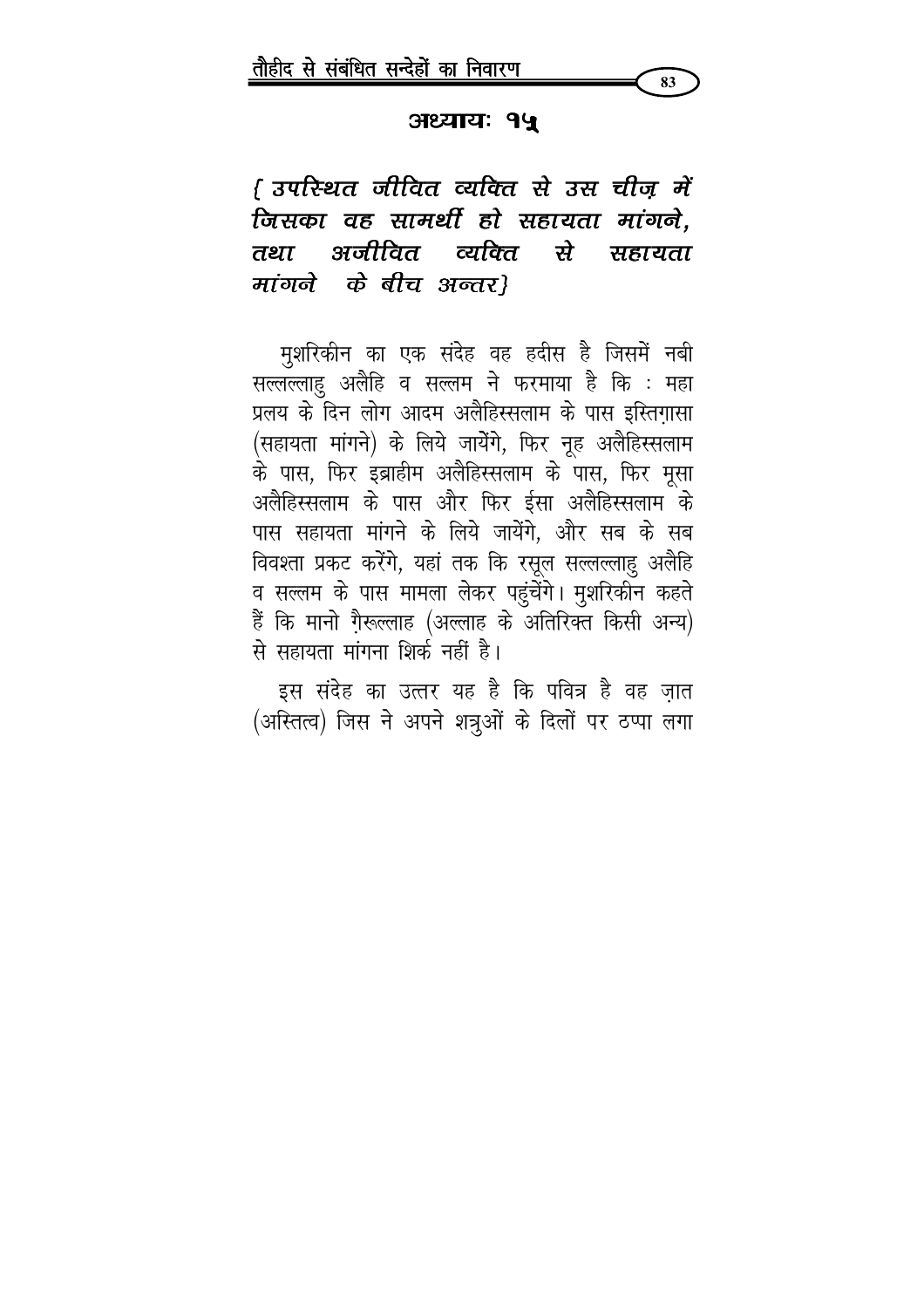दिया, क्योंकि हम मख्लूक़ (मनुष्य) से उस काम में सहायता मांगने के इन्कारी नहीं हैं जिसका वह सामर्थी हो, जैसा कि अल्लाह तआला ने मूसा अलैहिस्सलाम की कहानी में वर्णन किया है :

84

﴿ فَاسْتَغَاثَهُ الّْذِي مِنْ شِيعَتِهِ عَلَى الّْذِي مِنْ عَدُوِّهِ ﴾ [القصص: ١٥]

जो (मूसा) के सम्प्रदाय में से था उसने उस व्यक्ति के विरूद्ध जो उसके शत्रुओं में से था, मूसा (अलैहिस्सलाम) से सहायता मांगी। (सूरतुल-कससः १५)

तथा जिस प्रकार मनुष्य युद्ध या इसके अतिरिक्त अन्य चीज़ों में जिस पर मनुष्य सामर्थ होता है, अपने साथियों से सहायता मांगता है। हम तो उस इस्तिगासा का इन्कार करते हैं जो सदाचारियों के समाधियों पर जाकर उपासना के रूप मे किया जाता है, अथवा परोक्ष स्वरूप उन से उन चीज़ों का प्रश्न किया जाता है जो अल्लाह के अतिरिक्त किसी के बस (शक्ति) में नहीं है।

इस सविस्तार के पश्चात उपरोक्त हदीस की ओर आयें जिसे मुशरिकीन प्रमाण स्वरूप प्रस्तुत करते हैं। इस हदीस में अंबिया (ईश्दूतों) से सहायता मांगने का विस्तार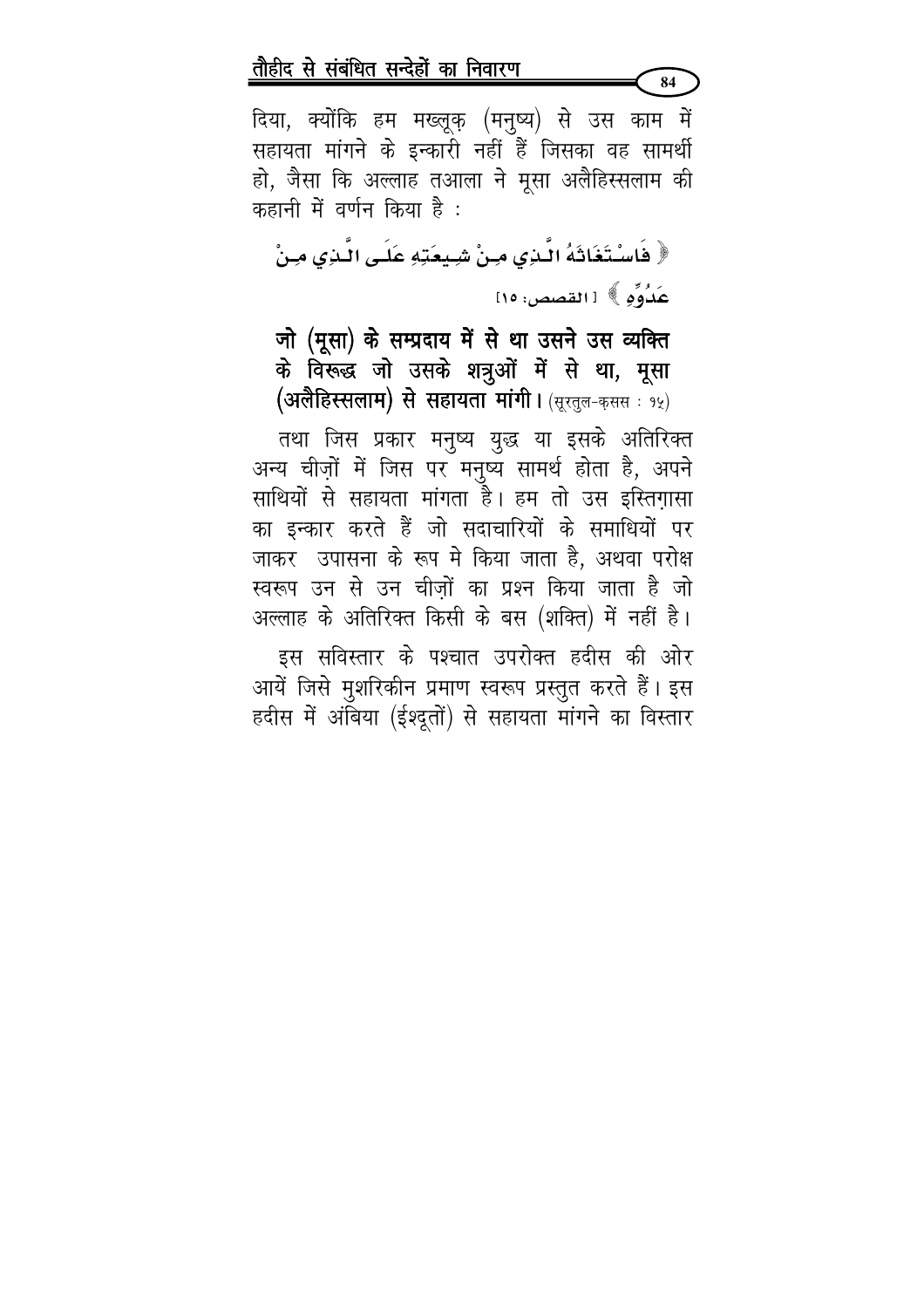यह है कि महाप्रलय के दिन लोग अंबिया अलैहिमुस्सलाम के पास आकर यह अनुरोध करेंगे कि वह अल्लाह तआला से यह प्रार्थना करें कि शीघ्र हिसाब किताब हो, ताकि स्वर्गवासी मैदान हष्र (प्रलय स्थान) की कष्ट से छुटकारा पायें।

स्पष्ट बात है कि इस प्रकार की फर्याद याचना करना संसार में भी जायेज है आरै प्रलय में भी. आप किसी सदाचारी और जीवित व्यकित के पास जायें, जो आप के पास बैठ कर आप की बातें सुने और आप उस से यह अनुरोध करें कि मेरे लिये अल्लाह से प्रार्थना कर दीजिये। जैसा कि सहाबा, रसूलुल्लाह सल्लल्लाहु अलैहि व सल्लम की जीवन में आपके पास आते थे और अनुरोध करते थे, किन्तु आपकी मृत्यु के पश्चात कदापि ऐसा नहीं हुआ कि सहाबा रज़ियल्लाहु अन्हुम ने आपकी समाधि के पास जाकर आप से प्रार्थना की याचना की हो, बल्कि सलफ सालेहीन (पूर्वज) रसूलुल्लाह सल्लल्लाहु अलैहि व सल्लम की कब्र के पास अल्लाह तआला से दुआ करने से भी मनाही करते थे, तो स्वयं आप सल्लल्लाहु अलैहि व सल्लम से प्रार्थना की याचना कैसे की जा सकती है ?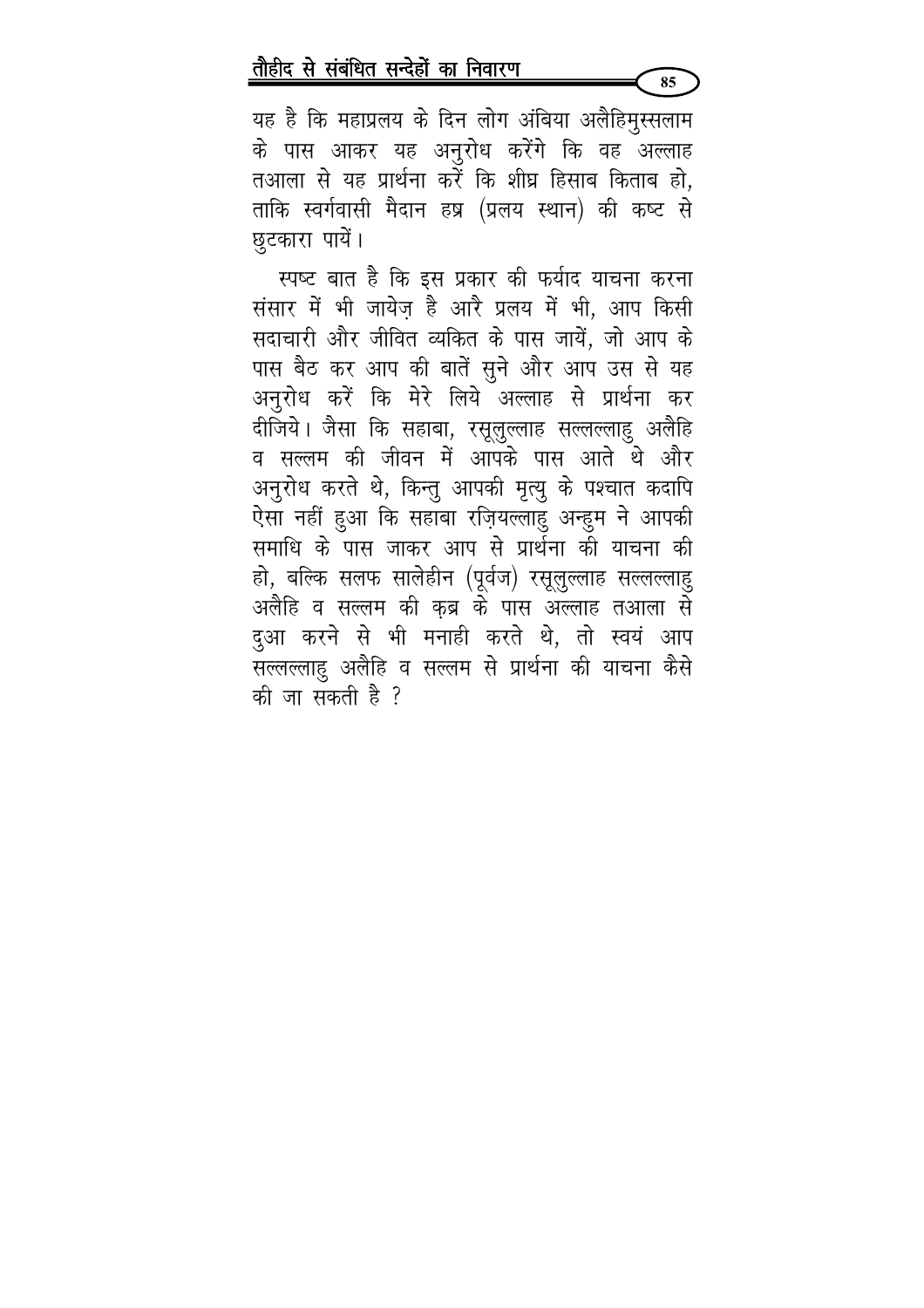मुशरिकीन का एक अन्य संदेह इब्राहीम अलैहिस्सलाम की कहानी भी है। जब इब्राहीम अलैहिस्सलाम को आग में डाला जाने लगा तो जिब्रील अलैहिस्सलाम हवा में आपके सामने प्रकट हुये और यह प्रस्ताव पेश किया कि यदि आपको कोई आवश्यकता हो तो बतायें ? इब्राहीम (ﷺ) अलैहिस्सलाम ने उत्तर दिया कि आप से तो मुझे कोई आवश्यकता नहीं है।

इस घटना को लेकर अनेकेश्वरवादी कहते हैं कि यदि (इब्राहीम अलैहिस्सलाम से) सहायता मांगना शिर्क होता तो स्वयं जिब्रील अलैहिस्सलाम ने इब्राहीम अलैहिस्सलाम को यह प्रस्ताव न दिया होता।

यह संदेह वास्तव में पहले ही संदेह के समान है और इसका उत्तर भी वही है कि जिब्रील अलैहिस्सलाम ने आपको उसी चीज़ के द्वारा लाभ पहुंचाने का प्रस्ताव दिया था जिस पर वह सामर्थ रखते थे, क्योंकि जिब्रील अलैहिस्सलाम को अल्लाह तआला ने पवित्र कुरआन में

(सूरतून-नज्मः५) (सूरतून-नज्मः५)

''अधिक शक्तिवान'' कहा है, इसलिये यदि अल्लाह तआला जिब्रील अलैहिस्सलाम को इस बात की अनुमति दे देता कि वह इब्राहीम अलैहिस्सलाम की आग और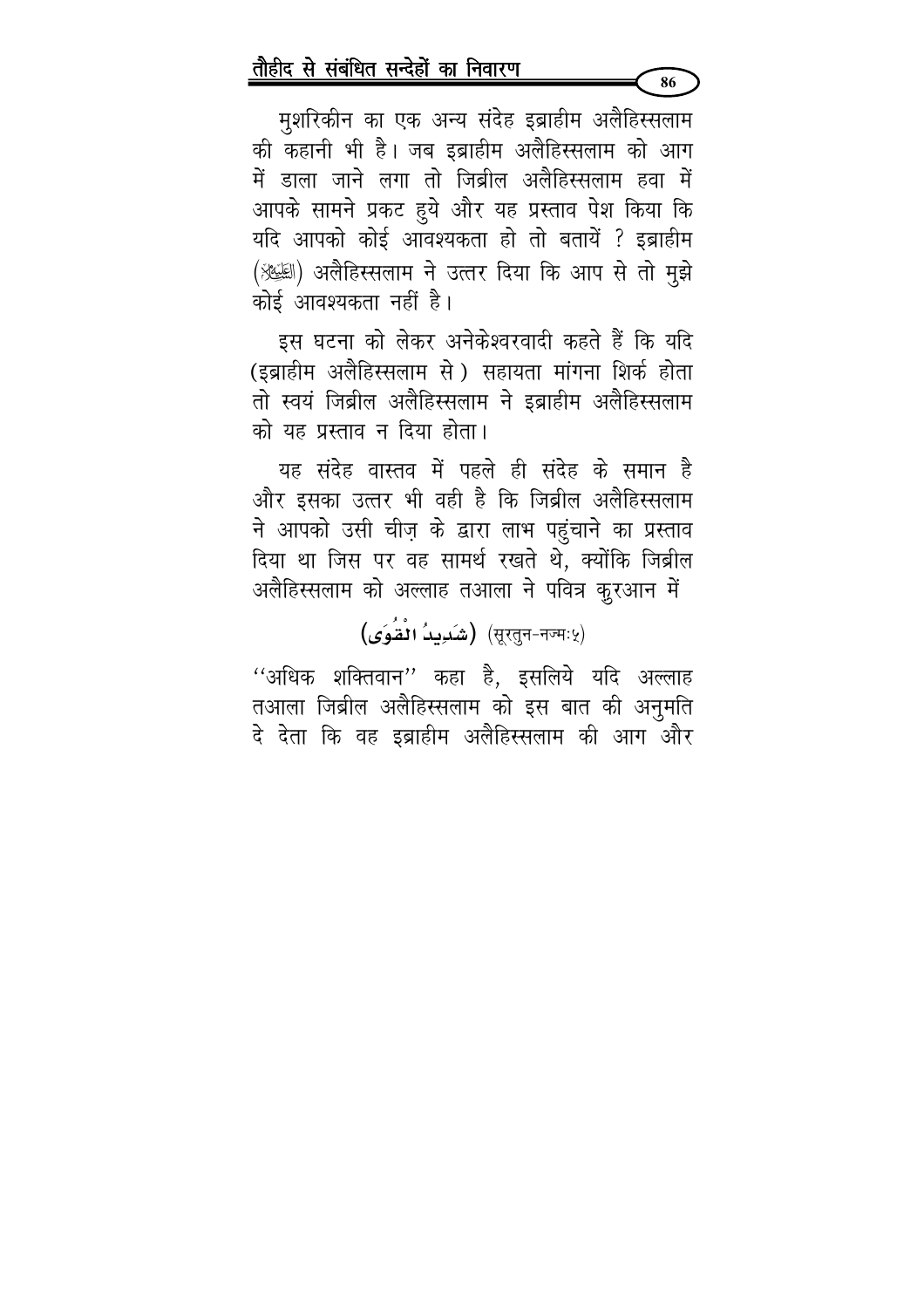उसके चारों ओर (आस पास) की धरती और पर्वतों को उठाकर पूरब या पश्चिम में फेंक दें, तो वह ऐसा कर सकते थे, और यदि अल्लाह तआला उन्हें इस बात का आदेश देता कि वह इब्राहीम अलैहिस्सलाम को किसी दूर स्थान पर छोड़ आयें तो वह ऐसा कर सकते थे, इसी प्रकार यदि उन्हें इस बात का आदेश मिलता की आप को उठाकर आकाश पर पहुंचा दे, तो वह निःसंदेह ऐसा करने की शक्ति रखते थे।

इसका उदाहरण ऐसे ही हे जैसे कोई धनवान व्यक्ति जिसके पास अधिक धन हो, किसी धनहीन (दरिद्र) व्यक्ति को देखकर उसे ऋण देने का प्रस्ताव करे या उसे कुछ दान देना चाहे जिस से वह अपनी आवश्यकता पूरी कर सके, किन्तु वह दरिद्र व्यक्ति लेने से इन्कार कर दे और धैर्य से काम ले यहां तक कि अल्लाह तआला स्वयं उसकी जीविका का प्रबंध कर दे, जिसमें किसी अन्य का उपकार न हो।

भला बतलाईये कि इस इस्तिग़ासा (सहायता याचना) का उस इस्तिगासा से क्या संबंध है जिस में शिर्क और अल्लाह को छोड़ कर अन्य की उपासना का समिश्रण हो। काश यह लोग समझते!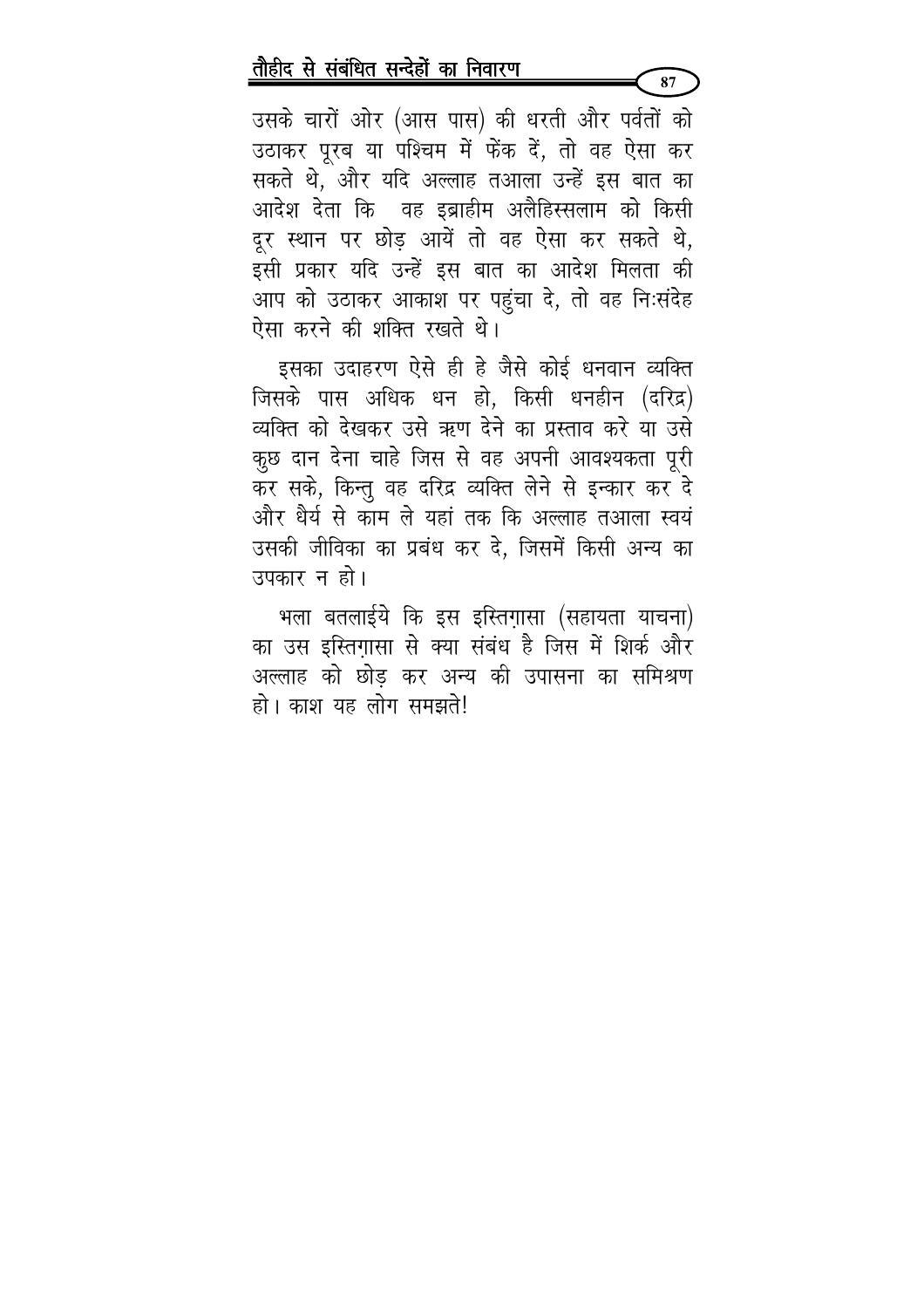

#### अध्याय : १६

# { तौहीद का हृदय, मुख्र और अमल (कर्म) से होना आवश्यक है सिवाय इसके कि कोई शरई (धार्मिक) कारण हो}

इन शा-अल्लाह हम इस लेख की समाप्ति एक अत्यन्त महत्वपूर्ण और महान मसअले के वर्णन पर करते हैं, जिसकी ओर पिछली वार्ता में संकेत आ चुका है। किन्तु उसकी महानता (गम्भीरता) और लोगों के उसमें अधिकतर ग़लती कर बैठने के कारण, उसका अलग से वर्णन करना आवश्यक समझते हैं।

इस बात पर सब एक मत हैं कि ''तौहीद'' का हृदय, मुख और अमल (कर्म) तीनों से एक ही समय में संबंध होना आवश्यक है, इन में से यदि किसी चीज के अंदर भी अभाव पाया जाये, तो आदमी मुसलमान नहीं रहता। यदि कोई व्यक्ति ''तौहीद'' को समझता है, किन्तु उसके अनुसार कार्य नहीं करता है तो वह फिरऔन और इब्लीस आदि के समान अहंकारी काफिर है।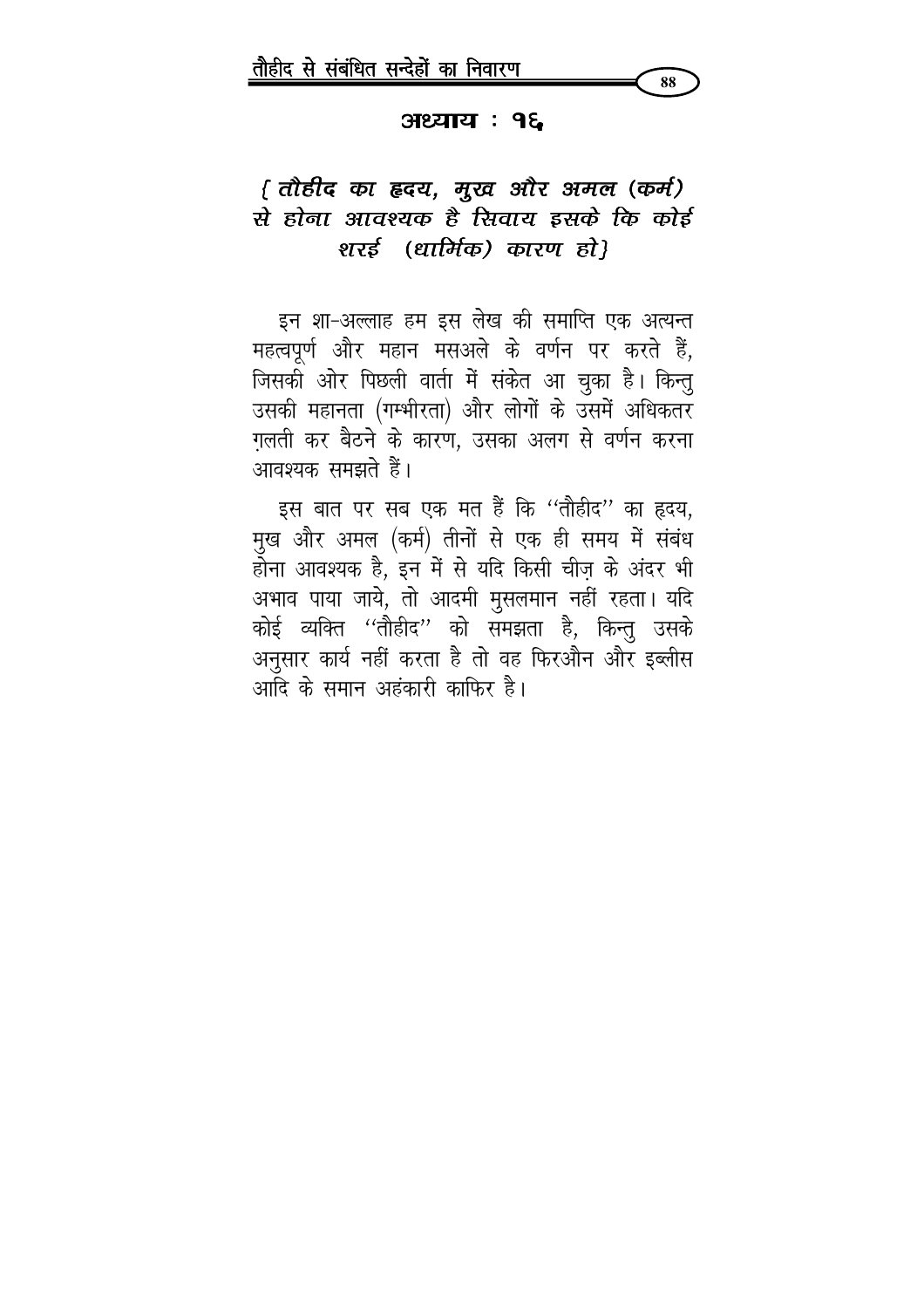इस संबंध में बहुत से लोग ग़लत फहमी (भ्रान्ति) में पड़े हैं, वह कहते हैं कि: यह बात सत्य है, हम उसे समझते हैं और उसके सत्य होने की साक्ष्य भी देते हैं, परन्तु हम उसको करने का सामर्थ नहीं रखते, अपने नगर के लोगों का विरोध करके हमारे लिये गुज़ारा करना कठिन है (क्योंकि हमारे नगर में इसका प्रचलन नहीं है), इसी प्रकार के अन्य बहाने बनाते हैं, शायद यह भोले भाले लोग नहीं जानते कि काफिरों के बडे बडे सरदार भी सत्य को पहचानते थे, किन्तु इसी प्रकार के हीले-बहाने में पड़ कर वह सत्य को त्याग किये हूये थे। जैसा कि अल्लाह तआला का फरमान है:

﴿ اِشْتَرَوْا بِآياتِ اللَّهِ ثَمَناً قَلِيلاً ﴾ [التوبة:٩]

89

उन्हों ने अल्लाह तआला की आयतों को थोड़े से मूल्य पर बेच डाला। (सूरतूत-तौबाः ६)

इसके अतिरिक्त अन्य आयतें भी हैं, जैसे कि एक स्थान पर फरमाया:

﴿ يَعْرِفُونَهُ كَمَا يَعْرِفُونَ أَبْنَاءَهُمْ ﴾ [البقرة:١٤٦].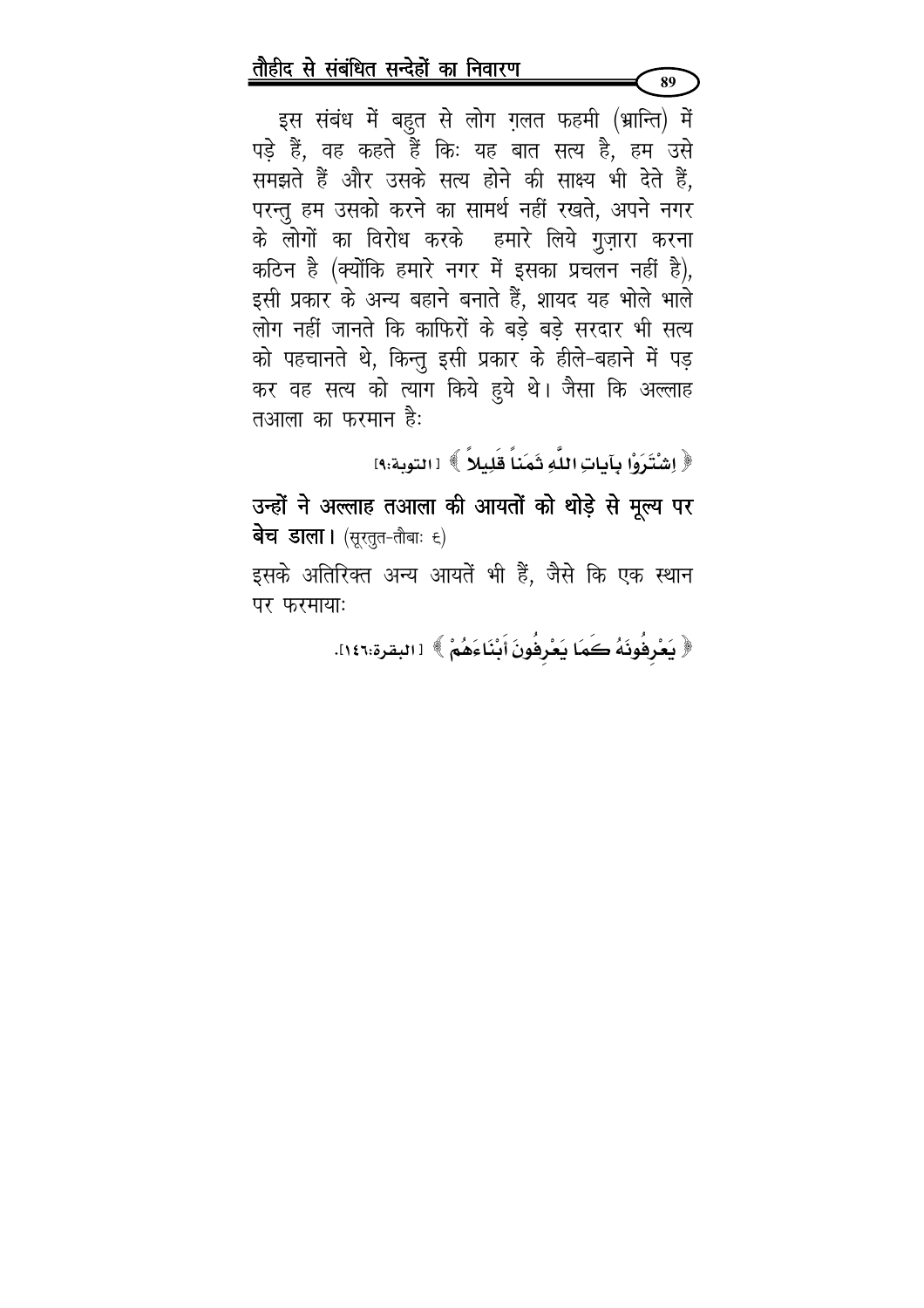वह (मुहम्मद सल्लल्लाहु अलैहि व सल्लम) को ऐसा ही पहचानते हैं जैसा कि वह अपने बेटों को पहचानते हैं। (सूरतूल-बकराः १४६)

किन्तु यदि कोई व्यक्ति तौहीद को समझे बिना तथा हृदय से विश्वास रखे बिना केवल वाह्य से (प्रत्यक्ष रूप से) तौहीद के अनुसार कार्य करता है तो वह मुनाफिक़ (पाखंडी, कप्टाचारी) है, जो काफिर से भी बढ़कर बुरा (निकृष्ट) है। अल्लाह तआला का फरमान है:

﴿ إِنَّ الْمُنَسَافِقِينَ فِسِي السَّرْكِ الأَسْسْفَلِ مِسنَ النَّسَادِ ﴾ [النساء:١٤٥].

# निः संदेह मुनाफिक़ (पाखंडी) जहन्नम के सब से निचले खण्ड (पाताल वर्ग) में होंगे। (सूरतुन-निसाः १४५)

यह समस्या अत्यंत महत्वपूर्ण और दीर्घ है, इसके महत्व का अनुमान आपको उस समय होगा जब इस संबंध में लोगों की बातों पर विचार और चिंतन करें गे। कुछ लोग तो आप को ऐसे मिलें गे जो सत्य को पहचानते तो हैं किन्तू संसार के घाटे के भय से अथवा पद एवं वैभव के लिये, या किसी के सत्कार और सम्मान के कारण उस पर अमल नहीं करते हैं, जबकि कृछ लोग ऐसे मिलेंगे जो केवल वाह्य रूप से (देखने में) तौहीद के अनुसार कार्य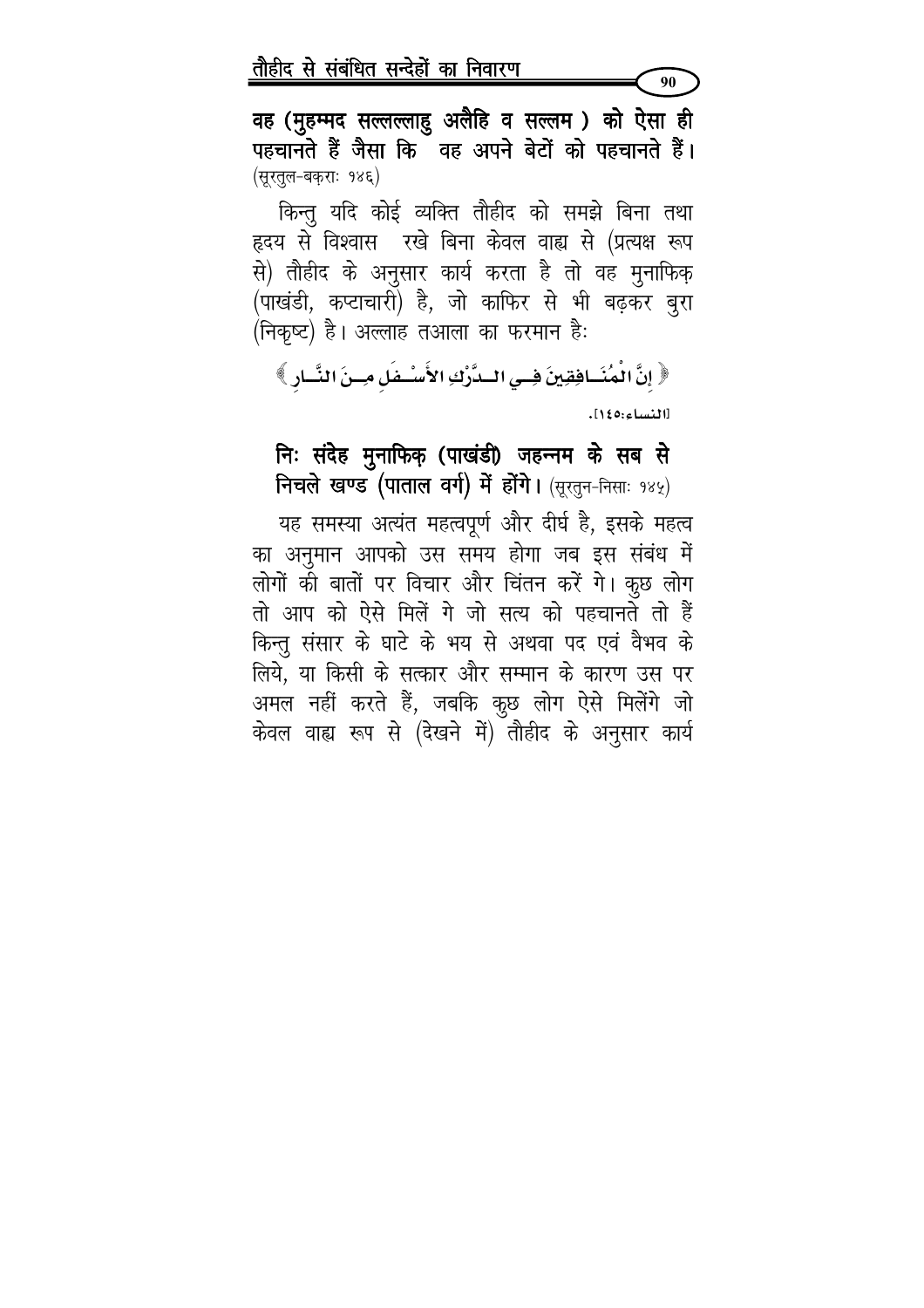करते हैं, हृदय से उस पर विश्वास नहीं रखते हैं, उनसे यदि पूछा जाये कि तौहीद के विषय में आपका क्या अक़ीदा (श्रद्धा, मान्य) है ? तो उनके पास इसका कोई ज्ञान नहीं होता है।

91

अतः ऐसी संथति में आप कुरआन की दो आयतें अवश्य समझ लें:

 $(\boldsymbol{q}$ थम आयत) : प्रथम आयत यह है :

﴿ لا تَعْتَذِرُوا قَدْ كَفَرْتُمْ بَعْدَ إيمَانِكُمْ ﴾ [التوبة:٦٦].

बहाने मत बनाओ, तुम ईमान लाकर (ईमान का दावा करके) फिर काफि़र हो गये। (सूरतुत-तौबा: ६६)

आप यह बात भली-भॉंति जान चुके हैं कि इस आयत में रसूल सल्लल्लाहु अलैहि व सल्लम के साथ (तबूक के युद्ध में) रूमियों से युद्ध करने वाले कुछ सहाबा को जब इय कारण काफ़िर घोषित कर दिया गया कि उन्हों ने मनोरंजन और उपहास में एक कुफ़ का शब्द अपने मुख से निकाल दिया था। इस से यह बात स्पष्ट हो जाती है कि जो व्यक्ति किसी की दिलदारी (सांत्वना) अथवा पद के लिये, या धन में अभाव के डर से कुफ़ की बात कहता या उस पर अमल (कार्य) करता है, उसका कु़फ़ उस व्यक्ति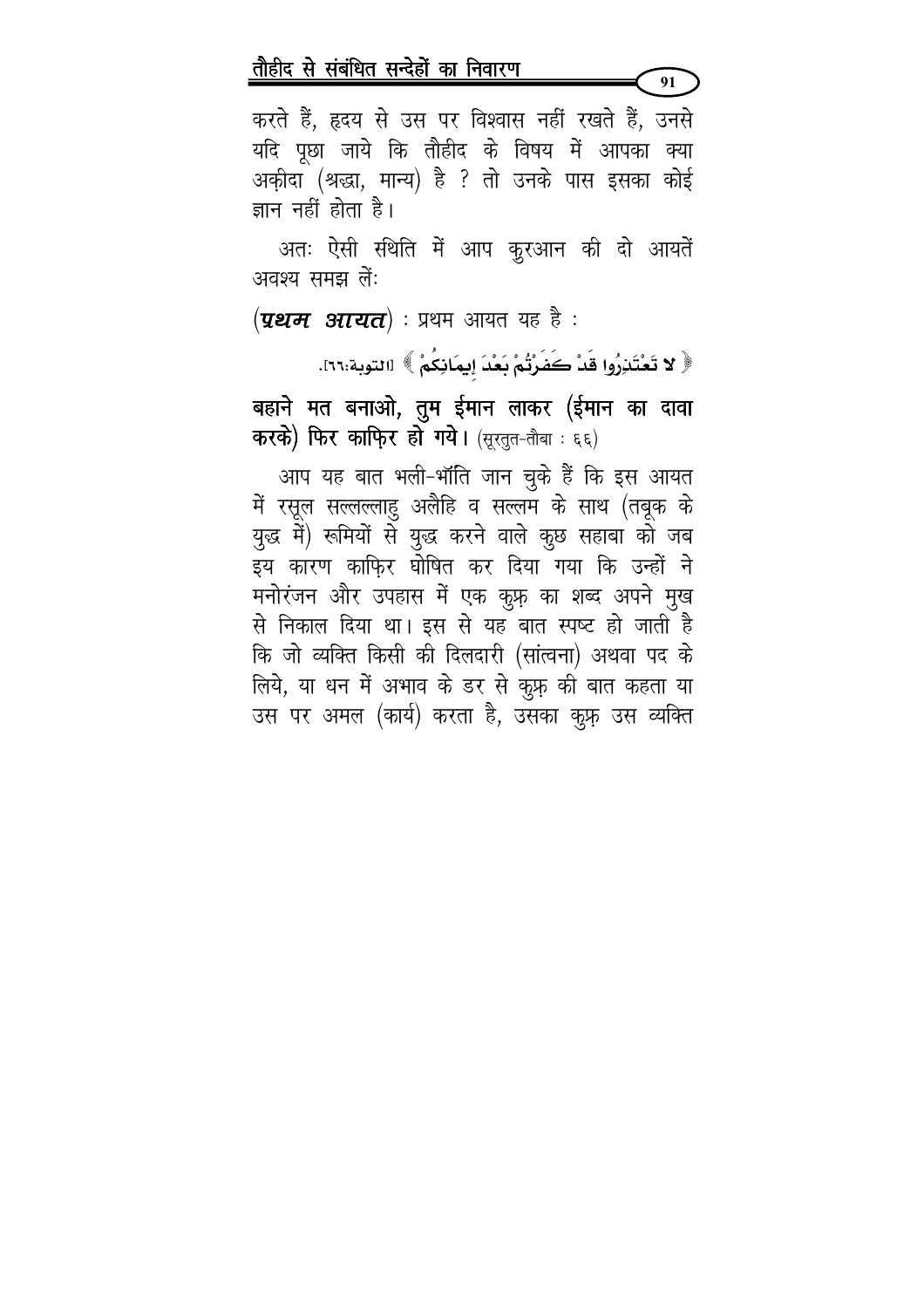से कहीं बढकर है जो हंसी उपहास में कोई नास्तिकता की बात कह देता है।

92

(**द्वित्तीय आयत**)ः इस संबंध की दूसरी आयत अल्लाह तआला का यह फरमान है:

﴿ مَنْ كَفَرَ بِاللَّهِ مِنْ بَعْدِ إِيمَانِهِ إِلاَّ مَنْ أُكْرِهَ وَقَلْبُهُ مُطْمَـثِنٌّ بِالإِيمَـانِ وَلَكِـنْ مَـنْ شَـرَحَ بِـالْكُفْرِ صَـدْراً فَعَلَيْهِمْ غَضِبٌ مِنَ اللَّهِ وَلَهُمْ عَذَابٌ عَظِيمٌO ذَلِكَ بِأَنَّهُمُ اسْتَحَبُّوا الْحَيَاةَ الدُّنْيَا عَلَى الْآخِرَةِ ﴾

[ النحل:١٠٧،١٠٦].

जो व्यक्ति अपने ईमान के पश्चात अल्लाह के साथ क़ुफ़ करे, वह नहीं जो क़ुफ़ पर विवश (बाध्य) किया जाये और उसका हृदय ईमान पर स्थिर हो। परन्तु जो लोग खुले दिल से कुफ़्र करें, ता उन पर अल्लाह का क्रोध है तथा उन्हीं के लिये बहुत बड़ी यातना है। यह सब इस लिये कि उन्हों ने सांसारिक जीवन को पारलौकिक जीवन से प्रियतर समझा। (सूरतून-नहलः १०६-१०७)

इस आयत में अल्लाह तआला ने केवल उस व्यक्ति को क्षमा योग्य बतलाया है जिसे कुफ़्र पर विवश कर दिया गया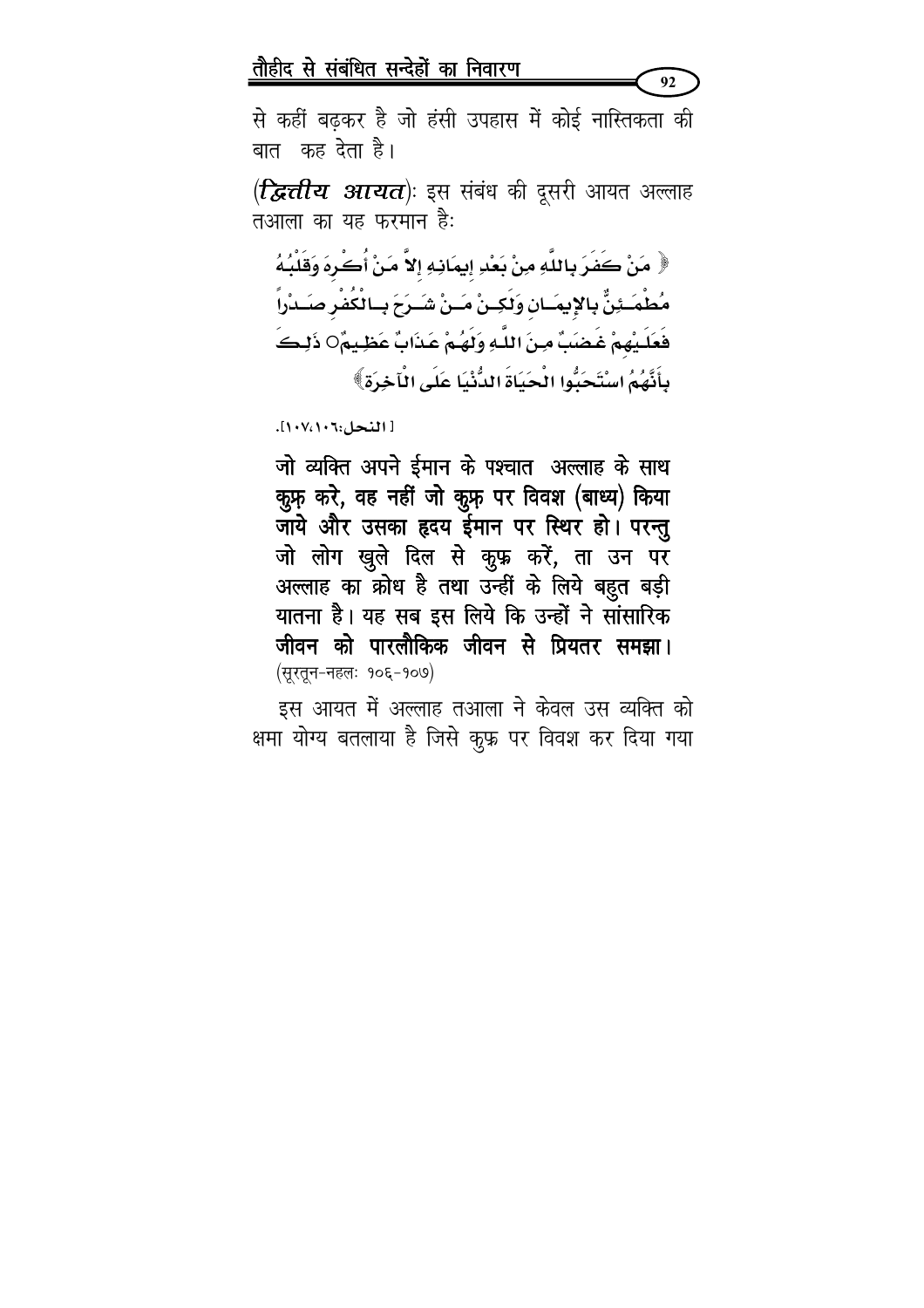हो, किन्तु उसका दिल ईमान पर स्थिर हो। इसके अतिरिक्त समस्त लोग ईमान लाने के पश्चात काफिर हो गये चाहे उन्हों ने भय के कारण, या किसी की दिलदारी (सांत्वना) के लिये, या स्वदेश अथवा पत्नी, अथवा परिवार एवं संतान के प्रेम में, या धन की चाहत में अपने मुख से कुफ्र का शब्द निकाला हो, या हंसी उपहास में, या इसके अतिरिक्त किसी अन्य उद्देश्य से कु़फ़ की बात कही हो, प्रत्येक स्थिति में वह काफिर माना जायेगा ? जैसा कि उपरोक्त आयत इस समस्या (मसअला) को दो पक्षो से प्रमाणित करती है:

93

(१) अहं व्यक्ति जिसे कुफ़ पर बाध्य किया إِلاَّ مَنْ أُكْرِهَ) गया हो) के वाक्य से सिद्ध होता है कि अल्लाह तआला ने केवल विवश किये गये व्यक्ति को कुफ्र से अलग ठहराया है। और इस बात से सभी अवगत हैं कि मनुष्य को केवल किसी बात के कहने या किसी कार्य के करने ही पर बाध्य किया जा सकता है, जहां तक हृदय के विश्वास (श्रद्धा) का संबंध है तो उस पर कोई भी व्यक्ति किसी को बाध्य नहीं कर सकता।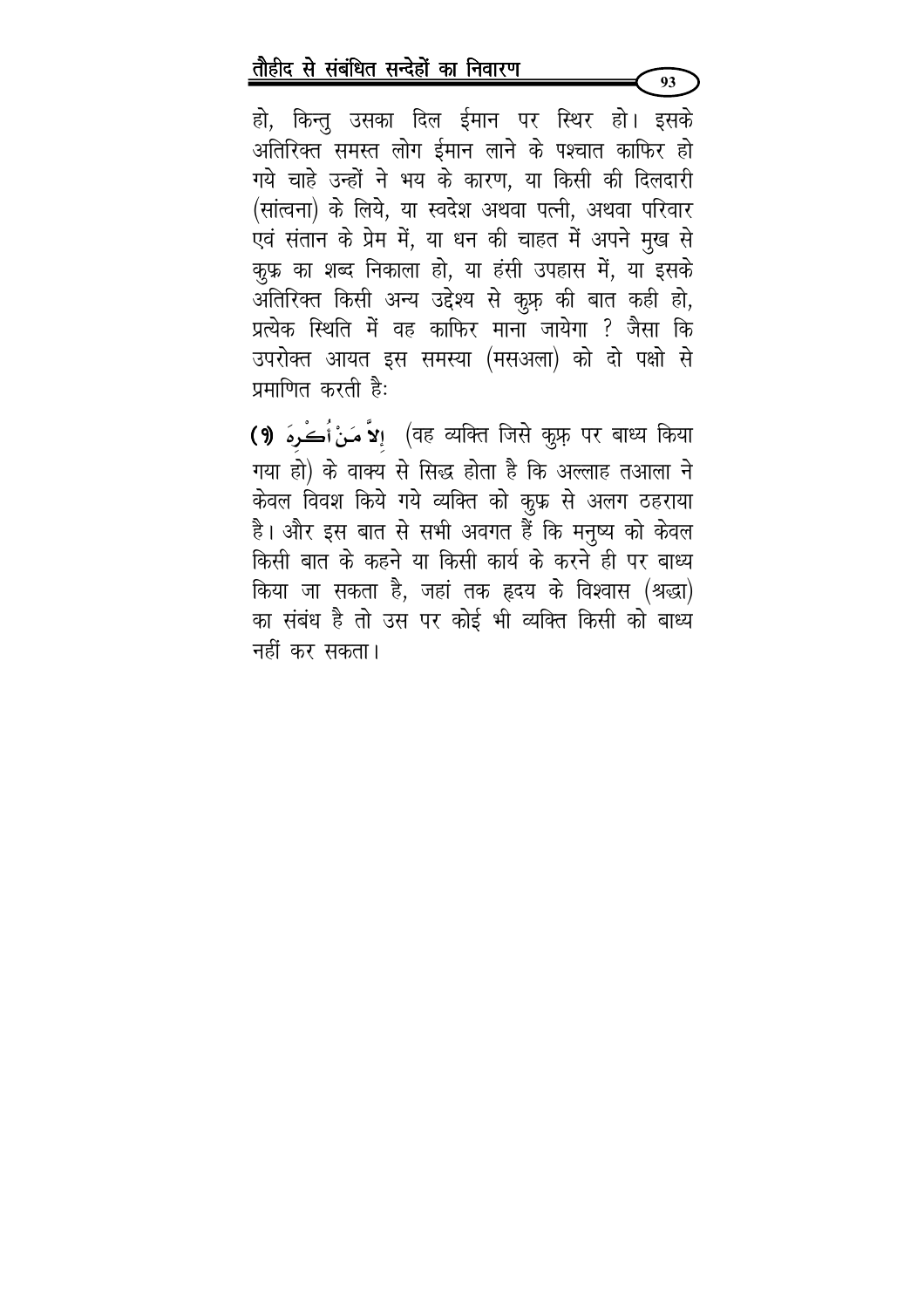(२) उपरोक्त आयत से दलील पकड़ने का दूसरा पक्ष यह है कि उस आयत के तुरन्त बाद अल्लाह तआला ने फरमायाः

﴿ ذَلِكَ بِأَنَّهُمُ اسْتَحَبُّوا الْحَبَاةَ الدُّنْيَا عَلَى الآخِرَةِ ﴾

[ النحل:١٠٧].

यह (यातना) इस लिये है कि उन्हों ने प्रलोक की अपेक्षा संसार के जीवन को प्रधानता दी। (सुरतुन-नहलः १०७)

इस आयत में अल्लाह तआला ने यह स्पष्ट कर दिया है कि यह कुफ़् और यातना, उनकी श्रद्धा, मूर्खता, धर्म से द्वेष और क़ूफ़ से प्रेम के कारण नहीं है, अपितु इसका कारण यह है कि उन्हें उसके अंदर संसार का हर्ष और आनन्द दिखाई दिया, जिसको उन्हों ने प्रलोक पर प्रधानता दी।

والله سبحانه وتعـالى أعلـم، وصـلى اللَّه علـى نبينـا محمـد

وآله وصحبه وسلم.

94

(अताउर्रहमान जियाउल्लाह)\*

\* atazia75@hotmail.com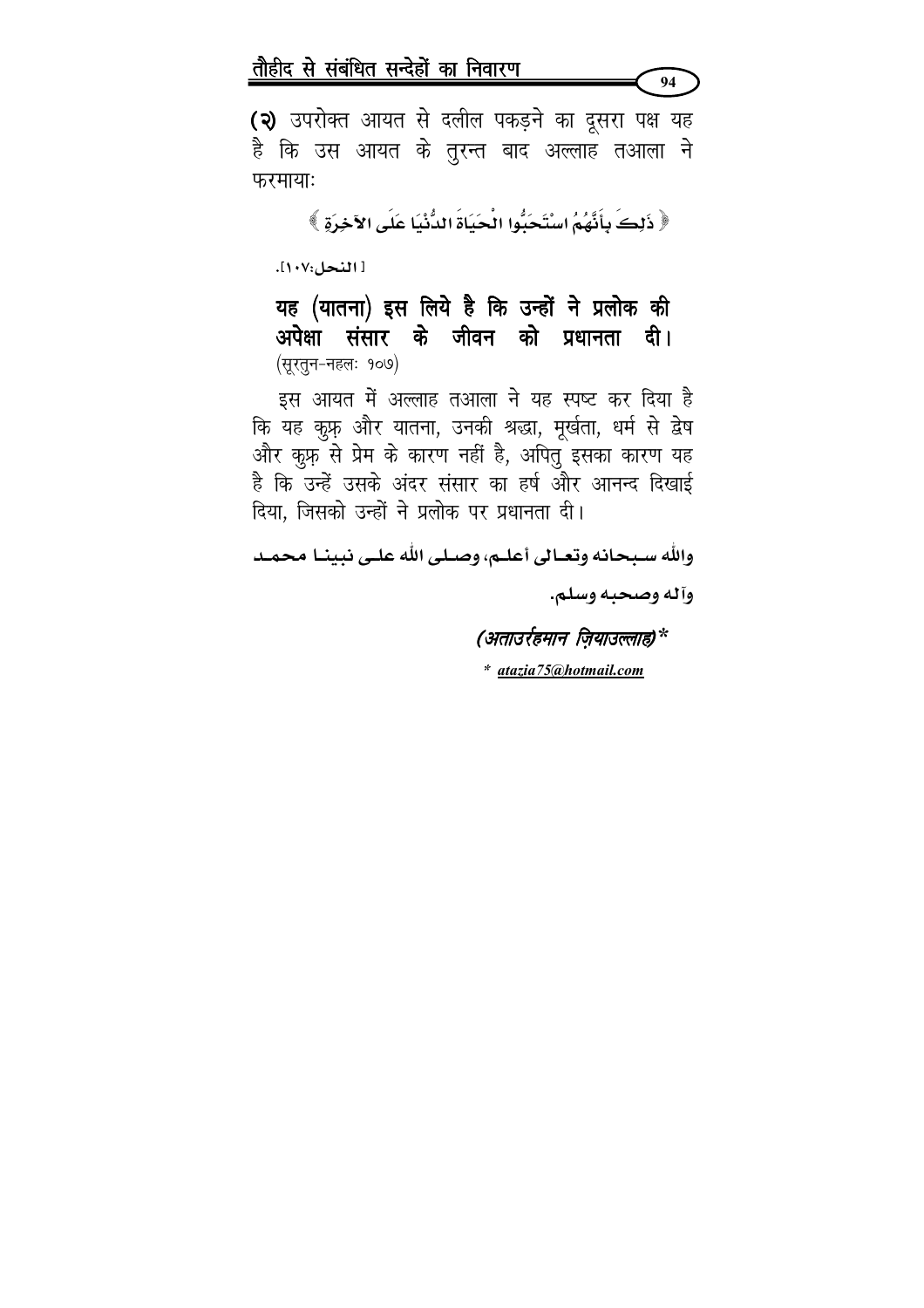

# विषय सूची

ਰਿषय

संदेशवाहकों का प्रथम उद्देश्य तौहीद इबादत (उपासना) की पूर्ति है ........................... ३ इस बात का प्रमाण कि वह मुशरिकीन जिन से अल्लाह के रसूल ﷺ ने युद्ध किया वह लोग तौहीद रुबूबियत को स्वीकार करते थे किन्तु यह स्वीकृति उन्हें इबादत में शिर्क करने से न बचा सकी ...........................  $\epsilon$ 'ला–इलाहा इल्लल्लाह' का अर्थ ही तौहीद इबादत है और नबी ﷺ के समय के क़ुफ़्फ़ार उसके अर्थ को इस्लाम के कुछ दावेदारों से अधिक जानते थे. 99 मुसलमान को ज्ञात होना चाहिये कि उस पर अल्लाह तआला की तौहीद की अनुकम्पा उसके लिये उसकी प्राप्ति पर प्रसन्न होने और उसके छिन जाने से भय करने का कारण है ............ 98

पुष्ठ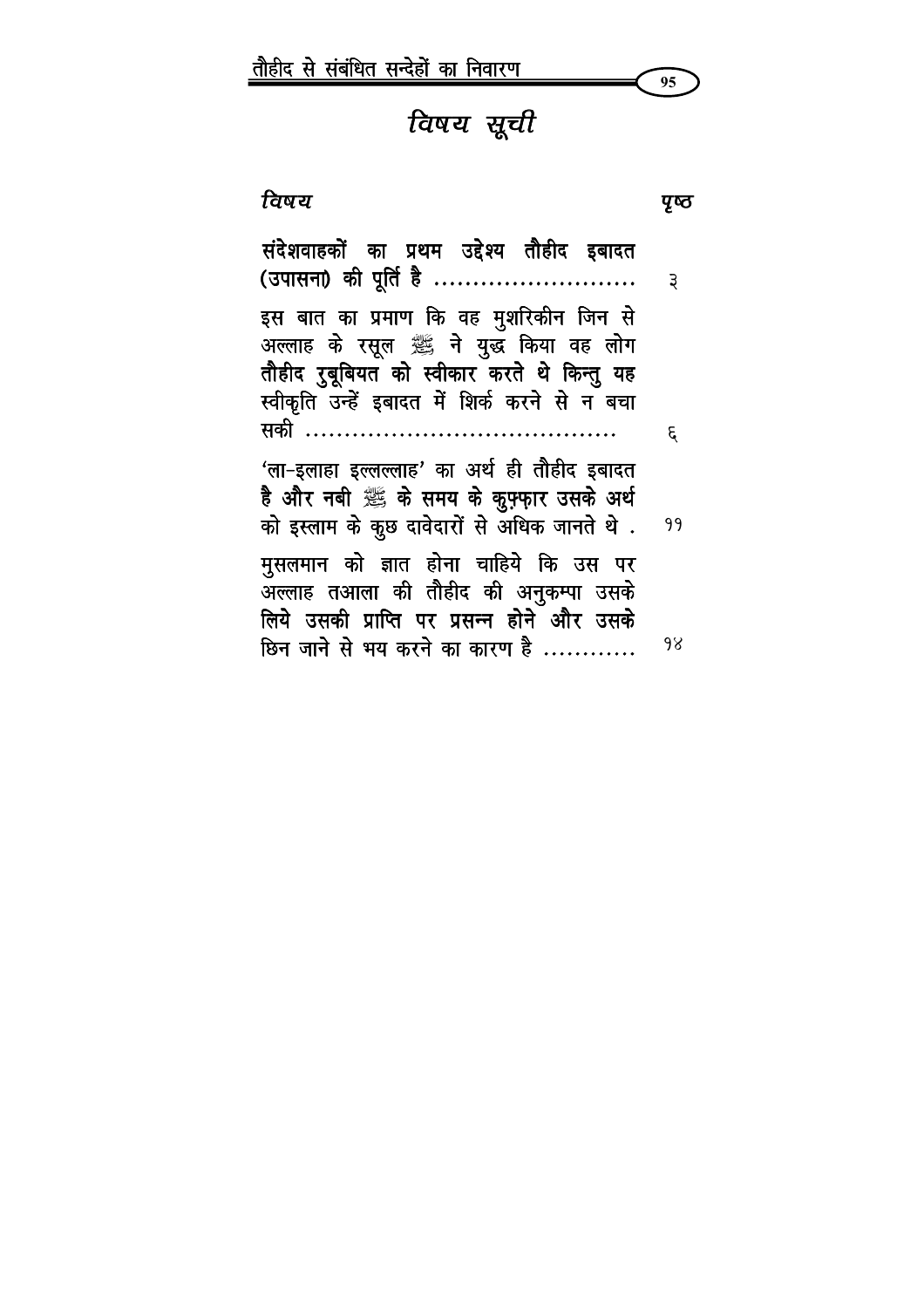|                                                                                                                                      | 96  |
|--------------------------------------------------------------------------------------------------------------------------------------|-----|
| अल्लाह तआला की हिक्मत (नीति) का यह तक़ाज़ा<br>है कि उस ने अपने नबियों (ईश्दूतों) और<br>सदाचारियों के लिये इन्सानों और जिन्नों में से |     |
| शत्रु बनाया है………………………………                                                                                                           | 919 |
| शत्रूओं के सन्देहों के निराकरण के लिये किताब<br>और सुन्नत से सशस्त्र होना आवश्यक है                                                  | 9£  |
| मिथ्यावादियों का संछिप्त तथा विस्तार रूप से                                                                                          |     |
|                                                                                                                                      | २३  |
| उन लोगों का उत्तर जो यह गुमान करते हैं कि<br><u>पुकारना उपासना नहीं है </u>                                                          | ३५  |
| शरई (धार्मिक) शफाअत (अभिस्ताव) और<br>शिर्किया (अधार्मिक) शफाअत के बीच अन्तर                                                          | ३६  |
| यह प्रमाणित करना कि सदाचारियों का शरण<br>ढूंडना शिर्क है और इसके नकारने वाले को इसे<br>स्वीकार करने पर विवश करना                     | ४४  |
| यह सिद्ध करना कि पहले लोगों का शिर्क हमारे                                                                                           |     |
|                                                                                                                                      | ५४  |